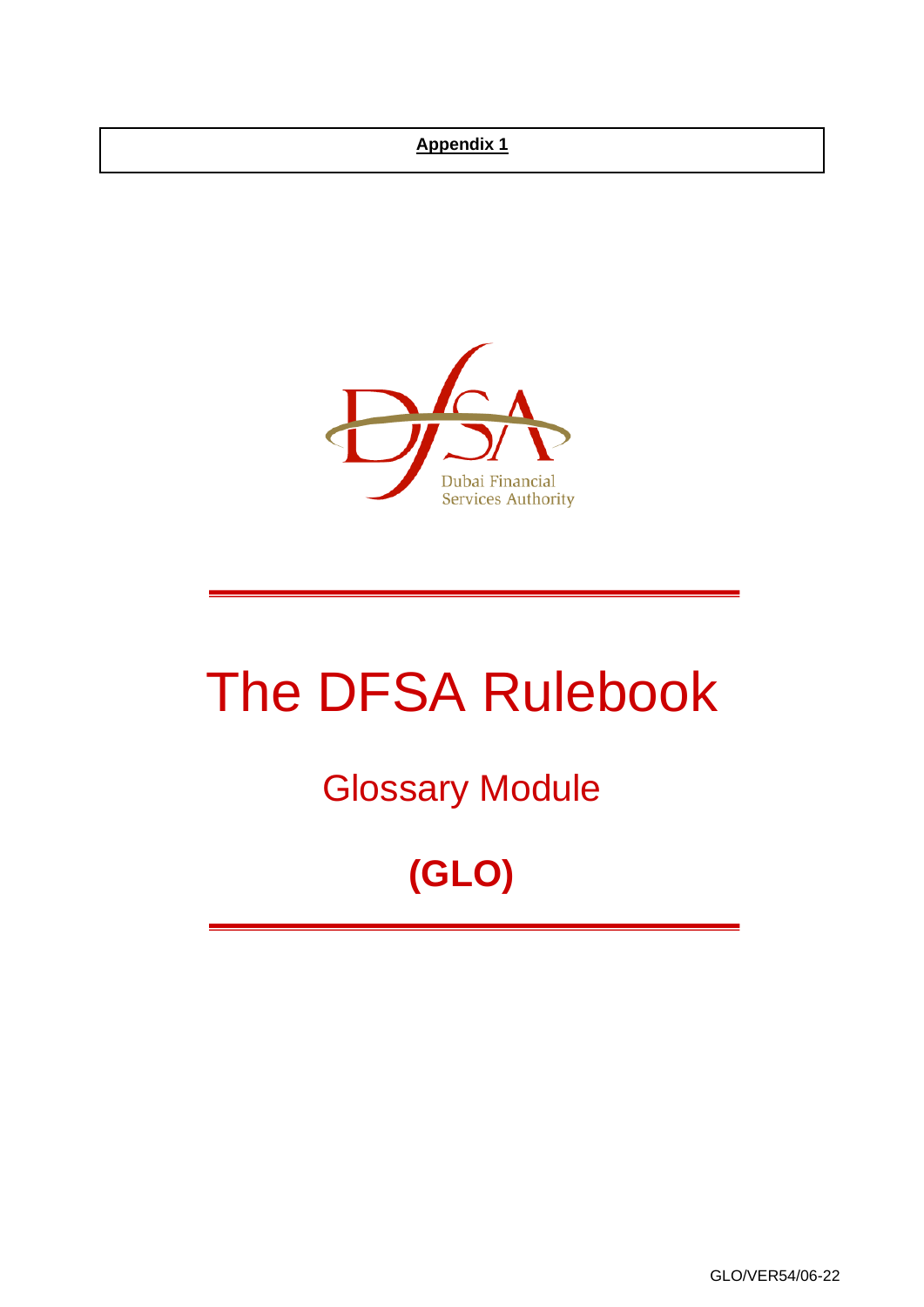

#### [A](#page-2-0) [B](#page-7-0) [C](#page-9-0) [D](#page-19-0) [E](#page-24-0) [F](#page-26-0) [G](#page-29-0) [H](#page-33-0) [I](#page-34-0) [J](#page-39-0) [K](#page-39-1) [L](#page-40-0) [M](#page-43-0) [N](#page-47-0) [O](#page-49-0) [P](#page-51-0) [Q](#page-57-0) [R](#page-58-0) [S](#page-63-0) [T](#page-68-0) [U](#page-70-0) [V](#page-71-0) [W](#page-72-0) [X](#page-73-0) [Y](#page-74-0) [Z](#page-75-0)

#### <span id="page-1-0"></span>**1 INTRODUCTION**

#### **1.1 Application**

**1.1.1** This module (GLO) applies to every Person to whom any module of the Rulebook applies.

#### **1.2 Defined Terms**

- **1.2.1** (1) In the Rulebook:
	- (a) a word or phrase which is defined in this module is a defined term and has the meaning given in this module (GLO); and
	- (b) a word or phrase which relates to a defined term must be interpreted accordingly;
	- (2) In the PIB, AML, RAR and FPR modules:
		- (a) a word or phrase which is defined solely for the purposes of a module is also a defined term and has the meaning given in that module; and
		- (b) a word or phrase in that module which relates to such a defined term must be interpreted accordingly.

#### **Guidance**

- 1. Defined terms are identified throughout the Rulebook by the capitalisation of the initial letter of a word or of each word in a phrase. Unless the context otherwise requires, where capitalisation of the initial letter or letters is not used, an expression has its natural meaning.
- 2. A word or phrase which appears with capitalisation of the initial letter, but is not itself defined should be read in the same sense as the expression to which it relates, for example 'Advice on Financial Products' is related to 'Advising on Financial Products', so the reader should refer to the definition of 'Advising on Financial Products' for its meaning.
- 3. Many of the defined expressions in GLO are used or defined in the relevant DIFC law or in legislation made under it. In these cases, GLO may refer to the statutory provision which is the source of the Rulebook definition. Where there is a short statutory definition, GLO sets out the definition in full. Where the statutory definition is long, GLO gives a summary of it, and states that it is a summary.
- 4. Each module of the Rulebook has a reference code of three letters, usually a contraction or abbreviation of its title (for example, COB stands for the Conduct of Business module). The meaning of each of these codes is given in GLO.
- 5. GEN section 6.2 provides further important guidance on interpreting words and phrases.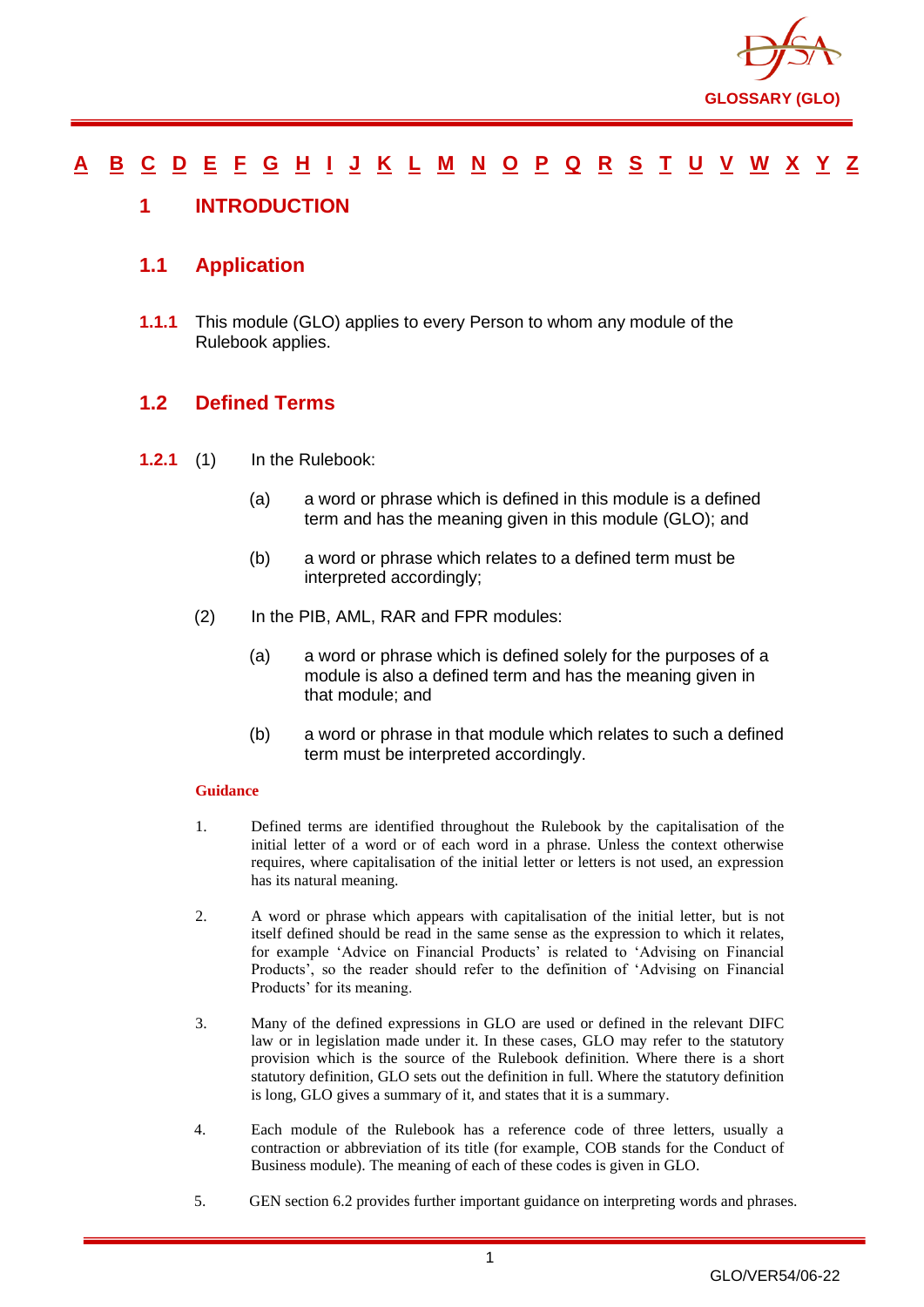

#### **2 GLOSSARY**

#### <span id="page-2-0"></span>**A [Back to top](#page-1-0)**

| <b>Defined Term</b>                                                           | <b>Definition</b>                                                                                                                                                                                  |
|-------------------------------------------------------------------------------|----------------------------------------------------------------------------------------------------------------------------------------------------------------------------------------------------|
| <b>Accepting Deposits</b>                                                     | Has the meaning given in GEN section 2.4.                                                                                                                                                          |
| <b>Account Information Service</b>                                            | Has the meaning given in GEN Rule 2.32.1(3).                                                                                                                                                       |
| <b>Accounting Records</b>                                                     | Means records and underlying documents comprising<br>initial and other accounting entries and associated<br>supporting documents such as:                                                          |
|                                                                               | (a)<br>cheques;                                                                                                                                                                                    |
|                                                                               | (b)<br>records of electronic fund transfers;                                                                                                                                                       |
|                                                                               | invoices;<br>(c)                                                                                                                                                                                   |
|                                                                               | (d)<br>contracts;                                                                                                                                                                                  |
|                                                                               | the general and subsidiary ledgers, journal entries<br>(e)<br>and other adjustments to the financial statements<br>that are not reflected in journal entries; and                                  |
|                                                                               | (f)<br>work sheets and spread sheets supporting cost<br>allocations, computations, reconciliations<br>and<br>disclosures.                                                                          |
| Acting as the Trustee of a<br>Fund                                            | Has the meaning given in GEN section 2.25.                                                                                                                                                         |
| Acting as the Administrator<br>of an Employee Money<br><b>Purchase Scheme</b> | Has the meaning given in GEN Rule 2.31.1.                                                                                                                                                          |
| Actuary                                                                       | An individual who is a 'Fellow', or the holder of an<br>equivalent qualification or rank, of a professional<br>actuarial body that is a full member of the International<br>Actuarial Association. |
| <b>Adjusted Capital Resources</b>                                             | Capital resources calculated in accordance with PIN<br>Rule A3.2.1.                                                                                                                                |
| <b>Adjusted Cellular Capital</b><br><b>Resources</b>                          | Cellular capital resources calculated in accordance with<br><b>PIN Rule A5.6.1.</b>                                                                                                                |
| <b>Adjusted Fund Capital</b><br><b>Resources</b>                              | Fund capital resources calculated in accordance with<br><b>PIN Rule A7.2.1.</b>                                                                                                                    |
| <b>Adjusted Non-Cellular</b><br><b>Capital Resources</b>                      | Non-cellular capital resources calculated in accordance<br>with PIN Rule A5.2.1.                                                                                                                   |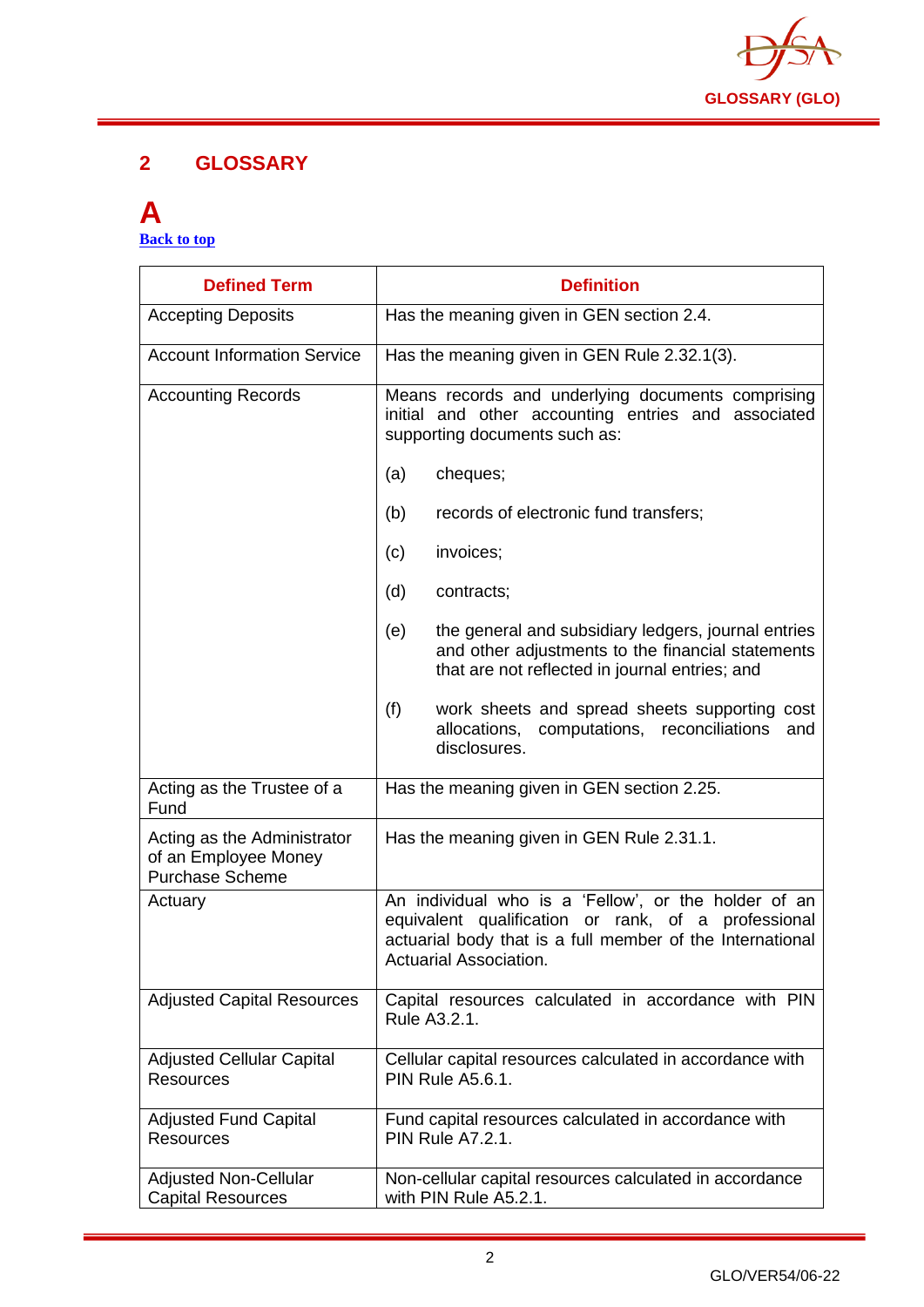

| <b>Defined Term</b>                      | <b>Definition</b>                                                                                                                                                                                                                 |
|------------------------------------------|-----------------------------------------------------------------------------------------------------------------------------------------------------------------------------------------------------------------------------------|
| Administrator                            | Means an Authorised Firm Acting as the Administrator of<br>an Employee Money Purchase Scheme.                                                                                                                                     |
| Advice                                   | Advice of the type specified in GEN section 2.11 or 2.28.                                                                                                                                                                         |
| Advising                                 | Advising on Credit or Advising on Financial Products.                                                                                                                                                                             |
| Advising on Credit                       | Has the meaning given in GEN Rule $2.28.1(1)(b)$ .                                                                                                                                                                                |
| Advising on Financial<br><b>Products</b> | Has the meaning given in GEN section 2.11.                                                                                                                                                                                        |
| Advisor                                  | In relation to a Fund, a Person who is retained by the<br>Fund, its Eligible Custodian, a Person providing<br>oversight or its Fund Manager under a commercial<br>arrangement which is not a contract of service:                 |
|                                          | to supply any of them with the advice in relation to<br>(a)<br>the Fund as to the merits of investment<br>opportunities or information relevant to the making<br>of judgments about the merits of investment<br>opportunities; or |
|                                          | (b)<br>to exercise for any of the functions concerning the<br>management of the Fund Property.                                                                                                                                    |
| <b>AFN</b>                               | The Applications, Forms and Notices module of the<br>Sourcebook.                                                                                                                                                                  |
| Agent                                    | In relation to a Passported Fund, a Licensed Person<br>appointed by the Fund Manager of the Fund to Promote<br>the Units of that Fund.                                                                                            |
| <b>Alternative Trading System</b>        | A trading system or facility of a type specified under<br>GEN 2.22.1.                                                                                                                                                             |
| AMI                                      | The Authorised Market Institutions module of the<br>Rulebook.                                                                                                                                                                     |
| <b>AML</b>                               | Means either "anti-money laundering" or the Anti-Money<br>Laundering, Counter-Terrorist Financing and Sanctions<br>module depending on the context.                                                                               |
| <b>Annual Information Return</b>         | prepared by a Registered Auditor for<br>A<br>return<br>submission to the DFSA in accordance with AUD Rule<br>4.8.                                                                                                                 |
| <b>Annual Regulatory Return</b>          | An annual regulatory return of the type specified in PIN<br>Rule A10.3.1.                                                                                                                                                         |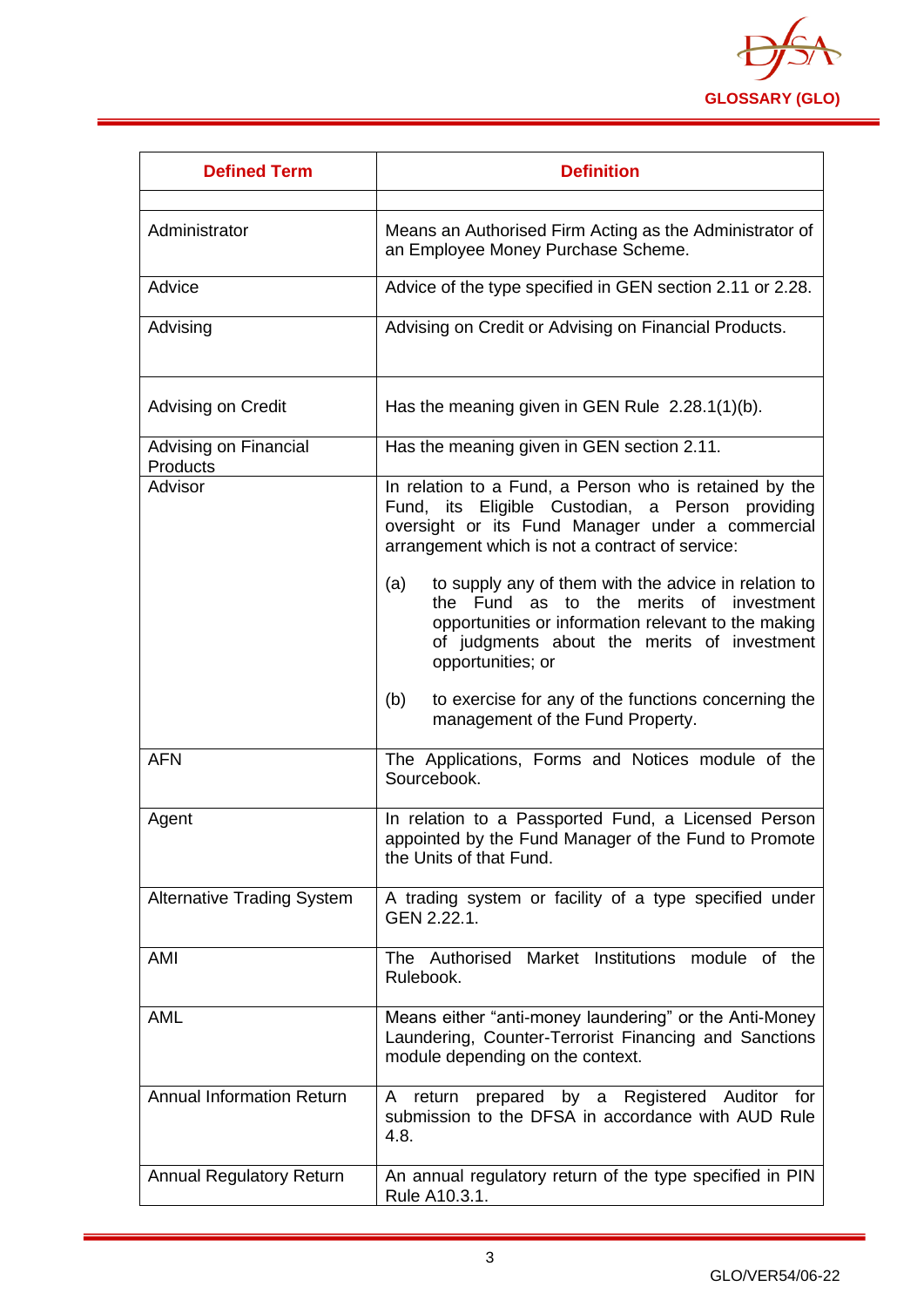

| <b>Defined Term</b>                               | <b>Definition</b>                                                                                                                                                                                                                                                                                                                                                                                                                                                                                                                                                                                                                                                                                                                                                                                                                                                                                                                                                            |
|---------------------------------------------------|------------------------------------------------------------------------------------------------------------------------------------------------------------------------------------------------------------------------------------------------------------------------------------------------------------------------------------------------------------------------------------------------------------------------------------------------------------------------------------------------------------------------------------------------------------------------------------------------------------------------------------------------------------------------------------------------------------------------------------------------------------------------------------------------------------------------------------------------------------------------------------------------------------------------------------------------------------------------------|
| <b>Approved Asset</b>                             | A certificate of deposit with a maximum term to<br>(1)<br>maturity of six months issued by and held with an<br>Eligible Bank;<br>a term deposit with an Eligible Bank with a<br>(2)<br>remaining term to maturity of one year or less;<br>(3)<br>a negotiable debt instrument, with a remaining<br>term to maturity of five years or less, where the<br>instrument, or issuer thereof, is Rated at least AA-<br>by Standard & Poor's, or the equivalent by another<br>Rating Agency;<br>(4)<br>repurchase<br>agreement which is<br>fully<br>а<br>collateralised with negotiable debt instruments<br>meeting the rating criterion in (3), and where the<br>credit rating of the counterparty also meets the<br>criteria; or<br>a bond fund meeting the rating criterion in (3) and where<br>the designated bank account for redeemed investment is<br>the an Insurance Bank Account held by the Authorised<br>Firm in accordance with the requirement of COB section<br>14.3. |
| <b>Approved Prospectus</b>                        | Has the meaning given in MKT Rule 2.6.2(2), 2.7.1(4)<br>and $6.3.2(2)$ .                                                                                                                                                                                                                                                                                                                                                                                                                                                                                                                                                                                                                                                                                                                                                                                                                                                                                                     |
| Approved Stock Exchange                           | A stock exchange designated as approved by a written<br>notice from the DFSA, subject to any conditions that the<br>DFSA may specify in that notice.                                                                                                                                                                                                                                                                                                                                                                                                                                                                                                                                                                                                                                                                                                                                                                                                                         |
| Arranging Credit and<br>Advising on Credit        | Has the meaning given in GEN section 2.28.                                                                                                                                                                                                                                                                                                                                                                                                                                                                                                                                                                                                                                                                                                                                                                                                                                                                                                                                   |
| <b>Arranging Credit</b>                           | Has the meaning given in GEN Rule 2.28.1(1)(a).                                                                                                                                                                                                                                                                                                                                                                                                                                                                                                                                                                                                                                                                                                                                                                                                                                                                                                                              |
| <b>Arranging Custody</b>                          | Has the meaning given in GEN section 2.14.                                                                                                                                                                                                                                                                                                                                                                                                                                                                                                                                                                                                                                                                                                                                                                                                                                                                                                                                   |
| Arranging Deals in<br>Investments                 | Has the meaning given in GEN section 2.9.                                                                                                                                                                                                                                                                                                                                                                                                                                                                                                                                                                                                                                                                                                                                                                                                                                                                                                                                    |
| Arranging or Advising on<br><b>Money Services</b> | Has the meaning given in GEN Rule 2.32.1.                                                                                                                                                                                                                                                                                                                                                                                                                                                                                                                                                                                                                                                                                                                                                                                                                                                                                                                                    |
| Associate                                         | In Chapters 7 and 11 of GEN and Chapter 8 of AMI<br>(1)<br>means, in respect of a Person 'A' holding Shares or<br>entitled to exercise, or control the exercise of voting<br>power, in an Authorised Firm or a Holding Company<br>of an Authorised Firm:<br>the spouse of A;<br>(a)<br>a child or stepchild of A;<br>(b)                                                                                                                                                                                                                                                                                                                                                                                                                                                                                                                                                                                                                                                     |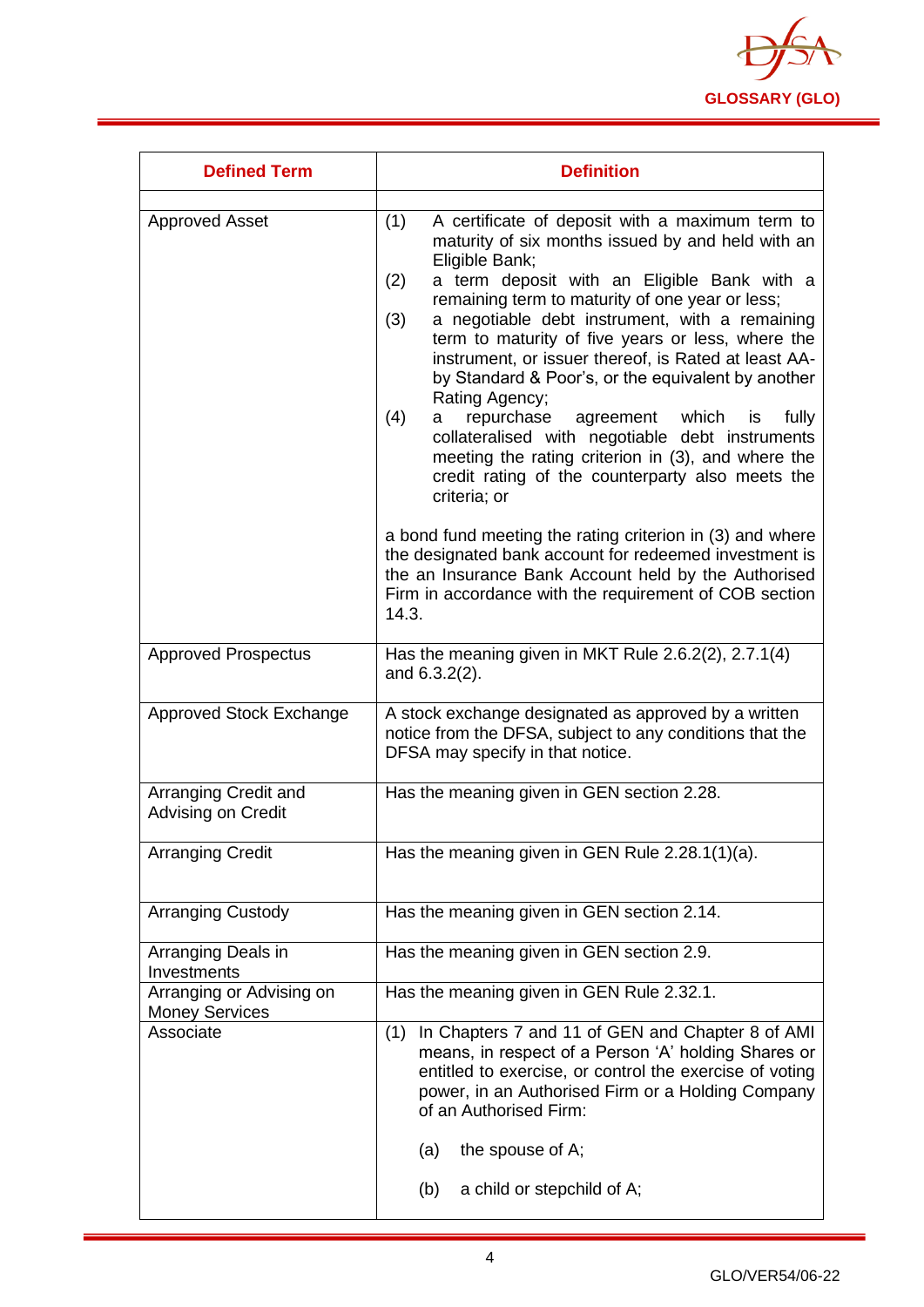

| <b>Defined Term</b>    | <b>Definition</b>                                                                                                                                                                                                                                                                                                                                                                                                                             |
|------------------------|-----------------------------------------------------------------------------------------------------------------------------------------------------------------------------------------------------------------------------------------------------------------------------------------------------------------------------------------------------------------------------------------------------------------------------------------------|
|                        | (c)<br>the trustee of any settlement, including any<br>disposition or arrangement under which<br>property is held on trust or subject to a<br>comparable obligation, under which A has a<br>life interest in possession;                                                                                                                                                                                                                      |
|                        | (d)<br>an Undertaking of which A is a director;                                                                                                                                                                                                                                                                                                                                                                                               |
|                        | a Person who is an Employee or partner of A;<br>(e)                                                                                                                                                                                                                                                                                                                                                                                           |
|                        | (f)<br>where A is an Undertaking:                                                                                                                                                                                                                                                                                                                                                                                                             |
|                        | (i)<br>a director of A;                                                                                                                                                                                                                                                                                                                                                                                                                       |
|                        | (ii)<br>a subsidiary or wholly owned subsidiary<br>of A; or                                                                                                                                                                                                                                                                                                                                                                                   |
|                        | (iii)<br>a director or Employee of such a<br>subsidiary or wholly owned subsidiary; or                                                                                                                                                                                                                                                                                                                                                        |
|                        | (g)<br>Person who<br>has<br>an<br>agreement<br>a<br>or -<br>arrangement with A with respect to the<br>acquisition, holding or disposal of Shares or<br>other interests in the Authorised Firm or the<br>Holding Company of an Authorised Firm or<br>under which they undertake to act together in<br>exercising their voting power in relation to an<br>Authorised Firm or the Holding Company of an<br>Authorised Firm or that other Person. |
|                        | Except in Chapters 7 and 11 of GEN and Chapter 8<br>(2)<br>of AMI means in respect of a Person 'A', any<br>Person, including an affiliated company which is:                                                                                                                                                                                                                                                                                  |
|                        | an undertaking in the same Group as A; or<br>(a)                                                                                                                                                                                                                                                                                                                                                                                              |
|                        | (b)<br>any other person whose business or domestic<br>relationship with A or his Associate might<br>reasonably be expected to give rise to a<br>community of interest between them which<br>may involve a conflict of interest in dealings<br>with third parties.                                                                                                                                                                             |
| <b>ATS</b>             | An Alternative Trading System.                                                                                                                                                                                                                                                                                                                                                                                                                |
| <b>ATS Operator</b>    | An Authorised Firm carrying on the Financial Service of<br>Operating an Alternative Trading System for which it has<br>authorisation under its Licence.                                                                                                                                                                                                                                                                                       |
| <b>ATS Traded Fund</b> | A Collective Investment Fund, the Units of which are<br>Security Tokens that are admitted to trading on an<br>Alternative Trading System, but are not admitted to                                                                                                                                                                                                                                                                             |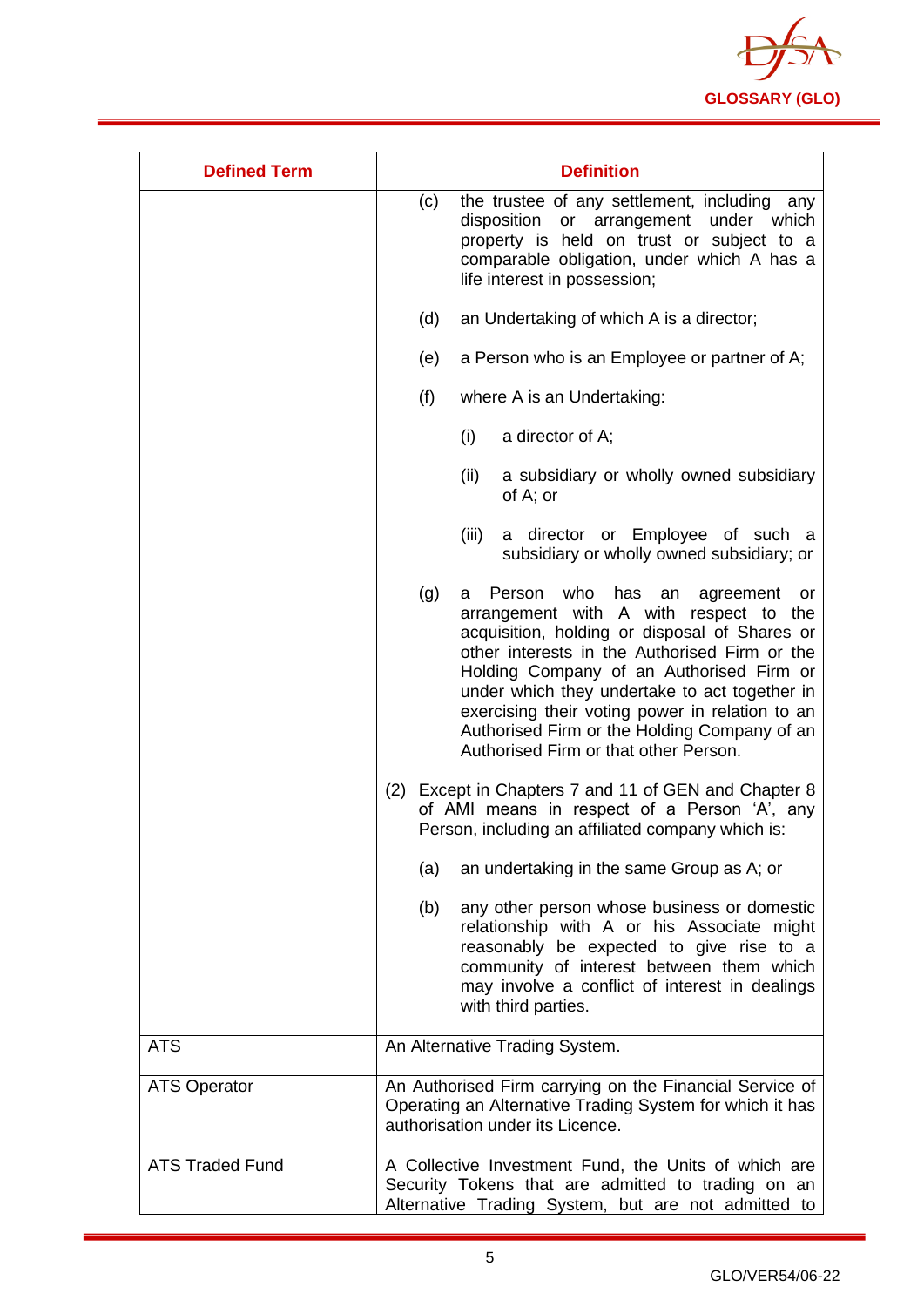

| <b>Defined Term</b>                  | <b>Definition</b>                                                                                                                                            |
|--------------------------------------|--------------------------------------------------------------------------------------------------------------------------------------------------------------|
|                                      | trading on an Authorised Market<br>Institution or a<br>Regulated Exchange.                                                                                   |
| <b>AUD</b>                           | The Auditor module of the Rulebook.                                                                                                                          |
| Auditor                              | Has the meaning given in Article 97 of the Regulatory<br>Law 2004.                                                                                           |
| <b>Audit Principal</b>               | Has the meaning given in Article 97 of the Regulatory<br>Law 2004.                                                                                           |
| <b>Audit Services</b>                | Has the meaning given in Article 97 of the Regulatory<br>Law 2004.                                                                                           |
| Authorised Firm                      | A Person, other than an Authorised Market Institution,<br>who holds a Licence.                                                                               |
| Authorised Individual                | An individual who has been authorised by the DFSA to<br>perform one or more Licensed Functions for an<br>Authorised Firm.                                    |
| <b>Authorised ISPV</b>               | An ISPV which holds a Licence to carry on either or both<br>of the following Financial Services:                                                             |
|                                      | Effect Contracts of Insurance; or<br>(a)                                                                                                                     |
|                                      | Carry Out Contracts of Insurance<br>(b)                                                                                                                      |
| <b>Authorised Market Institution</b> | A Person who is Licensed by the DFSA in relation to the<br>carrying on either or both of the Financial Services<br>prescribed in GEN Rule 2.17.1 and 2.18.1. |
| <b>Authorised Participant</b>        | In relation to an ETF, a market maker appointed by the<br>Fund Manager of the ETF for the purposes referred to in<br>CIR Rule 3.1.12 or IFR Rule 6.13.1.     |
| <b>Authorised Person</b>             | An Authorised Firm or an Authorised Market Institution.                                                                                                      |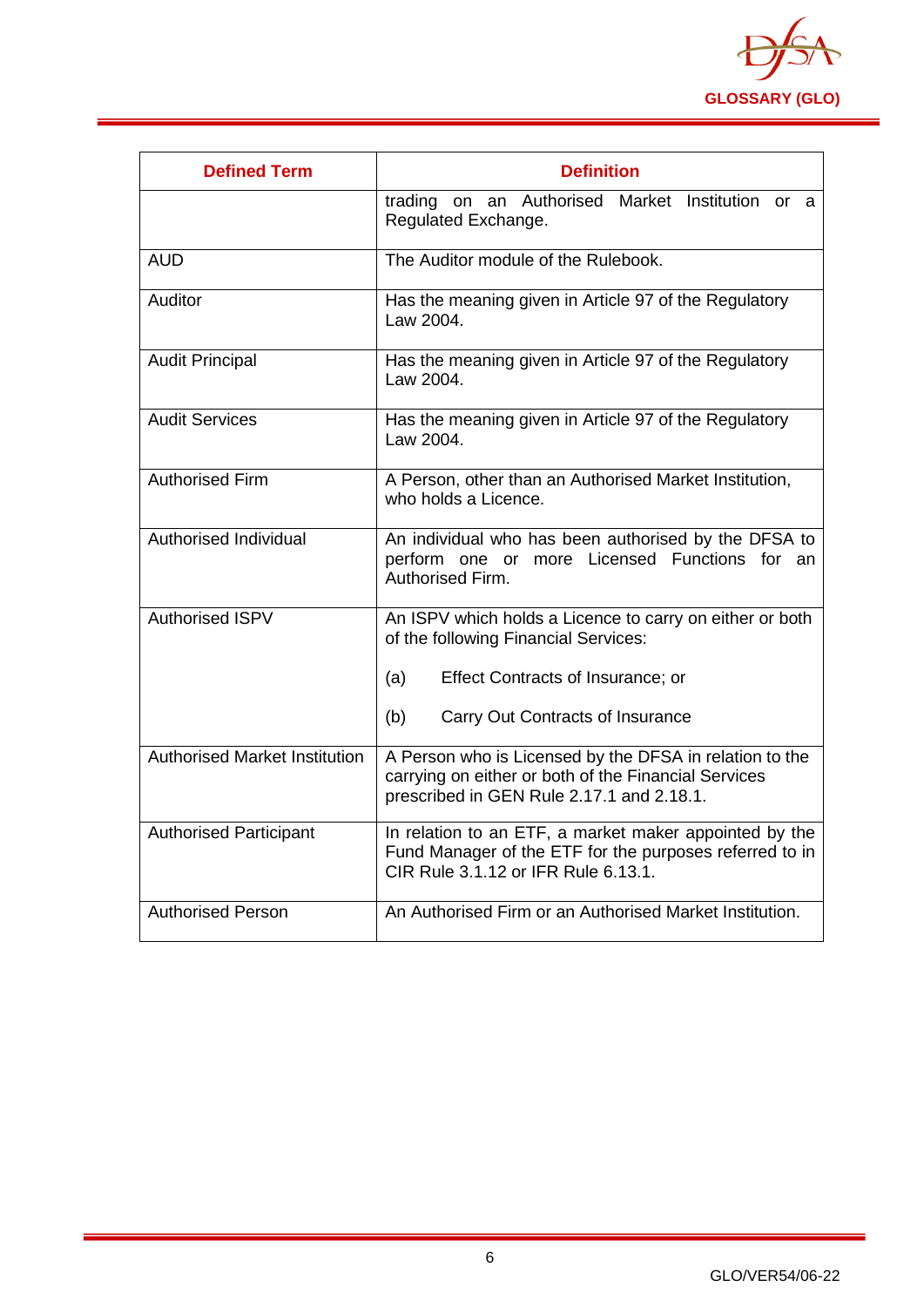

#### <span id="page-7-0"></span>**B [Back to top](#page-1-0)**

| <b>Defined Term</b>             | <b>Definition</b>                                                                                                                                                                                                                                                                                                                                                                                                                                                                                                                                                         |
|---------------------------------|---------------------------------------------------------------------------------------------------------------------------------------------------------------------------------------------------------------------------------------------------------------------------------------------------------------------------------------------------------------------------------------------------------------------------------------------------------------------------------------------------------------------------------------------------------------------------|
| <b>Bank</b>                     | An Authorised Firm which holds a Licence authorising it<br>to carry on the Financial Service of Accepting Deposits.                                                                                                                                                                                                                                                                                                                                                                                                                                                       |
| <b>Base Capital Requirement</b> | Has the meaning given in PIB section 3.6.                                                                                                                                                                                                                                                                                                                                                                                                                                                                                                                                 |
| <b>Bearer Share</b>             | A Share that cannot be registered in the name of the<br>holder and proof of ownership is possession of the<br>Share certificate.                                                                                                                                                                                                                                                                                                                                                                                                                                          |
| Beneficiary                     | Has the meaning given in COB Rule 12.1.2.                                                                                                                                                                                                                                                                                                                                                                                                                                                                                                                                 |
| <b>Bid</b>                      | Includes a Takeover transaction however effected,<br>including a reverse Takeover, partial bid, and also a bid<br>by a parent entity for Shares in its subsidiary.                                                                                                                                                                                                                                                                                                                                                                                                        |
| <b>Bidder</b>                   | Includes, but is not limited to, companies wherever<br>incorporated and individuals wherever resident who or<br>which make a Bid under TKO.                                                                                                                                                                                                                                                                                                                                                                                                                               |
| <b>Bid Document</b>             | Means a document issued by a Bidder containing<br>stipulated under TKO (particularly<br>information as<br>Chapter 8) and posted in accordance with those Rules<br>(particularly Chapter 11).                                                                                                                                                                                                                                                                                                                                                                              |
| <b>Bid Period</b>               | Means the period from the time when an announcement<br>is made of a proposed or possible Bid (with or without<br>terms) until the first closing date or, if this is later, the<br>date when the Bid becomes or is declared unconditional<br>as to acceptances or lapses. An announcement that a<br>holding, or aggregate holdings, of Shares carrying 30%<br>or more of the voting rights of a Reporting Entity is for<br>sale or that the Governing Body of a Reporting Entity is<br>seeking potential Bidders will be treated as the<br>announcement of a possible Bid. |
| <b>Board</b>                    | In reference to the DFSA, the Governing Body of the<br>DFSA, established under Chapter 2 of Part 2 of the<br>Regulatory Law 2004.<br>In reference to a corporation, the Board of Directors of<br>the corporation.                                                                                                                                                                                                                                                                                                                                                         |
| <b>Body Corporate</b>           | Any body corporate, including limited liability partnership<br>and a body corporate constituted under the law of a<br>country or territory outside of the DIFC.                                                                                                                                                                                                                                                                                                                                                                                                           |
| <b>Branch</b>                   | A place of business within the DIFC:                                                                                                                                                                                                                                                                                                                                                                                                                                                                                                                                      |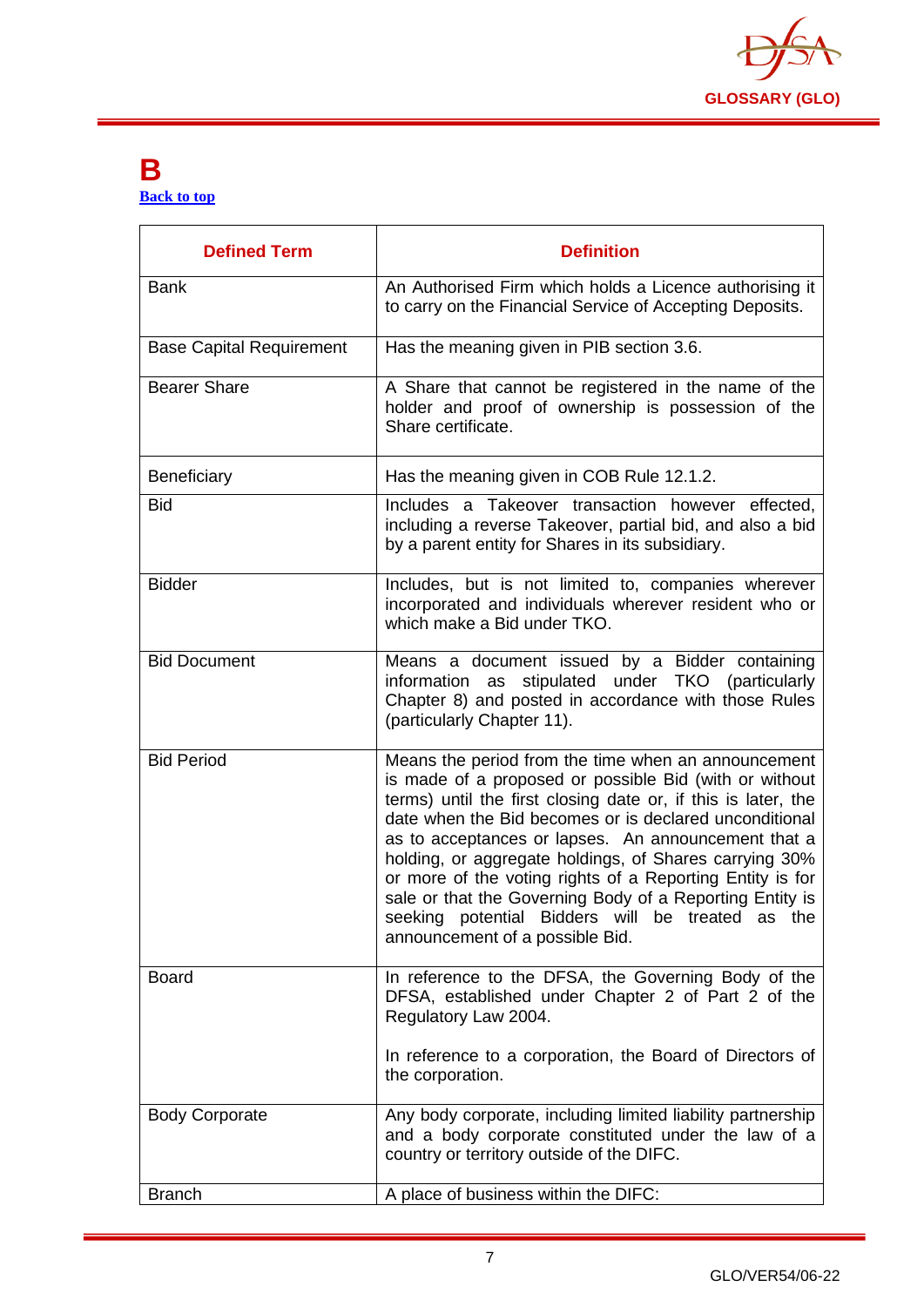

| <b>Defined Term</b>   | <b>Definition</b>                                                                                                                                                                   |
|-----------------------|-------------------------------------------------------------------------------------------------------------------------------------------------------------------------------------|
|                       | (a)<br>which has no separate legal personality;                                                                                                                                     |
|                       | (b)<br>forms a legally dependent part of a Regulated<br>Financial Institution whose principal place of<br>business and head office is in a jurisdiction other<br>than the DIFC; and |
|                       | which carries on Financial Services in or from the<br>(c)<br>DIFC under a DFSA Licence.                                                                                             |
| <b>Business Rules</b> | The written rules of an Authorised Market Institution<br>which govern its activities as an Authorised Market<br>Institution.                                                        |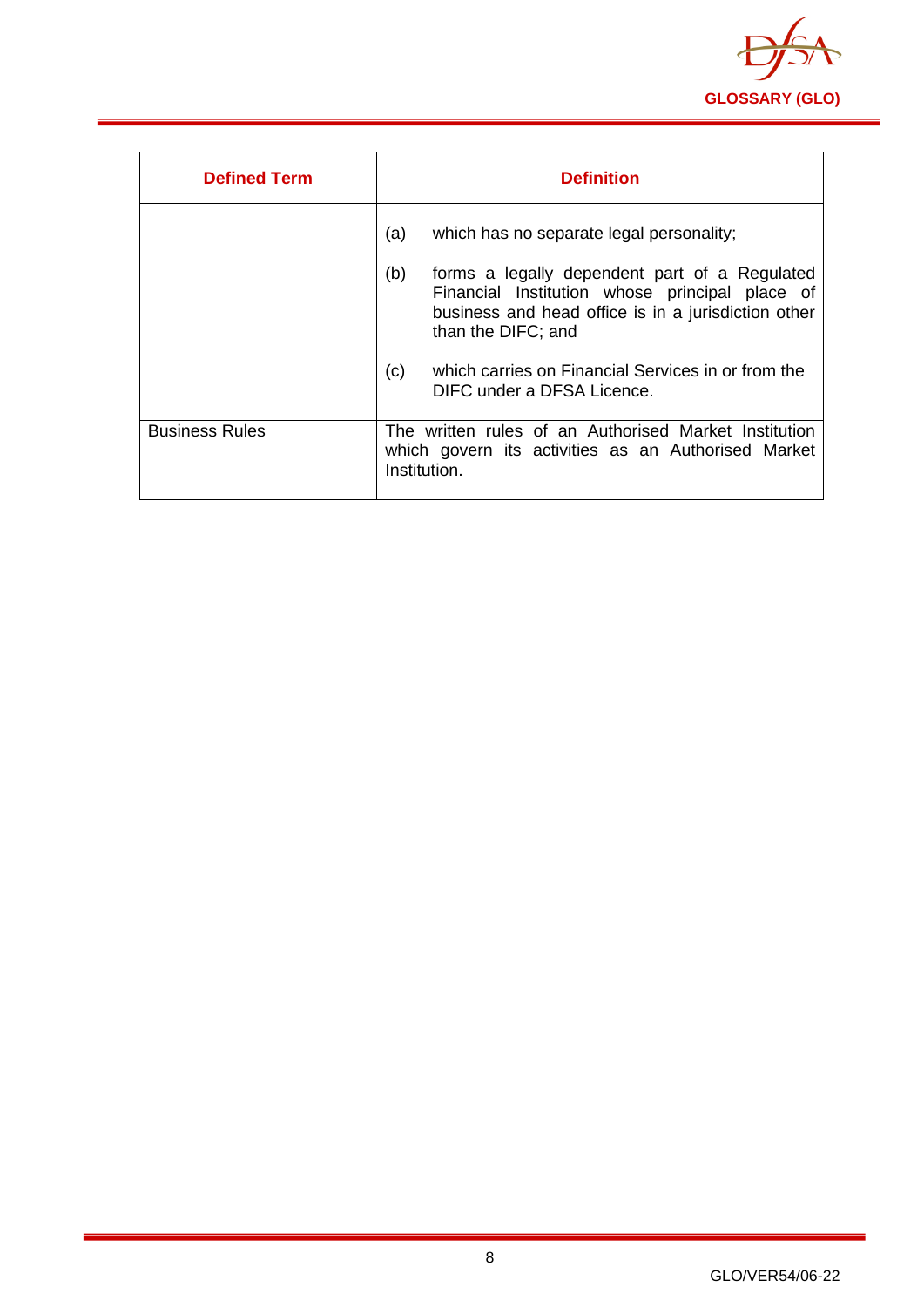

## <span id="page-9-0"></span>**C**

**[Back to top](#page-1-0)**

| <b>Defined Term</b>                    | <b>Definition</b>                                                                                                                                             |
|----------------------------------------|---------------------------------------------------------------------------------------------------------------------------------------------------------------|
| <b>Capital Requirement</b>             | The amount of capital an Authorised Firm must hold,<br>calculated in accordance with PIB sections 3.3, 3.4 or<br>3.5, as applicable.                          |
| <b>Capital Resources</b>               | The total capital resources of an Authorised Firm<br>calculated in accordance with PIB section 3.11.                                                          |
| Captive Insurer                        | A Captive Insurer means a:                                                                                                                                    |
|                                        | Class 1 Captive Insurer;<br>(a)                                                                                                                               |
|                                        | Class 2 Captive Insurer; or<br>(b)                                                                                                                            |
|                                        | Class 3 Captive Insurer.<br>(c)                                                                                                                               |
| Carrying Out Contracts of<br>Insurance | Has the meaning given in GEN section 2.16.                                                                                                                    |
| Category                               | A prudential grouping of Authorised Firms<br>which<br>determines the application of the Rules in PIB.                                                         |
| <b>CCP</b>                             | Pursuant to GEN Rule 2.18.1(1)(a), a CCP is a Person<br>who Operates a Clearing House by becoming a Central<br>Counterparty.                                  |
| Cell                                   | A cell created by a Protected Cell Company for the<br>purpose of segregating and protecting cellular assets in<br>the manner provided by the PCC Regulations. |
| <b>Cell Return</b>                     | The return described in PIN Rule A10.2.4.                                                                                                                     |
| <b>Cell Share Capital</b>              | Capital comprising of the proceeds of the issue of Cell<br>Shares.                                                                                            |
| <b>Cell Shares</b>                     | Shares created and issued by a Protected Cell Company<br>in respect of one of its cells.                                                                      |
| <b>Cellular Asset</b>                  | The assets of the Protected Cell Company attributable to<br>the Company's Cells.                                                                              |
| <b>Cellular Liabilities</b>            | Liabilities that may be settled by disposition of cellular<br>assets.                                                                                         |
| <b>Central Bank</b>                    | The Central Bank of the U.A.E. or its equivalent in<br>another country or territory.                                                                          |
| <b>Central Counterparty</b>            | Pursuant to GEN Rule 2.18.1(3), a Person operates as a<br>Central Counterparty where it:                                                                      |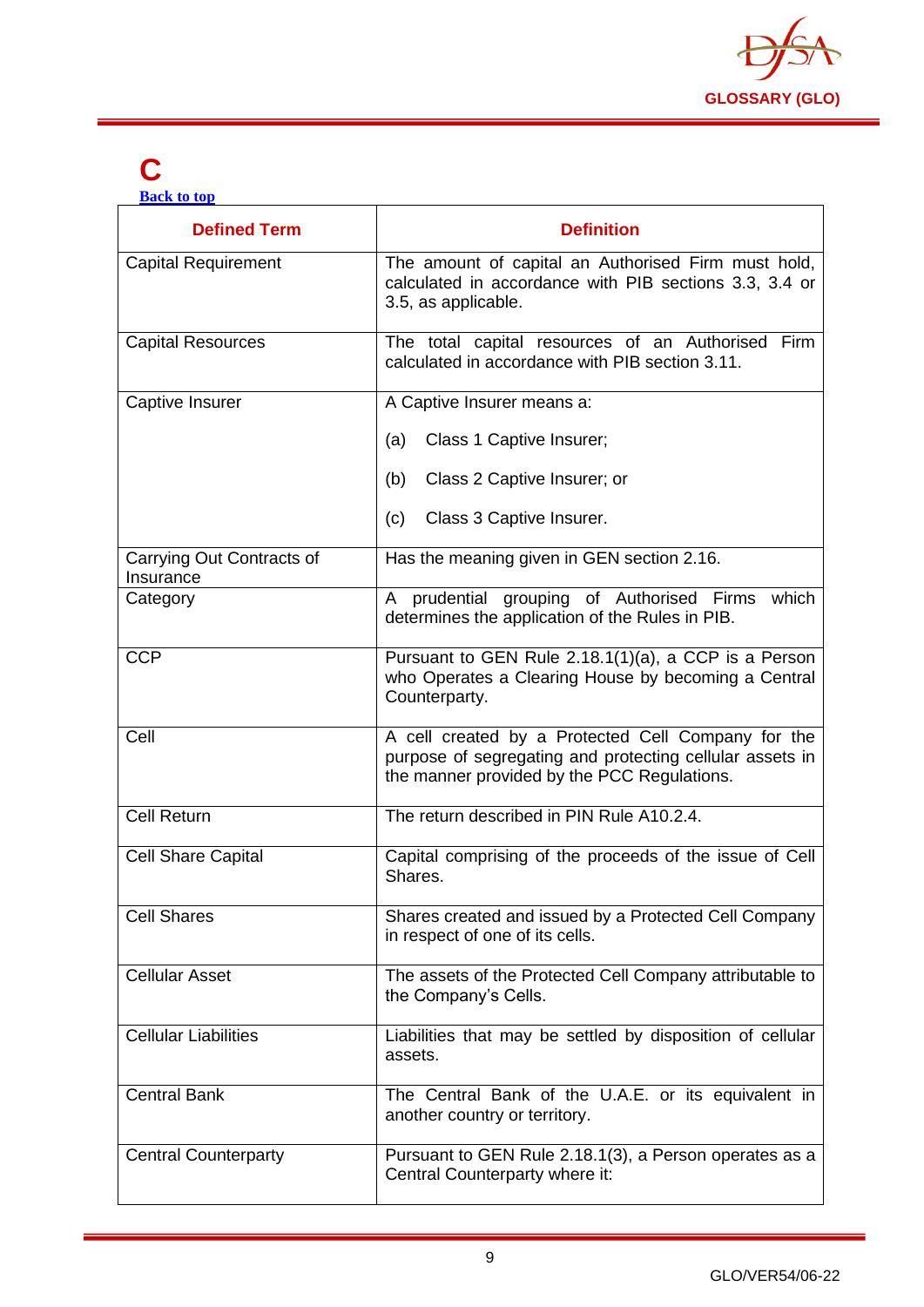

| <b>Defined Term</b>                  | <b>Definition</b>                                                                                                                                                                                                                                                                                                                                                                                               |
|--------------------------------------|-----------------------------------------------------------------------------------------------------------------------------------------------------------------------------------------------------------------------------------------------------------------------------------------------------------------------------------------------------------------------------------------------------------------|
|                                      | ensures the performance of open contracts relating<br>(a)<br>to Investments, made on a facility for trading<br>Investments; and                                                                                                                                                                                                                                                                                 |
|                                      | does so by interposing between counterparties to<br>(b)<br>such contracts by becoming the buyer to every<br>seller, or the seller to every buyer.                                                                                                                                                                                                                                                               |
| <b>Central Securities Depository</b> | In relation to:                                                                                                                                                                                                                                                                                                                                                                                                 |
|                                      | an Authorised Firm, the meaning given to that<br>(a)<br>term under GEN Rule 2.13.1(3); and                                                                                                                                                                                                                                                                                                                      |
|                                      | in the case of an Authorised Market Institution,<br>(b)<br>the meaning given to that term in GEN Rule<br>$2.18.1(5)$ .                                                                                                                                                                                                                                                                                          |
| Certificate                          | Has the meaning given in GEN Rule A2.2.1(d).                                                                                                                                                                                                                                                                                                                                                                    |
| Charge                               | Any Fee or charge made to a Client in connection with<br>Investment Business, whether levied by the Authorised<br>Firm or any other Person, including a Mark-up or Mark-<br>down.                                                                                                                                                                                                                               |
| Chief Executive (CEO)                | The individual appointed to the office of Chief Executive<br>of the DFSA by the Board.                                                                                                                                                                                                                                                                                                                          |
| <b>Chinese Wall</b>                  | An arrangement described in Article 63 of the Markets<br>Law 2012.                                                                                                                                                                                                                                                                                                                                              |
| <b>CIR</b>                           | The Collective Investment module of the Rulebook.                                                                                                                                                                                                                                                                                                                                                               |
| Class                                | In relation to a Contract of Insurance, the allocated<br>insurance class as specified in GEN App4.                                                                                                                                                                                                                                                                                                              |
| Class 1 Captive Cell                 | A Cell established by a Protected Cell Company to<br>which are attributable assets and liabilities arising out of<br>Insurance Business only in respect of risks related to<br>arising out of the business or operations of members of<br>a Group which together hold a majority of Cell Shares,<br>including for this purpose only contracts of reinsurance<br>in respect of such risks insured by the cedant. |
| Class 2 Captive Cell                 | A Cell established by a Protected Cell Company to<br>which are attributable assets and liabilities arising out of<br>Insurance Business, where:                                                                                                                                                                                                                                                                 |
|                                      | at least 51% of its Gross Written Premium in any<br>(a)<br>year is attributable to risks related to or arising out<br>of the business or operations of the Group which<br>together hold a majority of the Cell Shares; and                                                                                                                                                                                      |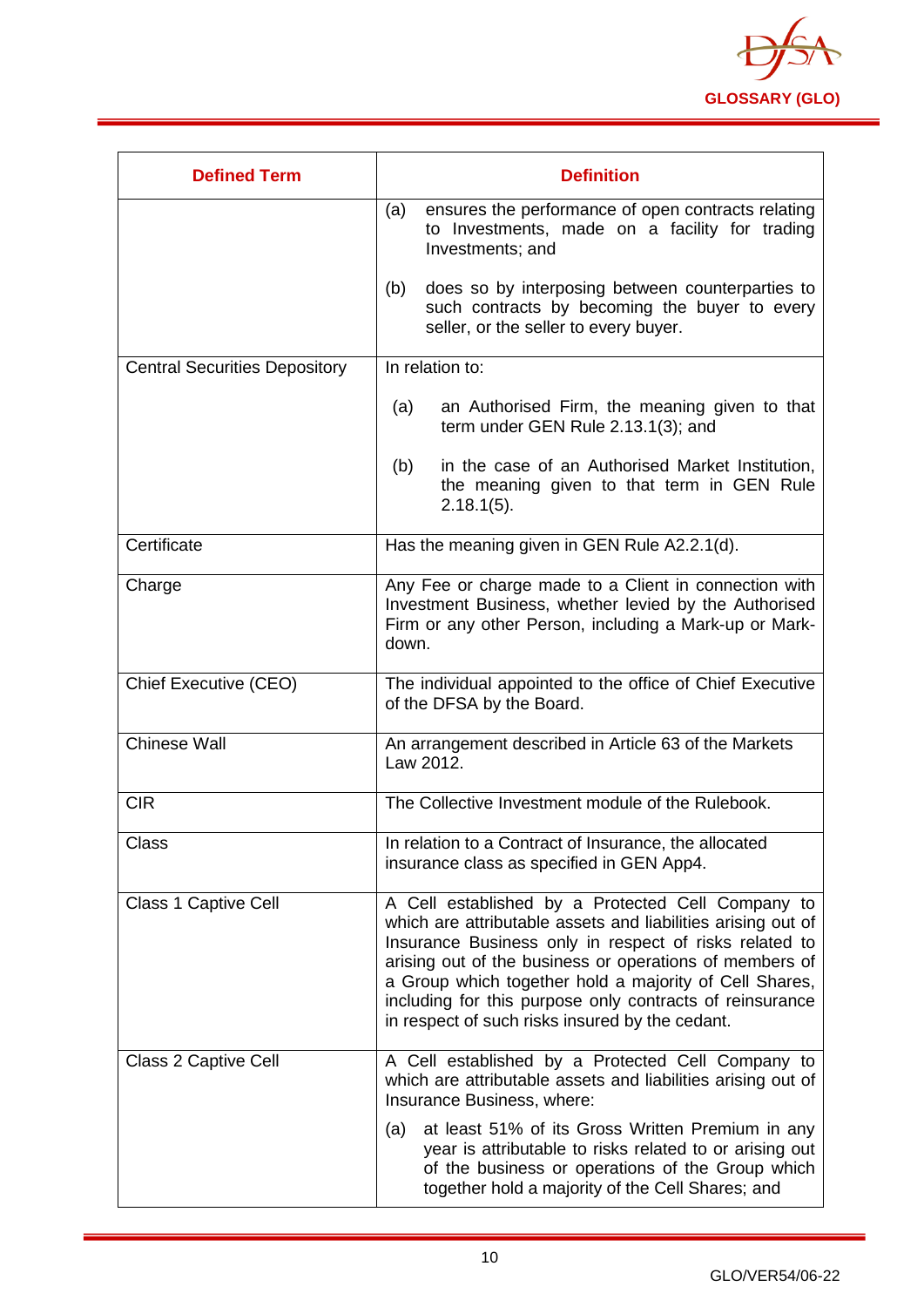

| <b>Defined Term</b>            | <b>Definition</b>                                                                                                                                                                                                                                                                                                                              |
|--------------------------------|------------------------------------------------------------------------------------------------------------------------------------------------------------------------------------------------------------------------------------------------------------------------------------------------------------------------------------------------|
|                                | the remainder of its Gross Written Premium in any<br>(b)<br>year is attributable to risks related to or arising out<br>of the business or operations of persons who<br>engage by way of business in commercial activities<br>with the Group through related or common:                                                                         |
|                                | (i)<br>businesses;                                                                                                                                                                                                                                                                                                                             |
|                                | (ii)<br>activities;                                                                                                                                                                                                                                                                                                                            |
|                                | (iii)<br>trade;                                                                                                                                                                                                                                                                                                                                |
|                                | (iv)<br>services; or                                                                                                                                                                                                                                                                                                                           |
|                                | (v)<br>operations,                                                                                                                                                                                                                                                                                                                             |
|                                | including, for this purpose only, contracts of reinsurance<br>in respect of such risks insured by the cedant.                                                                                                                                                                                                                                  |
| <b>Class 3 Captive Cell</b>    | A Cell established by a Protected Cell Company:                                                                                                                                                                                                                                                                                                |
|                                | to which are attributable assets and liabilities<br>(a)<br>arising out of Insurance Business only in respect<br>of risks related to or arising out of the business or<br>operations of persons who engage in similar,<br>related or common:                                                                                                    |
|                                | businesses;<br>(i)                                                                                                                                                                                                                                                                                                                             |
|                                | activities;<br>(ii)                                                                                                                                                                                                                                                                                                                            |
|                                | (iii)<br>trade;                                                                                                                                                                                                                                                                                                                                |
|                                | services; or<br>(iv)                                                                                                                                                                                                                                                                                                                           |
|                                | (v)<br>operations;                                                                                                                                                                                                                                                                                                                             |
|                                | including for this purpose only contracts of<br>reinsurance in respect of such risks insured by<br>the cedant; and                                                                                                                                                                                                                             |
|                                | owned by such Persons or by a Body Corporate of<br>(b)<br>which all such Persons are members.                                                                                                                                                                                                                                                  |
| <b>Class 1 Captive Insurer</b> | A DIFC Incorporated Insurer permitted under the<br>conditions of its licence to effect or carry out Contracts of<br>Insurance only in respect of risks related to or arising out<br>of the business or operations of the Group, including for<br>this purpose only contracts of reinsurance in respect of<br>such risks insured by the cedant. |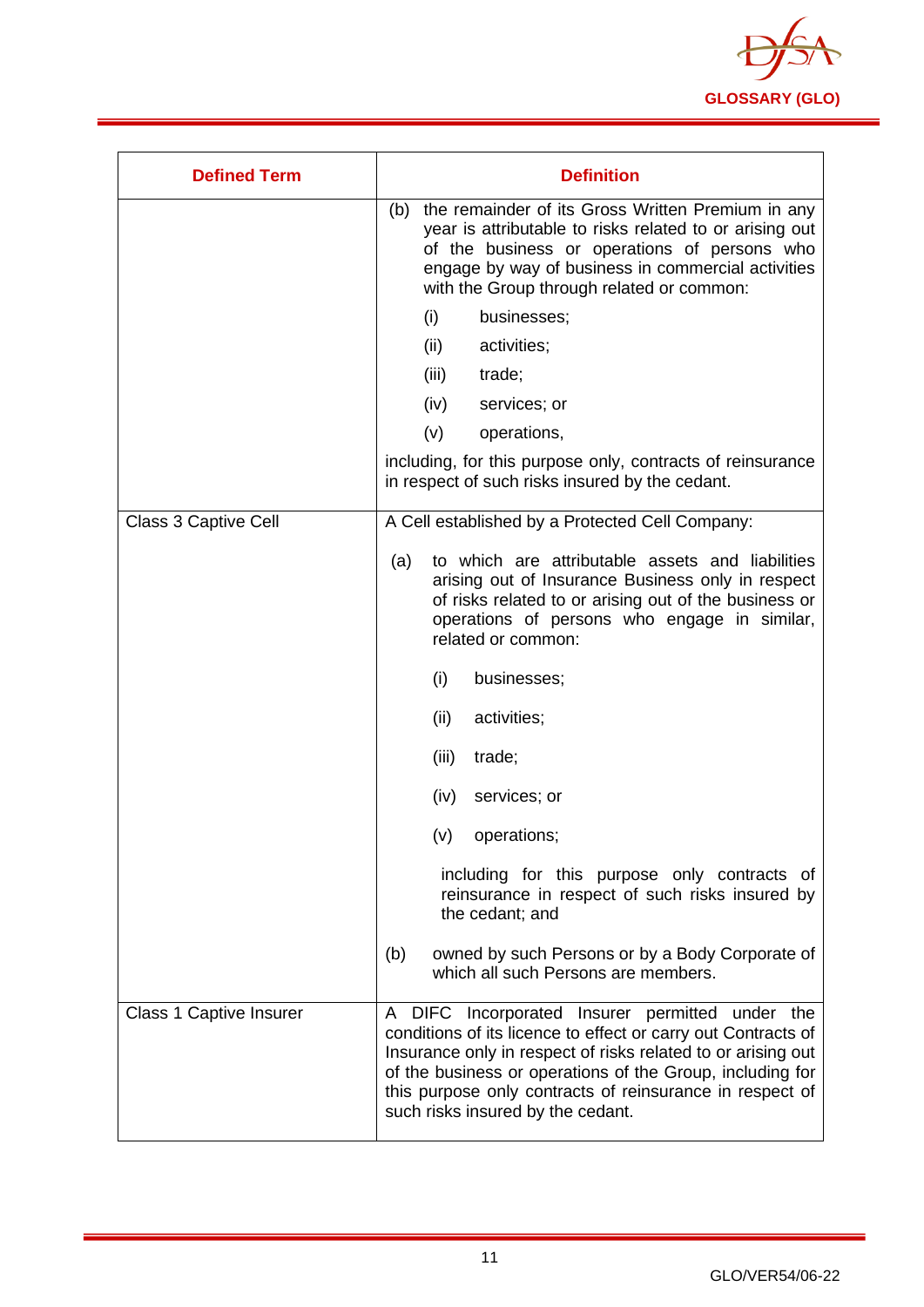

| <b>Defined Term</b>            | <b>Definition</b>                                                                                                                                                                                                                                                                                |
|--------------------------------|--------------------------------------------------------------------------------------------------------------------------------------------------------------------------------------------------------------------------------------------------------------------------------------------------|
| <b>Class 2 Captive Insurer</b> | A DIFC Incorporated Insurer which is required under the<br>conditions of its licence to obtain:                                                                                                                                                                                                  |
|                                | at least 51% of its Gross Written Premium in any<br>(a)<br>year from Contracts of Insurance in respect of risks<br>related to or arising out of the business or<br>operations of the Group; and                                                                                                  |
|                                | the remainder of its Gross Written Premium in any<br>(b)<br>year from Contracts of Insurance in respect of risks<br>related to or arising out of the business or<br>operations of persons who engage by way of<br>business in commercial activities with the Group<br>through related or common: |
|                                | (i)<br>businesses;                                                                                                                                                                                                                                                                               |
|                                | (ii)<br>activities;                                                                                                                                                                                                                                                                              |
|                                | (iii)<br>trade;                                                                                                                                                                                                                                                                                  |
|                                | (iv)<br>services; or                                                                                                                                                                                                                                                                             |
|                                | (v)<br>operations,                                                                                                                                                                                                                                                                               |
|                                | including, for this purpose only, contracts of reinsurance<br>in respect of such risks insured by the cedant.                                                                                                                                                                                    |
| <b>Class 3 Captive Insurer</b> | A DIFC Incorporated Insurer which is:                                                                                                                                                                                                                                                            |
|                                | permitted under the conditions of its licence to<br>(a)<br>effect or carry out Contracts of Insurance only in<br>respect of risks related to or arising out of the<br>business or operations of persons who engage in<br>similar, related or common:                                             |
|                                | (i)<br>businesses;                                                                                                                                                                                                                                                                               |
|                                | (ii)<br>activities;                                                                                                                                                                                                                                                                              |
|                                | (iii)<br>trade;                                                                                                                                                                                                                                                                                  |
|                                | (iv)<br>services; or                                                                                                                                                                                                                                                                             |
|                                | operations;<br>(v)                                                                                                                                                                                                                                                                               |
|                                | including for this purpose only contracts of<br>reinsurance in respect of such risks insured by<br>the cedant, and                                                                                                                                                                               |
|                                | (b)<br>owned by such Persons or by a Body Corporate<br>of which all such Persons are members.                                                                                                                                                                                                    |
| <b>Class of Business</b>       | A classification of insurance contracts having similar<br>characteristics, specified in GEN App4.                                                                                                                                                                                                |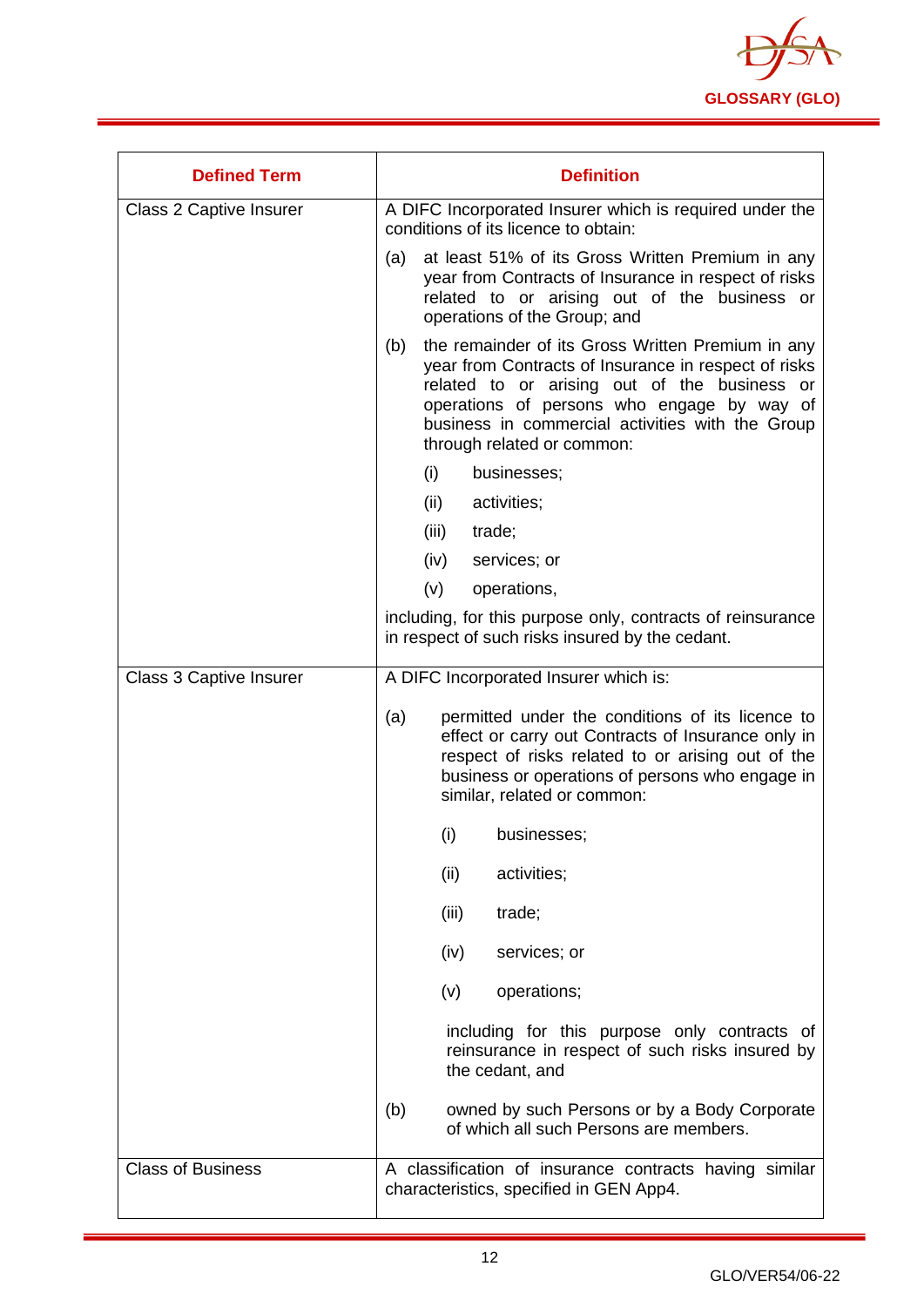

| <b>Defined Term</b>                    | <b>Definition</b>                                                                                                                             |
|----------------------------------------|-----------------------------------------------------------------------------------------------------------------------------------------------|
| <b>Clearing House</b>                  | An Authorised Market Institution which is authorised<br>under its Licence to carry on the Financial Service of<br>Operating a Clearing House. |
| Client                                 | Retail Client, Professional Client<br>Market<br>A<br>or<br>Counterparty as defined in COB chapter 2.                                          |
| <b>Client Account</b>                  | In relation to Client Money, an account specified in<br>(1)<br>COB Rule A5.4.1; and                                                           |
|                                        | in relation to a Safe Custody Investment an account<br>(2)<br>specified in COB Rule A6.4.2.                                                   |
| <b>Client Agreement</b>                | An agreement that is made in accordance with the<br>requirements of COB section 3.3                                                           |
| <b>Client Assets</b>                   | Client Money and Client Investments.                                                                                                          |
| <b>Client Investments</b>              | Has the meaning given in COB section 6.13.                                                                                                    |
| <b>Client Money</b>                    | Has the meaning given in COB section 6.12.                                                                                                    |
| <b>Client Money Auditor's Report</b>   | A report referred to in GEN Rule 8.6.1(c).                                                                                                    |
| <b>Client Money Distribution Rules</b> | The Rules under COB section A5.13.                                                                                                            |
| <b>Client Money Provisions</b>         | The provisions under COB App5.                                                                                                                |
| <b>Close Links</b>                     | A Person (Person A) has close links with a Person<br>(Person B) if:                                                                           |
|                                        | Person B:<br>(a)                                                                                                                              |
|                                        | is a Holding company of Person A;<br>(i)                                                                                                      |
|                                        | (ii) is a Subsidiary of Person A;                                                                                                             |
|                                        | (iii) is a Holding Company of the Subsidiary of<br>Person A:                                                                                  |
|                                        | (iv) is a Subsidiary of a Holding Company of<br>Person A; or                                                                                  |
|                                        | (v) owns and controls 20% or more of the voting<br>rights or shares of Person A; or                                                           |
|                                        | Person A owns and controls 20% or more of the<br>(b)<br>voting rights or shares of Person B.                                                  |
| <b>Close Out Netting</b>               | A process whereby the claims and obligations of two<br>Counterparties are accelerated, netted to form a single                                |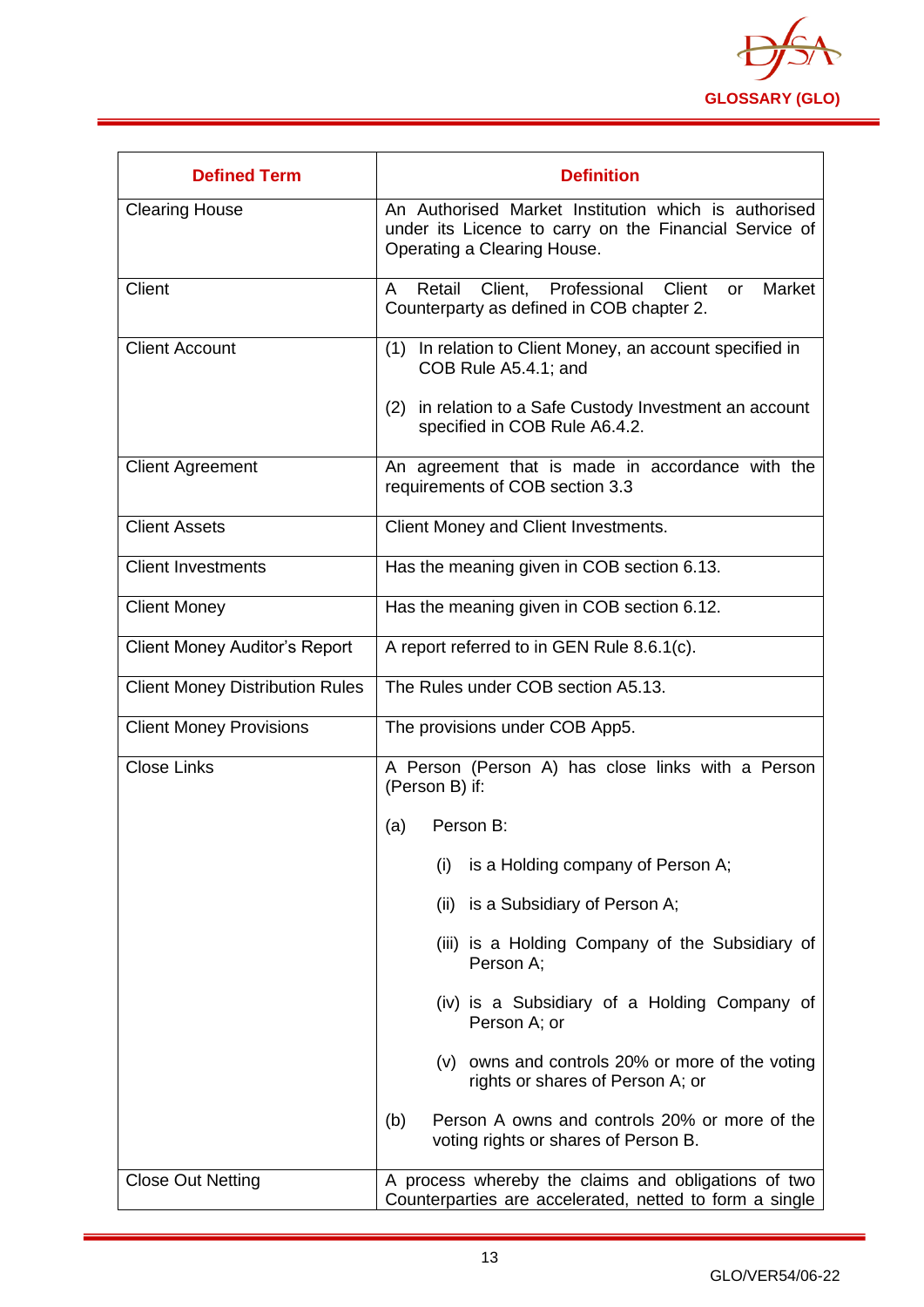

| <b>Defined Term</b>                                                                           | <b>Definition</b>                                                                                                                                                                                                          |
|-----------------------------------------------------------------------------------------------|----------------------------------------------------------------------------------------------------------------------------------------------------------------------------------------------------------------------------|
|                                                                                               | net sum and become immediately due upon the default,<br>bankruptcy, liquidation or other similar circumstance of<br>either of the Counterparties.                                                                          |
| <b>Close Relative</b>                                                                         | In relation to any individual:                                                                                                                                                                                             |
|                                                                                               | his spouse;<br>(a)                                                                                                                                                                                                         |
|                                                                                               | his children and step-children, his parents and<br>(b)<br>step-parents, his brothers and sisters and his<br>step-brothers and step-sisters; and                                                                            |
|                                                                                               | the spouse of any individual within (b).<br>(c)                                                                                                                                                                            |
| <b>Closed-ended Fund</b>                                                                      | Has the meaning given in Article 18A(3) of the Collective<br>Investment Law.                                                                                                                                               |
| <b>Closely Related</b>                                                                        | Has the meaning given in PIB Rule A4.11.5.                                                                                                                                                                                 |
| <b>CMC</b>                                                                                    | The Code of Market Conduct module of the Sourcebook.                                                                                                                                                                       |
| <b>COB</b>                                                                                    | The Conduct of Business module of the Rulebook.                                                                                                                                                                            |
| Code of Ethics for Accountants<br>and Audit Firms of Islamic<br><b>Financial Institutions</b> | The code of ethics issued by the Accounting and<br>Auditing Organisation of Islamic Financial Institutions<br>from time to time (AAOIFI).                                                                                  |
| Code of Ethics for Professional<br>Accountants                                                | The code of ethics for accountants as issued and<br>amended from time to time by the International Ethics<br>Standard Board for Accountants (IESBA) of IFAC.                                                               |
| Collateral                                                                                    | In PIB, any form of asset, guarantee, or indemnity<br>(1)<br>which is held or controlled by an Authorised Firm<br>and is subject to a security interest or arrangement<br>in favour of that firm; and                      |
|                                                                                               | In COB, a Client Investment which has been paid for<br>(2)<br>in full by a Client and which is held or controlled by<br>the Authorised Firm under the terms of a deposit,<br>pledge, charge or other security arrangement. |
| <b>Collective Investment Fund</b>                                                             | An arrangement which amounts to a Fund under Article<br>11 of the Collective Investment Law 2010 and which is<br>not excluded under the Rules made under Article 12 set<br>out under CIR section 2.1.                      |
| <b>Commercial Paper</b>                                                                       | Debentures with a maturity of less than 2 years at the<br>date of issue.                                                                                                                                                   |
| Commission                                                                                    | Any form of commission, including a benefit of any kind,<br>offered or given in connection with Investment Business.                                                                                                       |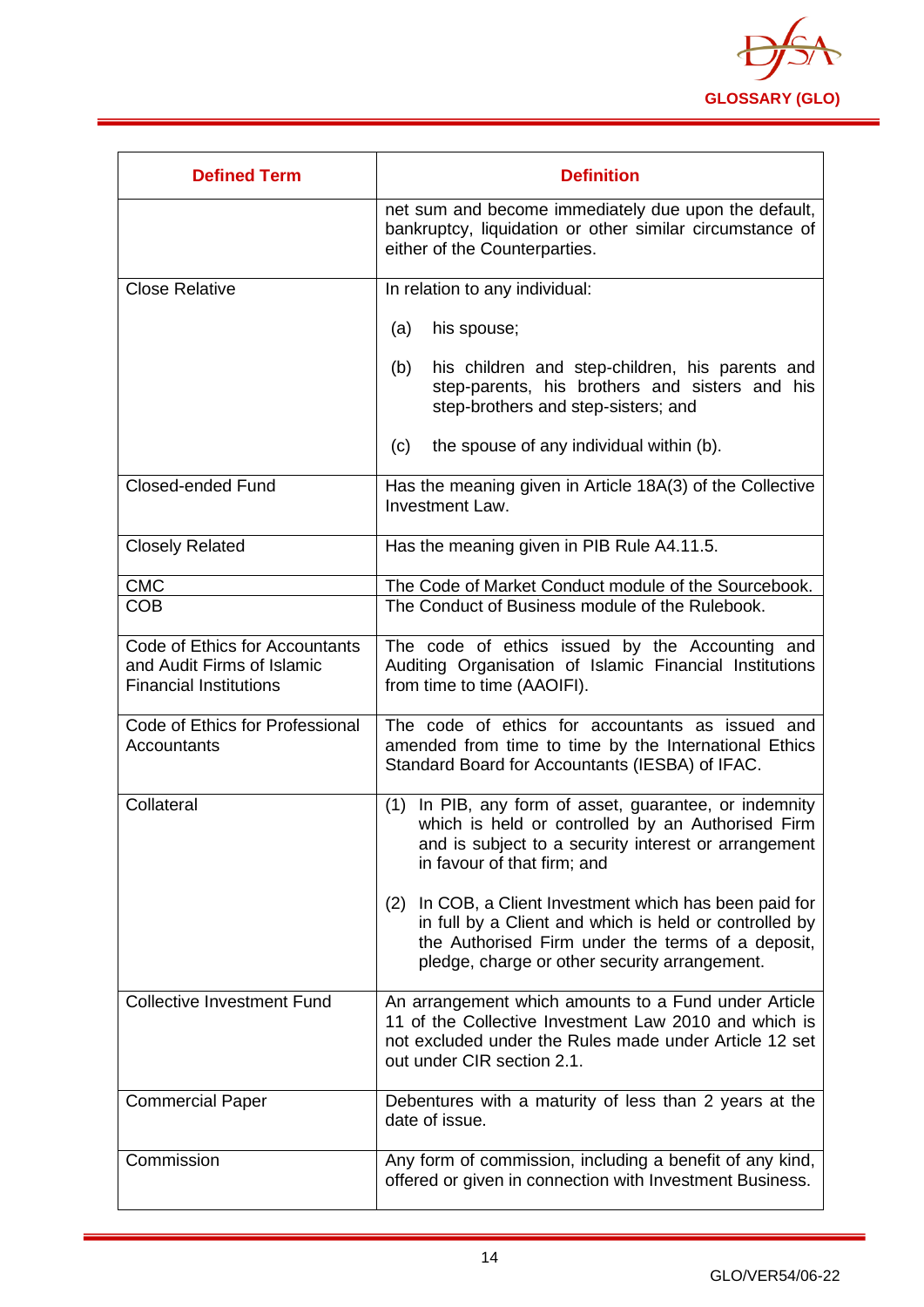

| <b>Defined Term</b>                            | <b>Definition</b>                                                                                                                                                                                                          |  |
|------------------------------------------------|----------------------------------------------------------------------------------------------------------------------------------------------------------------------------------------------------------------------------|--|
| <b>Commodities Risk Capital</b><br>Requirement | A component of the Market Risk Capital Requirement to<br>cover the risk of holding or taking positions in<br>commodities, including precious metals, but excluding<br>gold, calculated in accordance with PIB section 5.7. |  |
| <b>Commodity Derivative</b>                    | A Derivative over a commodity.                                                                                                                                                                                             |  |
| <b>Companies Law</b>                           | DIFC Law No. 5 of 2018 relating to the incorporation of<br>Companies.                                                                                                                                                      |  |
| Complaint                                      | Any oral or written expression of dissatisfaction from a<br>Client to an Authorised Firm in connection with the<br>provision of, or failure to provide, a Financial Service to<br>the Client.                              |  |
| <b>Compliance Officer</b>                      | In relation to:                                                                                                                                                                                                            |  |
|                                                | an Authorised Firm, the Licensed Function<br>(a)<br>described in GEN Rule 7.4.6; and                                                                                                                                       |  |
|                                                | (b)<br>Authorised<br>Market<br>Institution, the Key<br>an<br>Individual function described in AMI Rule 5.3.6.                                                                                                              |  |
| <b>Concentration Risk</b>                      | The risk faced by an Authorised Firm arising out of its<br>Large Exposures.                                                                                                                                                |  |
| Connected                                      | In relation to a Person (A), a Person which has or has at<br>any relevant time had the following relationship to A:                                                                                                        |  |
|                                                | (a)<br>a member of A's Group;                                                                                                                                                                                              |  |
|                                                | (b)<br>a Controller of A;                                                                                                                                                                                                  |  |
|                                                | a member of a partnership of which A is a<br>(c)<br>member;                                                                                                                                                                |  |
|                                                | an employee or former employee of A;<br>(d)                                                                                                                                                                                |  |
|                                                | if A is a company:<br>(e)                                                                                                                                                                                                  |  |
|                                                | (i)<br>an officer or manager of A or of a parent of<br>А;                                                                                                                                                                  |  |
|                                                | (ii)<br>an agent of A or of a parent of A;                                                                                                                                                                                 |  |
|                                                | (f)<br>if A is a partnership is or has been a member,<br>manager or agent of A; or                                                                                                                                         |  |
|                                                | if A is an unincorporated association of persons<br>(g)<br>which is not a partnership, is or has been an<br>officer, manager or agent of A.                                                                                |  |
| <b>Connected Counterparties</b>                | Has the meaning given in PIB Rule A4.11.7.                                                                                                                                                                                 |  |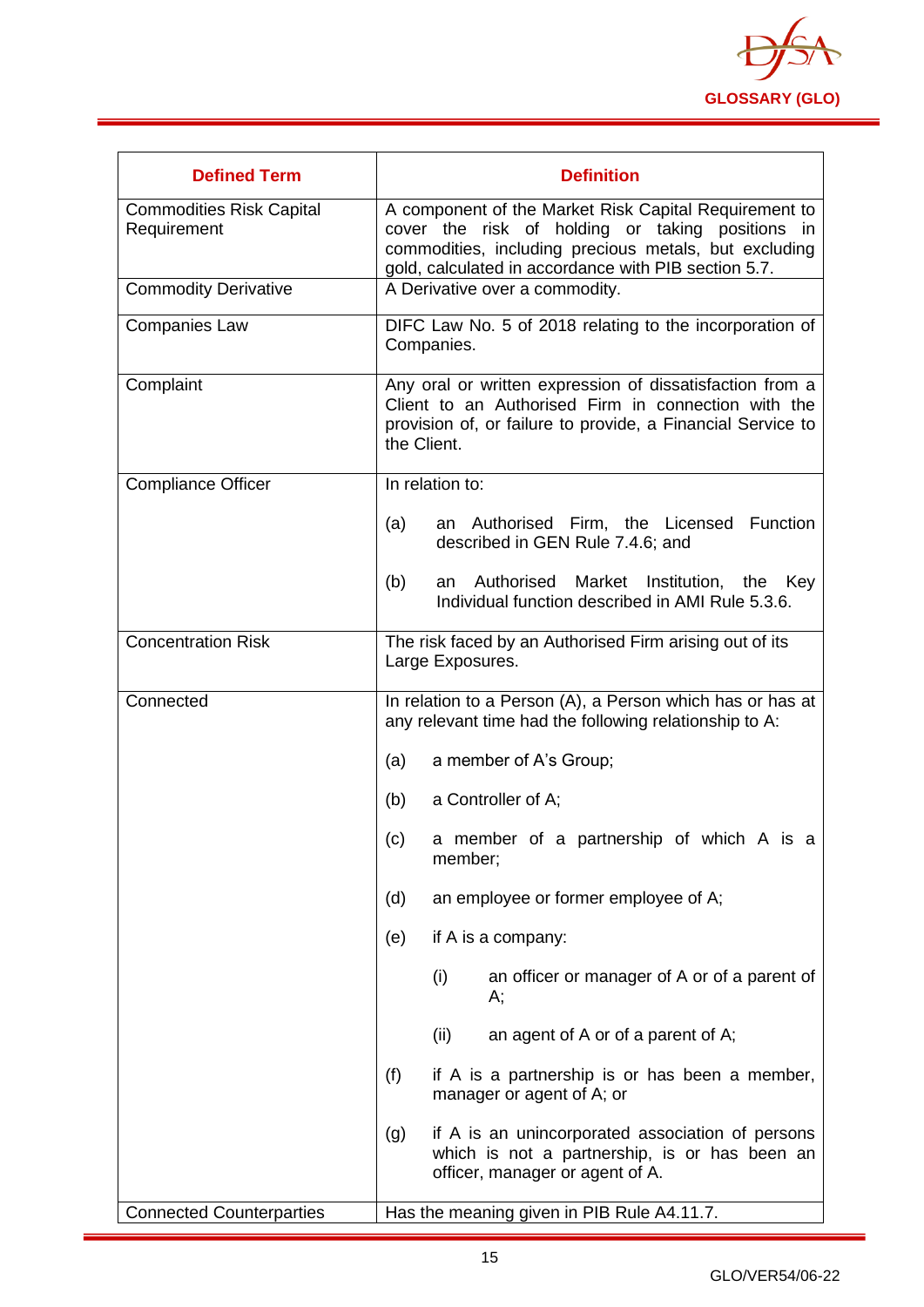

| <b>Defined Term</b>                    | <b>Definition</b>                                                                                                                                                                                                                                                  |  |
|----------------------------------------|--------------------------------------------------------------------------------------------------------------------------------------------------------------------------------------------------------------------------------------------------------------------|--|
| <b>Connected Person</b>                | In relation to:                                                                                                                                                                                                                                                    |  |
|                                        | a Reporting Entity other than that of a Listed Fund,<br>(a)<br>a Person referred to in MKT Rule 4.3.2; and                                                                                                                                                         |  |
|                                        | a Reporting Entity of a Listed Fund, a Person<br>(b)<br>referred to in MKT Rule 6.6.1.                                                                                                                                                                             |  |
| Constitution                           | (1)<br>In relation to a Fund:                                                                                                                                                                                                                                      |  |
|                                        | which is in the form of a Body Corporate, the<br>(a)<br>instrument of incorporation;                                                                                                                                                                               |  |
|                                        | which is in the form of a Trust, the trust<br>(b)<br>deed;                                                                                                                                                                                                         |  |
|                                        | which is in the form of a Partnership, the<br>(c)<br>partnership deed; or                                                                                                                                                                                          |  |
|                                        | adopting a form other than one specified in<br>(d)<br>(a) to (c), any instrument creating the legal<br>form of the Fund to which the Fund Manager<br>is a party setting out provisions relating to<br>any aspect of the operation or management<br>of the Fund.    |  |
|                                        | (2)<br>In relation to an Employee Money Purchase<br>Scheme, has the meaning given in COB Rule<br>12.1.2.                                                                                                                                                           |  |
| <b>Contingent Liability Investment</b> | A Derivative under the terms of which the Client will or<br>may be liable to make further payments (other than<br>Charges, and whether or not secured by margin) when<br>the transaction falls to be completed or upon the earlier<br>closing out of his position. |  |
| Contract of Insurance                  | Has the meaning given in GEN Rule A4.1.1.                                                                                                                                                                                                                          |  |
| Controller                             | In relation to an Authorised Firm, a Person who,<br>(1)<br>either alone or with any Associate fulfils the<br>criteria specified in GEN Rule 11.8.2; or                                                                                                             |  |
|                                        | in relation to an Authorised Market Institution a<br>(2)<br>Person who, either alone or with any Associate<br>fulfils the criteria specified in AMI Rule 8.1.2.                                                                                                    |  |
| Convertible                            | An Investment that gives an investor the right to convert<br>the Security into another form of Security at an agreed<br>price or on an agreed basis.                                                                                                               |  |
| <b>Core Benefits</b>                   | Has the meaning given in COB 12.1.2.                                                                                                                                                                                                                               |  |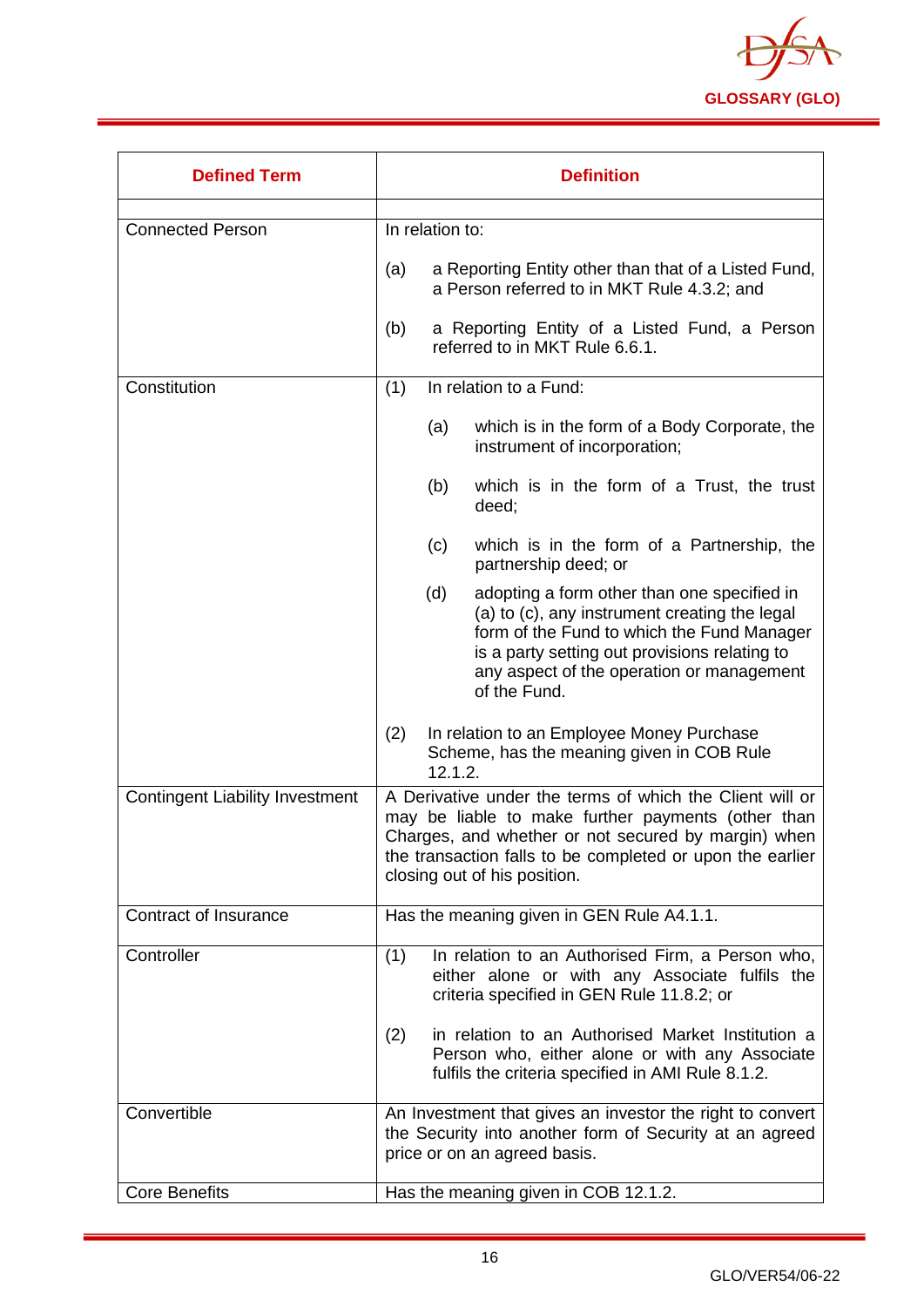

| <b>Defined Term</b>                       | <b>Definition</b>                                                                                                                                                                                                                                                                           |
|-------------------------------------------|---------------------------------------------------------------------------------------------------------------------------------------------------------------------------------------------------------------------------------------------------------------------------------------------|
| <b>Corporate Director</b>                 | In relation to an Investment Company that elects to have<br>its sole Corporate Director act as its Fund Manager, the<br>body corporate that acts or intends to act as the Fund<br>Manager.                                                                                                  |
| <b>Corporate Governance</b><br>Principles | Principles prescribed in MKT Rules 3.2.3 - 3.2.9.                                                                                                                                                                                                                                           |
| <b>Correspondent Account</b>              | An account opened on behalf of a Correspondent<br>Banking Client to receive deposits from, to make<br>payments on behalf of or to otherwise handle financial<br>Transactions for or on behalf of the Correspondent<br>Banking Client.                                                       |
| <b>Correspondent Bank</b>                 | A bank in a jurisdiction other than the DIFC where an<br>Authorised Firm opens a Correspondent Account.                                                                                                                                                                                     |
| <b>Correspondent Banking Client</b>       | A Client of an Authorised Firm which uses the firm's<br>correspondent banking services account to<br>clear<br>Transactions for its own customer base.                                                                                                                                       |
| Counterparty                              | Means any person with or for whom an Authorised Firm<br>carries on, or intends to carry on, any regulated business<br>or associated business. In this context, a counterparty<br>includes an individual, unincorporated body, company,<br>government, local authority or other public body. |
| <b>Counterparty Risk</b>                  | The risk that an Authorised Firm's Counterparty does not<br>perform its obligations under the terms of a contract.                                                                                                                                                                          |
| Court                                     | The DIFC Court.                                                                                                                                                                                                                                                                             |
| <b>Credit Default Product</b>             | A swap or Option, which has a payout linked to changes<br>in an underlying Reference Asset's creditworthiness and<br>protects the Protection Buyer against the risk of credit<br>loss over a specified time period with the payout being<br>conditional on some form of Credit Event.       |
| <b>Credit Derivatives</b>                 | An over the counter financial Derivative instrument,<br>which enables the isolation and separate transfer of<br>Credit Risk and whose payout is linked to changes in the<br>Reference Assets' creditworthiness.                                                                             |
| <b>Credit Event</b>                       | An event related to the creditworthiness of Reference<br>Assets or Reference Entities in a Credit Derivatives<br>contract, which triggers the termination or a payout<br>under the contract.                                                                                                |
| <b>Credit Event Payment</b>               | The consideration, which the Protection Seller pays to<br>the Protection Buyer under a Credit Derivatives contract<br>upon occurrence of a Credit Event.                                                                                                                                    |
| <b>Credit Facility</b>                    | Any facility which includes<br>any<br>arrangement<br>or<br>agreement which extends monetary credit whether                                                                                                                                                                                  |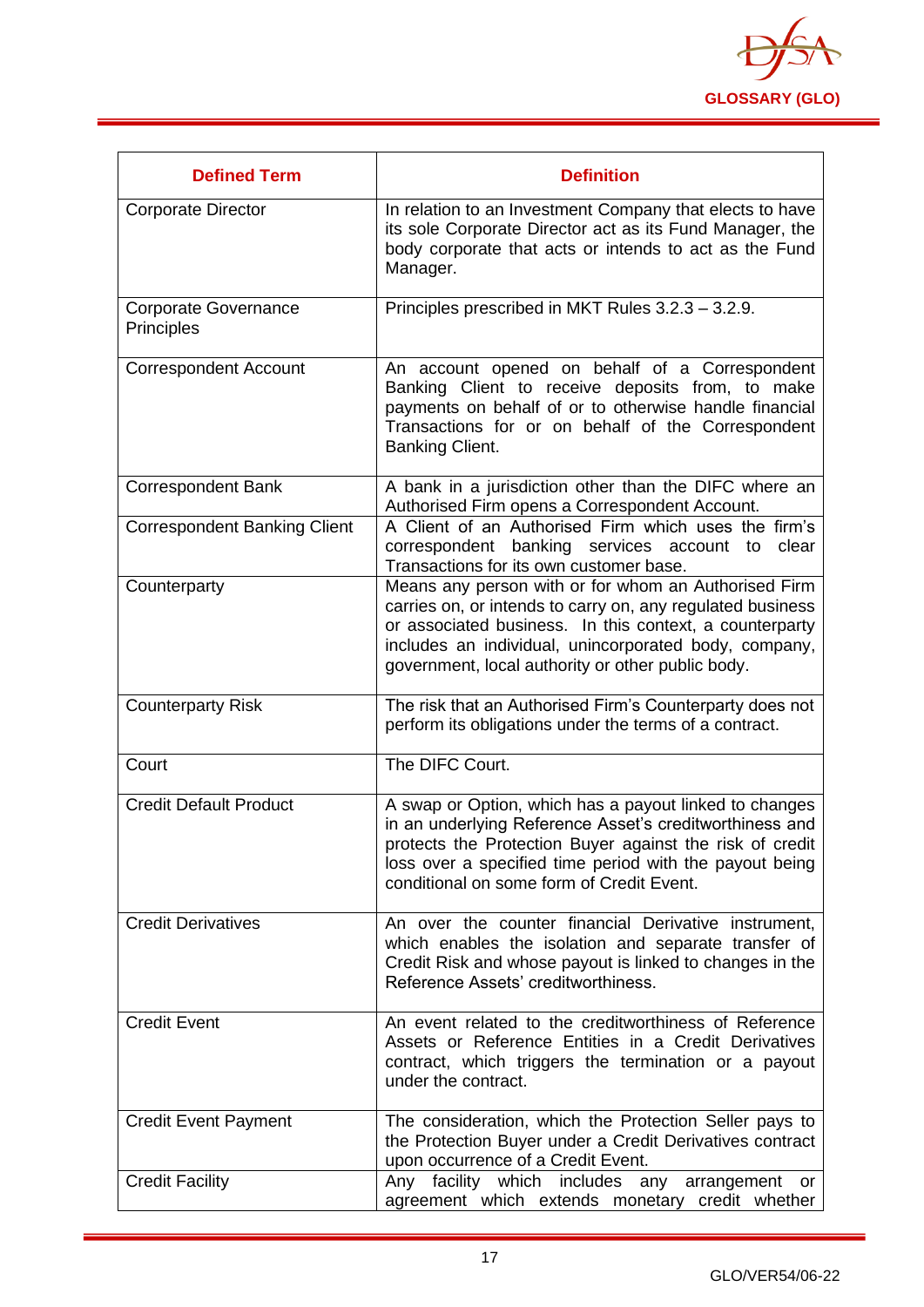

| <b>Defined Term</b>                | <b>Definition</b>                                                                                                                                                                                                                                                                                                                                                                              |
|------------------------------------|------------------------------------------------------------------------------------------------------------------------------------------------------------------------------------------------------------------------------------------------------------------------------------------------------------------------------------------------------------------------------------------------|
|                                    | funded or unfunded to a Person including but not limited<br>to any loan or syndicated loan, mortgage, overdraft,<br>financial lease, letter of credit, financial guarantee, trade<br>finance, transaction finance, project finance, asset<br>finance, or the financing, discounting or factoring of<br>invoices.                                                                               |
|                                    | For the purposes of this definition, "monetary credit"<br>means any credit denominated in a national currency,<br>supranational currency or unit of precious metal having a<br>currency designation under the ISO 4217 (being the<br>International Organization of Standardization (ISO)<br>standard for the delineation of currency designation).                                             |
| <b>Credit Fund</b>                 | Has the meaning given in CIR Rule 3.1.15.                                                                                                                                                                                                                                                                                                                                                      |
| <b>Credit Rating</b>               | Has the meaning given to it in GEN Rule 2.27.1(2)(b).                                                                                                                                                                                                                                                                                                                                          |
| <b>Credit Rating Activities</b>    | Has the meaning given to it in GEN Rule 2.27.1(2)(a).                                                                                                                                                                                                                                                                                                                                          |
| <b>Credit Rating Agency</b>        | A Person carrying on in or from the DIFC the Financial<br>Service of Operating a Credit Rating Agency for which it<br>has an authorisation under its Licence.                                                                                                                                                                                                                                  |
| <b>Credit Risk</b>                 | In relation to an Authorised Firm, the risk of loss if<br>another party fails to perform on its financial obligation to<br>the Authorised Firm.                                                                                                                                                                                                                                                |
| Credit Risk Capital<br>Requirement | The requirement calculated in accordance with PIB<br>section 4.6.                                                                                                                                                                                                                                                                                                                              |
| <b>Credit Spread Option</b>        | A type of contract where one Counterparty sells an<br>Option to another Counterparty on a nominal amount of<br>an asset swap on a specified Security, exercisable<br>during a set period of time, in exchange for a payment of<br>a premium where the Option gives the buyer the right to<br>put the asset swap back to the seller at a strike spread<br>over a pre-determined benchmark rate. |
| <b>Credit-linked Note</b>          | A Security whose coupon payments are linked to the<br>return on, and repayment of principal and is linked to the<br>creditworthiness of, the Reference Assets.                                                                                                                                                                                                                                 |
| Crowdfunding Loan Agreement        | agreement<br>entered into<br>A<br>loan<br>using<br>Loan<br>a<br>Crowdfunding Platform operated by a Crowdfunding<br>Operator.                                                                                                                                                                                                                                                                  |
| <b>Crowdfunding Operator</b>       | A Person who is authorised under a Licence to Operate<br>a Crowdfunding Platform.                                                                                                                                                                                                                                                                                                              |
| <b>Crowdfunding Platform</b>       | Crowdfunding<br>Platform,<br>Investment<br>An<br>Loan<br>a                                                                                                                                                                                                                                                                                                                                     |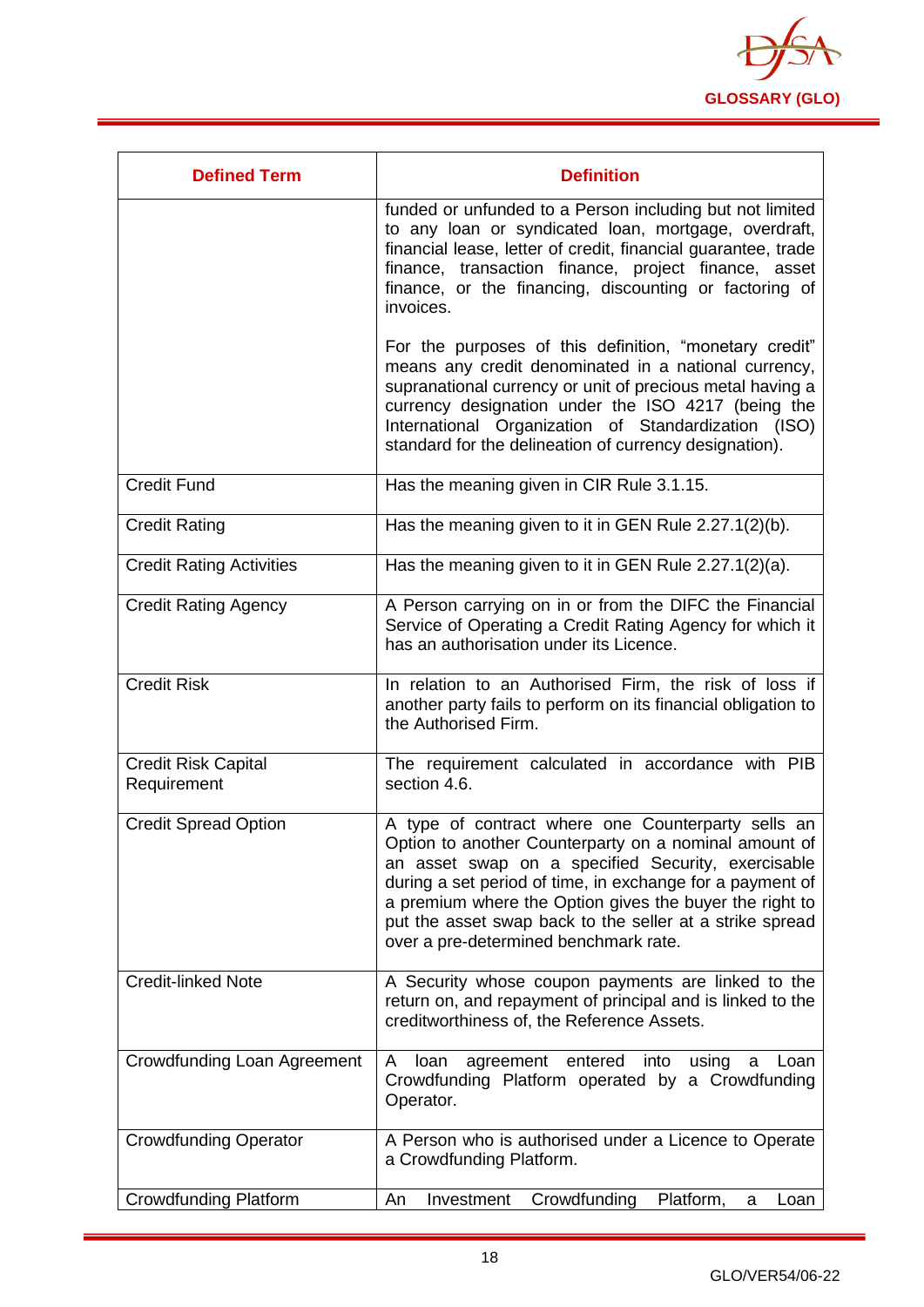

<span id="page-19-0"></span>

| <b>Defined Term</b>          | <b>Definition</b>                                                                                                                                                                                                                                 |
|------------------------------|---------------------------------------------------------------------------------------------------------------------------------------------------------------------------------------------------------------------------------------------------|
|                              | Crowdfunding Platform, or a Property<br>Investment<br>Crowdfunding Platform.                                                                                                                                                                      |
| <b>CSD</b>                   | In relation to:<br>(a)<br>an Authorised Firm, a Person who carries on the<br>activity specified in GEN Rule 2.13.1(3);<br>(b)<br>an Authorised Market Institution, a Person who<br>carries on the activity specified in GEN Rule<br>$2.18.1(5)$ . |
| <b>CTF</b>                   | Means counter-terrorist financing.                                                                                                                                                                                                                |
| Customer Due Diligence (CDD) | Has the meaning in AML Rule 7.3.1.                                                                                                                                                                                                                |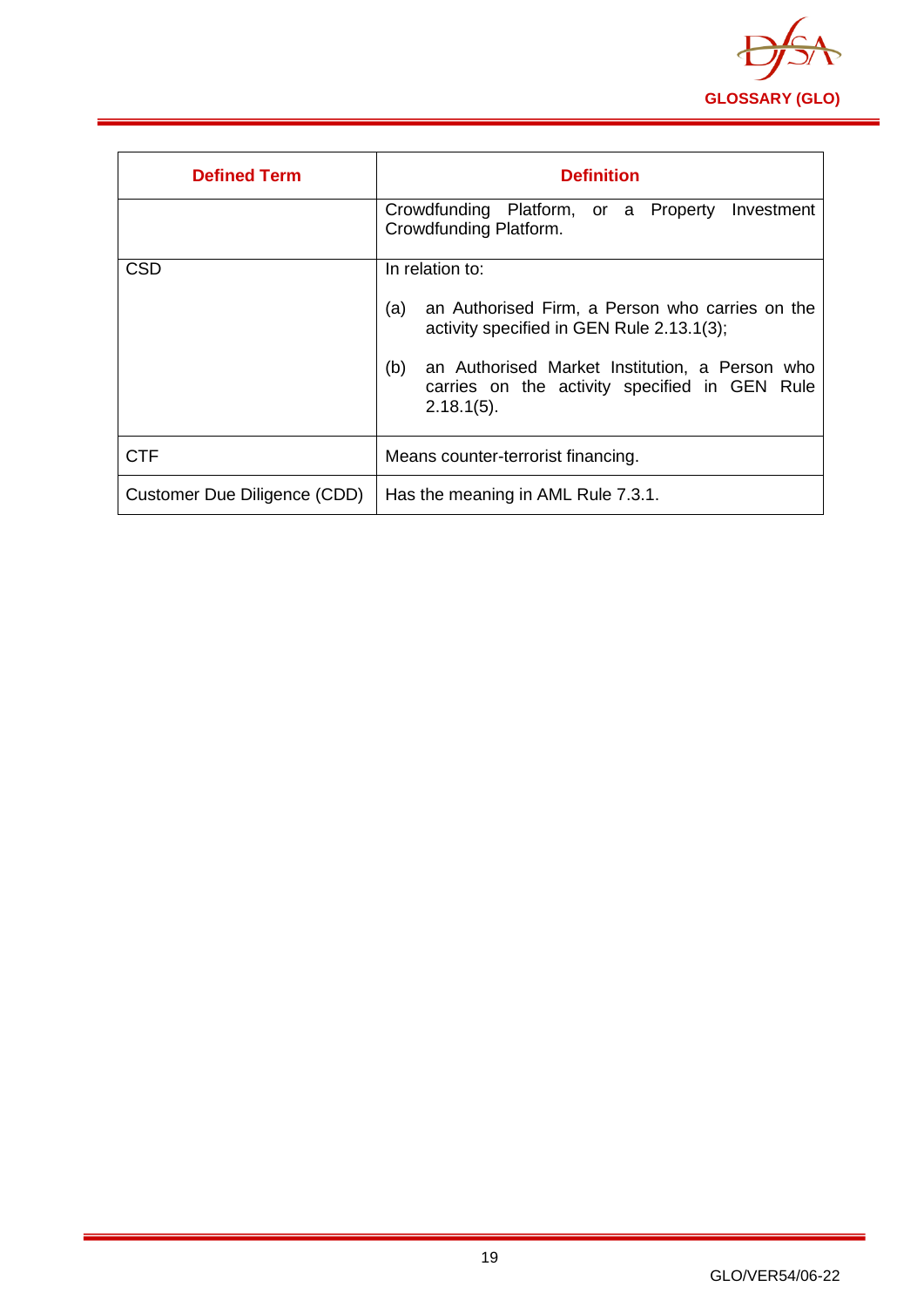

## **D**

| <b>Back to top</b> |  |  |
|--------------------|--|--|
|                    |  |  |

| <b>Defined Term</b>                                              | <b>Definition</b>                                                                                                                                                                                                                                     |
|------------------------------------------------------------------|-------------------------------------------------------------------------------------------------------------------------------------------------------------------------------------------------------------------------------------------------------|
| Deal in a Restricted<br>Speculative Investment                   | Has the meaning given in COB Rule 6.16.2.                                                                                                                                                                                                             |
| Dealing in Investments as<br>Agent                               | Has the meaning given in GEN section 2.8.                                                                                                                                                                                                             |
| Dealing in Investments as<br>Principal                           | Has the meaning given in GEN section 2.7.                                                                                                                                                                                                             |
| Debenture                                                        | Has the meaning given in GEN Rule A2.2.1(b).                                                                                                                                                                                                          |
| <b>Decision Notice</b>                                           | a written notice given by the DFSA to a Person pursuant<br>to paragraph 5 of Schedule 3 to the Regulatory Law<br>2004.                                                                                                                                |
| <b>Default Rules</b>                                             | Rules of an Authorised Market Institution that set out<br>procedures dealing with circumstances where a<br>Member or other participant on its facilities is unable to<br>meet its obligations in respect of one or more contracts.                    |
| <b>Delegation Agreement</b>                                      | An agreement in writing entered into by an Fund<br>Manager or Trustee with a Service Provider in relation<br>to delegated activities, which fulfils the criteria in CIR<br>App 1.                                                                     |
| <b>Delivery Versus Payment</b><br>Transaction                    | A transaction in which the transfer of Investments and<br>the payment of Money between the buyer and seller are<br>intended to occur around the same time.                                                                                            |
| Deposit                                                          | Has the meaning given in GEN section A1.1.                                                                                                                                                                                                            |
| Derivative                                                       | Has the meaning given in GEN Rule A2.1.3.                                                                                                                                                                                                             |
| <b>Derivative Token</b>                                          | An Investment Token which is either:                                                                                                                                                                                                                  |
|                                                                  | (a) a Derivative specified in GEN Rule $A2.1.1(2)(b)$ ; or                                                                                                                                                                                            |
|                                                                  | (b) an instrument specified in GEN Rule $A2.1.1(2)(c)$<br>that confers rights and obligations that are<br>substantially similar in nature to those conferred by<br>a Derivative, or has a substantially similar purpose<br>or effect to a Derivative. |
| <b>Designated Fund</b>                                           | A Foreign Fund which has been designated by the<br>DFSA under Article 55 of the Collective Investment Law<br>2010 or, pursuant to Article 1(b) of that law, under<br>Article 20 of the Collective Investment Law 2006.                                |
| <b>Designated Non-Financial</b><br><b>Business or Profession</b> | Means:<br>(1)<br>The following class of Persons whose business                                                                                                                                                                                        |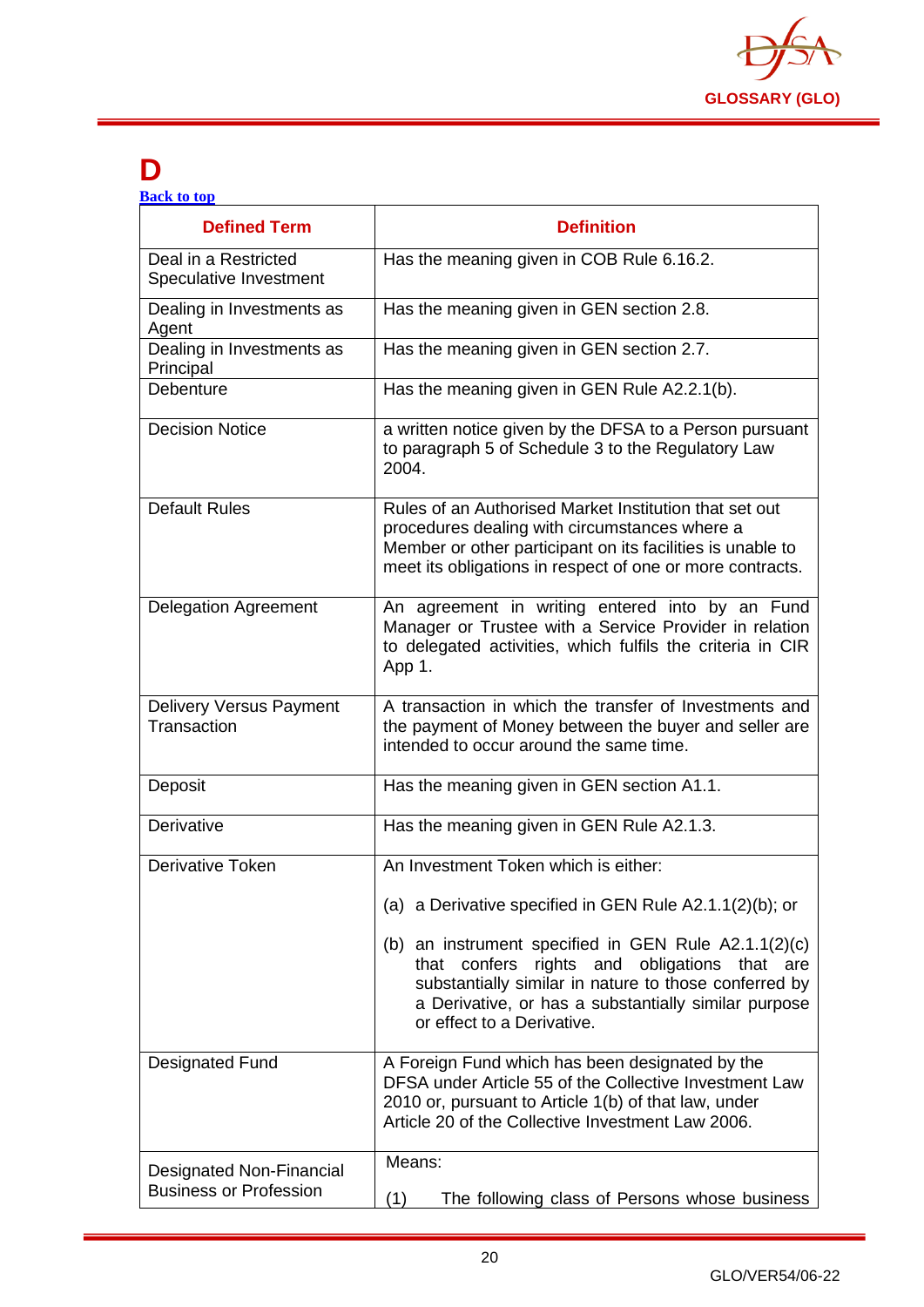

| <b>Defined Term</b>                              | <b>Definition</b>                                                                                                                                                                                 |  |
|--------------------------------------------------|---------------------------------------------------------------------------------------------------------------------------------------------------------------------------------------------------|--|
| (DNFBP)                                          | or profession is carried on in or from the DIFC:                                                                                                                                                  |  |
|                                                  | a real estate developer or agency which<br>(a)<br>carries out transactions with a customer<br>involving the buying or selling of real<br>property;                                                |  |
|                                                  | (b)<br>a dealer in precious metals or precious<br>stones;                                                                                                                                         |  |
|                                                  | (c)<br>deleted                                                                                                                                                                                    |  |
|                                                  | (d)<br>law firm,<br>notary firm,<br>other<br>or<br>a<br>independent legal business;                                                                                                               |  |
|                                                  | (e)<br>accounting<br>firm, audit<br>firm<br>an<br>or<br>insolvency firm;                                                                                                                          |  |
|                                                  | (f)<br>a company service provider; or                                                                                                                                                             |  |
|                                                  | a Single Family Office.<br>(g)                                                                                                                                                                    |  |
|                                                  | (2)<br>A Person who is an Authorised Person or an<br>Auditor is not a DNFBP.                                                                                                                      |  |
| <b>DFSA</b>                                      | The Dubai Financial Services Authority.                                                                                                                                                           |  |
| <b>DIFCA Board</b>                               | The Board of Directors of the DIFC Authority.                                                                                                                                                     |  |
| <b>DIFC</b>                                      | The Dubai International Financial Centre.                                                                                                                                                         |  |
| <b>DIFC Business Return</b>                      | The return described in PIN Rule A10.2.6.                                                                                                                                                         |  |
| <b>DIFC Business Risk Capital</b><br>Requirement | The capital requirement calculated in accordance with<br>PIN section A9.2.                                                                                                                        |  |
| <b>DIFC</b> Incorporated Insurer                 | An Insurer that is a Body Corporate incorporated under<br>the Companies Law.                                                                                                                      |  |
| <b>DIFC Registrar of</b><br>Companies            | The registrar of companies appointed pursuant to the<br>Companies Law.                                                                                                                            |  |
| <b>DIFC Scheme</b>                               | Means an Employee Money Purchase Scheme that is<br>established in the DIFC.                                                                                                                       |  |
| <b>Digital Wallet</b>                            | A software application or other tool which is used to<br>control, safeguard or manage public and private<br>cryptographic keys (or their equivalent) associated with<br><b>Investment Tokens.</b> |  |
| <b>Digital Wallet Service</b><br>Provider        | Has the meaning given in COB Rule 14.3.1(a).                                                                                                                                                      |  |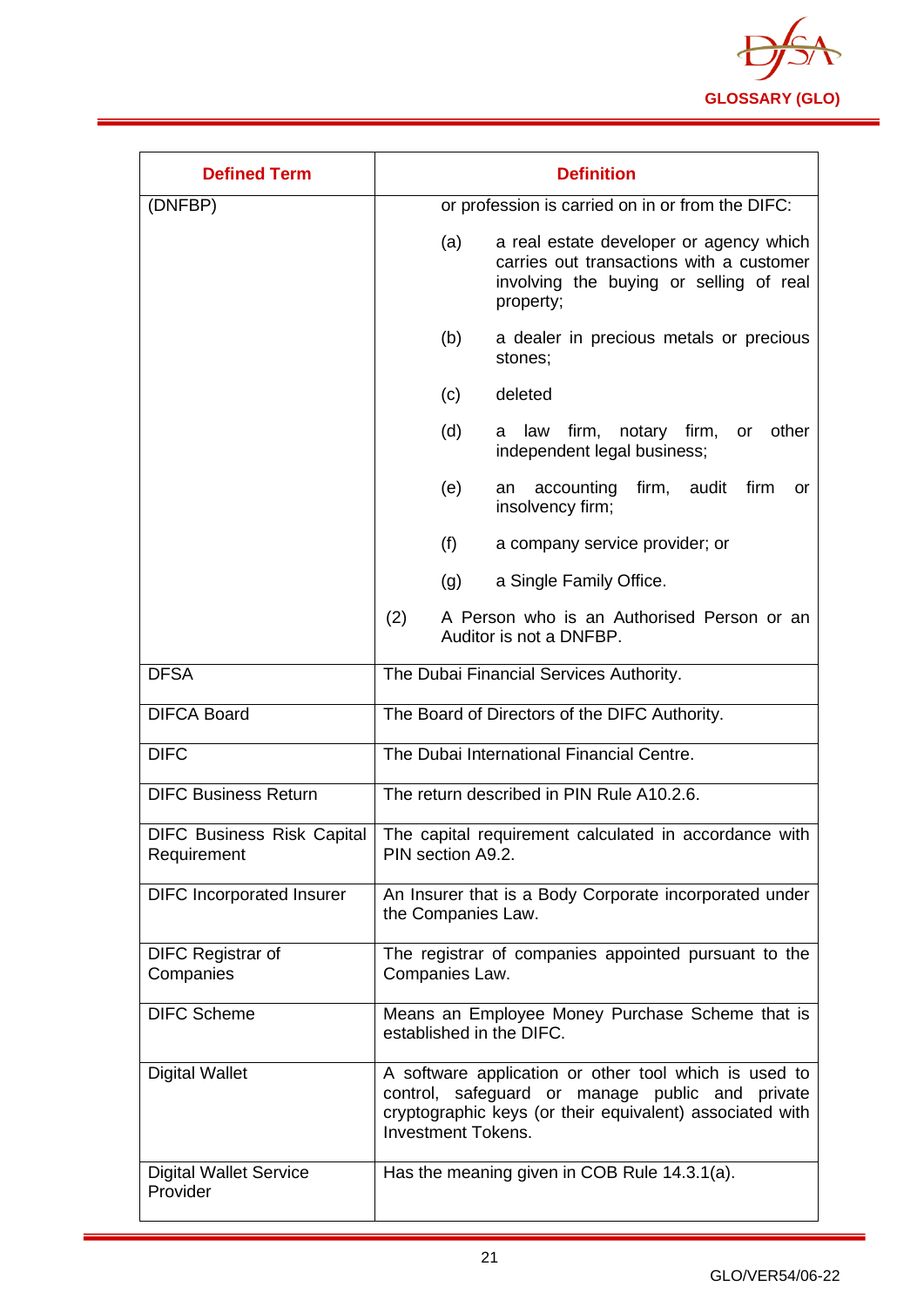

| <b>Defined Term</b>                                                         | <b>Definition</b>                                                                                                                                                                                                                                                                                                                                                                                                                                                   |
|-----------------------------------------------------------------------------|---------------------------------------------------------------------------------------------------------------------------------------------------------------------------------------------------------------------------------------------------------------------------------------------------------------------------------------------------------------------------------------------------------------------------------------------------------------------|
| <b>Direct Access Member</b>                                                 | (1) In relation to an Alternative Trading System<br>operated by an Authorised Firm, means a Person<br>that the Authorised Firm admits as a member under<br>COB Rule 9.3.1(1)(e).                                                                                                                                                                                                                                                                                    |
|                                                                             | (2) In relation to a facility operated by an Authorised<br>Market Institution, means<br>a Person that the<br>Authorised Market Institution admits as a Member<br>under AMI Rule 5.7.2(1)(d).                                                                                                                                                                                                                                                                        |
| <b>Direct Electronic Access</b>                                             | Has the meaning given in AMI Rule 5.7.3(3).                                                                                                                                                                                                                                                                                                                                                                                                                         |
| Direct Long-Term Insurance                                                  | Long-Term Insurance that is not reinsurance                                                                                                                                                                                                                                                                                                                                                                                                                         |
| Direct Long-Term Insurance<br><b>Business</b>                               | The business of Effecting Contracts of Insurance or<br>Carrying Out Contracts of Insurance, where the<br>Contracts of Insurance are contracts of Direct Long-<br>Term Insurance                                                                                                                                                                                                                                                                                     |
| <b>Director</b>                                                             | (1)<br>In relation to an undertaking established under<br>the DIFC Companies Law, a Person who appears<br>on the Register of Directors maintained by the<br>DIFC Registrar of Companies; and<br>(2)<br>In relation to all other undertakings, a Person who<br>has been admitted to a register which has a<br>corresponding meaning to the Register<br>of<br>Directors or performs the function of acting in the<br>capacity of a Director, by whatever name called. |
| <b>Discretionary Portfolio</b><br><b>Management Account</b>                 | An account used by an Authorised Firm to manage the<br>investment portfolio of a Client on a discretionary basis<br>under<br>the<br>terms<br>of<br>a<br>Discretionary Portfolio<br>Management Agreement.                                                                                                                                                                                                                                                            |
| <b>Discretionary Portfolio</b><br><b>Management Agreement</b>               | An agreement under which an Authorised Firm agrees<br>with a Client to manage an investment portfolio for that<br>particular Client<br>in accordance<br>with<br>pre-agreed<br>investment parameters in that agreement and where:<br>the Client's approval of any specific Transaction<br>(a)<br>before<br>undertaking<br>required<br>the<br>not<br>is<br>Transaction; and                                                                                           |
|                                                                             | the assets of the Client are discretely held for that<br>(b)<br>Client and no pooling of those assets occurs with<br>the assets of any other Person, except purely for<br>transactional purposes.                                                                                                                                                                                                                                                                   |
| <b>Displaced Commercial Risk</b><br><b>Capital Requirement</b><br>(PSIACOM) | The requirement calculated in accordance with chapter<br>5 of the IFR Module.                                                                                                                                                                                                                                                                                                                                                                                       |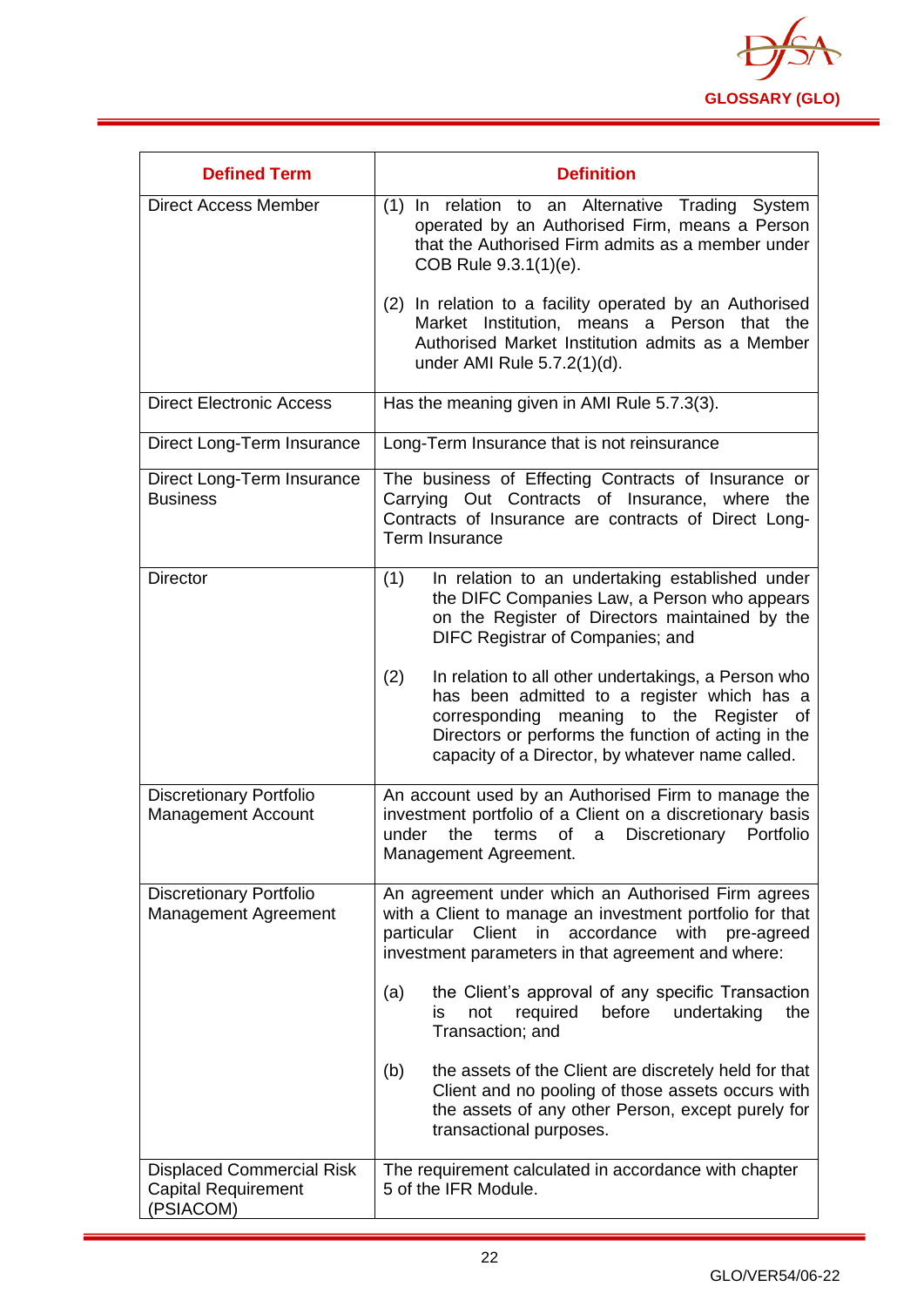

| <b>Defined Term</b>                     | <b>Definition</b>                                                                                                                                                                                                                                                                                              |
|-----------------------------------------|----------------------------------------------------------------------------------------------------------------------------------------------------------------------------------------------------------------------------------------------------------------------------------------------------------------|
| <b>Distributed Ledger</b><br>Technology | A class of technologies that support the recording of<br>encrypted data where the data:                                                                                                                                                                                                                        |
|                                         | (a) is held on a distributed ledger;                                                                                                                                                                                                                                                                           |
|                                         | (b) is electronically accessible, from multiple locations,<br>by a network of participants; and                                                                                                                                                                                                                |
|                                         | (c) can be updated by those participants, based on<br>agreed consensus, protocol or procedures.                                                                                                                                                                                                                |
| <b>Distribution Event</b>               | A distribution event is:                                                                                                                                                                                                                                                                                       |
|                                         | the appointment of a liquidator, receiver or<br>(a)<br>administrator, or trustee in bankruptcy, over the<br>Authorised Firm or its Nominee Company;                                                                                                                                                            |
|                                         | the appointment of a liquidator, receiver or<br>(b)<br>administrator, or trustee in bankruptcy, over a<br>Third Party Agent of the Authorised Firm or its<br>Nominee Company; or<br>the coming into force of a direction by the DFSA<br>(c)<br>in respect of all Client Assets held by the<br>Authorised Firm. |
| <b>DLT</b>                              | Distributed Ledger Technology.                                                                                                                                                                                                                                                                                 |
| Domestic Firm                           | An Authorised Person or DNFBP which:                                                                                                                                                                                                                                                                           |
|                                         | has its registered and head office in the DIFC; or<br>(a)                                                                                                                                                                                                                                                      |
|                                         | if it is a subsidiary of an Undertaking whose<br>(b)<br>principal place of business and head office is in a<br>jurisdiction other than the DIFC, has its registered<br>office in the DIFC.                                                                                                                     |
| Domestic Fund                           | (1) A Fund established or domiciled in the DIFC.                                                                                                                                                                                                                                                               |
|                                         | (2) In FPR, has the meaning given in section 1.3 of<br>those Rules.                                                                                                                                                                                                                                            |
| Dubai Law                               | Law made by the Ruler, as applicable in the Emirate of<br>Dubai.                                                                                                                                                                                                                                               |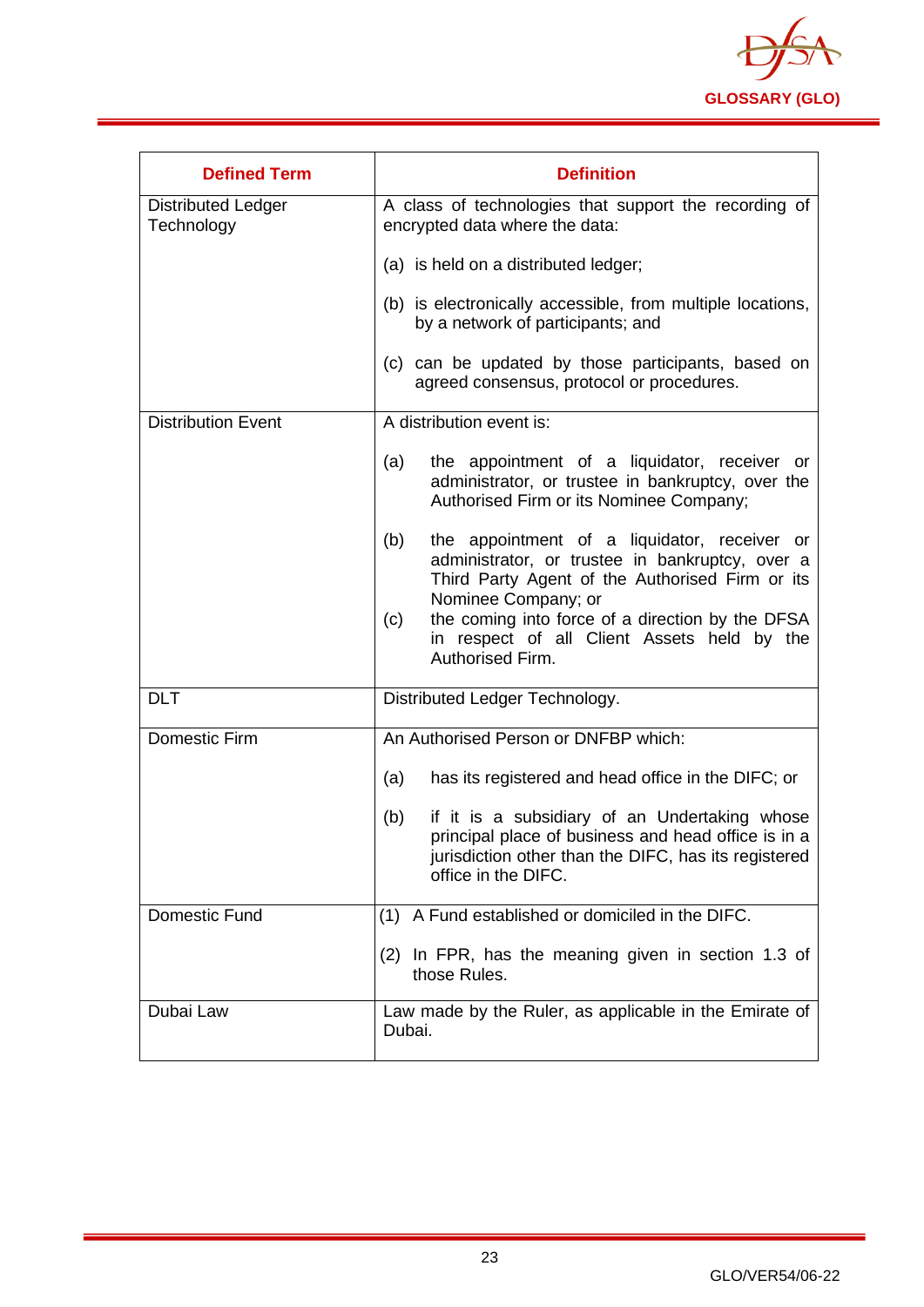

## <span id="page-24-0"></span>**E**

| <b>Back to top</b>                         |                                                                                                                                                                                                 |  |
|--------------------------------------------|-------------------------------------------------------------------------------------------------------------------------------------------------------------------------------------------------|--|
| <b>Defined Term</b>                        | <b>Definition</b>                                                                                                                                                                               |  |
| <b>Effecting Contracts of</b><br>Insurance | Has the meaning given in GEN section 2.15.                                                                                                                                                      |  |
| Eligible Bank                              | Means:                                                                                                                                                                                          |  |
|                                            | $(a)$ a Bank;                                                                                                                                                                                   |  |
|                                            | (b) a legal entity that is authorised to accept deposits<br>and supervised by the Central Bank of the State; or                                                                                 |  |
|                                            | (c) a legal entity that is:                                                                                                                                                                     |  |
|                                            | (i)<br>authorised to accept deposits and supervised<br>by a Financial Services Regulator in a<br>jurisdiction outside the State; and                                                            |  |
|                                            | (ii)<br>Rated at least A- by Standard & Poor's, or<br>the equivalent by another Rating Agency.                                                                                                  |  |
| Eligible Custodian                         | Has the meaning given in CIR Rule 8.2.4                                                                                                                                                         |  |
| <b>Eligible Security</b>                   | A Share, Debenture, Certificate over a Share or<br>Debenture, Warrant over a Share or Debenture or a Unit<br>that is a share representing the rights or interests of a<br>Unitholder in a Fund. |  |
| Employee                                   | An individual:                                                                                                                                                                                  |  |
|                                            | who is employed or appointed by a Person in<br>(a)<br>connection with that Person's business, whether<br>under a contract of service or for services or<br>otherwise; or                        |  |
|                                            | whose services, under an arrangement between<br>(b)<br>that Person and a third party, are placed at the<br>disposal and under the control of that Person.                                       |  |
| <b>Employee Money Purchase</b><br>Scheme   | Has the meaning given in Schedule 1 to the Regulatory<br>Law.                                                                                                                                   |  |
| <b>Employee Share Scheme</b>               | A scheme or arrangement for encouraging or facilitating<br>the holding of Securities of a Body Corporate by or for the<br>benefit of:                                                           |  |
|                                            | (a) existing or former Employees of the Body Corporate<br>or an entity in its Group; or<br>(b) Close Relatives of the Employees referred to in (a).                                             |  |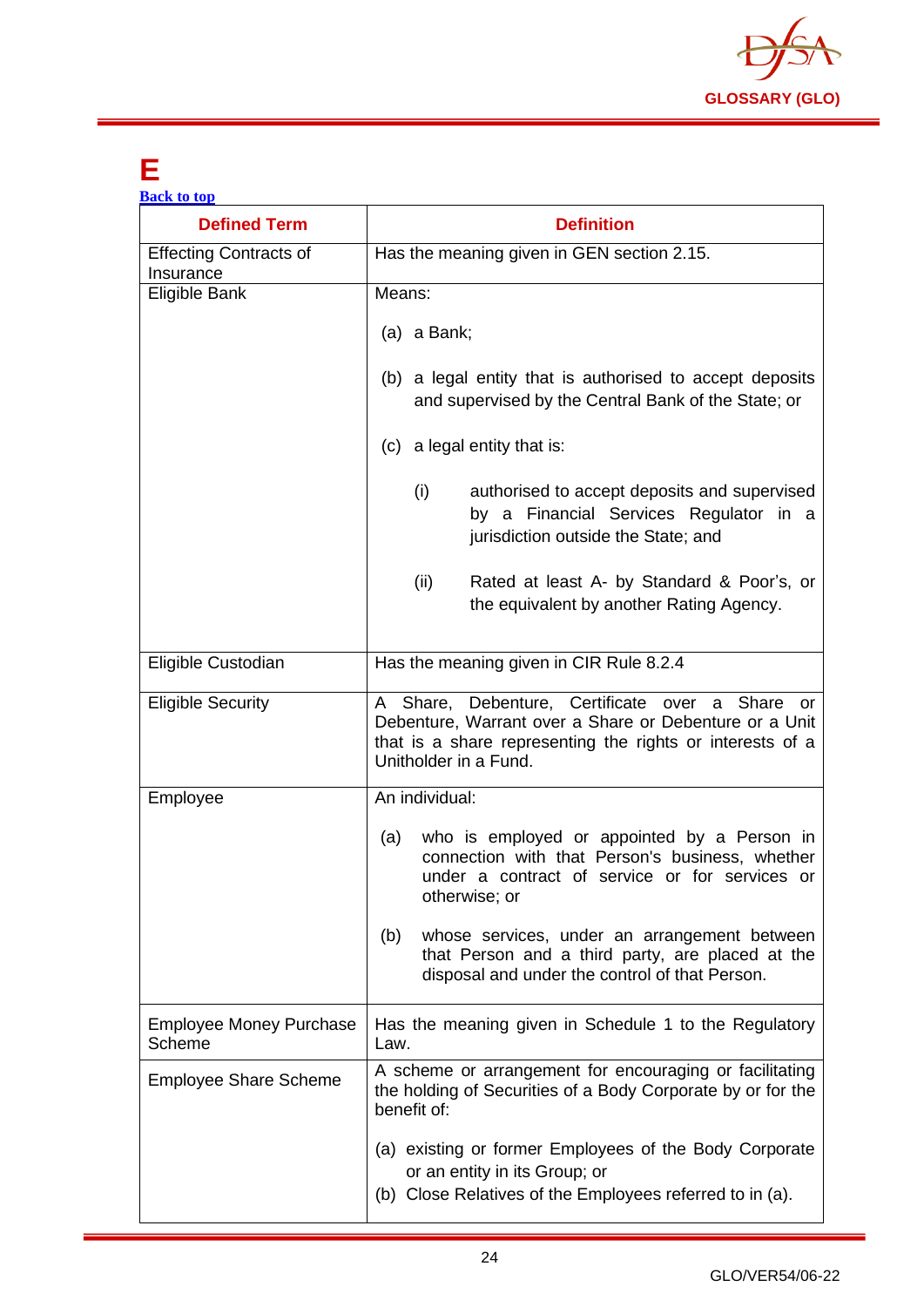

| <b>Defined Term</b>                         | <b>Definition</b>                                                                                                                                                                                                                                                                                                                                  |
|---------------------------------------------|----------------------------------------------------------------------------------------------------------------------------------------------------------------------------------------------------------------------------------------------------------------------------------------------------------------------------------------------------|
| <b>Employment Law</b>                       | The DIFC Employment Law 2019.                                                                                                                                                                                                                                                                                                                      |
| <b>Employment Regulations</b>               | The Regulations made under the DIFC Employment Law<br>as amended from time to time.                                                                                                                                                                                                                                                                |
| Error Trade                                 | In relation to an:                                                                                                                                                                                                                                                                                                                                 |
|                                             | Authorised Market Institution, has the meaning given<br>(a)<br>in AMI Rule 6.6.1; and                                                                                                                                                                                                                                                              |
|                                             | Authorised Firm, has the meaning given in COB<br>(b)<br>Rule 9.6.5(3)                                                                                                                                                                                                                                                                              |
| <b>ETF</b>                                  | An Exchange Traded Fund.                                                                                                                                                                                                                                                                                                                           |
| <b>ETF Fund Manager</b>                     | The Fund Manager of an ETF.                                                                                                                                                                                                                                                                                                                        |
| Exchange                                    | An Authorised Market Institution which is authorised under<br>its Licence to carry on the Financial Service of Operating<br>an Exchange.                                                                                                                                                                                                           |
| <b>Exchange Traded Fund</b>                 | Has the meaning given in CIR Rule 3.1.12.                                                                                                                                                                                                                                                                                                          |
| Execute                                     | (In relation to a transaction) carry into effect or perform<br>the transaction, whether as principal or as agent, including<br>instructing another Person to execute the transaction.                                                                                                                                                              |
| Execution - Only<br>Transaction             | A Transaction executed by an Authorised Firm upon the<br>specific instructions of a Client where the Authorised Firm<br>does not give advice of the kind prescribed under GEN<br>Rule 2.11.1 in relation to the Transaction and where, in the<br>case only of Units, the Authorised Firm has not Offered<br>those particular Units to that Person. |
| <b>Exempt Communications</b>                | Communications referred to in MKT Rule 2.2.1.                                                                                                                                                                                                                                                                                                      |
| <b>Exempt Fund</b>                          | Has the meaning given in Article 16(4) of the Collective<br>Investment Law 2010.                                                                                                                                                                                                                                                                   |
| <b>Exempt Offers</b>                        | Offers prescribed in MKT Rule 2.3.1.                                                                                                                                                                                                                                                                                                               |
| <b>Exempt Property Fund</b>                 | A Property Fund that is also an Exempt Fund.                                                                                                                                                                                                                                                                                                       |
| <b>Exempt Securities</b>                    | In the case of Securities other than Units, Securities<br>prescribed in MKT Rule 2.4.1.                                                                                                                                                                                                                                                            |
|                                             | In the case of Units, those prescribed in Rule 6.3.3.                                                                                                                                                                                                                                                                                              |
| <b>Expenditure Based Capital</b><br>Minimum | A capital requirement calculated in accordance with PIB<br>section 3.7.                                                                                                                                                                                                                                                                            |
| Exposure                                    | The maximum loss that an Authorised Firm (and, where                                                                                                                                                                                                                                                                                               |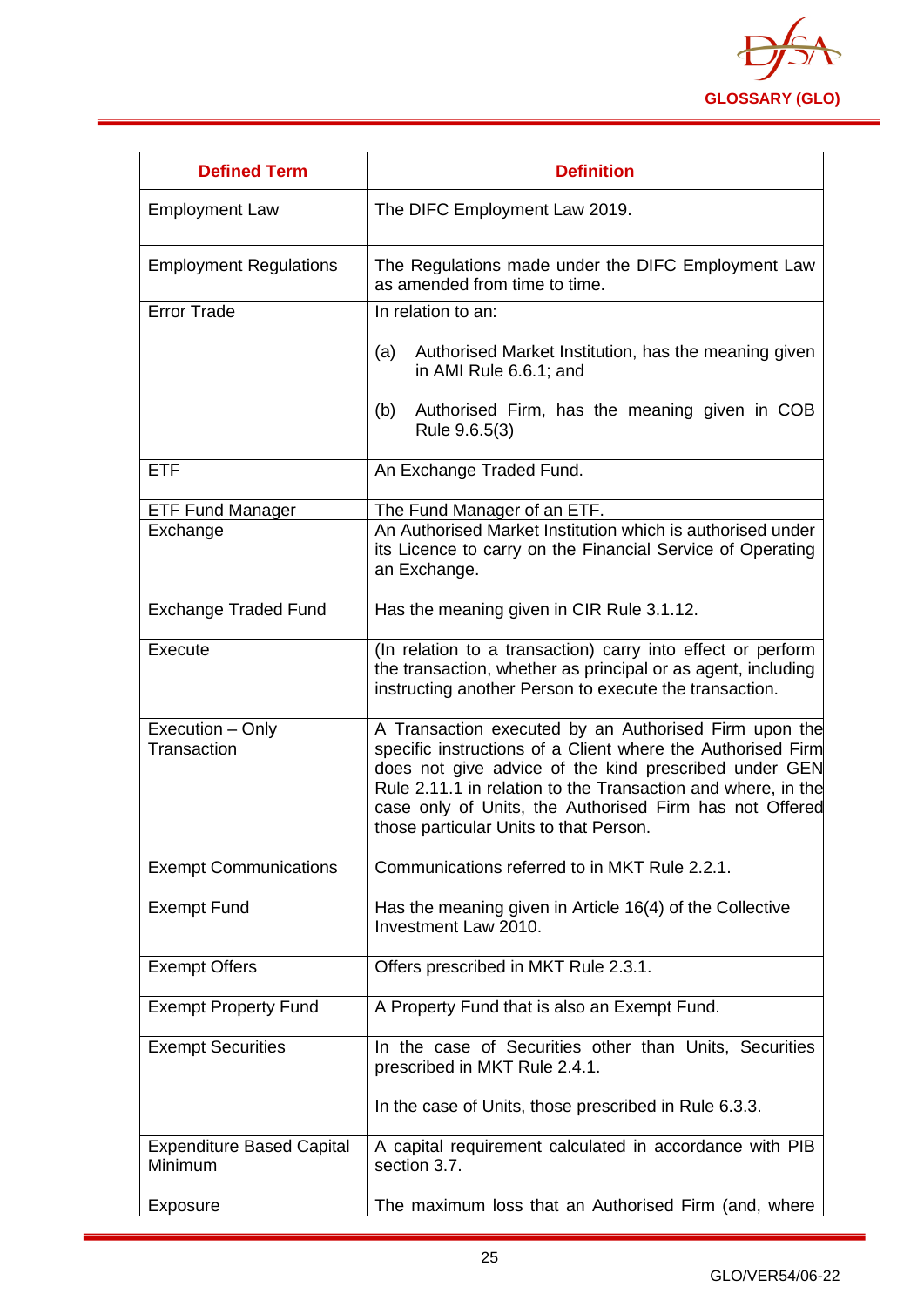

<span id="page-26-0"></span>

| <b>Defined Term</b>          | <b>Definition</b>                                                                                                                                                                                           |
|------------------------------|-------------------------------------------------------------------------------------------------------------------------------------------------------------------------------------------------------------|
|                              | applicable, its PSIA holders) might suffer as a result of the<br>default or failure of a Counterparty, or a group of Closely<br>Related Counterparties or an issuer or group of Closely<br>Related issuers. |
| <b>External Fund</b>         | Has the meaning given in Article 14 of the Collective<br>Investment Law 2010.                                                                                                                               |
| <b>External Fund Manager</b> | Has the meaning given in Article 20(5) of the Collective<br>Investment Law 2010.                                                                                                                            |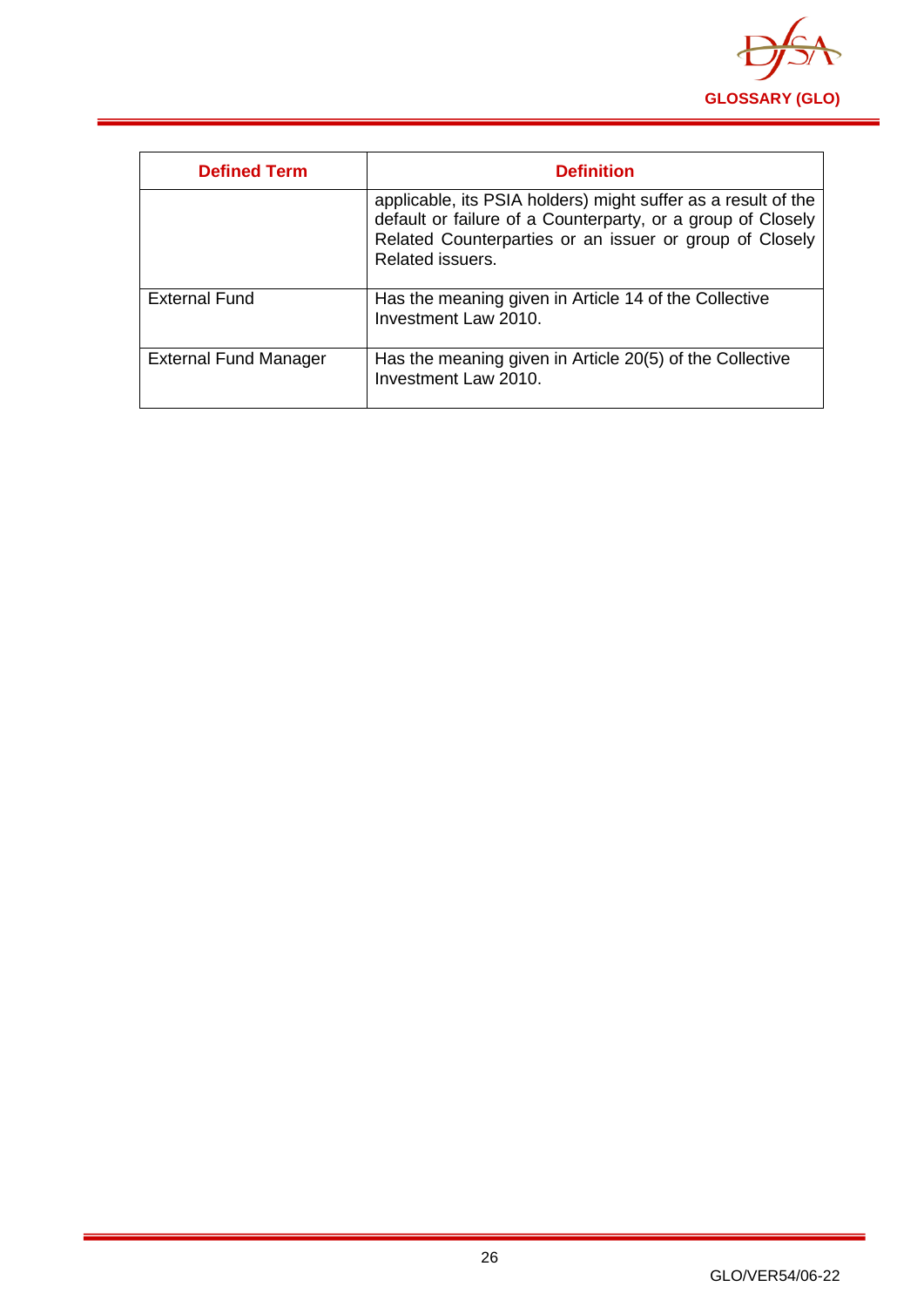

## **F**

| <b>Back to top</b> |  |  |
|--------------------|--|--|
|                    |  |  |
|                    |  |  |

| <b>Defined Term</b>                          | <b>Definition</b>                                                                                                                                                                                                                        |
|----------------------------------------------|------------------------------------------------------------------------------------------------------------------------------------------------------------------------------------------------------------------------------------------|
| <b>Family Entity</b>                         | Has the meaning given to that term in the DIFC Single<br>Family Office Regulations.                                                                                                                                                      |
| <b>Family Fiduciary Structure</b>            | Has the meaning given to that term in the DIFC Single<br>Family Office Regulations.                                                                                                                                                      |
| <b>Family Member</b>                         | Has the meaning given to that term in the DIFC Single<br>Family Office Regulations.                                                                                                                                                      |
| Fee                                          | Any payment offered or made by a Client to an<br>Authorised Firm in connection with Investment Business<br>or with any other business of the Authorised Firm,<br>including (where applicable) any Mark-up or Mark-down.                  |
| <b>Feeder Fund</b>                           | Has the meaning given in CIR Rule 3.1.4                                                                                                                                                                                                  |
| <b>Finance Officer</b>                       | In relation to:                                                                                                                                                                                                                          |
|                                              | an Authorised Firm, the Licensed<br>Function<br>(a)<br>described in GEN Rule 7.4.5; and                                                                                                                                                  |
|                                              | (b)<br>an Authorised Market Institution, the Key Individual<br>function described in AMI Rule 5.3.5.                                                                                                                                     |
| <b>Financial Action Task Force</b><br>(FATF) | An intergovernmental body responsible for developing<br>and promoting policies to combat money laundering and<br>terrorist financing.                                                                                                    |
| <b>Financial Free Zone</b>                   | a Financial Free Zone established under Federal Law<br>No. 8 of 2004 on Financial Free Zones.                                                                                                                                            |
| <b>Financial Group</b>                       | A group of entities which includes an Authorised Firm<br>and:                                                                                                                                                                            |
|                                              | (a) any Parent incorporated in the DIFC;                                                                                                                                                                                                 |
|                                              | (b) any Financial Institution subsidiaries (whether direct<br>or indirect) of the Parent or Parents in (a) or of the<br>Authorised Firm;                                                                                                 |
|                                              | (c) any Financial Institution in which the Parent or<br>Parents in (a), the Financial Institution subsidiaries<br>in (b) or the Authorised Firm (whether direct or<br>indirect) hold 20% or more of the voting rights or<br>capital; and |
|                                              | (d) any entity which the DFSA directs the Authorised<br>Firm to include in accordance with PIB Rule 8.1.2 or<br>PIN Rule 8.1.2.                                                                                                          |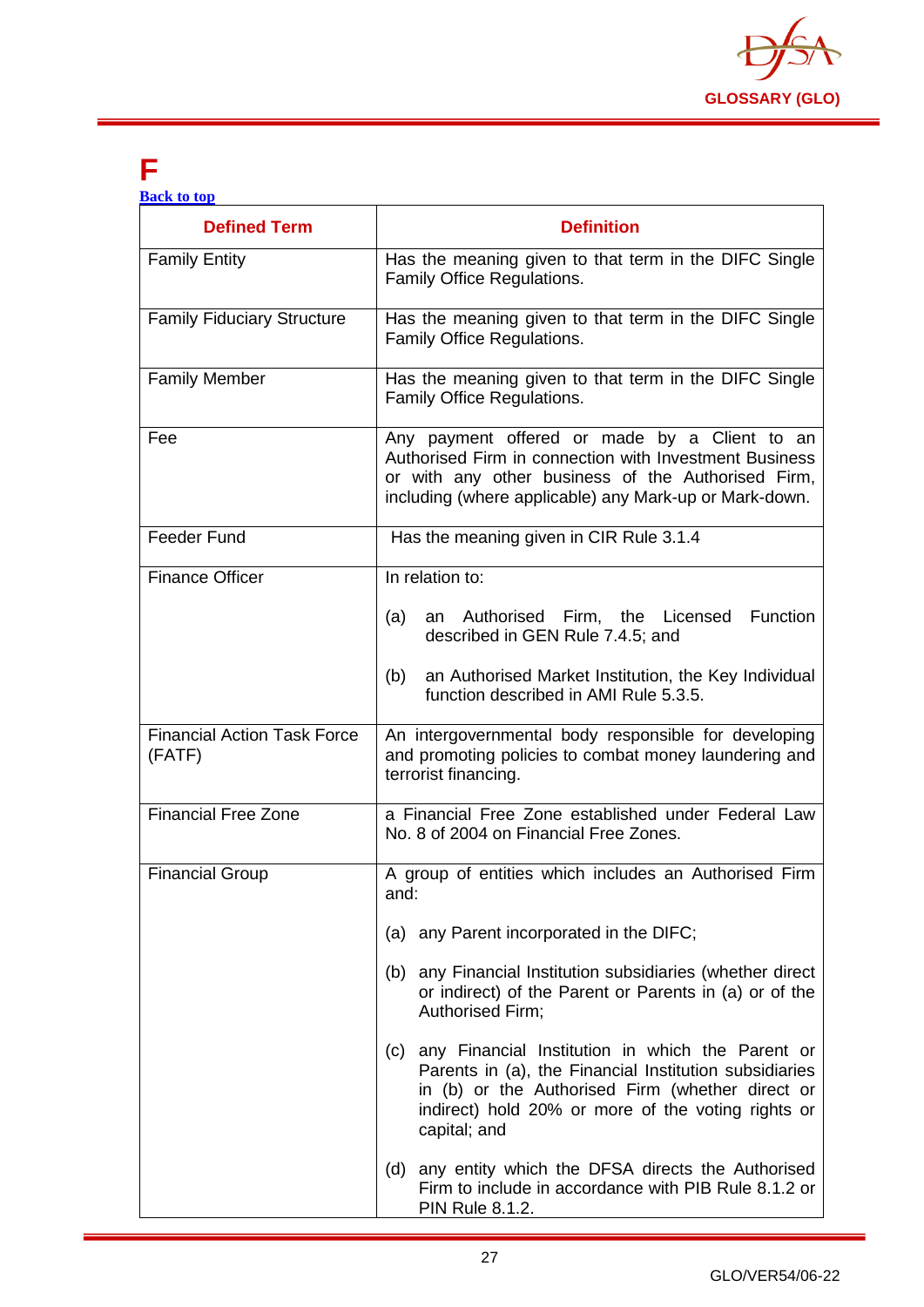

| <b>Defined Term</b>                                      | <b>Definition</b>                                                                                                                                                                                    |
|----------------------------------------------------------|------------------------------------------------------------------------------------------------------------------------------------------------------------------------------------------------------|
|                                                          |                                                                                                                                                                                                      |
| <b>Financial Group Capital</b><br><b>Adequacy Report</b> | The Report referred to in PIN Rule 6.6.1.                                                                                                                                                            |
| <b>Financial Group Capital</b><br>Requirement            | The Capital Requirement of a Financial Group calculated<br>in accordance with PIB Rule 8.3.3 or PIN Rule 8.3.3.                                                                                      |
| <b>Financial Group Capital</b><br><b>Resources</b>       | The Capital Resources of a Financial Group calculated<br>in accordance with PIB Rule 8.3.4 or PIN 8.3.4.                                                                                             |
| <b>Financial Institution</b>                             | A regulated or unregulated entity, whose activities are<br>primarily financial in nature.                                                                                                            |
| Financial Instrument                                     | Any contract that gives rise to both a financial asset of<br>one entity and a financial liability or equity instrument of<br>another entity.                                                         |
| <b>Financial Markets Tribunal</b>                        | the tribunal referred to in Article 26 of the Regulatory<br>Law 2004.                                                                                                                                |
| <b>Financial Promotion</b>                               | Has the meaning given in Article 41A(3) of the<br>Regulatory Law 2004.                                                                                                                               |
| <b>Financial Promotions</b><br>Prohibition               | Has the meaning given in Article 41A(1) of the<br>Regulatory Law 2004.                                                                                                                               |
| <b>Financial Service</b>                                 | Has the meaning given in GEN Rule 2.2.1.                                                                                                                                                             |
| <b>Financial Services Regulator</b>                      | A regulator of financial service activities established in a<br>jurisdiction other than the DIFC.                                                                                                    |
| <b>Financial Statement</b><br><b>Auditor's Report</b>    | A report referred to in GEN Rule 8.6.1(a).                                                                                                                                                           |
| <b>First to Default</b>                                  | In relation to 'First to Default' baskets, the situation when<br>the entire Credit Derivative contract terminates following<br>the first Credit Event on any of the Reference Assets or<br>entities. |
| <b>FMT</b>                                               | <b>Financial Markets Tribunal.</b>                                                                                                                                                                   |
| <b>Foreign Currency</b>                                  | The currency of any country or territory other than the<br>currency in which the Authorised Firm, to whom the<br>expression relates, reports.                                                        |
| Foreign Exchange Risk<br><b>Capital Requirement</b>      | A component of the Market Risk Capital Requirement<br>and as calculated in accordance with PIB section 5.6.                                                                                          |
| Foreign Fund                                             | A Fund established or domiciled in a jurisdiction other<br>than the DIFC.                                                                                                                            |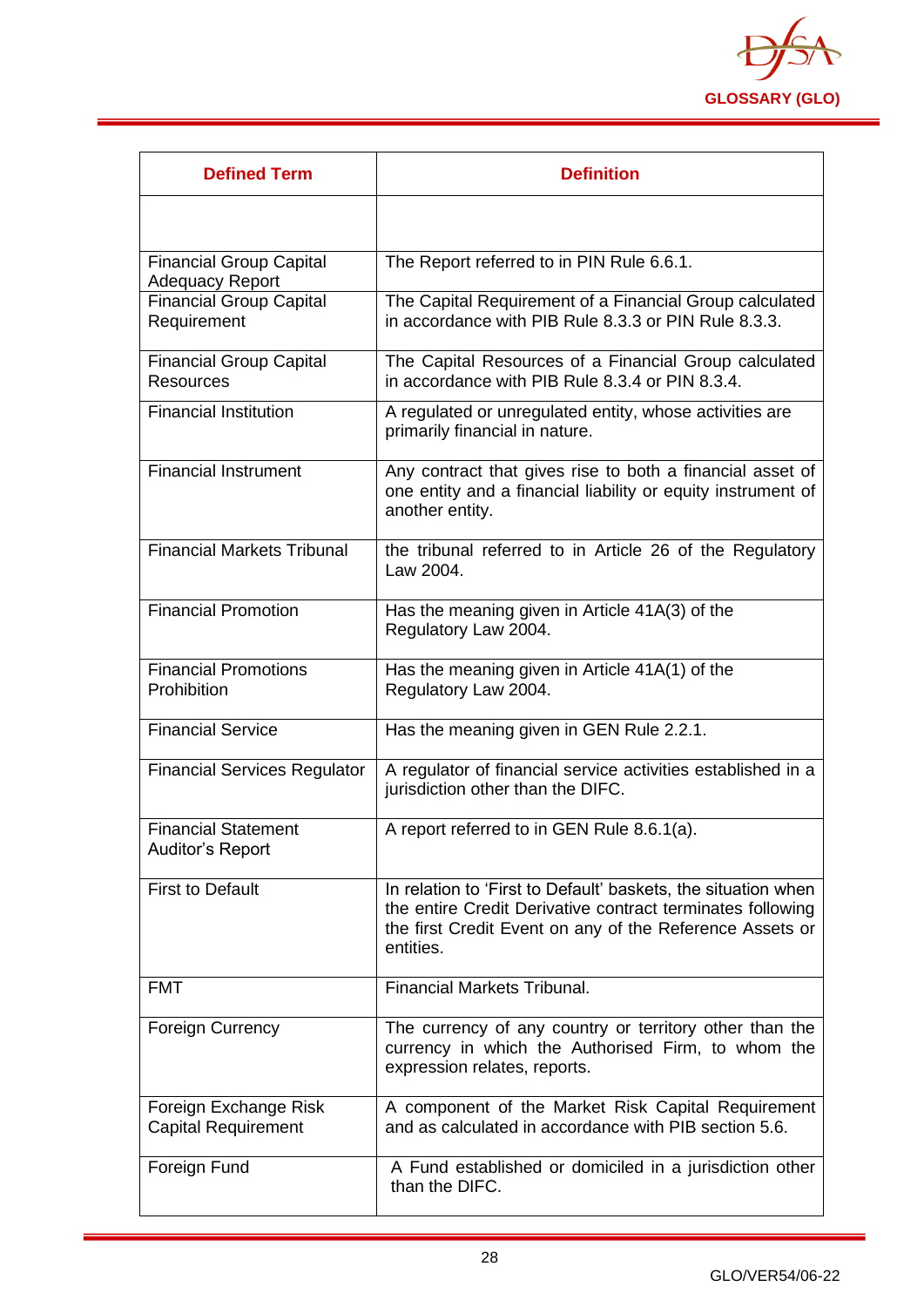

<span id="page-29-0"></span>

| <b>Defined Term</b>          | <b>Definition</b>                                                                                                                                                                                                                                                                                                                                                                                                                                       |
|------------------------------|---------------------------------------------------------------------------------------------------------------------------------------------------------------------------------------------------------------------------------------------------------------------------------------------------------------------------------------------------------------------------------------------------------------------------------------------------------|
| <b>Forward Price</b>         | A price calculated by reference to the valuation point<br>next following the fund manager's agreement to sell or,<br>as the case may be, to redeem the units in question.                                                                                                                                                                                                                                                                               |
| <b>FSRA</b>                  | The Financial Services Regulatory Authority of the Abu<br>Dhabi Global Market.                                                                                                                                                                                                                                                                                                                                                                          |
| Fund                         | A Collective Investment Fund.<br>(1)                                                                                                                                                                                                                                                                                                                                                                                                                    |
|                              | (2)<br>In relation to a Passported Fund, has the meaning<br>given in FPR section 1.3.                                                                                                                                                                                                                                                                                                                                                                   |
| <b>Fund Administrator</b>    | An Authorised Firm which is authorised under its<br>Licence to Provide Fund Administration or a Person<br>who is authorised or licensed by a Financial Service<br>Regulator to provide such administration.                                                                                                                                                                                                                                             |
| <b>Fund Auditor's Report</b> | A report referred to in CIR Rule 9.3.8(b).                                                                                                                                                                                                                                                                                                                                                                                                              |
| <b>Fund Manager</b>          | (1) The Person, described under Article 20(4) of the<br>Law<br>Collective<br>Investment<br>2010,<br>who<br>is.<br>responsible for the management of the property<br>held for or within a Fund and who otherwise<br>operates the Fund and, in relation to a Domestic<br>Fund, is authorised under a Licence granted by the<br>DFSA to operate the Fund.<br>(2) In relation to a Passported Fund, the Person<br>licensed by a Home Regulator to manage or |
|                              | operate the Fund.                                                                                                                                                                                                                                                                                                                                                                                                                                       |
| <b>Fund of Funds</b>         | Has the meaning given in CIR Rule 3.1.3                                                                                                                                                                                                                                                                                                                                                                                                                 |
| Fund on a Fund Platform      | A Fund that is an Incorporated Cell of an Incorporated<br>Cell Company.                                                                                                                                                                                                                                                                                                                                                                                 |
| <b>Fund Property</b>         | The property held for or within a Fund.                                                                                                                                                                                                                                                                                                                                                                                                                 |
| <b>Fund Prospectus</b>       | Has the meaning given in MKT Rule 6.3.1(b).                                                                                                                                                                                                                                                                                                                                                                                                             |
| <b>Fund Protocol Rules</b>   | The Fund Protocol Rules module of the Rulebook.                                                                                                                                                                                                                                                                                                                                                                                                         |
| <b>FPR</b>                   | The Fund Protocol Rules module of the Rulebook.                                                                                                                                                                                                                                                                                                                                                                                                         |
| <b>Fund Return</b>           | The return described in PIN Rule A10.2.5.                                                                                                                                                                                                                                                                                                                                                                                                               |
| Future                       | Has the meaning given in GEN Rule A2.3.1(b).                                                                                                                                                                                                                                                                                                                                                                                                            |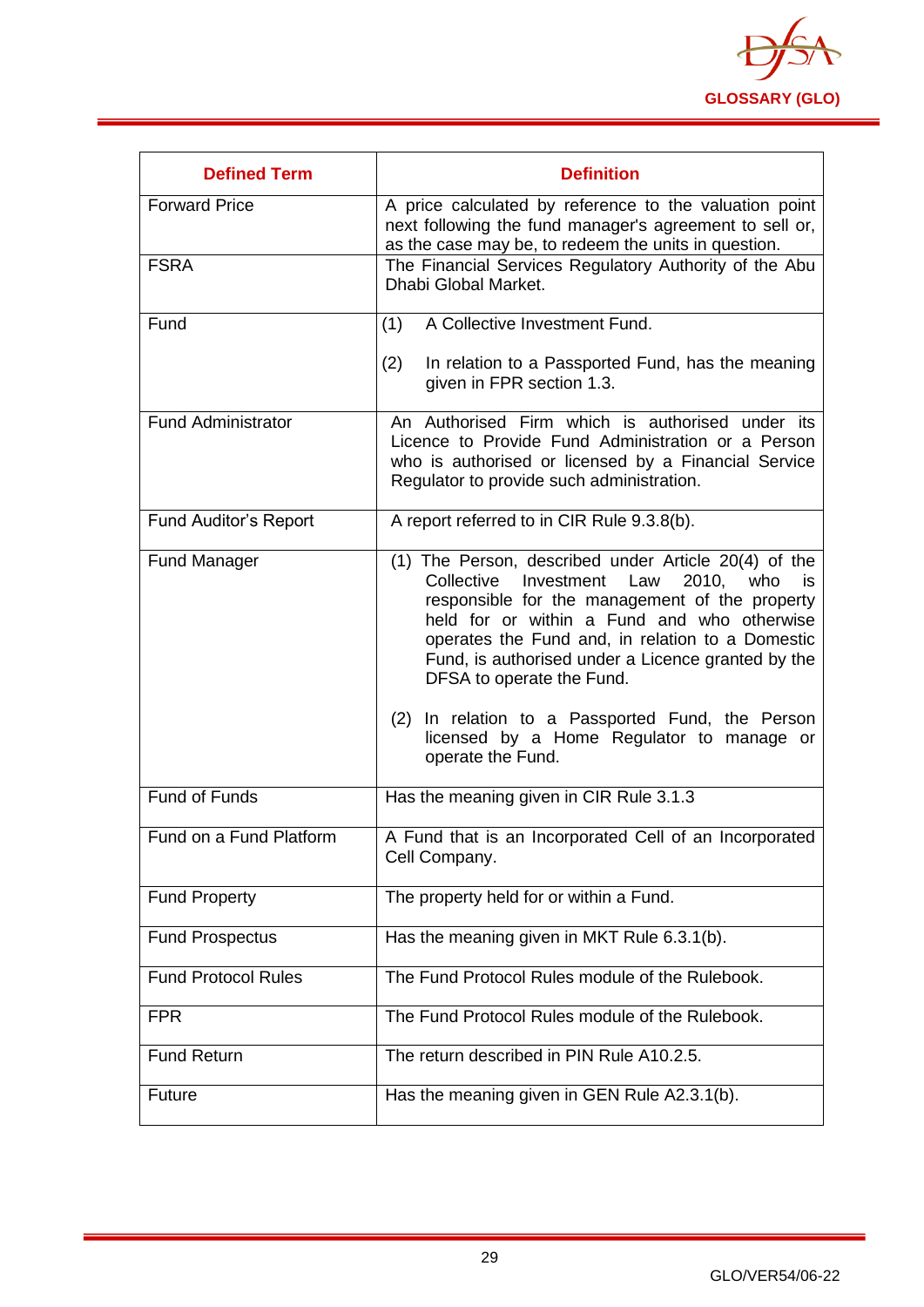

#### **G [Back to top](#page-1-0)**

| <b>Defined Term</b>                  | <b>Definition</b>                                                                                                                                                                                                                                                    |  |
|--------------------------------------|----------------------------------------------------------------------------------------------------------------------------------------------------------------------------------------------------------------------------------------------------------------------|--|
| <b>GEN</b>                           | The General module of the Rulebook.                                                                                                                                                                                                                                  |  |
| <b>General Insurance</b>             | Insurance other than Long-Term Insurance.                                                                                                                                                                                                                            |  |
| General Insurance Business           | The business of Effecting Contracts of Insurance or<br>Carrying Out Contracts of<br>Insurance, where the<br>Contracts<br>of Insurance<br>of General<br>are<br>contracts<br>Insurance.                                                                                |  |
| <b>General Insurance Liabilities</b> | Liabilities of an Insurer arising under or associated with<br>contracts of General Insurance entered into by it, as<br>insurer or cedant, including liabilities in respect of claims<br>(whether or not incurred), acquisition costs and claims<br>settlement costs. |  |
| <b>GLO</b>                           | The Glossary module of the Rulebook.                                                                                                                                                                                                                                 |  |
| <b>Global Return</b>                 | The return described in PIN Rule A10.2.3.                                                                                                                                                                                                                            |  |
| Governing Body                       | (1)<br>The board of directors, partners, committee of<br>management or other governing body of an<br>Undertaking.                                                                                                                                                    |  |
|                                      | (2)<br>In CIR, in relation to a Fund, a Person or a body<br>of Persons who together form the directing mind<br>of the Fund including but not limited to:                                                                                                             |  |
|                                      | (a)<br>its Fund Manager, a member of its main or<br>supervisory board, a General Partner; or                                                                                                                                                                         |  |
|                                      | any other Person or body of Persons<br>(b)<br>exercising equivalent powers and functions<br>in relation to directing the operation of the<br>Fund.                                                                                                                   |  |
|                                      | (3)<br>In AML, has the meaning in Rule 3.2.1.                                                                                                                                                                                                                        |  |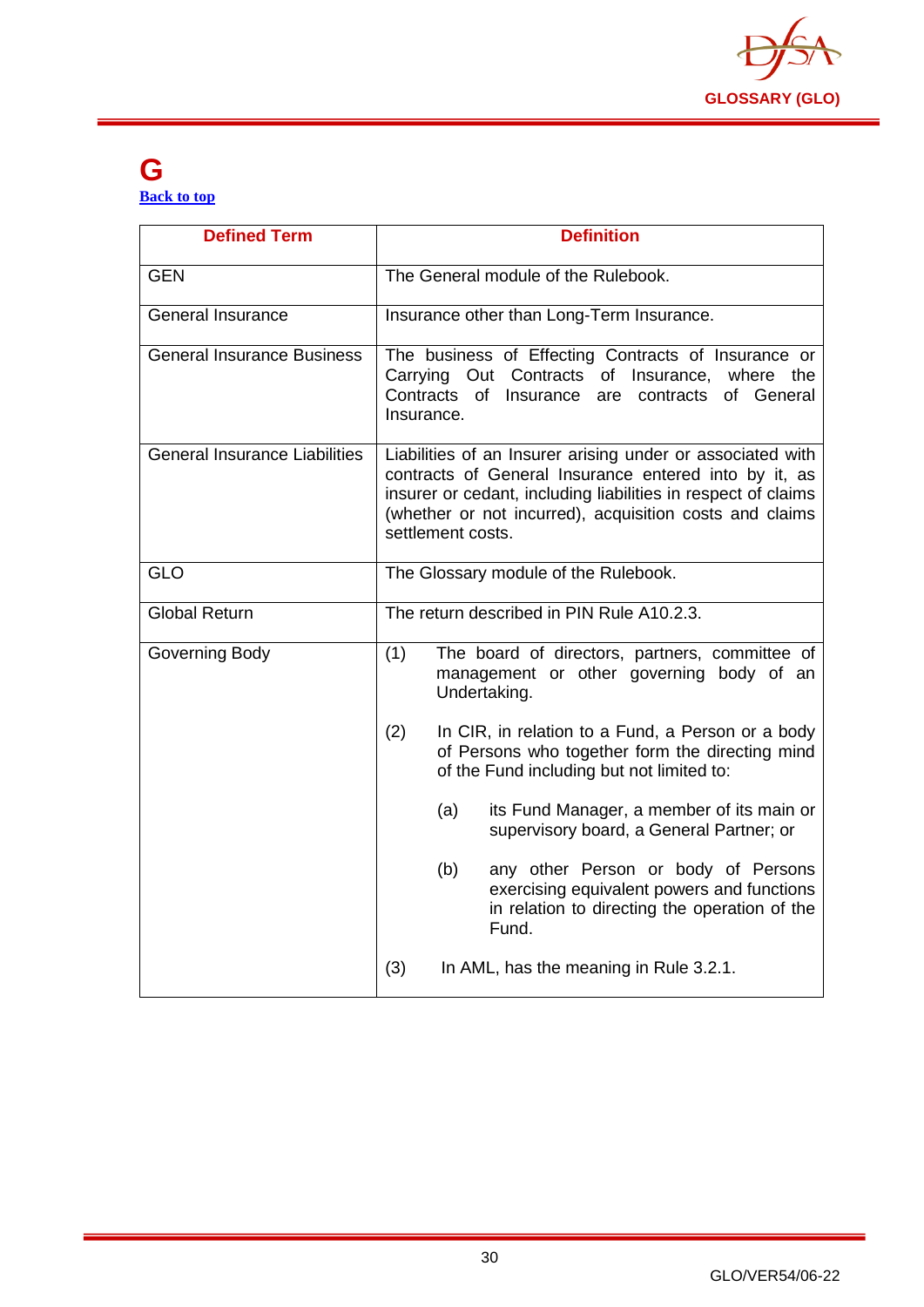

| <b>Defined Term</b>                               | <b>Definition</b>                                                                                                                                                                                                                                                                                      |                                                                                                                                                                                                                                                                                                                                             |  |
|---------------------------------------------------|--------------------------------------------------------------------------------------------------------------------------------------------------------------------------------------------------------------------------------------------------------------------------------------------------------|---------------------------------------------------------------------------------------------------------------------------------------------------------------------------------------------------------------------------------------------------------------------------------------------------------------------------------------------|--|
| <b>Government and Public</b><br><b>Securities</b> | (1)<br>Securities that are loan stock, bonds or other<br>creating<br>acknowledging<br>instruments<br>or<br>indebtedness, issued by or on behalf of an<br>Exempt Offeror or a subdivision thereof or a<br>local or other public authority of any country or<br>jurisdiction which is an Exempt Offeror. |                                                                                                                                                                                                                                                                                                                                             |  |
|                                                   | (2)                                                                                                                                                                                                                                                                                                    | There are excluded from the Securities specified<br>in (1) so far as applicable:                                                                                                                                                                                                                                                            |  |
|                                                   | (a)                                                                                                                                                                                                                                                                                                    | an instrument creating or acknowledging<br>indebtedness for, or for money borrowed to<br>defray, the consideration payable under a<br>contract for the supply of goods or<br>services;                                                                                                                                                      |  |
|                                                   | (b)                                                                                                                                                                                                                                                                                                    | a cheque or other bill of exchange, a<br>banker's draft or a letter of credit (but not a<br>bill of exchange accepted by a banker);                                                                                                                                                                                                         |  |
|                                                   | (c)                                                                                                                                                                                                                                                                                                    | a banknote, a statement showing<br>a<br>balance on a bank account, or a lease or<br>other disposition of property; and                                                                                                                                                                                                                      |  |
|                                                   | (d)                                                                                                                                                                                                                                                                                                    | a Contract of Insurance.                                                                                                                                                                                                                                                                                                                    |  |
| <b>Gross Outstanding Claims</b>                   |                                                                                                                                                                                                                                                                                                        | In relation to an Insurer as at a date, the amount of the<br>Insurer's provision for claims incurred but not yet paid as<br>at that date, including claims incurred but not yet<br>reported and provision for direct and indirect claims<br>settlement expenses in respect of those claims.                                                 |  |
| <b>Gross Written Premium</b>                      | (1)<br>In relation to a Contract of Insurance, the amount<br>of premium payable by the insured in respect of<br>that contract, excluding any excise taxes levied on<br>premiums and receivable by the Insurer but<br>without any deduction for commissions or other<br>acquisition expenses; and       |                                                                                                                                                                                                                                                                                                                                             |  |
|                                                   | (2)                                                                                                                                                                                                                                                                                                    | in relation to an Insurer during a period:                                                                                                                                                                                                                                                                                                  |  |
|                                                   | (a)                                                                                                                                                                                                                                                                                                    | in respect of General Insurance, the<br>Gross<br>Written<br>aggregate<br>amount<br>of<br>Premium in respect of insurance and<br>reinsurance contracts entered into by the<br>Insurer as insurer during that period,<br>together with any adjustments arising in<br>that period in respect of contracts effected<br>in previous periods; and |  |
|                                                   | (b)                                                                                                                                                                                                                                                                                                    | in respect of Long-Term Insurance, the<br>Gross<br>Written<br>aggregate<br>amount<br>of                                                                                                                                                                                                                                                     |  |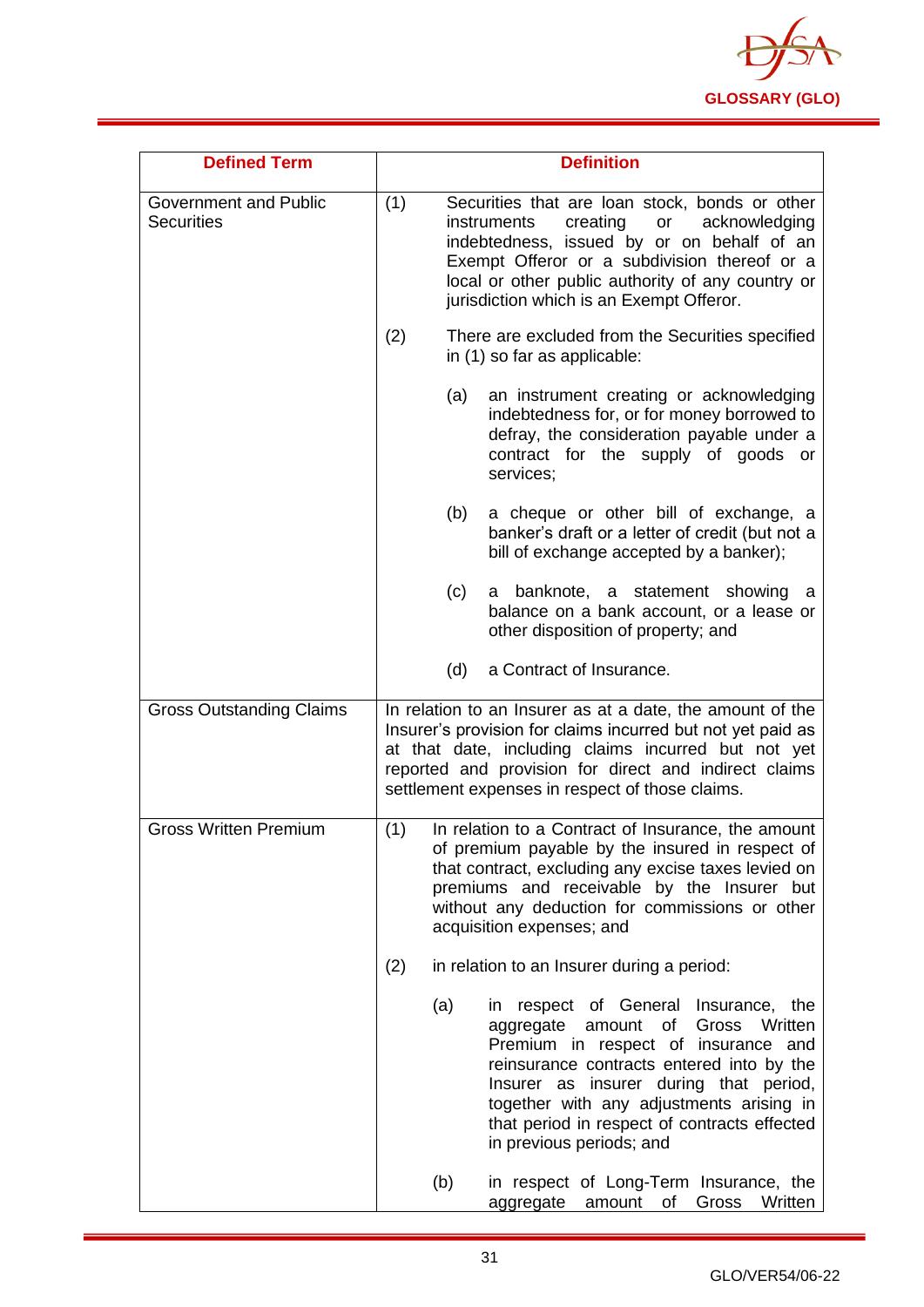

| <b>Defined Term</b> | <b>Definition</b>                                                                                        |  |
|---------------------|----------------------------------------------------------------------------------------------------------|--|
|                     | Premium becoming due for payment in that<br>period.                                                      |  |
| Group               | (1)<br>Means a group of entities which includes an entity<br>(the 'first entity') and:                   |  |
|                     | any Parent of the first entity; and<br>(a)                                                               |  |
|                     | (b)<br>any Subsidiary of the first entity or of any<br>Parent of the first entity.                       |  |
|                     | (2)<br>In AML, has the meaning in Rule 3.2.1.                                                            |  |
| Group Risk          | The risk of loss to the Authorised Firm as a result of its<br>membership of, or linkages within a Group. |  |
| Guidance            | Has the meaning given in Article 2 of Schedule 1 to the<br>Regulatory Law 2004.                          |  |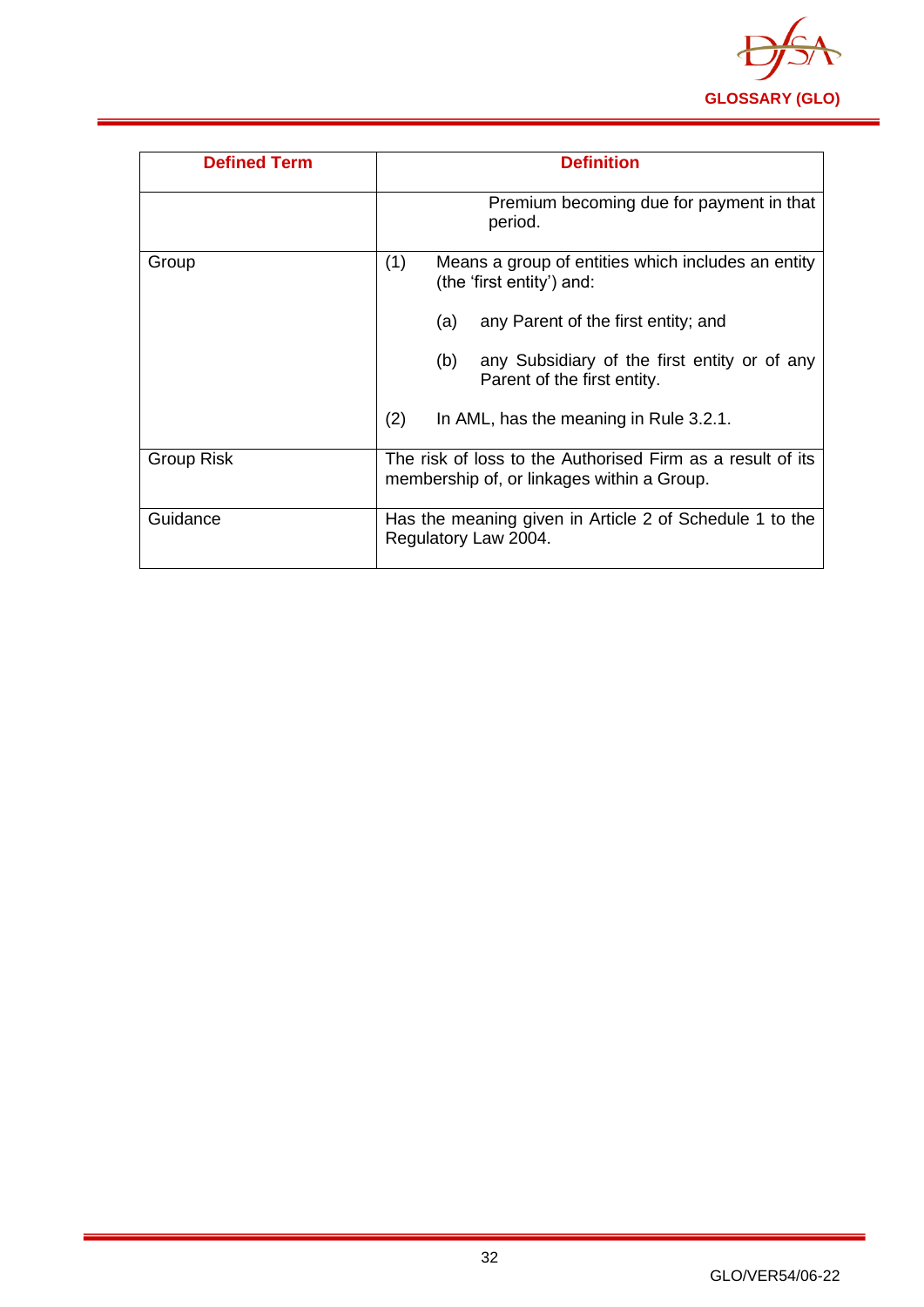

#### <span id="page-33-0"></span>**H [Back to top](#page-1-0)**

| <b>Defined Term</b>      | <b>Definition</b>                                                                                                                                                                                                                                                                                                                                           |
|--------------------------|-------------------------------------------------------------------------------------------------------------------------------------------------------------------------------------------------------------------------------------------------------------------------------------------------------------------------------------------------------------|
| Hedge Fund               | Has the meaning given in CIR Rule 3.1.9                                                                                                                                                                                                                                                                                                                     |
| <b>Historic Price</b>    | A price calculated by reference to the valuation point<br>immediately preceding the fund manager's agreement to<br>sell or, as the case may be, to redeem the units in<br>question.                                                                                                                                                                         |
| <b>Holding Company</b>   | Has the meaning given in Schedule 1 to the Companies<br>Law and, without limiting the generality of that definition,<br>is taken to include, in relation to a relevant Body<br>Corporate (the Subsidiary), the Subsidiary's ultimate<br>Holding Company and any Holding Company between<br>the Subsidiary and the Subsidiary's ultimate Holding<br>Company. |
| Home Jurisdiction        | Has the meaning given in FPR section 1.3.                                                                                                                                                                                                                                                                                                                   |
| Home Regulator           | Has the meaning given in FPR section 1.3.                                                                                                                                                                                                                                                                                                                   |
| <b>Host Jurisdiction</b> | Has the meaning given in FPR section 1.3.                                                                                                                                                                                                                                                                                                                   |
| <b>Host Regulator</b>    | Has the meaning given in FPR section 1.3.                                                                                                                                                                                                                                                                                                                   |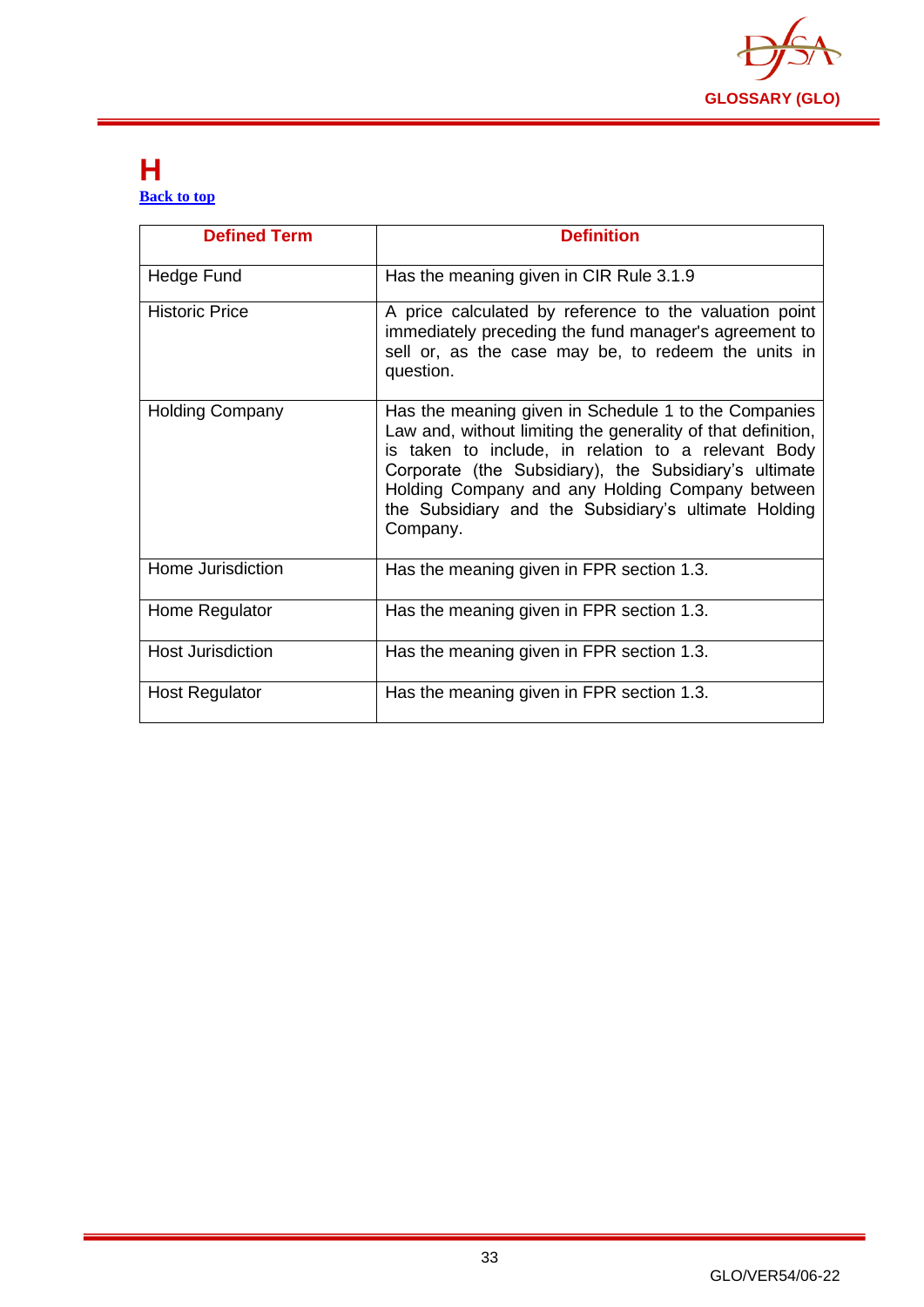

#### <span id="page-34-0"></span>**I [Back to top](#page-1-0)**

| <b>Defined Term</b>                                          | <b>Definition</b>                                                                                                                                                                        |
|--------------------------------------------------------------|------------------------------------------------------------------------------------------------------------------------------------------------------------------------------------------|
| <b>IFAC</b>                                                  | The International Federation of Accountants.                                                                                                                                             |
| <b>IFRS</b> for Small and Medium<br><b>Sized Enterprises</b> | The International Financial Reporting Standards for<br>small and medium sized enterprises as issued and<br>amended from time to time by the International<br>Accounting Standards Board. |
| <b>iNAV</b>                                                  | Indicative Net Asset Value of an ETF.                                                                                                                                                    |
| <b>Incorporated Cell</b>                                     | An Incorporated Cell of an Incorporated Cell Company,<br>created in accordance with the ICC Regulations.                                                                                 |
| <b>Incorporated Cell Company</b><br>(ICC)                    | A company incorporated as an Incorporated Cell<br>Company under the ICC Regulations.                                                                                                     |
| <b>ICC Regulations</b>                                       | The Incorporated Cell Company (ICC) Regulations made<br>under the DIFC Companies Law.                                                                                                    |
| Independent Valuer                                           | A Person who carries on the business or profession of<br>valuing Real Property and who meets the criteria set out<br>under CIR Rule 13.4.19.                                             |
| Inside Information                                           | Information specified in Article 63(1)(a) of the Markets<br>Law 2012.                                                                                                                    |
| Insider                                                      | A Person specified in Article 63(1)(b) of the Markets Law<br>2012.                                                                                                                       |
| Instrument                                                   | Means, in relation to a Derivative, any Investment, asset<br>or thing on which the value of the Derivative may be<br>based.                                                              |
| Insurance Agent                                              | A Person who acts as an agent of one or more insurers.                                                                                                                                   |
| Insurance Aggregation Site                                   | A website or other form of electronic media that provides<br>a facility by means of which a Person can:                                                                                  |
|                                                              | search for a Contract of Insurance according to<br>(a)<br>selected criteria;                                                                                                             |
|                                                              | (b)<br>identify, obtain a quote for, compare, or obtain a<br>list ranking one or more Contracts of Insurance in<br>response to the search; and                                           |
|                                                              | conclude, directly or indirectly, a Contract of<br>(c)<br>Insurance.                                                                                                                     |
| <b>Insurance Bank Account</b>                                | A bank account with an Eligible Bank which has been<br>opened by an Insurance Intermediary or Insurance                                                                                  |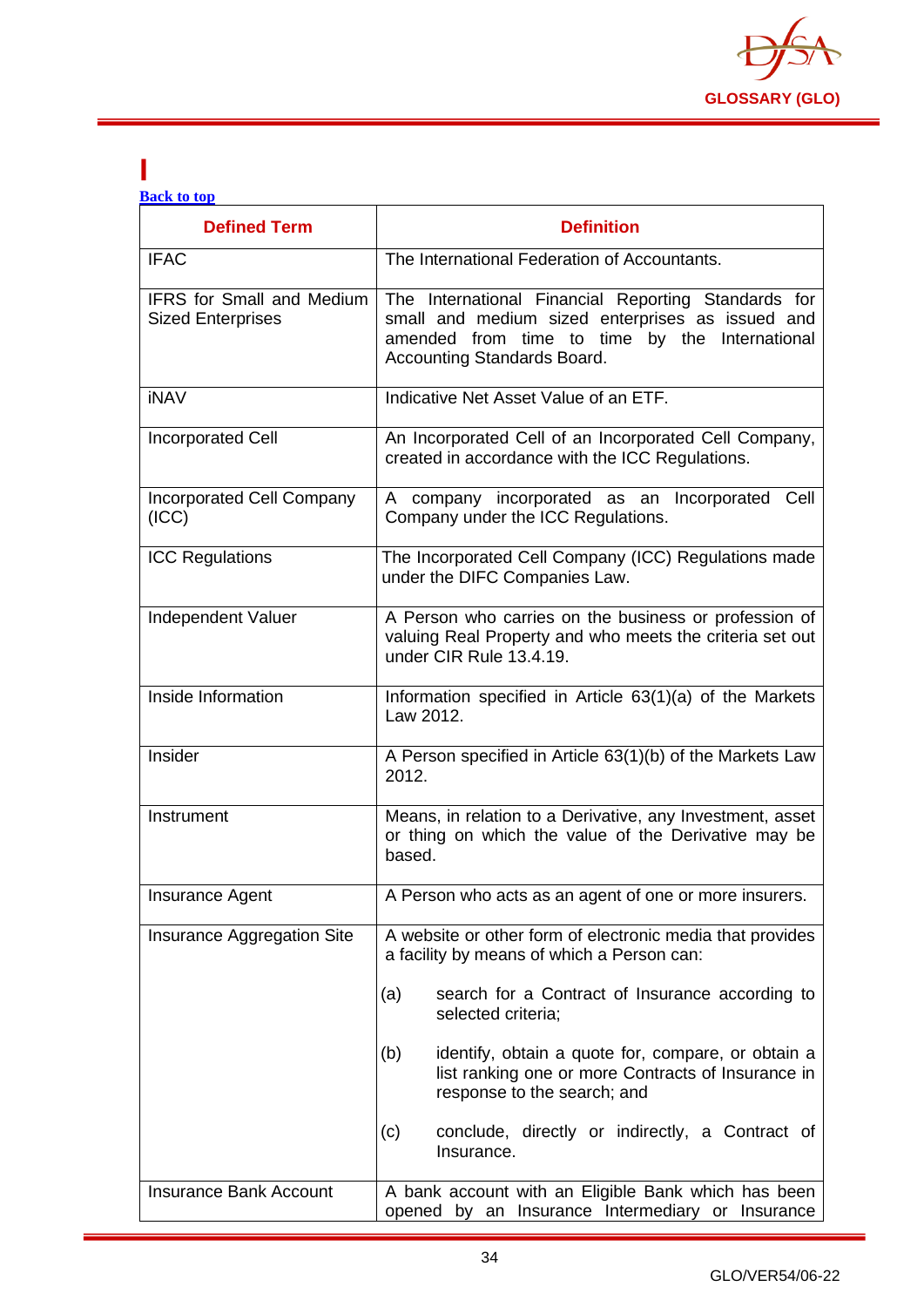

| <b>Defined Term</b>       | <b>Definition</b>                                                                                                                                                                                                                                                                                                                                                                                                                                 |  |  |
|---------------------------|---------------------------------------------------------------------------------------------------------------------------------------------------------------------------------------------------------------------------------------------------------------------------------------------------------------------------------------------------------------------------------------------------------------------------------------------------|--|--|
|                           | Manager in accordance with COB Rule 7.12.5.                                                                                                                                                                                                                                                                                                                                                                                                       |  |  |
| <b>Insurance Broker</b>   | A Person who acts as an agent of a Policyholder in<br>relation to a Contract of Insurance.                                                                                                                                                                                                                                                                                                                                                        |  |  |
| <b>Insurance Business</b> | The business of Effecting Contracts of Insurance or<br>Carrying Out Contracts of Insurance, including effecting<br>or carrying out contracts of reinsurance (as reinsurer).                                                                                                                                                                                                                                                                       |  |  |
| <b>Insurance Fund</b>     | In relation to a Takaful Insurer, the aggregate of the<br>assets and liabilities of the Insurer that are attributed to<br>the Takaful transactions of the Insurer and the amount of<br>any assets designated by the Insurer as a capital<br>transfer to the insurance fund; and includes the amount<br>of any profit, surplus or return (however called or<br>described), less attributable expenses, arising on the<br>investment of such funds. |  |  |
| Insurance Intermediary    | An Authorised Firm whose Licence authorises it to carry<br>on the Financial Service of Insurance Intermediation.                                                                                                                                                                                                                                                                                                                                  |  |  |
| Insurance Intermediation  | Has the meaning given in GEN section 2.19.                                                                                                                                                                                                                                                                                                                                                                                                        |  |  |
| Insurance Liabilities     | General Insurance liabilities and Long-Term Insurance<br>liabilities.                                                                                                                                                                                                                                                                                                                                                                             |  |  |
| Insurance Management      | Has the meaning given in GEN section 2.20.                                                                                                                                                                                                                                                                                                                                                                                                        |  |  |
| Insurance Manager         | An Authorised Firm whose Licence authorises it to carry<br>on the Financial Service of Insurance Management.                                                                                                                                                                                                                                                                                                                                      |  |  |
| <b>Insurance Monies</b>   | Has the meaning given in COB Rule 7.12.2.                                                                                                                                                                                                                                                                                                                                                                                                         |  |  |
| Report                    | Insurance Monies Auditor's   A report referred to in GEN Rule 8.6.1(d).                                                                                                                                                                                                                                                                                                                                                                           |  |  |
| Insurance Special Purpose | An insurer which:                                                                                                                                                                                                                                                                                                                                                                                                                                 |  |  |
| Vehicle                   | (a)<br>assumes risks by way of reinsurance; and                                                                                                                                                                                                                                                                                                                                                                                                   |  |  |
|                           | (b)<br>is required to fully fund its exposures to those risks<br>through the proceeds of a debt issuance or some<br>other financing arrangement where the repayment<br>obligations<br>under<br>those<br>arrangements<br>are<br>subordinated<br>insurer's<br>the<br>reinsurance<br>to<br>obligations.                                                                                                                                              |  |  |
| <b>Insurer</b>            | A Person carrying on in the DIFC either or both of the<br>Financial<br>Services<br>following<br>for<br>which<br>it<br>has<br>authorisation under its Licence:                                                                                                                                                                                                                                                                                     |  |  |
|                           | <b>Effecting Contracts of Insurance; or</b><br>(a)                                                                                                                                                                                                                                                                                                                                                                                                |  |  |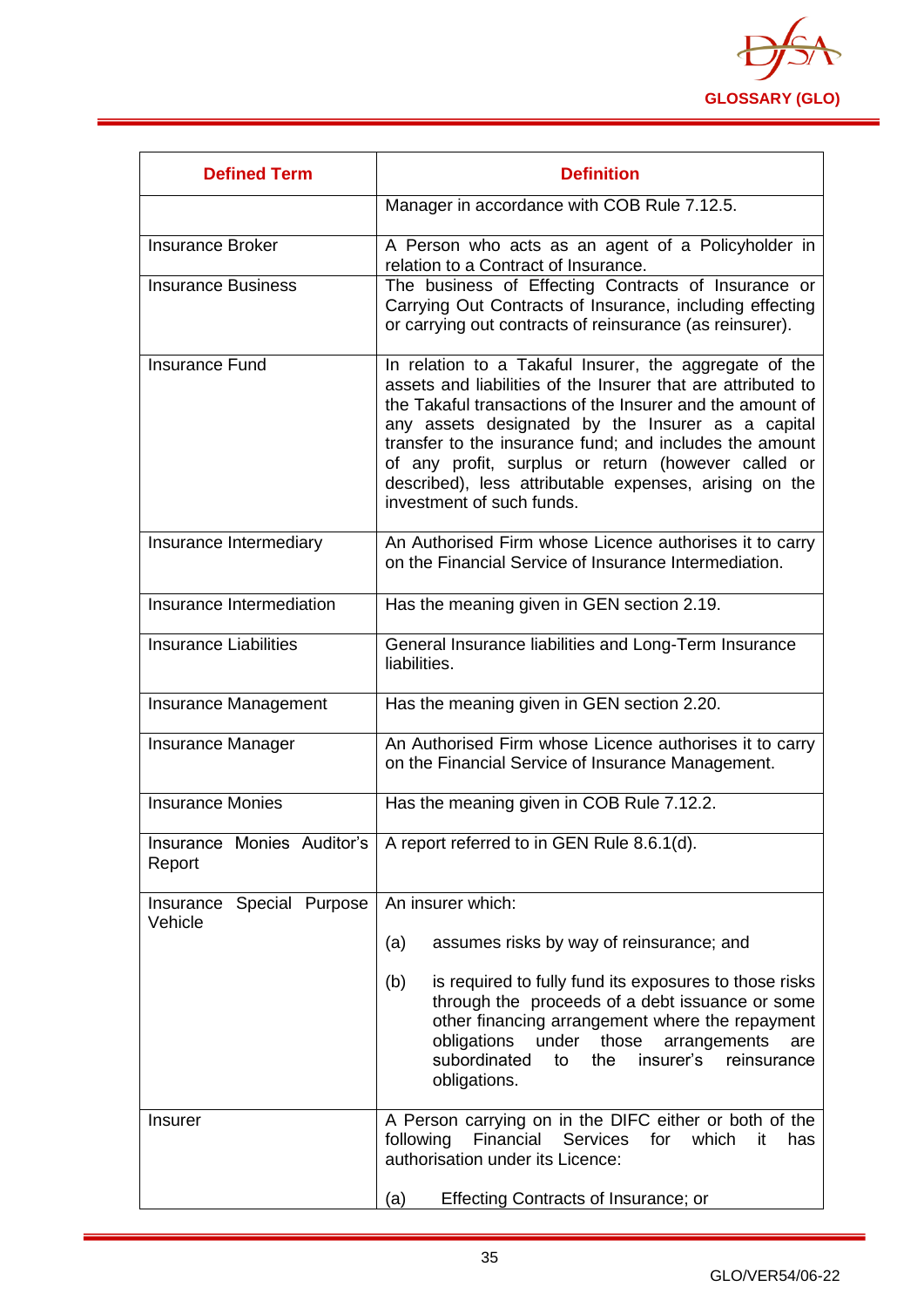

| <b>Defined Term</b>                                                 | <b>Definition</b>                                                                                                                                                                                                 |
|---------------------------------------------------------------------|-------------------------------------------------------------------------------------------------------------------------------------------------------------------------------------------------------------------|
|                                                                     | (b)<br>Carrying Out Contracts of Insurance.                                                                                                                                                                       |
| <b>Internal Auditor</b>                                             | The Key Individual function described in AMI Rule 5.3.9.                                                                                                                                                          |
| <b>International Financial</b><br><b>Reporting Standards (IFRS)</b> | The International Financial Reporting Standards as<br>issued and amended from time to time by the<br>International Accounting Standards Board.                                                                    |
| International Standards on<br>Assurance Engagement                  | The international standards on assurance engagement<br>as issued and amended from time to time by the<br>International Auditing and Assurance Standards Board<br>(IAASB) of IFAC.                                 |
| International Standards on<br>Auditing                              | The international standards on auditing as issued and<br>amended from time to time by the International Auditing<br>and Assurance Standards Board (IAASB) of IFAC.                                                |
| International Standards on<br><b>Quality Control</b>                | The international standards on quality control as issued<br>and amended from time to time by the International<br>Auditing and Assurance Standards Board (IAASB) of<br>IFAC.                                      |
| International Standards on<br><b>Related Services</b>               | The international standards on related services as<br>issued and amended from time to time by the<br>International Auditing and Assurance Standards Board<br>(IAASB) of IFAC.                                     |
| <b>Invested Assets</b>                                              | Any asset, right or interest of an Insurer that is held by<br>the Insurer for the primary purpose of generating<br>revenues or for directly providing funds to meet the<br>Insurer's cash outflows in the future. |
| Investment                                                          | Has the meaning given in GEN section A2.1.                                                                                                                                                                        |
| <b>Investment Analyst</b>                                           | An Employee of an Authorised Firm who prepares<br><b>Investment Research.</b>                                                                                                                                     |
| <b>Investment Business</b>                                          | The business of:                                                                                                                                                                                                  |
|                                                                     | Dealing in Investments as Principal;<br>(a)                                                                                                                                                                       |
|                                                                     | Dealing in Investments as Agent;<br>(b)                                                                                                                                                                           |
|                                                                     | Arranging Deals in Investments;<br>(c)                                                                                                                                                                            |
|                                                                     | (d)<br><b>Managing Assets;</b>                                                                                                                                                                                    |
|                                                                     | Advising on Financial Products;<br>(e)                                                                                                                                                                            |
|                                                                     | (f)<br>Managing a Collective Investment Fund;                                                                                                                                                                     |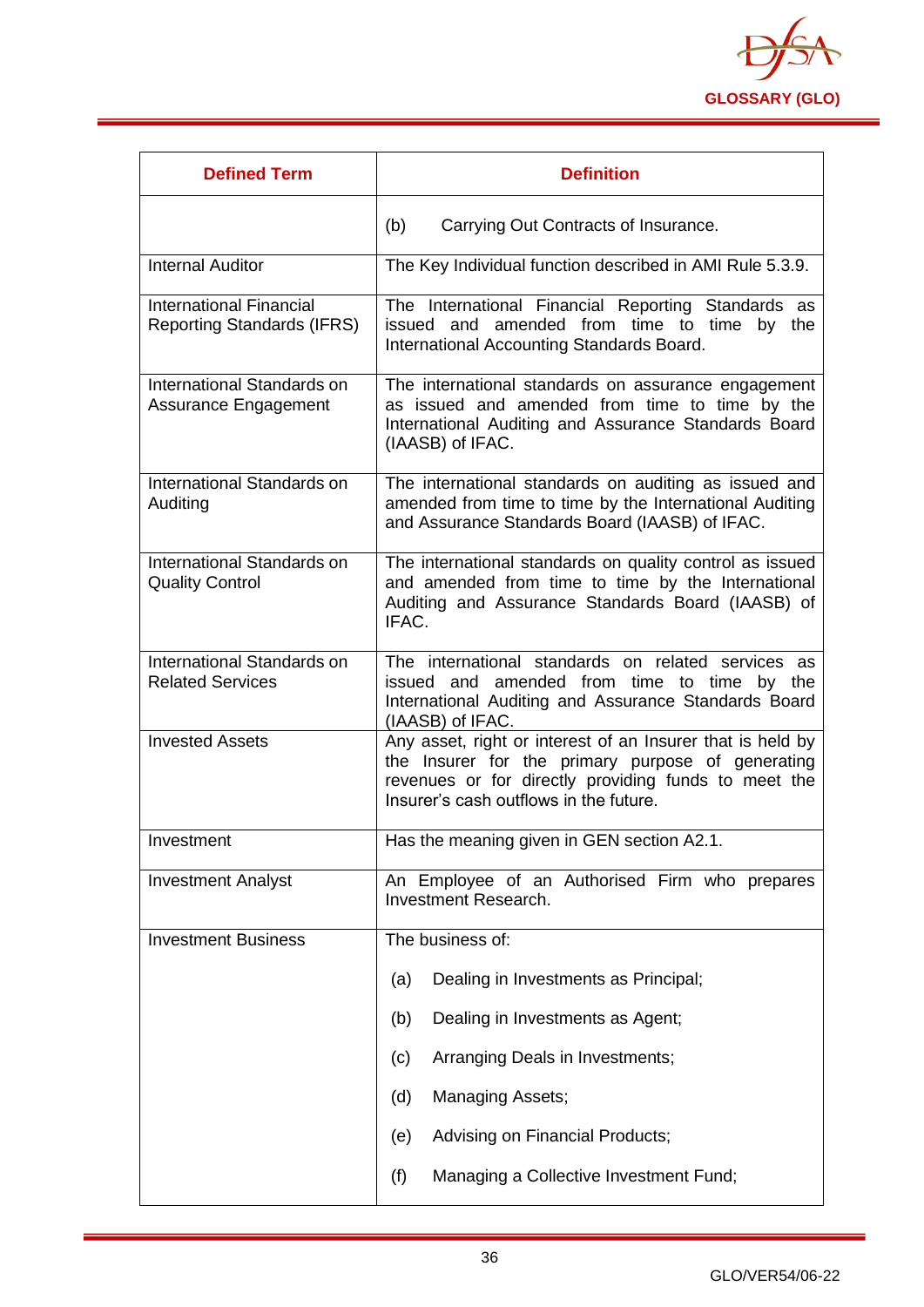

| <b>Defined Term</b>                        | <b>Definition</b>                                                                                                                                                                                                  |
|--------------------------------------------|--------------------------------------------------------------------------------------------------------------------------------------------------------------------------------------------------------------------|
|                                            | <b>Providing Custody;</b><br>(g)                                                                                                                                                                                   |
|                                            | (h)<br>Arranging Custody;                                                                                                                                                                                          |
|                                            | (i)<br>Managing a Profit Sharing Investment Account;                                                                                                                                                               |
|                                            | (j)<br>Operating an Alternative Trading System;                                                                                                                                                                    |
|                                            | Acting as the Trustee of a Fund; or<br>(k)                                                                                                                                                                         |
|                                            | (1)<br>Arranging Credit and Advising on Credit.                                                                                                                                                                    |
| <b>Investment Company</b>                  | An open or closed ended company established for the<br>purpose of collective investment which<br>main<br>is.<br>incorporated under of the Companies Law in accordance<br>with the Regulations made under that Law. |
| <b>Investment Crowdfunding</b>             | Has the meaning given in GEN Rules 2.29.1(4) and (6).                                                                                                                                                              |
| <b>Investment Crowdfunding</b><br>Operator | A Person who is authorised under a Licence to Operate<br>an Investment Crowdfunding Platform.                                                                                                                      |
| <b>Investment Crowdfunding</b><br>Platform | An electronic platform or a facility referred to in GEN<br>Rule 2.29.1(4) or (6).                                                                                                                                  |
| <b>Investment Manager</b>                  | A Person who, acting only on behalf of a Client:                                                                                                                                                                   |
|                                            | manages Investments in an account or portfolio on<br>(a)<br>discretionary basis under the terms of a<br>discretionary management agreement; or                                                                     |
|                                            | (b)<br>manages Investments in an account or portfolio on<br>a non-discretionary basis under the terms of a<br>non-discretionary management agreement.                                                              |
| <b>Investment Partnership</b>              | A limited partnership established for the main purpose of<br>collective investment which is formed and registered<br>under the Limited Partnership Law in accordance with<br>the Regulations made under that Law.  |
| <b>Investment Platform</b>                 | Has the meaning given in GEN Rule 2.31.1                                                                                                                                                                           |
| <b>Investment Research</b>                 | A publication which contains:                                                                                                                                                                                      |
|                                            | the results of research into Investments;<br>(a)                                                                                                                                                                   |
|                                            | analysis of factors likely to influence the future<br>(b)<br>performance of Investments; or                                                                                                                        |
|                                            | or recommendations based on<br>(c)<br>advice<br>those<br>results or analysis.                                                                                                                                      |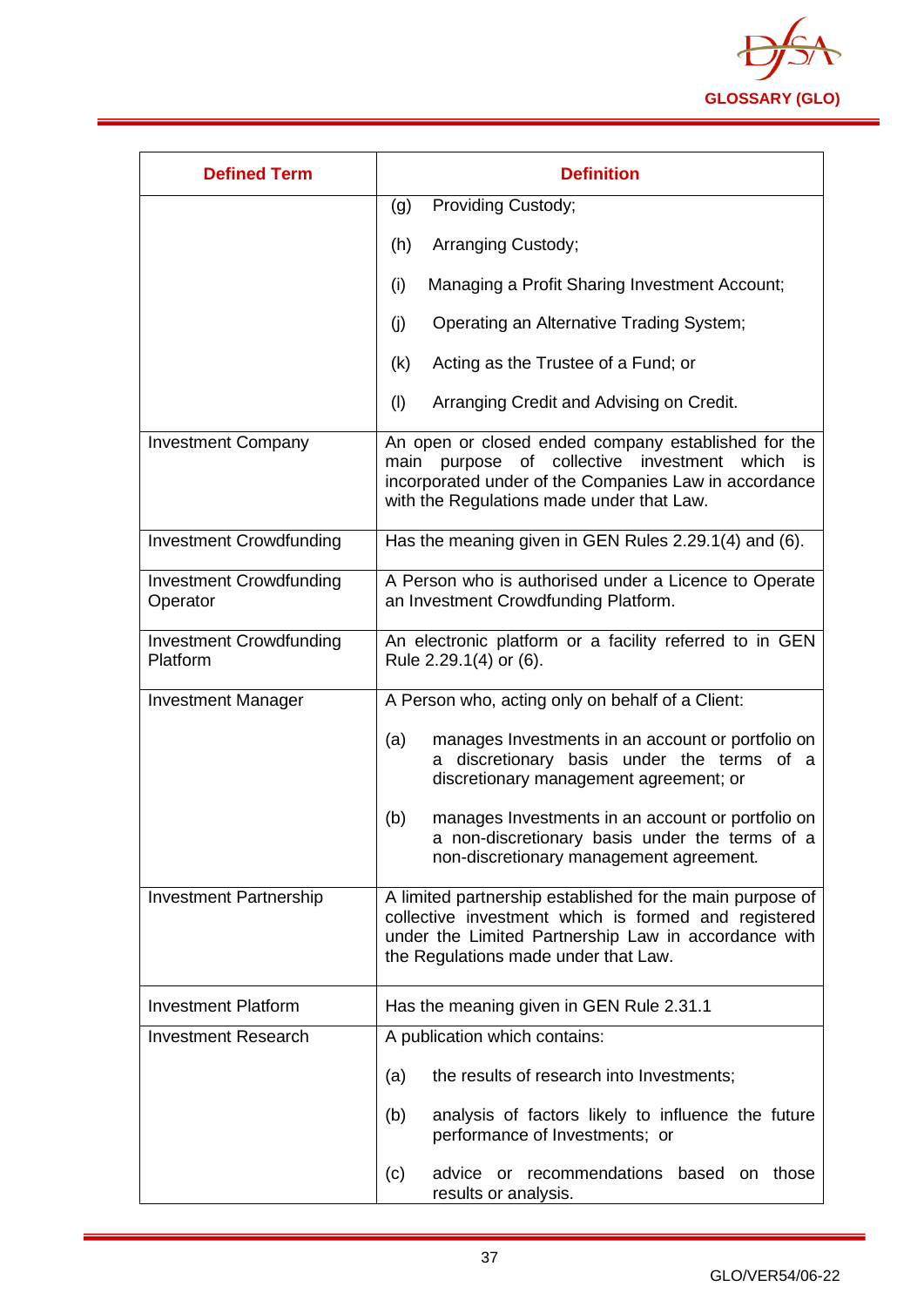

| <b>Defined Term</b>                                   | <b>Definition</b>                                                                                                                                                                                                                                                                                                                                       |
|-------------------------------------------------------|---------------------------------------------------------------------------------------------------------------------------------------------------------------------------------------------------------------------------------------------------------------------------------------------------------------------------------------------------------|
| <b>Investment Risk Reserve</b>                        | Represents the amount that is appropriated out of the<br>income of investment account holders, after allocating<br>the Mudarib's share, in order to meet future losses<br>attributable to investment account holders.                                                                                                                                   |
| <b>Investment Token</b>                               | Has the meaning given in GEN Rule A2.1.1(3).                                                                                                                                                                                                                                                                                                            |
| <b>Investment Token Fund</b>                          | Has the meaning given in CIR Rule 3.1.14.                                                                                                                                                                                                                                                                                                               |
| <b>Investment Trust</b>                               | An express trust created mainly for collective investment<br>purposes under the Investment Trust Law.                                                                                                                                                                                                                                                   |
| <b>Investment Undertaking</b>                         | An Investment Company, Investment Partnership, or<br>Investment Trust which is used as the investment<br>vehicle for a Fund.                                                                                                                                                                                                                            |
| Investment-Linked Insurance                           | Contracts of Insurance where the benefits are wholly or<br>partly to be determined by reference to the value of, or<br>the income from, property of any description (whether or<br>not specified in the contracts) or by reference to<br>fluctuations in, or in an index of, the value of property of<br>any description (whether or not so specified). |
| <b>IOSCO</b>                                          | The International Organisation of Securities<br>Commissions.                                                                                                                                                                                                                                                                                            |
| <b>IFR</b>                                            | The Islamic Finance Rules module of the Rulebook.                                                                                                                                                                                                                                                                                                       |
| Islamic Accounting and<br><b>Auditing Standards</b>   | The auditing and accounting standards issued by the<br>Accounting and Auditing Organisation of<br>Islamic<br>Financial Institutions (AAOIFI).                                                                                                                                                                                                           |
| <b>Islamic Contract</b>                               | Any contract designed to comply with Shari'a.                                                                                                                                                                                                                                                                                                           |
| <b>Islamic Exchange Traded</b><br>Fund or Islamic ETF | Has the meaning given in IFR Rule 6.13.1.                                                                                                                                                                                                                                                                                                               |
| <b>Islamic Financial Business</b>                     | Any part of the financial business of an Authorised<br>Person which is carried out in accordance with Shari'a.                                                                                                                                                                                                                                          |
| <b>Islamic Financial Institution</b>                  | An Authorised Person which has, on its Licence, an<br>endorsement authorising it to conduct its entire financial<br>business in accordance with Sharia'a.                                                                                                                                                                                               |
| <b>Islamic Fund</b>                                   | Has the meaning given in CIR Rule 3.1.2                                                                                                                                                                                                                                                                                                                 |
| <b>Islamic Securities</b>                             | Any Security Offered, or held out expressly or implicitly,<br>as Islamic or Shari'a compliant.                                                                                                                                                                                                                                                          |
| <b>Islamic Window</b>                                 | That part of an Authorised Person, other than an Islamic<br>Financial Institution, which conducts Islamic Financial<br>Business.                                                                                                                                                                                                                        |
| <b>ISPV</b>                                           | Insurance Special Purpose Vehicle                                                                                                                                                                                                                                                                                                                       |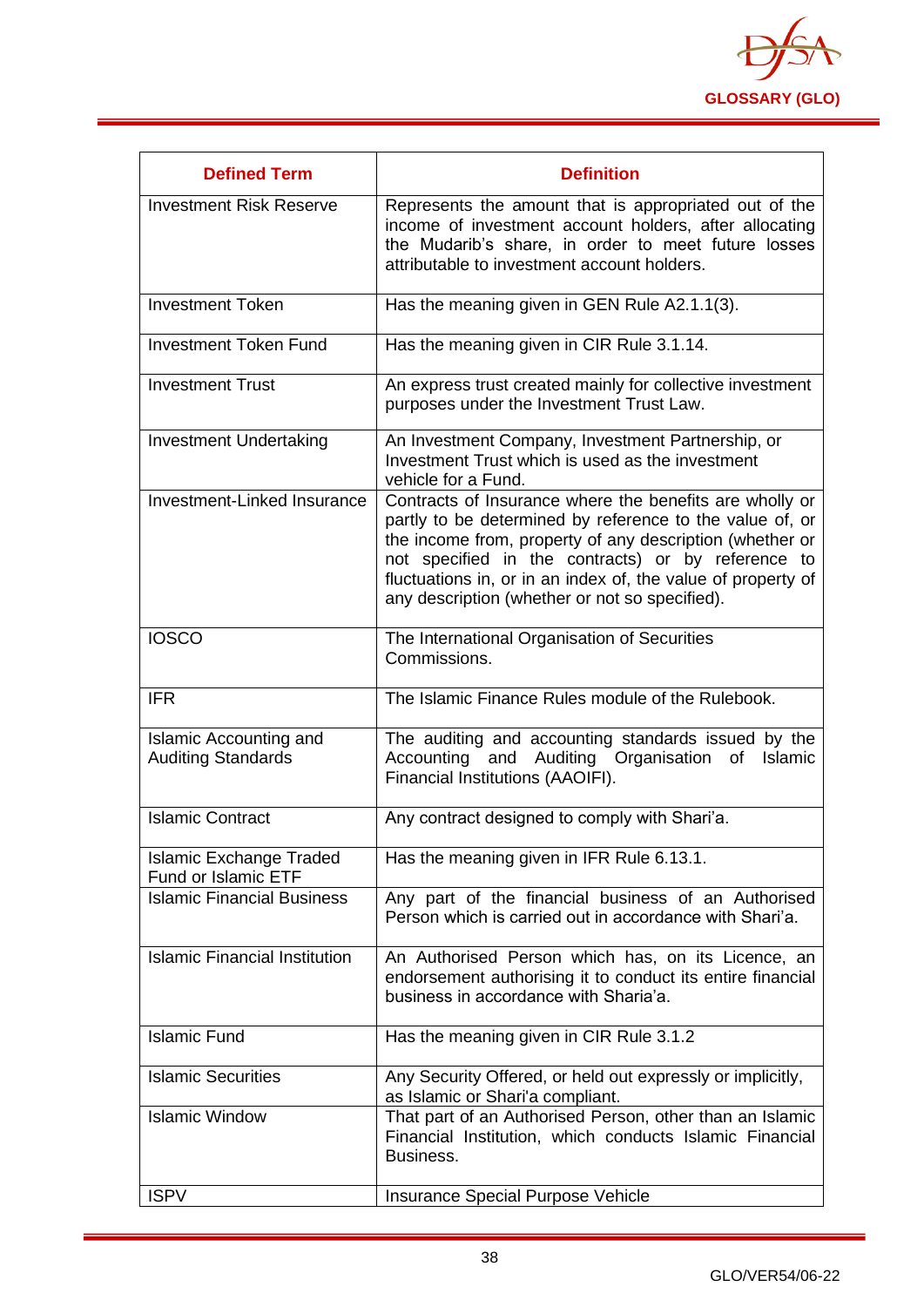

| <b>Defined Term</b> |     | <b>Definition</b>                                                                                                                           |
|---------------------|-----|---------------------------------------------------------------------------------------------------------------------------------------------|
|                     |     |                                                                                                                                             |
| Issuer              | (1) | (in relation to any Security) (other than a Unit in a<br>Collective Investment Fund) the Person by whom<br>it is or is to be issued;        |
|                     | (2) | (in relation to a Unit in a Collective Investment<br>Fund) the Fund Manager;                                                                |
|                     | (3) | (in relation to an interest in a limited Partnership)<br>the Partnership; and                                                               |
|                     | (4) | (in relation to Certificates) the Person who issued<br>or is to issue the Security to which the Certificate<br>or other instrument relates. |

#### **J [Back to top](#page-1-0)**

| <b>Defined Term</b> | <b>Definition</b>                                                                                                                                                                               |
|---------------------|-------------------------------------------------------------------------------------------------------------------------------------------------------------------------------------------------|
| Joint Forum         | The Basel Committee on Banking Supervision (BCBS),<br>the International Organization of Securities Commissions<br>(IOSCO) and the International Association of Insurance<br>Supervisors (IAIS). |

### **K [Back to top](#page-1-0)**

| <b>Defined Term</b> | <b>Definition</b>                                                                                                                       |
|---------------------|-----------------------------------------------------------------------------------------------------------------------------------------|
| Key Individual      | An individual who has been authorised by the DFSA to<br>perform one or more Licensed Functions for an<br>Authorised Market Institution. |
| Key Information     | Information prescribed in MKT Rule in 2.5.2(1)(b).                                                                                      |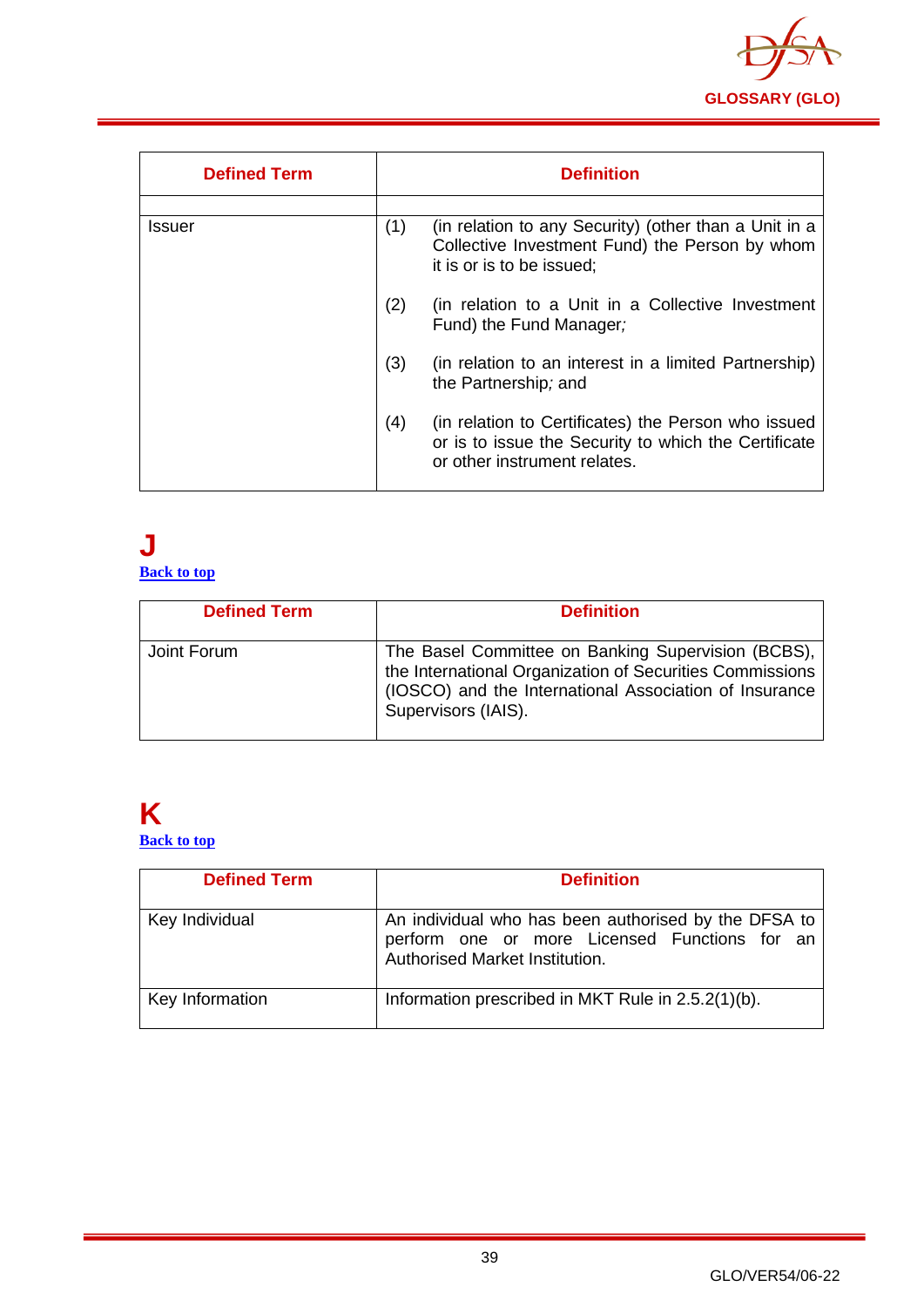

### **L [Back to top](#page-1-0)**

| <b>Defined Term</b>                  | <b>Definition</b>                                                                                                                                                                                                                                                                                                                        |
|--------------------------------------|------------------------------------------------------------------------------------------------------------------------------------------------------------------------------------------------------------------------------------------------------------------------------------------------------------------------------------------|
| Large Exposure                       | An Exposure, whether in an Authorised Firm's Non-<br>Trading Book or Trading Book, or both, to a<br>of<br>Counterparty<br>Group<br>Closely<br>Related<br>or<br>Counterparties or a Group of Counterparties connected<br>to the Authorised Firm which in aggregate is equal to or<br>exceeds 10% of the Authorised Firm's Tier 1 Capital. |
| Licence                              | A Licence granted by the DFSA under Chapter 2 of Part<br>3 of the Regulatory Law 2004.                                                                                                                                                                                                                                                   |
| <b>Licensed Director</b>             | The Licensed Function described in GEN Rule 7.4.3.                                                                                                                                                                                                                                                                                       |
| <b>Licence Endorsement</b>           | an endorsement made by the DFSA on a Licence that<br>permits an Authorised Person to carry on an activity<br>prescribed under Article 44 of the Regulatory Law 2004.                                                                                                                                                                     |
| Licensed Function                    | in relation to an Authorised Firm, a function<br>(1)<br>described in GEN section 7.4; and<br>(2)<br>in relation to an Authorised Market Institution, a<br>function described in AMI section 5.3.                                                                                                                                         |
| <b>Licensed Partner</b>              | The Licensed Function described in GEN Rule 7.4.4.                                                                                                                                                                                                                                                                                       |
| <b>Licensed Person</b>               | In relation to a Passported Fund, a Person who is<br>licensed or otherwise authorised by the Home Regulator<br>to Promote Funds.                                                                                                                                                                                                         |
| <b>Licensing Requirements</b>        | The requirements set out in AMI section 7.2 in relation to<br>the granting of a Licence to an Authorised Market<br>Institution.                                                                                                                                                                                                          |
| <b>Limited Liability Partnership</b> | A partnership incorporated under the Limited Liability<br>Partnership Law 2004 or under the law of a country or<br>territory outside the DIFC.                                                                                                                                                                                           |
| <b>Liquidity Risk</b>                | The risk of loss to an Authorised Firm as a result of<br>inability to meet its obligations as they fall due.                                                                                                                                                                                                                             |
| List                                 | The Official List of Securities.                                                                                                                                                                                                                                                                                                         |
| <b>Listed Entity</b>                 | Has the meaning given in MKT Rule 9.1.1(2).                                                                                                                                                                                                                                                                                              |
| <b>Listed Fund</b>                   | A Collective Investment Fund which has been admitted<br>to the Official List of Securities.                                                                                                                                                                                                                                              |
| <b>Listed Securities</b>             | Any Securities which have been admitted to the Official<br>List of Securities.                                                                                                                                                                                                                                                           |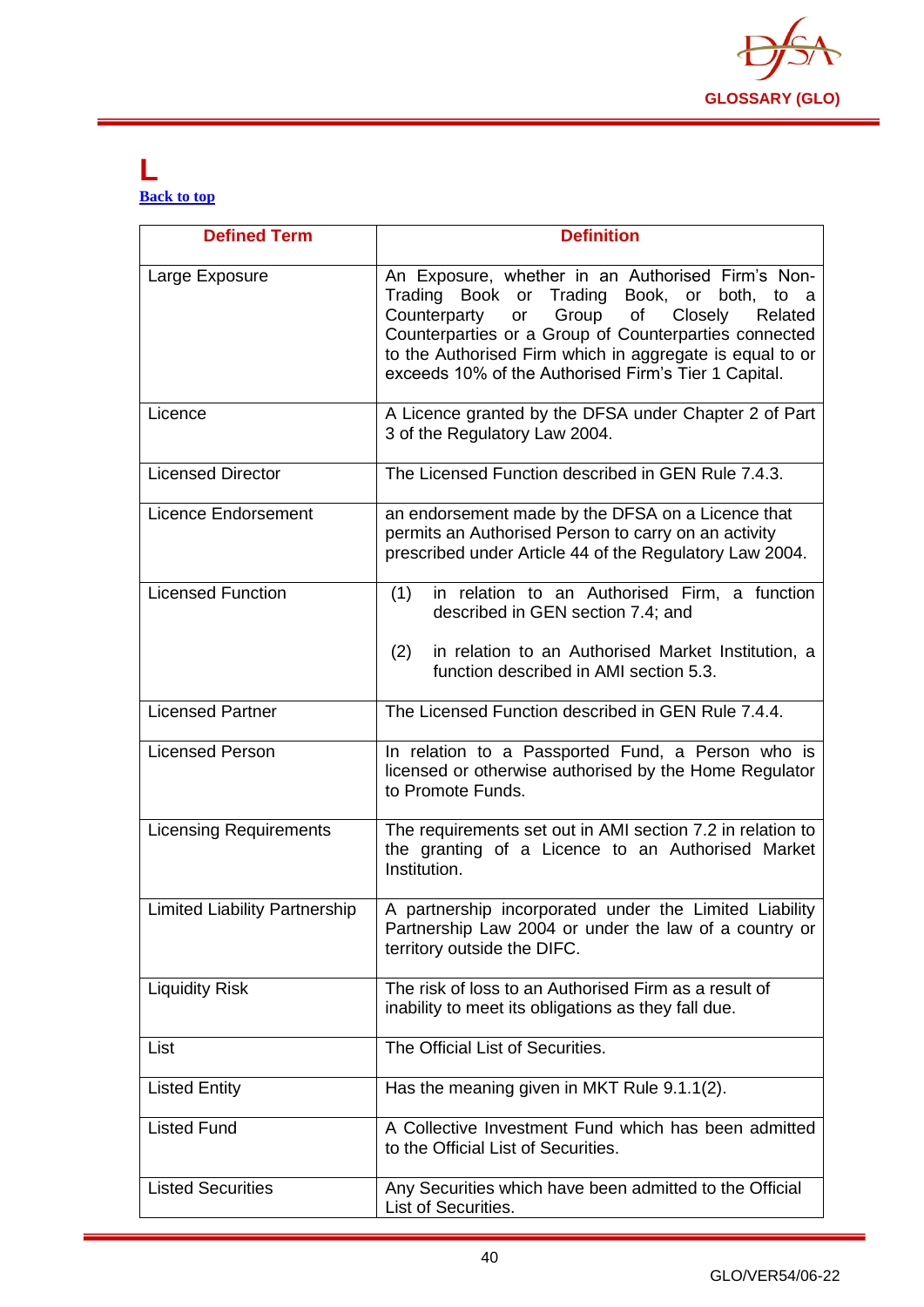

| <b>Defined Term</b>                    | <b>Definition</b>                                                                                                                                                                                                                                                                                                                         |
|----------------------------------------|-------------------------------------------------------------------------------------------------------------------------------------------------------------------------------------------------------------------------------------------------------------------------------------------------------------------------------------------|
| <b>Listing Principles</b>              | Means the Rules in MKT section 9.2.                                                                                                                                                                                                                                                                                                       |
| <b>Listing Rules</b>                   | The Rules in chapter 9 of MKT.                                                                                                                                                                                                                                                                                                            |
| Lloyd's                                | The society established in the United Kingdom and<br>known as Lloyd's.                                                                                                                                                                                                                                                                    |
| Lloyd's Underwriter                    | An underwriting member of Lloyds.                                                                                                                                                                                                                                                                                                         |
| Loan Crowdfunding                      | Has the meaning given in GEN Rules 2.29.1(2) and (3).                                                                                                                                                                                                                                                                                     |
| Loan Crowdfunding Operator             | A Person who is authorised under a Licence to Operate<br>a Loan Crowdfunding Platform.                                                                                                                                                                                                                                                    |
| Loan Crowdfunding Platform             | An electronic platform or a facility referred to in GEN<br>Rule 2.29.1(2) or (3).                                                                                                                                                                                                                                                         |
| <b>Local Authorities</b>               | Government or municipal authorities, which do not<br>operate at a national level.                                                                                                                                                                                                                                                         |
| Long-Term Insurance                    | A Contract of Insurance of a type specified in GEN Rule<br>A4.1.2, expressed to be in force for more than one year,<br>where under the terms of the contract any of the<br>following conditions exists:<br>the payment of the whole or part of the benefits is<br>(1)<br>dependent upon the termination or continuation or<br>human life; |
|                                        | (2)<br>the payment of any part of the premiums is<br>dependent upon the termination or continuation of<br>human life;                                                                                                                                                                                                                     |
|                                        | (3)<br>the benefits under the contract include payment of<br>a sum on marriage or on the birth of a child; or                                                                                                                                                                                                                             |
|                                        | the contract is a permanent health insurance<br>(4)<br>contract.                                                                                                                                                                                                                                                                          |
| Long-Term Insurance<br><b>Business</b> | The business of Effecting Contracts of Insurance or<br>Carrying Out Contracts of Insurance, where<br>the<br>Contracts of Insurance are contracts of Long-Term<br>Insurance.                                                                                                                                                               |
| Long-Term Insurance Fund               | A fund in respect of Long-Term Insurance Business<br>established and maintained in accordance with PIN<br>chapter 3.                                                                                                                                                                                                                      |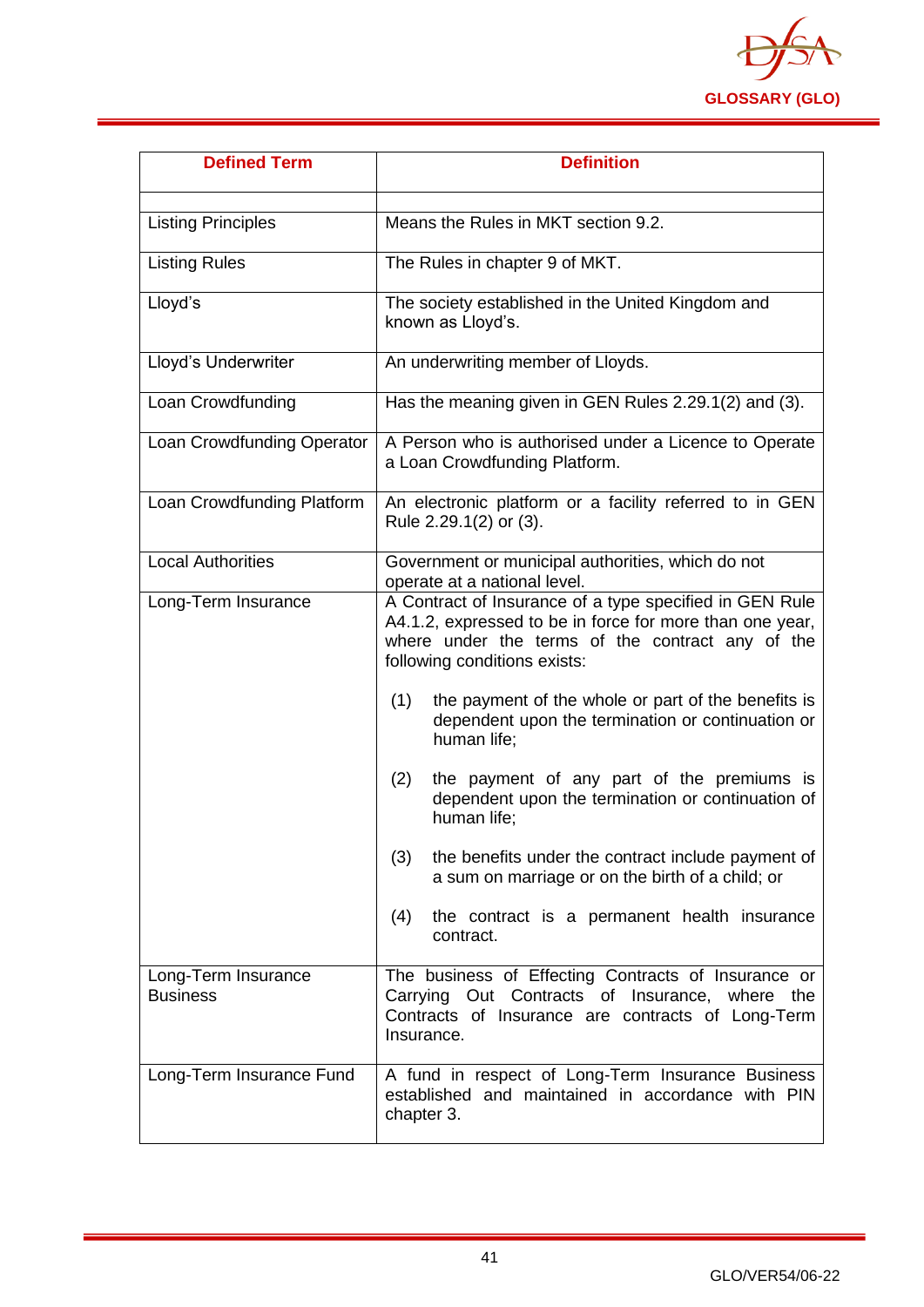

| <b>Defined Term</b>                | <b>Definition</b>                                                                                                                                                                                                           |
|------------------------------------|-----------------------------------------------------------------------------------------------------------------------------------------------------------------------------------------------------------------------------|
| Long-Term Insurance<br>Liabilities | Liabilities of an Insurer arising under or associated with<br>contracts of Long-Term Insurance, entered into by it as<br>insurer or cedant, including liabilities of the kinds<br>referred to in PIN Rules 5.6.6 and 5.6.7. |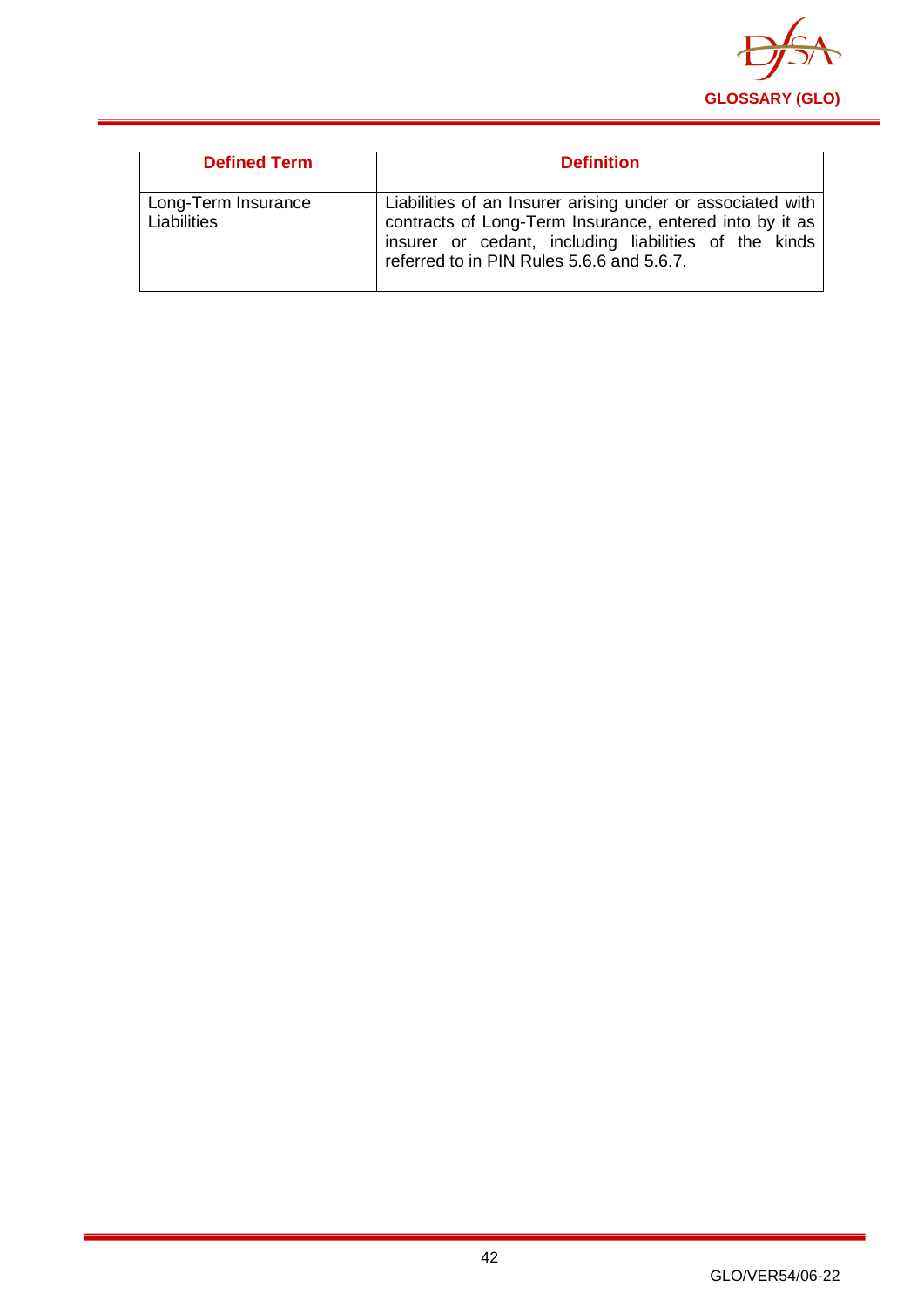

### **M [Back to top](#page-1-0)**

| <b>Defined Term</b>                                    | <b>Definition</b>                                                                                                                                                                                                                                                                                                                                                           |
|--------------------------------------------------------|-----------------------------------------------------------------------------------------------------------------------------------------------------------------------------------------------------------------------------------------------------------------------------------------------------------------------------------------------------------------------------|
| <b>Major Acquisition</b>                               | Has the meaning given in GEN Rule 11.10.8(3).                                                                                                                                                                                                                                                                                                                               |
| <b>Managing Assets</b>                                 | Has the meaning given in GEN section 2.10.                                                                                                                                                                                                                                                                                                                                  |
| Managing a Collective<br><b>Investment Fund</b>        | Has the meaning given in GEN section 2.12.                                                                                                                                                                                                                                                                                                                                  |
| Managing a Profit Sharing<br><b>Investment Account</b> | Has the meaning given in GEN section 2.21.                                                                                                                                                                                                                                                                                                                                  |
| Managing a PSIA                                        | Managing a Profit Sharing Investment Account.                                                                                                                                                                                                                                                                                                                               |
| Managing a Venture Capital<br>Fund                     | Acting as the Fund Manager of a Venture Capital Fund.                                                                                                                                                                                                                                                                                                                       |
| Margin                                                 | Has the meaning given in COB Rule 6.16.2.                                                                                                                                                                                                                                                                                                                                   |
| <b>Market Abuse</b>                                    | Conduct which contravenes a provision contained in<br>chapter 1 of Part 6 of the Markets Law 2012.                                                                                                                                                                                                                                                                          |
| <b>Market Counterparty</b>                             | A Client specified under COB Rule 2.3.9.                                                                                                                                                                                                                                                                                                                                    |
| <b>Market Maker</b>                                    | In relation to an Investment, a Person who holds himself<br>out as able and willing to enter into transactions of sale<br>and purchase in Investments of that description at prices<br>determined by him generally and continuously rather<br>than in respect of each particular transaction.                                                                               |
| <b>Market Price</b>                                    | The price at which the Shares are being traded on an<br>Authorised Market Institution.                                                                                                                                                                                                                                                                                      |
| <b>Market Risk</b>                                     | The risk of loss that arises from fluctuations in the values<br>of, or income from, assets or in interest or exchange<br>rates.                                                                                                                                                                                                                                             |
| Market Risk Capital<br>Requirement                     | The requirement calculated in accordance with PIB Rule<br>5.3.1.                                                                                                                                                                                                                                                                                                            |
| <b>Markets Law</b>                                     | The Markets Law 2012                                                                                                                                                                                                                                                                                                                                                        |
| <b>Markets Rules</b>                                   | Rules prescribed in the Market Rules Module of the<br><b>DFSA Rulebook.</b>                                                                                                                                                                                                                                                                                                 |
| Mark-up or Mark-down                                   | When an Authorised Firm receives instructions<br>(1)<br>from a Client and takes a principal position in the<br>relevant Investment in order to complete a<br>transaction, that is, when the Authorised Firm<br>principal position in the<br>takes<br>a<br>relevant<br>Investment which it would not otherwise take,<br>except to complete that transaction, the difference, |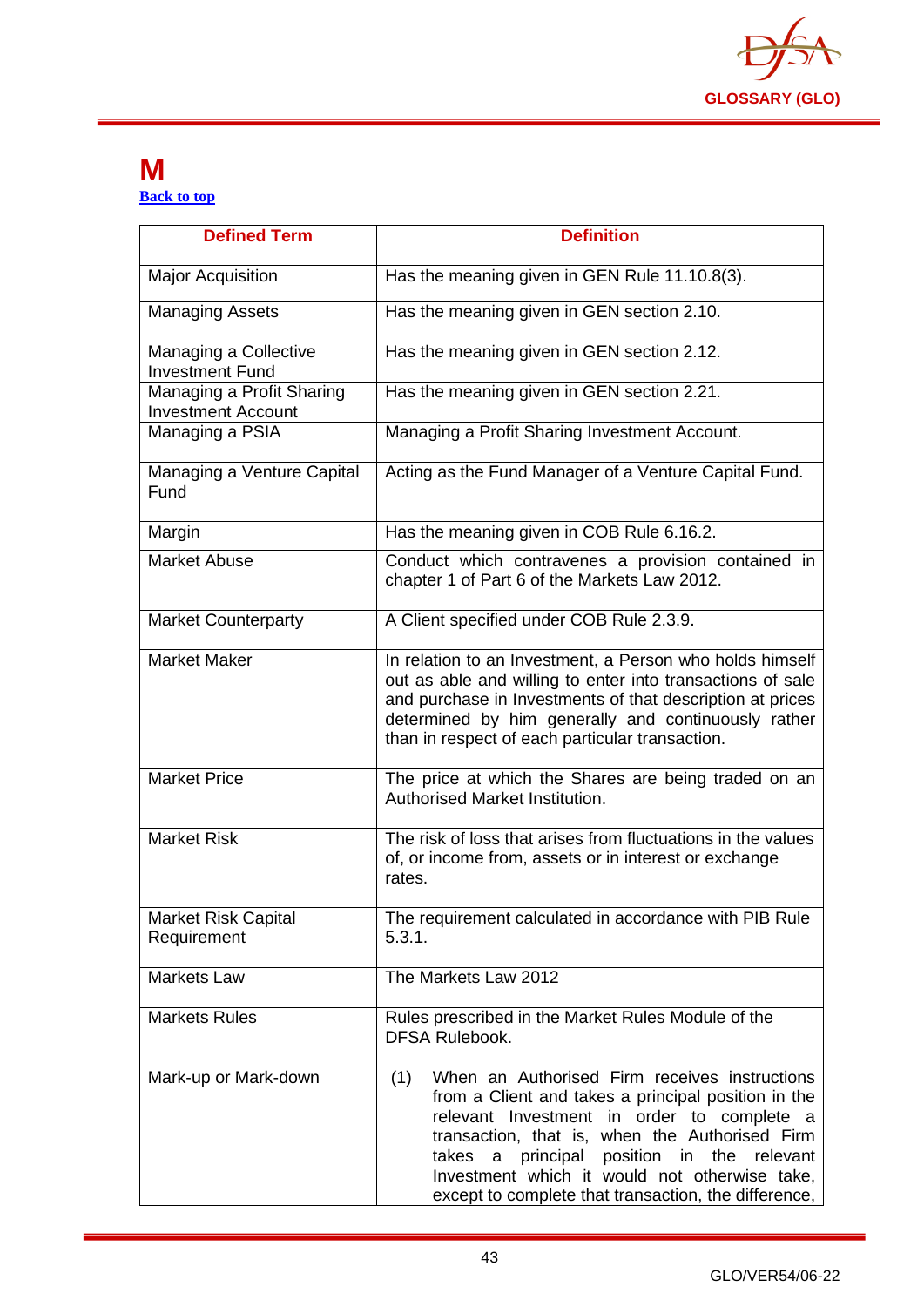

| <b>Defined Term</b>                                | <b>Definition</b>                                                                                                                                                       |
|----------------------------------------------------|-------------------------------------------------------------------------------------------------------------------------------------------------------------------------|
|                                                    | if any, between:                                                                                                                                                        |
|                                                    | the price at which the Authorised Firm takes<br>(a)<br>position<br>in<br>the<br>principal<br>relevant<br>а<br>Investment; and                                           |
|                                                    | the price at which the Authorised Firm<br>(b)<br>Executes the transaction with its Client; or                                                                           |
|                                                    | When an Authorised Firm Executes a transaction<br>(2)<br>with its Client against its own book and owes a<br>duty of best execution, the difference between:             |
|                                                    | the price at which best execution would be<br>(a)<br>achieved; and                                                                                                      |
|                                                    | the price at which the Authorised Firm<br>(b)<br>Executes the transaction with its Client.                                                                              |
| <b>Master Fund</b>                                 | Has the meaning given in CIR Rule 3.1.5                                                                                                                                 |
| <b>Maturity Mismatch</b>                           | A difference between the maturity of an asset and the<br>corresponding liability.                                                                                       |
| Member                                             | (1) In relation to an Authorised Market Institution, a<br>person admitted as a member of the Authorised<br>Market Institution in accordance with its Business<br>Rules. |
|                                                    | (2) In relation to an Employee Money Purchase<br>Scheme, has the meaning given in GEN Rule 2.30.1                                                                       |
| Minimum Capital<br>Requirement                     | The requirement calculated in accordance with PIN Rule<br>$A4.2.1$ .                                                                                                    |
| Minimum Cellular Capital<br>Requirement            | The Minimum Segmental Capital Requirement in respect<br>of a cell.                                                                                                      |
| Minimum Fund Capital<br>Requirement                | The requirement calculated in accordance with PIN Rule<br>A8.2.1.                                                                                                       |
| Minimum Non-Cellular<br><b>Capital Requirement</b> | The Minimum Segmental Capital Requirement in respect<br>of that part of a protected cell company that is not a cell.                                                    |
| Minimum Segmental Capital<br>Requirement           | The requirement calculated in accordance with PIN<br>section A6.2.                                                                                                      |
| <b>MKT</b>                                         | The Markets module of the Rulebook.                                                                                                                                     |
| Money                                              | Any form of money, including cheques and other<br>payable orders.                                                                                                       |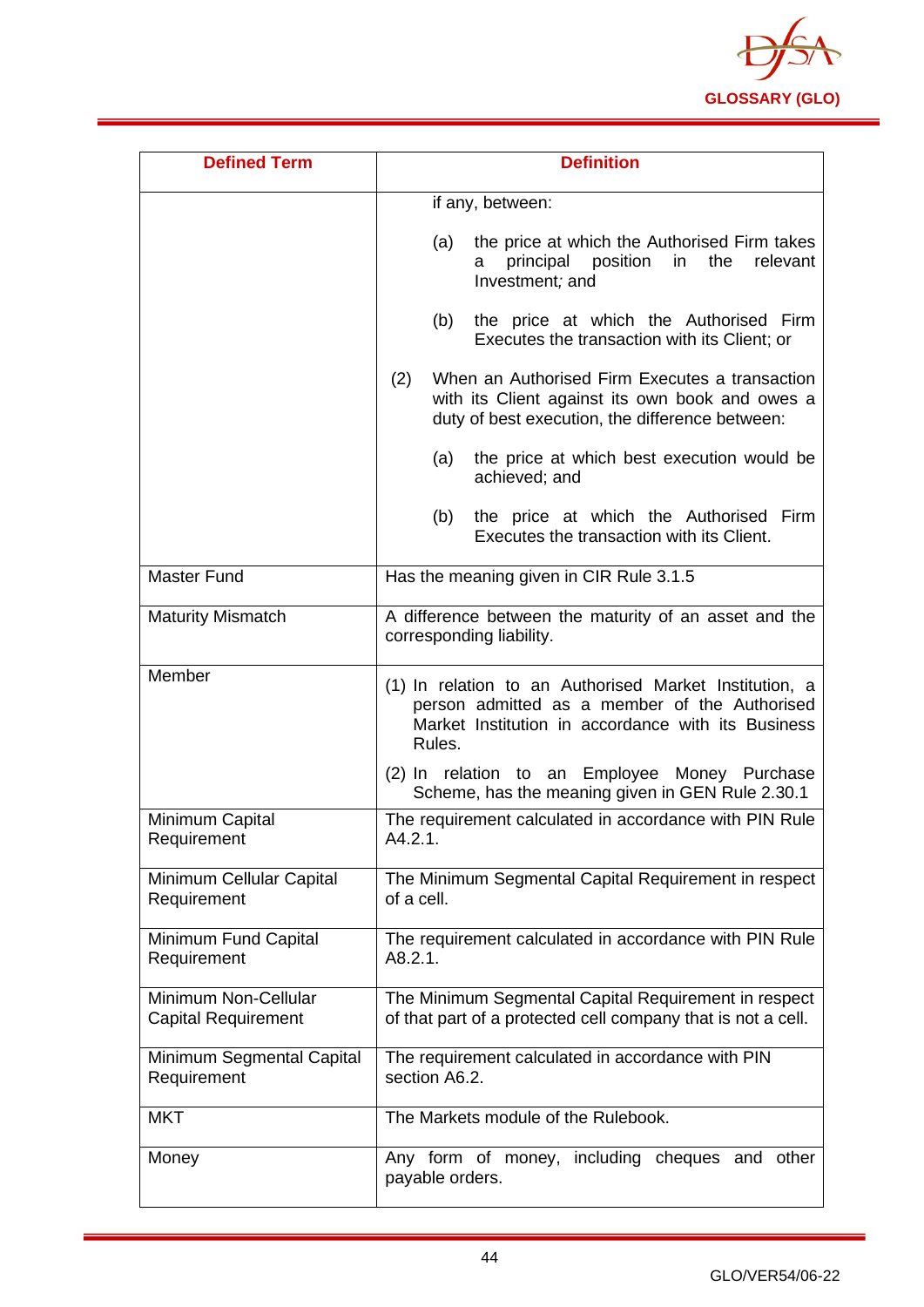

| <b>Defined Term</b>                            | <b>Definition</b>                                                                                                                         |
|------------------------------------------------|-------------------------------------------------------------------------------------------------------------------------------------------|
| Money Laundering Reporting<br>Officer (MLRO)   | For the purposes of AMI, the Key Individual<br>(1)<br>function described in AMI Rule 5.3.8.                                               |
|                                                | For the purposes of an Authorised Firm other than<br>(2)<br>a Credit Rating Agency, the Licensed Function<br>described in GEN Rule 7.4.8. |
|                                                | For all other purposes, has the meaning in AML<br>(3)<br>Rule 3.2.1.                                                                      |
| Money Market Fund                              | Has the meaning given in CIR Rule 3.1.11.                                                                                                 |
| <b>Money Services</b>                          | The services referred to in GEN Rule 2.6.1                                                                                                |
| Services<br>Auditor's<br>Money<br>Report       | A report referred to in GEN Rule 8.6.1(f).                                                                                                |
| <b>Money Services Provider</b>                 | A Person that Provides Money Services.                                                                                                    |
| <b>Money Transmission</b>                      | Has the meaning given in GEN Rule 2.6.1(2).                                                                                               |
| <b>MTF</b>                                     | A Multilateral Trading Facility.                                                                                                          |
| <b>Multilateral Development</b><br><b>Bank</b> | Any one of the following banks:                                                                                                           |
|                                                | African Development Bank (AfDB);<br>(a)                                                                                                   |
|                                                | (b)<br>Asian Development Bank (ASB);                                                                                                      |
|                                                | Caribbean Development Bank (CDB);<br>(c)                                                                                                  |
|                                                | (d)<br>Council of Europe Development Bank;                                                                                                |
|                                                | European Bank for Reconstruction and<br>(e)<br>Development (EBRD);                                                                        |
|                                                | (f)<br>European Investment Bank (EIB);                                                                                                    |
|                                                | European Investment Fund (EIF);<br>(g)                                                                                                    |
|                                                | Inter-American Development Bank (IADB);<br>(h)                                                                                            |
|                                                | Inter-American Investment Corporation (IAIC);<br>(i)                                                                                      |
|                                                | International Bank for Reconstruction and<br>(j)<br>Development (IBRD);                                                                   |
|                                                | International Finance Corporation (IFC); or<br>(k)                                                                                        |
|                                                | (1)<br>Nordic Investment Bank (NIB).                                                                                                      |
| <b>Multilateral Trading Facility</b>           | Pursuant to GEN Rule 2.22.1(a), a system which brings                                                                                     |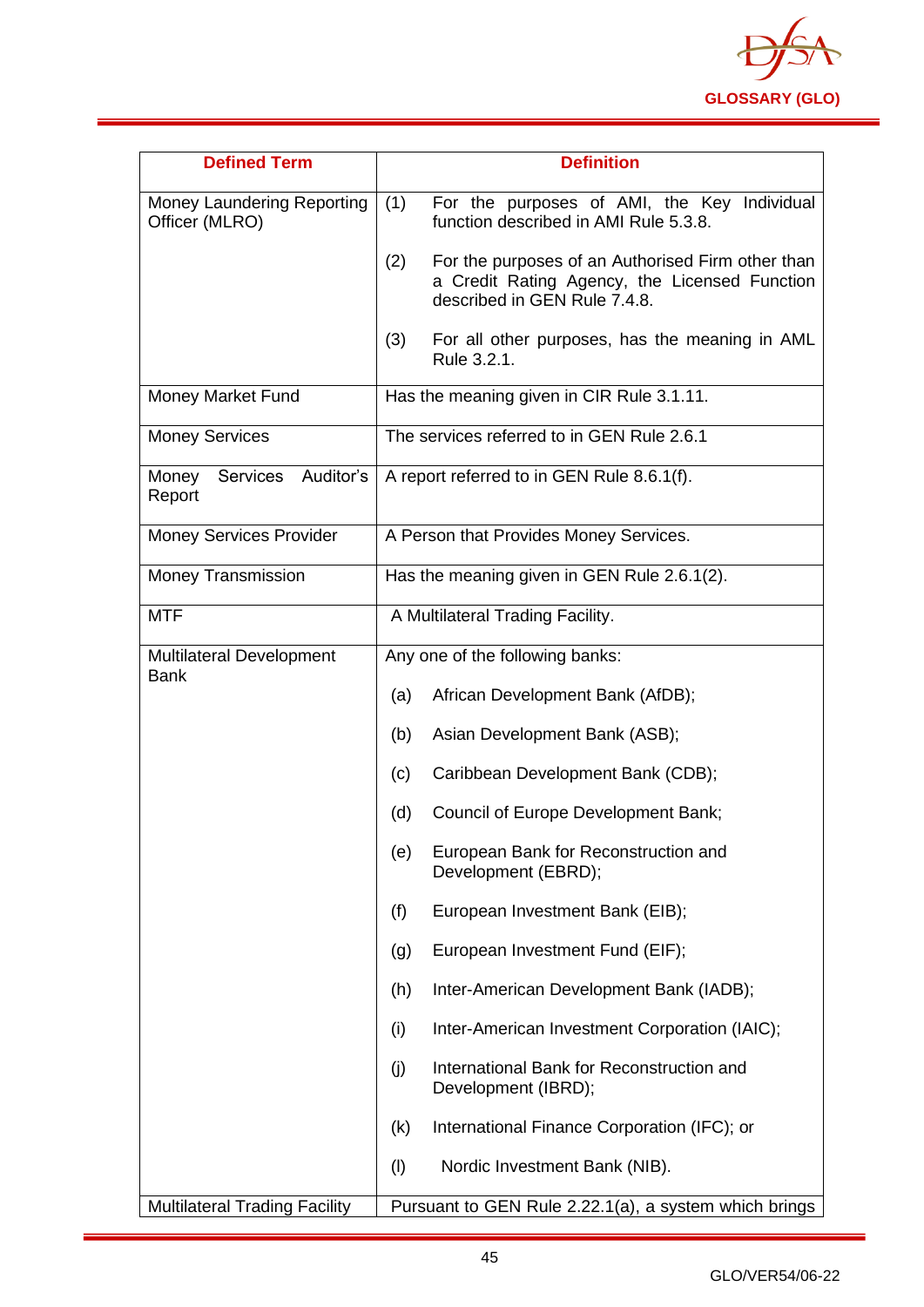

| <b>Defined Term</b> | <b>Definition</b>                                                                                                                                                                                       |
|---------------------|---------------------------------------------------------------------------------------------------------------------------------------------------------------------------------------------------------|
|                     | together multiple third party buying and selling interests<br>in Investments, in accordance with its non-discretionary<br>rules, in a way that results in a contract in respect of<br>such Investments. |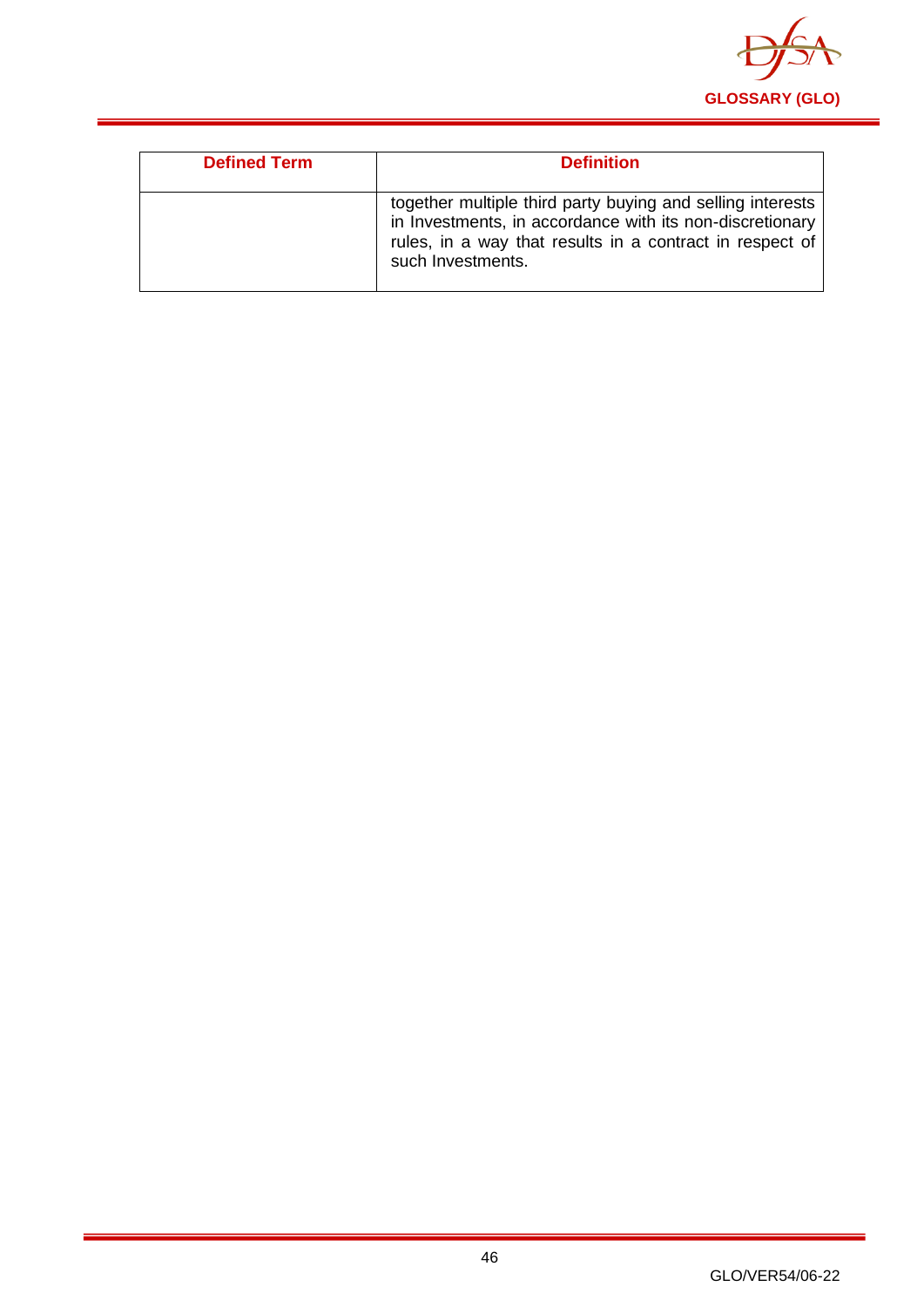

### **N [Back to top](#page-1-0)**

| <b>Defined Term</b>             | <b>Definition</b>                                                                                                                                                                                                                                                                                                                                                                                                     |
|---------------------------------|-----------------------------------------------------------------------------------------------------------------------------------------------------------------------------------------------------------------------------------------------------------------------------------------------------------------------------------------------------------------------------------------------------------------------|
| <b>Net Outstanding Claims</b>   | In respect of an Insurer as at a date, Gross Outstanding<br>Claims of the Insurer as at that date, less the amount of<br>reinsurance and other recoveries expected to be<br>received in respect of those claims.                                                                                                                                                                                                      |
| <b>Net Written Premium</b>      | In respect of an Insurer during a period, Gross Written<br>Premium of the Insurer during that period less the<br>amount of premium on reinsurance contracts entered<br>into by the Insurer as cedant during the same period.                                                                                                                                                                                          |
| <b>Netting by Novation</b>      | The process of automatically amalgamating some or all<br>claims and obligations between two Counterparties to<br>create a single new claim or obligation replacing the<br>relevant former claims or obligations.                                                                                                                                                                                                      |
| Nominee Company                 | A company incorporated in the DIFC whose business<br>consists solely of acting as a holder of Client Assets<br>where such assets are held by the Nominee Company<br>as agent of an Authorised Firm.                                                                                                                                                                                                                   |
| <b>Non-Cellular Assets</b>      | Assets of a Protected Cell Company which are not<br>Cellular Assets.                                                                                                                                                                                                                                                                                                                                                  |
| <b>Non-Cellular Liabilities</b> | Liabilities that may not be settled by disposition of<br>cellular assets.                                                                                                                                                                                                                                                                                                                                             |
| Non-DIFC insurer                | A Person, other than an Insurer, who is authorised and<br>supervised as an insurer by a Financial Services<br>Regulator.                                                                                                                                                                                                                                                                                              |
| Non-DIFC Scheme                 | Means an Employee Money Purchase Scheme or any<br>similar scheme or arrangement that is established<br>outside the DIFC.                                                                                                                                                                                                                                                                                              |
| Non-Performing                  | In the case of loans and other financial instruments<br>(1)<br>to which an Authorised Firm is exposed, having<br>either of the following qualities:                                                                                                                                                                                                                                                                   |
|                                 | (a)<br>Contractual payments of interest or principal<br>are 90 days or more past the date on which<br>they were due and payable, and the current<br>value of any security held in respect of the<br>other<br>financial<br>instrument<br>loan<br><b>or</b><br>is<br>insufficient,<br>after<br>making<br>allowance<br>for<br>expenses of realisation, to meet the total<br>amount of principal and accrued interest; or |
|                                 | (b)<br>having an enhanced risk of default, assessed<br>on the basis of reasonable criteria.                                                                                                                                                                                                                                                                                                                           |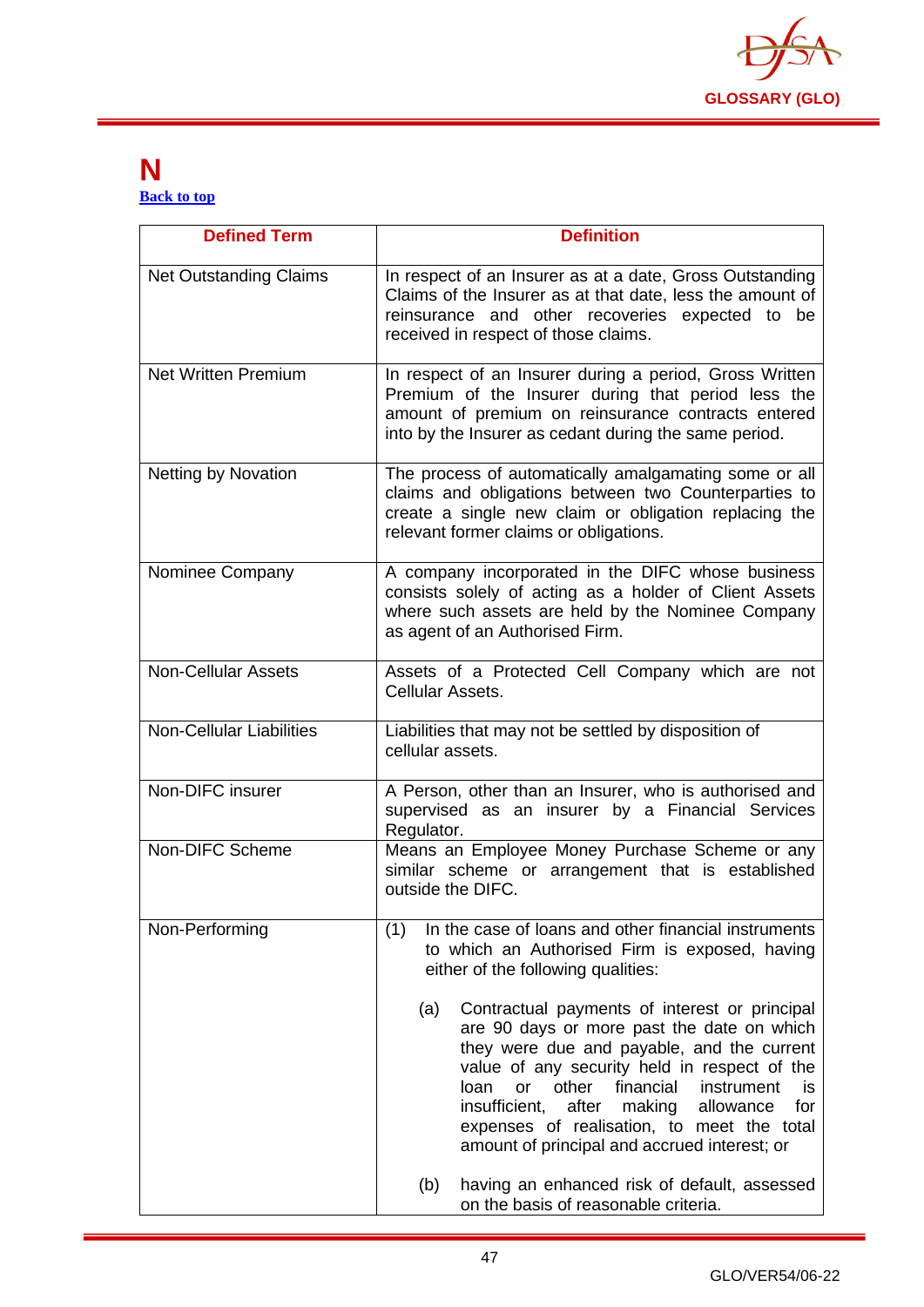

| <b>Defined Term</b> | <b>Definition</b>                                                                                                                                                                                                                                                                                                                                                                                                       |
|---------------------|-------------------------------------------------------------------------------------------------------------------------------------------------------------------------------------------------------------------------------------------------------------------------------------------------------------------------------------------------------------------------------------------------------------------------|
|                     | In regard to $(1)(a)$ , if a loan or other financial<br>(2)<br>instrument has a regular payment schedule, the<br>loan or other instrument is 90 days past due when<br>90 calendar days have elapsed since the due date<br>of a contractual payment that has not been met in<br>full; and the total amount that is due but has not yet<br>been paid is equivalent to at least 90 days' worth of<br>contractual payments. |
| Non-Trading Book    | Describes positions, exposures and on-and off-balance<br>sheet items, which are not in the Trading Book.                                                                                                                                                                                                                                                                                                                |
| Notice of Objection | A notice filed by a Person who has received a Notice of<br>Administrative Censure or a Notice of Administrative<br>Fine who objects to the imposition of the censure or fine<br>as the case may be.                                                                                                                                                                                                                     |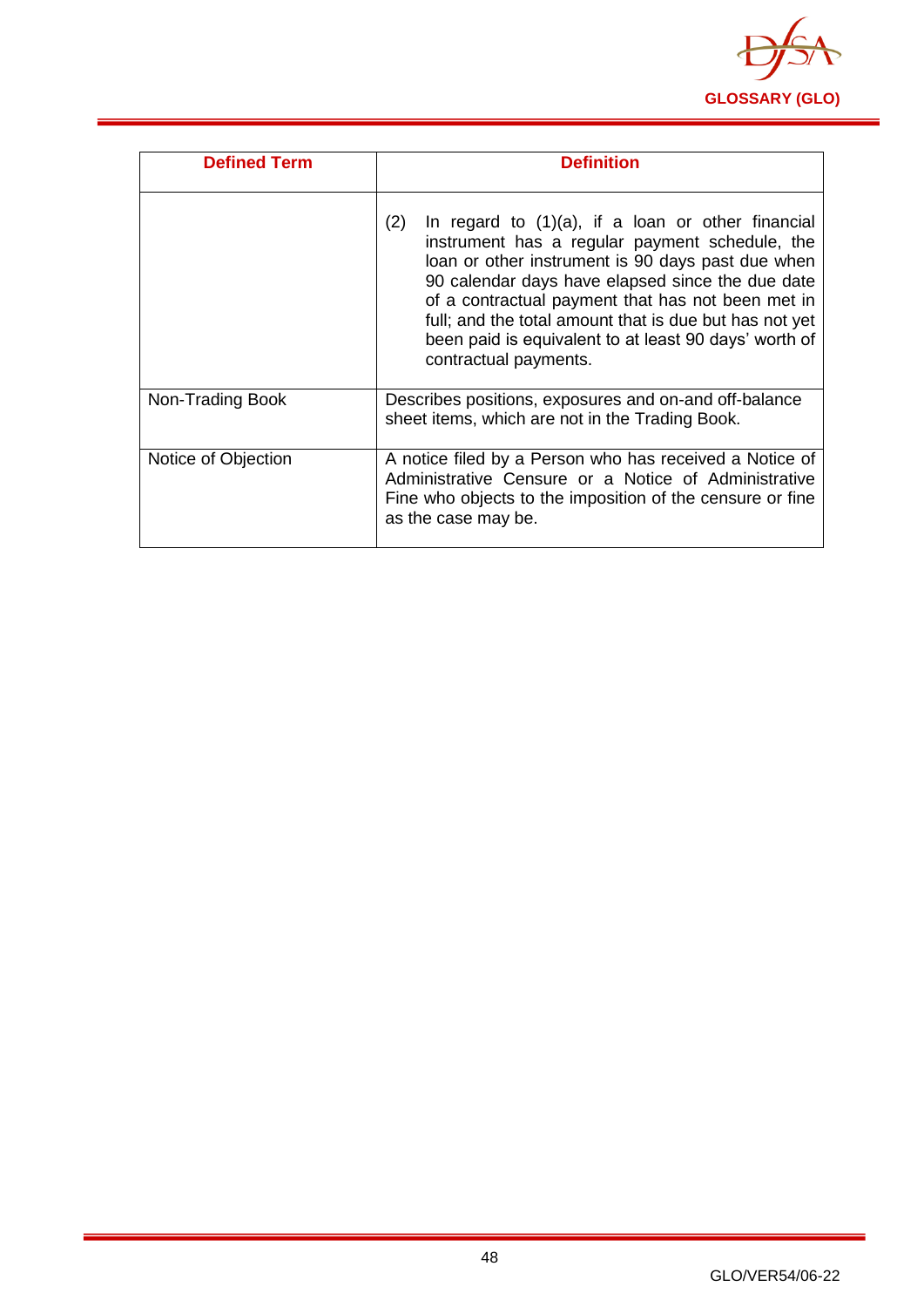

# **O**

| <b>Defined Term</b>                                  | <b>Definition</b>                                                                                                                                                                                          |
|------------------------------------------------------|------------------------------------------------------------------------------------------------------------------------------------------------------------------------------------------------------------|
| Offer                                                | In relation to Securities other than Units, an offer<br>(1)<br>of Securities falling within Article 12 of the Markets<br>Law 2012.                                                                         |
|                                                      | In relation to Units, an offer of Units falling within<br>(2)<br>Article 19 of the Collective Investment Law 2010.                                                                                         |
| Offer of Securities to the<br>Public                 | Has the meaning given in Article 12 of the Markets Law<br>2012.                                                                                                                                            |
| <b>Offer Period</b>                                  | The period during which an Offer of Securities to the<br>Public made pursuant to a Prospectus remains open to<br>investors.                                                                                |
| <b>Offer Price</b>                                   | The price at which the Shares were offered and<br>accepted under the offer document. In the event that an<br>auction process was used to determine the offer price,<br>then that price is the offer price. |
| Offeree                                              | A Person to whom an Offer of Securities is made.                                                                                                                                                           |
| Offeror                                              | A Person who makes an Offer of Securities.                                                                                                                                                                 |
| <b>Official List of Securities</b>                   | A list of Securities maintained by the DFSA in<br>accordance with the Markets Law 2012.                                                                                                                    |
| Open-ended Fund                                      | Has the meaning given in Article 18A(2) of the Collective<br>Investment Law.                                                                                                                               |
| <b>Operating a Clearing House</b>                    | Has the meaning given in GEN section 2.18.                                                                                                                                                                 |
| Operating a Crowdfunding<br>Platform                 | Has the meaning given in GEN Rule 2.29.1.                                                                                                                                                                  |
| Operating an Employee<br>Money Purchase Scheme       | Has the meaning given in GEN Rule 2.30.2.                                                                                                                                                                  |
| Operating a Facility for<br><b>Investment Tokens</b> | (1) In relation to an Authorised Market Institution,<br>means carrying on one or more of the following<br>activities:                                                                                      |
|                                                      | (a) Operating an Exchange on which Investment<br>Tokens are traded;                                                                                                                                        |
|                                                      | (b) Operating a Clearing House<br>which<br>on<br>Investment Tokens are cleared; or                                                                                                                         |
|                                                      | (c) Operating a Multilateral Trading Facility on<br>which Investment Tokens are traded.                                                                                                                    |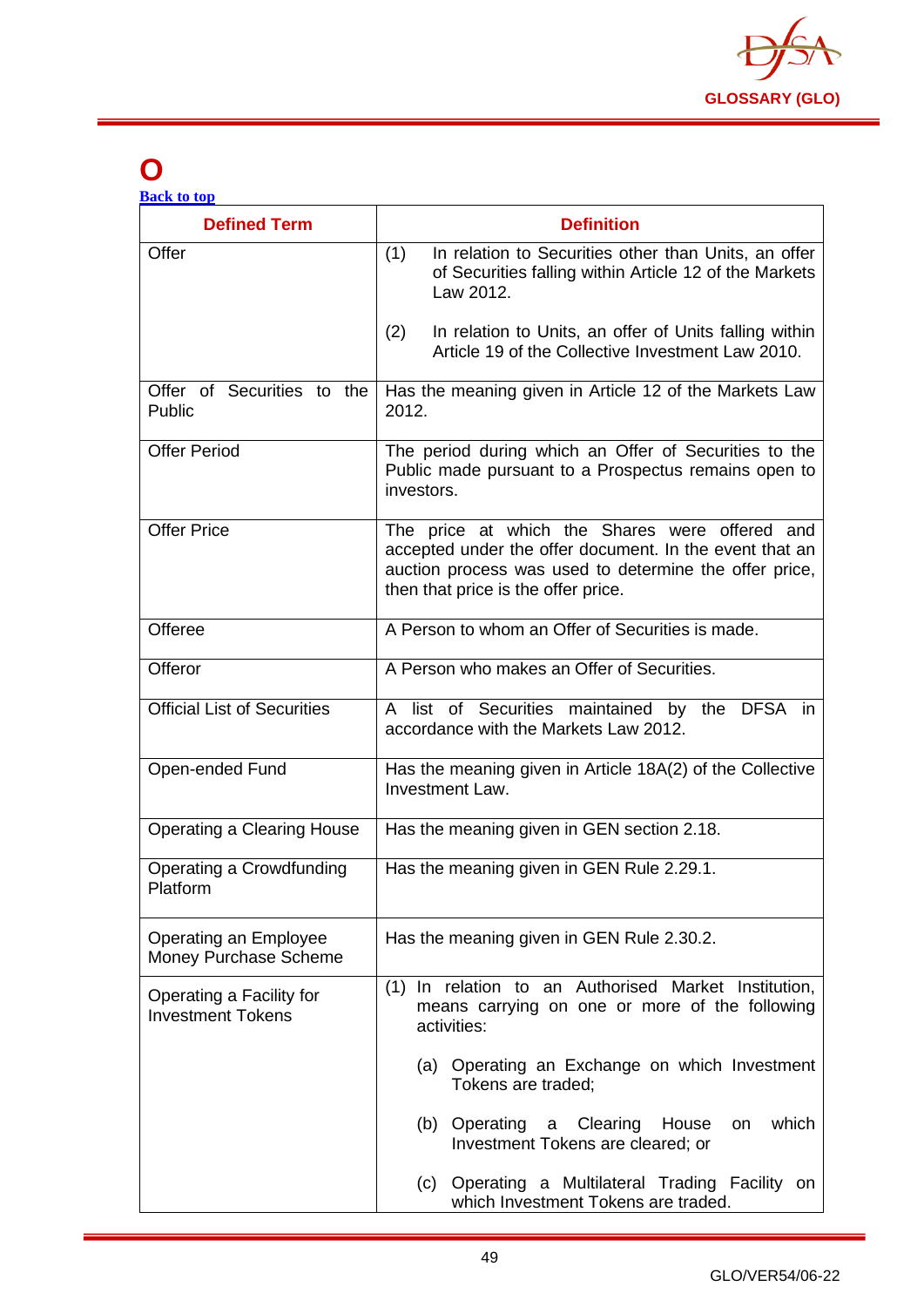

| <b>Defined Term</b>                                                | <b>Definition</b>                                                                                                                                                                                                                                                                                                         |
|--------------------------------------------------------------------|---------------------------------------------------------------------------------------------------------------------------------------------------------------------------------------------------------------------------------------------------------------------------------------------------------------------------|
|                                                                    | (2) In relation to an Authorised Firm, means Operating<br>an Alternative Trading System on which Investment<br>Tokens are traded.                                                                                                                                                                                         |
| Operating a Loan<br><b>Crowdfunding Platform</b>                   | Has the meaning given in GEN Rules 2.29.1(2) and (3).                                                                                                                                                                                                                                                                     |
| Operating a Property<br><b>Investment Crowdfunding</b><br>Platform | Has the meaning given in GEN Rules 2.29.1(5) and (6).                                                                                                                                                                                                                                                                     |
| Operating an Alternative<br><b>Trading System</b>                  | Has the meaning given in GEN section 2.22.                                                                                                                                                                                                                                                                                |
| Operating an Exchange                                              | Has the meaning given in GEN section 2.17.                                                                                                                                                                                                                                                                                |
| Operating an Investment<br><b>Crowdfunding Platform</b>            | Has the meaning given in GEN Rules 2.29.1(4) and (6).                                                                                                                                                                                                                                                                     |
| Operator                                                           | Has the meaning given in COB Rule 12.1.2                                                                                                                                                                                                                                                                                  |
| Option                                                             | Has the meaning given in GEN Rule A2.3.1(a).                                                                                                                                                                                                                                                                              |
| <b>Ordinary Resolution</b>                                         | In relation to a company, a resolution passed by a<br>simple majority of such shareholders of that company as<br>(being entitled to do so) vote in person or, where proxies<br>are allowed, by proxy, at a general meeting for which<br>notice specifying the intention to propose the resolution<br>has been duly given. |
| <b>Organised Trading Facility</b>                                  | Pursuant to GEN Rule 2.22.1(b), a system which brings<br>together multiple third party buying and selling interests<br>in Investments, in accordance with its discretionary<br>rules, in a way that results in a contract in respect of<br>such Investments.                                                              |
| <b>OTF</b>                                                         | An Organised Trading Facility.                                                                                                                                                                                                                                                                                            |
| <b>Outsourcing Agreement</b>                                       | An agreement in writing entered into by an Fund<br>Manager or Trustee with a Service Provider in relation<br>to outsourced functions, which fulfils the criteria in CIR<br>App 1.                                                                                                                                         |
| Own Account Transaction                                            | A transaction Executed by the Authorised Firm for its<br>own benefit or for the benefit of its Associate.                                                                                                                                                                                                                 |
| <b>Owner's Equity</b>                                              | In relation to a Takaful Insurer, the amount of the assets,<br>less the liabilities, of the Insurer that are not attributed to<br>the insurance fund of the Insurer.                                                                                                                                                      |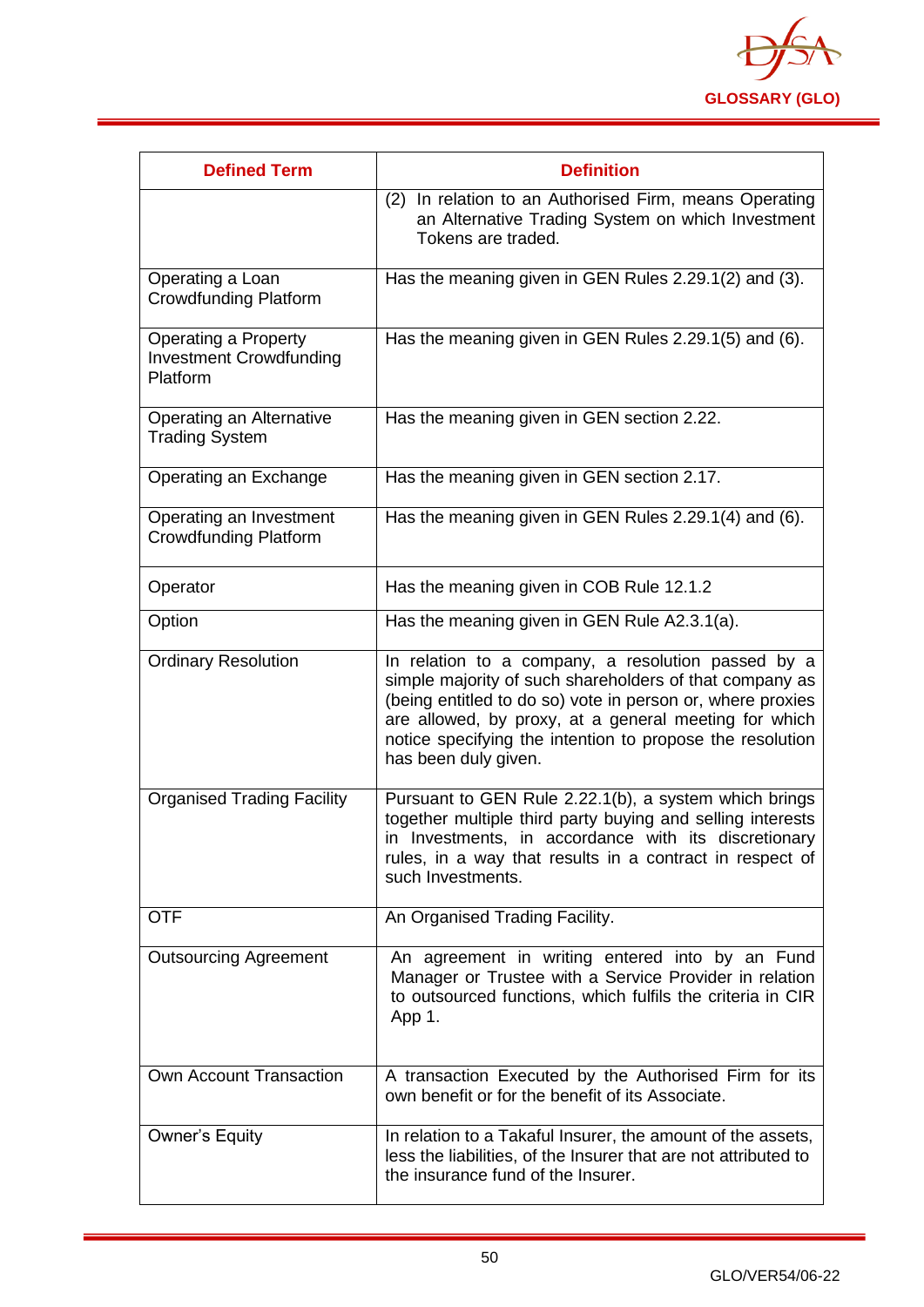

## **P**

| <b>Back to top</b> |  |  |
|--------------------|--|--|
|                    |  |  |
|                    |  |  |

| <b>Defined Term</b>                    | <b>Definition</b>                                                                                                                                                                               |
|----------------------------------------|-------------------------------------------------------------------------------------------------------------------------------------------------------------------------------------------------|
| Parent                                 | A Holding Company.                                                                                                                                                                              |
| <b>Participating Employer</b>          | Has the meaning given in GEN Rule 2.30.1.                                                                                                                                                       |
| Partner                                | In relation to an Undertaking which is a Partnership, a<br>Person occupying the position of a partner, by whatever<br>name called.                                                              |
| Partnership                            | Any partnership, including a partnership constituted<br>under the law of a country or territory outside the DIFC,<br>but not including a Limited Liability Partnership.                         |
| Passported Fund                        | Has the meaning given in FPR section 1.3.                                                                                                                                                       |
| <b>Payment Account</b>                 | Has the meaning given in GEN Rule 2.6.1(2)                                                                                                                                                      |
| <b>Payment Account Provider</b>        | A Person that provides or operates a Payment Account.                                                                                                                                           |
| <b>Payment Initiation Service</b>      | Has the meaning given in GEN Rule 2.32.1(4).                                                                                                                                                    |
| Payment Instrument                     | Has the meaning given in GEN Rule 2.6.1(2)                                                                                                                                                      |
| <b>Payment Order</b>                   | Has the meaning given in GEN Rule 2.6.1(2).                                                                                                                                                     |
| <b>Payment Schedule</b>                | Has the meaning given in COB Rule 12.1.2.                                                                                                                                                       |
| <b>Payment Service</b>                 | Has the meaning given in GEN Rule 2.6.1(2).                                                                                                                                                     |
| <b>Payment Service Provider</b>        | Has the meaning given in GEN Rule 2.6.1(2).                                                                                                                                                     |
| <b>Payment Transaction</b>             | Has the meaning given in GEN Rule 2.6.1(2).                                                                                                                                                     |
| Permanent Health Insurance             | Has the meaning given in GEN Rule A4.1.2(d).                                                                                                                                                    |
| <b>Permanent Share Capital</b>         | Ordinary paid-up share capital or similar shareholders' or<br>members' equity, including retained earnings, however<br>called.                                                                  |
| Person                                 | A Person includes any natural person, Body Corporate<br>body unincorporated, including a legal person,<br>or<br>Partnership, unincorporated<br>company,<br>association,<br>government or state. |
| <b>Personal Account</b><br>Transaction | A transaction undertaken by an Employee of an<br>Authorised Firm in a Investment, other than:                                                                                                   |
|                                        | a transaction in a government and public Security;<br>(a)                                                                                                                                       |
|                                        | (b)<br>a transaction in a life policy; or                                                                                                                                                       |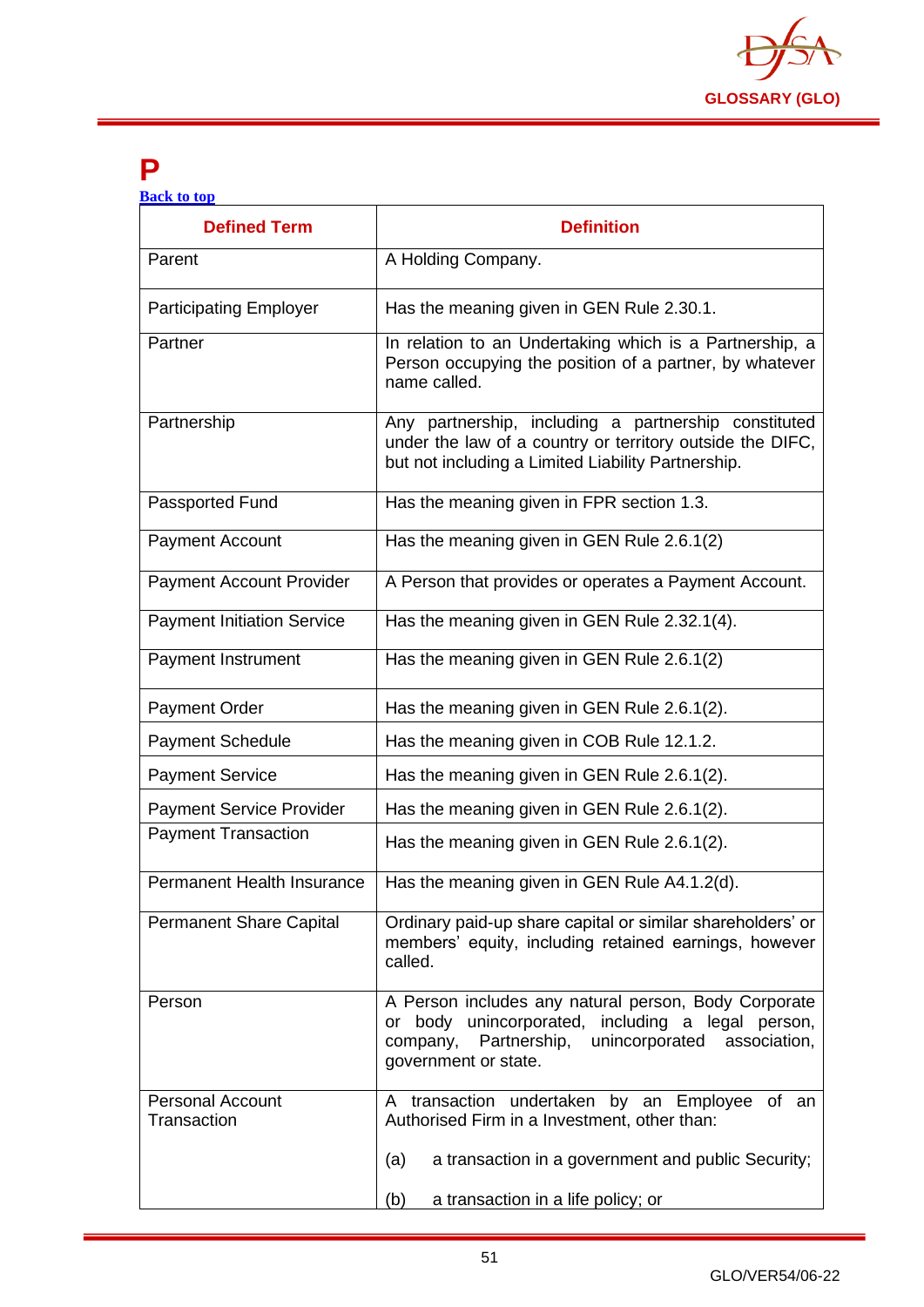

| <b>Defined Term</b>                                 | <b>Definition</b>                                                                                                                                                                                                                                                                                                                                                                                                                                                                                          |
|-----------------------------------------------------|------------------------------------------------------------------------------------------------------------------------------------------------------------------------------------------------------------------------------------------------------------------------------------------------------------------------------------------------------------------------------------------------------------------------------------------------------------------------------------------------------------|
|                                                     | a discretionary transaction if there is no prior<br>(c)<br>with the Employee and the<br>communication<br>discretion is not exercised by the Authorised Firm.                                                                                                                                                                                                                                                                                                                                               |
| Persons Undertaking Key<br><b>Control Functions</b> | Persons undertaking compliance, risk management,<br>internal audit and similar control functions.                                                                                                                                                                                                                                                                                                                                                                                                          |
| <b>PIB</b>                                          | The Prudential - Investment, Insurance Intermediation<br>and Banking module of the Rulebook.                                                                                                                                                                                                                                                                                                                                                                                                               |
| <b>PIN</b>                                          | The Prudential – Insurance Business module of the<br>Rulebook.                                                                                                                                                                                                                                                                                                                                                                                                                                             |
| Policyholder                                        | Includes a potential policyholder.                                                                                                                                                                                                                                                                                                                                                                                                                                                                         |
| <b>Policy Benefit</b>                               | An amount payable under an insurance contract as a<br>result of the occurrence of an event insured under the<br>contract.                                                                                                                                                                                                                                                                                                                                                                                  |
| <b>Politically Exposed Person</b><br>(PEP)          | Means a natural person (and includes, where relevant, a<br>family member or close associate) who is or has been<br>entrusted with a prominent public function, including but<br>not limited to, a head of state or of government, senior<br>politician, senior government, judicial or military official,<br>ambassador, senior executive of<br>a<br>state<br>owned<br>corporation, or an important political party official, but not<br>middle ranking or more junior individuals in these<br>categories. |
| <b>Practice Note</b>                                | Guidelines issued from time to time by the DFSA to<br>assist a Registered Auditor in applying a relevant<br>standard.                                                                                                                                                                                                                                                                                                                                                                                      |
| <b>Preliminary Notice</b>                           | a written notice given by the DFSA to a Person pursuant<br>to paragraph 4(1) of Schedule 3 to the Regulatory Law<br>2004.                                                                                                                                                                                                                                                                                                                                                                                  |
| <b>Premium Liability</b>                            | The liability referred to in PIN Rule 5.4.7.                                                                                                                                                                                                                                                                                                                                                                                                                                                               |
| <b>Price Information Provider</b>                   | In CIR, has the meaning given to that term in CIR<br>(1)<br>Rule 13.9.4(2).                                                                                                                                                                                                                                                                                                                                                                                                                                |
|                                                     | In AMI, has the meaning given to that term in Rule<br>(2)<br>$A2.1.2(2)$ .                                                                                                                                                                                                                                                                                                                                                                                                                                 |
| <b>Price Sensitive Information</b>                  | Information of a type which is liable to cause substantial<br>movement in the price of Securities or (in the case of<br>Debentures) to affect significantly the ability of the Issuer<br>to meet its commitments.                                                                                                                                                                                                                                                                                          |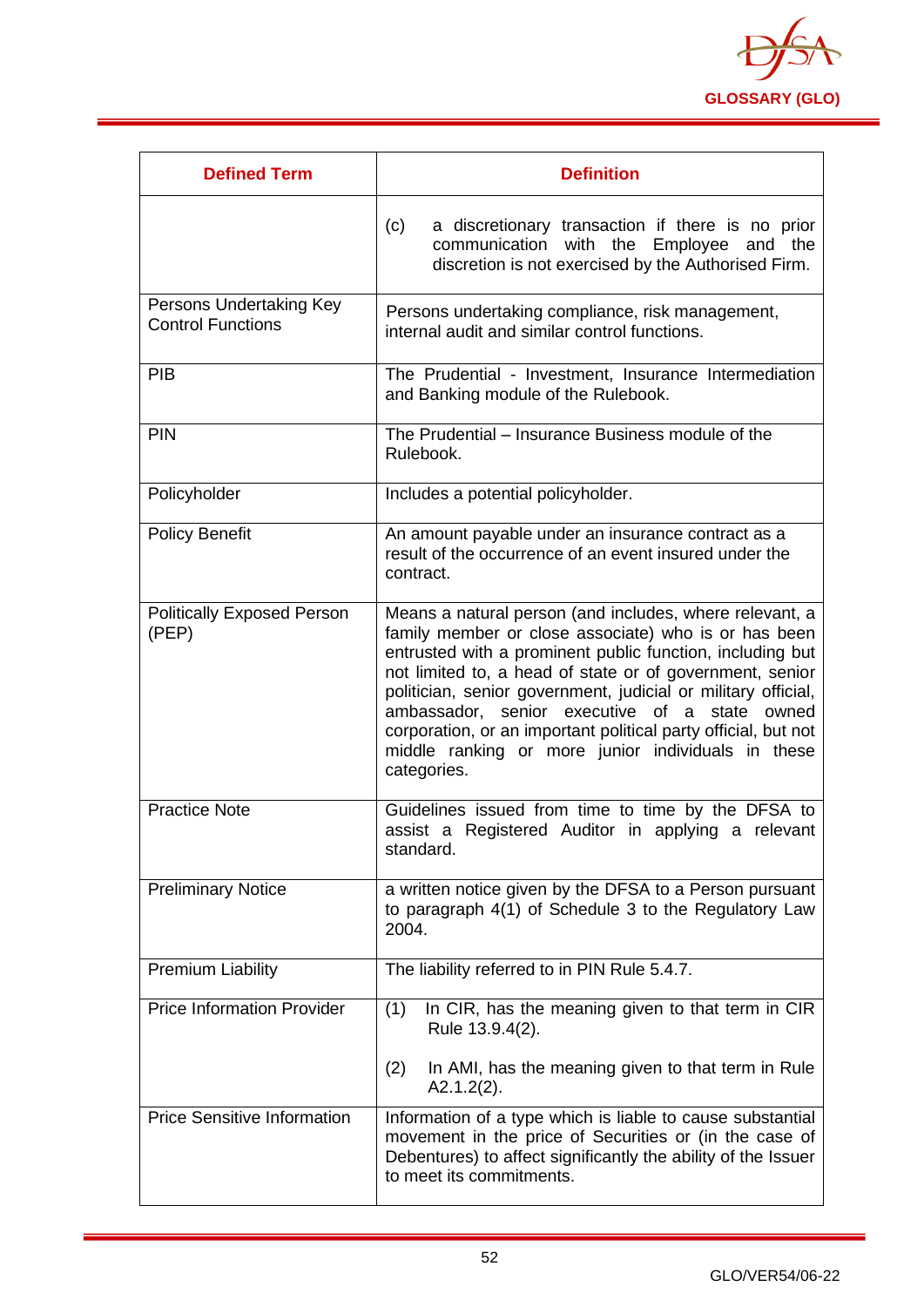

| <b>Defined Term</b>                | <b>Definition</b>                                                                                                                                                                                                              |
|------------------------------------|--------------------------------------------------------------------------------------------------------------------------------------------------------------------------------------------------------------------------------|
| <b>Price Stabilisation</b>         | The activity of stabilising the price of an Eligible Security<br>in the manner described in the PRS Module.                                                                                                                    |
| <b>Principal Representative</b>    | An individual designated by a Representative Office in<br>accordance with REP.                                                                                                                                                 |
| Principle                          | In relation to an Authorised Firm or Authorised<br>(1)<br>Individual, a principle prescribed in GEN chapter<br>4.                                                                                                              |
|                                    | (2)<br>In relation to an Audit Principal, a principle<br>prescribed in AUD section 2.6.                                                                                                                                        |
| <b>Private Equity Fund</b>         | Has the meaning given in CIR Rule 3.1.6                                                                                                                                                                                        |
| <b>Private Placement</b>           | An Offer made to a Person who is likely to be interested<br>in the Offer having regard to:                                                                                                                                     |
|                                    | (i)<br>previous contact between the Person making<br>the Offer and that Person;                                                                                                                                                |
|                                    | (ii)<br>a professional or other connection between the<br>Person making the Offer and that Person; or                                                                                                                          |
|                                    | (iii)<br>statements or actions by that Person that<br>indicate that he is interested in Offers of that<br>kind.                                                                                                                |
| <b>Private Trust Company</b>       | Means a body corporate the purpose of which is solely<br>to provide trust business services in respect of a specific<br>trust or trusts:                                                                                       |
|                                    | of which a Family Member of a Single Family or<br>(a)<br>a Family Entity related to a Single Family is the<br>settlor; and                                                                                                     |
|                                    | the beneficiaries are all:<br>(b)                                                                                                                                                                                              |
|                                    | charities; or<br>(i)                                                                                                                                                                                                           |
|                                    | Family Members, Family Entities, or Family<br>(ii)<br>Fiduciary Structures of that Single Family.                                                                                                                              |
| <b>Privileged Communication</b>    | A privilege arising from the provision of professional<br>legal advice and any other like privilege properly<br>applicable at law to the communication in question, but<br>does not include a general duty of confidentiality. |
| <b>Professional Client</b>         | A Client specified under COB Rule 2.3.3.                                                                                                                                                                                       |
| <b>Profit Equalisation Reserve</b> | Represents<br>amount<br>appropriated<br>of<br>the<br>the<br>out<br>Mudaraba<br>before<br>allocating<br>the Mudarib's<br>income,                                                                                                |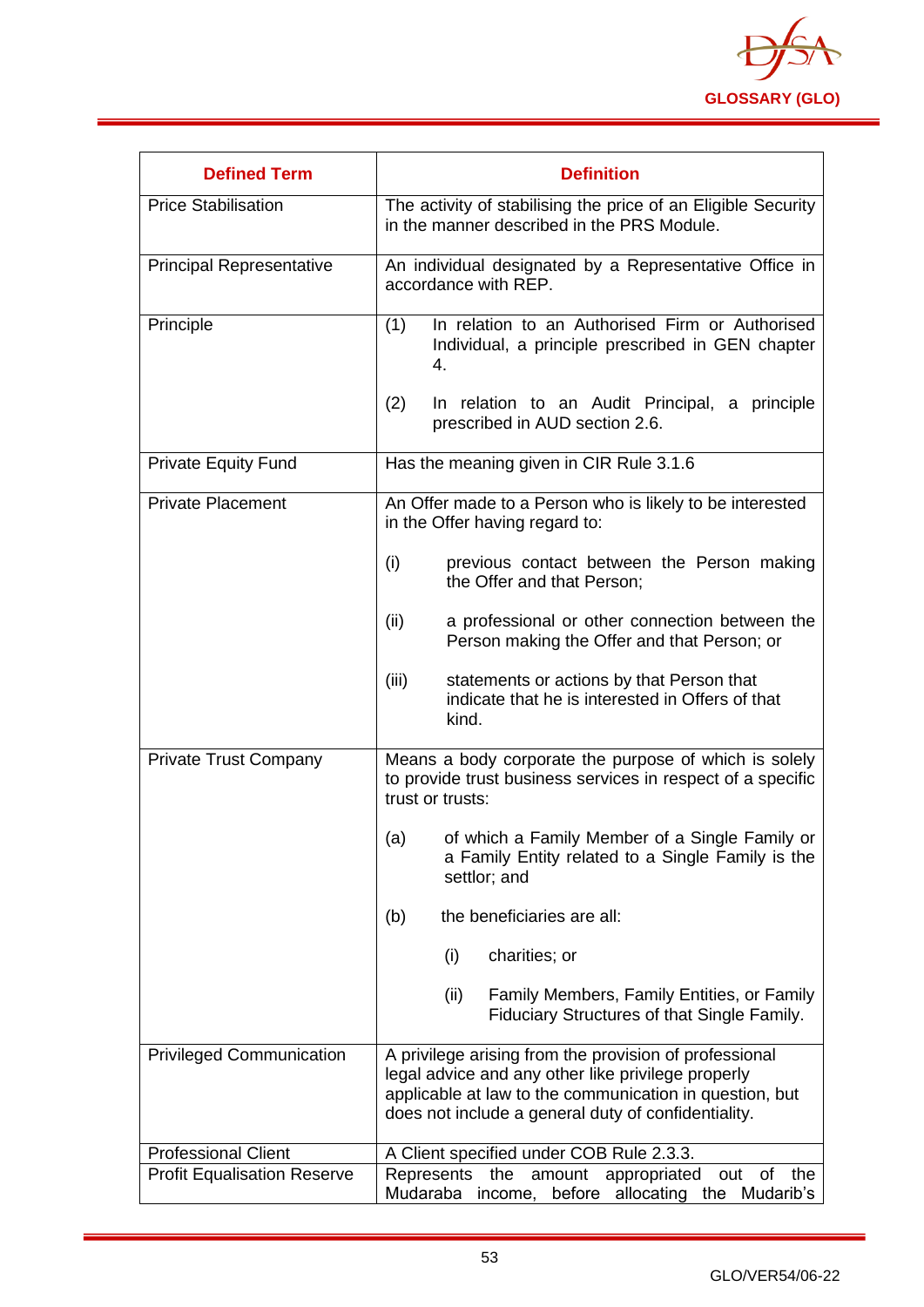

| <b>Defined Term</b>                                        | <b>Definition</b>                                                                                                                                                                                                                             |
|------------------------------------------------------------|-----------------------------------------------------------------------------------------------------------------------------------------------------------------------------------------------------------------------------------------------|
|                                                            | share, in order to maintain a certain level of investment<br>returns for investment account holders and to increase<br>owners' equity.                                                                                                        |
| <b>Profit Sharing Investment</b><br>Account (PSIA)         | An account or portfolio managed:                                                                                                                                                                                                              |
|                                                            | in relation to property of any kind, including the<br>(a)<br>currency of any country or territory, held for or<br>within the account or portfolio;                                                                                            |
|                                                            | in accordance with Shari'a and held out as such;<br>(b)<br>and<br>(c)<br>under the term of an agreement whereby:                                                                                                                              |
|                                                            | (i)<br>the investor agrees to share any profit with<br>the manager of the account or portfolio in<br>accordance with a predetermined specified<br>percentage or ratio; and                                                                    |
|                                                            | the investor agrees that he alone will bear<br>(ii)<br>any losses in the absence of negligence or<br>breach of contract on the part of the<br>manager.                                                                                        |
| Promote                                                    | In relation to a Passported Fund, has the meaning given<br>in FPR section 1.3.                                                                                                                                                                |
| Property                                                   | (1) In relation to AML, has the meaning given in Articles<br>$(1)$ and $(2)$ of the U.A.E. Federal Law No.20 of 2018;<br>and                                                                                                                  |
|                                                            | (2) In relation to Property Investment Crowdfunding, has<br>the meaning given in GEN Rule 2.29.1(7).                                                                                                                                          |
| <b>Property Fund</b>                                       | Has the meaning given in CIR Rule 3.1.7                                                                                                                                                                                                       |
| <b>Property Investment</b><br>Crowdfunding                 | Has the meaning given in GEN Rules 2.29.1(5) and (6).                                                                                                                                                                                         |
| <b>Property Investment</b><br><b>Crowdfunding Operator</b> | A Person who is authorised under a Licence to operate a<br>Property Investment Crowdfunding Platform.                                                                                                                                         |
| <b>Property Investment</b><br><b>Crowdfunding Platform</b> | An electronic platform or a facility referred to in GEN<br>Rules 2.29.1(5) and (6).                                                                                                                                                           |
| <b>Property Related Assets</b>                             | Assets which are Shares, Debentures or Warrants which<br>are issued by a Body Corporate, a substantial activity of<br>which relates to investment in Real Property and<br>Certificates which confer rights in respect of such<br>Investments. |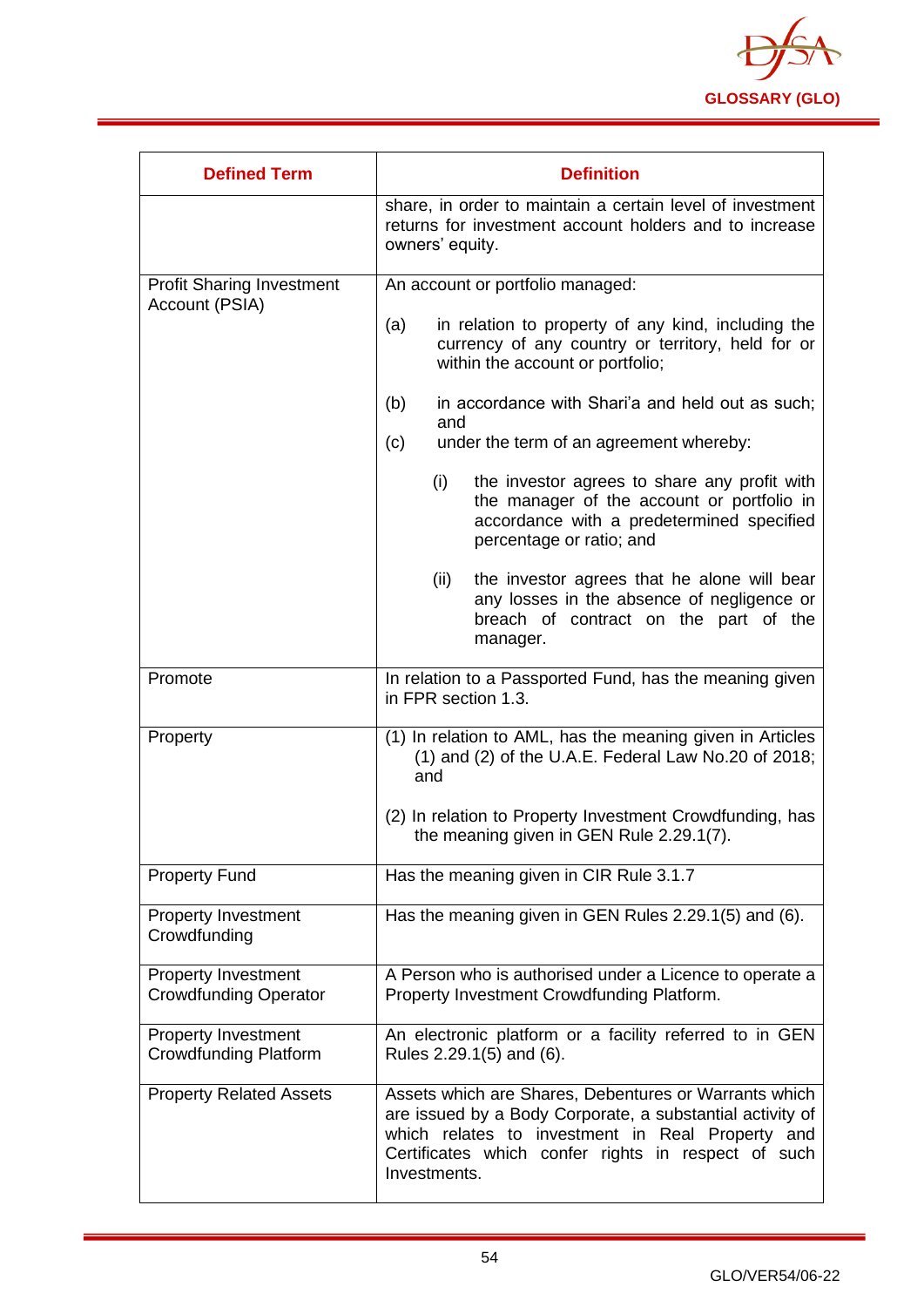

| <b>Defined Term</b>                     | <b>Definition</b>                                                                                                                                                                                                                                                                                  |
|-----------------------------------------|----------------------------------------------------------------------------------------------------------------------------------------------------------------------------------------------------------------------------------------------------------------------------------------------------|
| Prospectus                              | In relation to an Offer of Securities to the Public, a<br>(1)<br>document containing the information specified in<br>Article 15 of the Markets Law 2012 and the MKT<br>Rules, and includes a Supplementary Prospectus.                                                                             |
|                                         | (2)<br>In relation to a Fund, a document containing the<br>prescribed under the<br>information<br>Collective<br>Investment Law 2010 and the CIR<br>Rules.<br>Short Form<br>including<br>Prospectus<br>a<br>or<br>Supplementary Prospectus.                                                         |
| <b>Prospectus Offer</b>                 | An Offer of Securities referred to in Article 14(4)(a) of the<br>Markets Law 2012.                                                                                                                                                                                                                 |
| <b>Protected Cell Company</b>           | A company incorporated as, or converted into, a<br>Protected Cell Company in accordance with<br>the<br>provisions of the Regulations<br>made<br>the<br>under<br>Companies Law.                                                                                                                     |
| <b>Protection Buyer</b>                 | The Counterparty to a Credit Derivative contract that<br>wishes to reduce the exposure to Credit Risk by<br>protecting itself from potential loss suffered as a result of<br>deterioration in the creditworthiness of the reference<br>assets.                                                     |
| <b>Protection Seller</b>                | The Counterparty to a Credit Derivative contract that<br>wishes to take on Credit Risk arises from potential loss<br><b>of</b><br>deterioration<br>suffered<br>result<br>in<br>the<br>as<br>a<br>creditworthiness of the reference assets in return for<br>compensation from the Protection Buyer. |
| <b>Providing Credit</b>                 | Has the meaning given in GEN section 2.5.                                                                                                                                                                                                                                                          |
| <b>Providing Custody</b>                | Has the meaning given in GEN section 2.13.                                                                                                                                                                                                                                                         |
| <b>Providing Fund</b><br>Administration | Has the meaning given in GEN section 2.24                                                                                                                                                                                                                                                          |
| <b>Providing Money Services</b>         | Has the meaning given in GEN section 2.6.1.                                                                                                                                                                                                                                                        |
| <b>Providing Trust Services</b>         | Has the meaning given in GEN section 2.23.                                                                                                                                                                                                                                                         |
| <b>PRU</b>                              | The Prudential Returns module of the Sourcebook.                                                                                                                                                                                                                                                   |
| <b>Prudential Context</b>               | In relation to activities carried on by a Authorised Firm,<br>the context in which the activities might have, or might<br>reasonably be regarded as likely to have, a negative<br>effect on:                                                                                                       |
|                                         | confidence in the financial stability of the DIFC;<br>(a)                                                                                                                                                                                                                                          |
|                                         | the ability of the Authorised Firm to meet the<br>(b)<br>applicable DFSA requirements and<br>standards                                                                                                                                                                                             |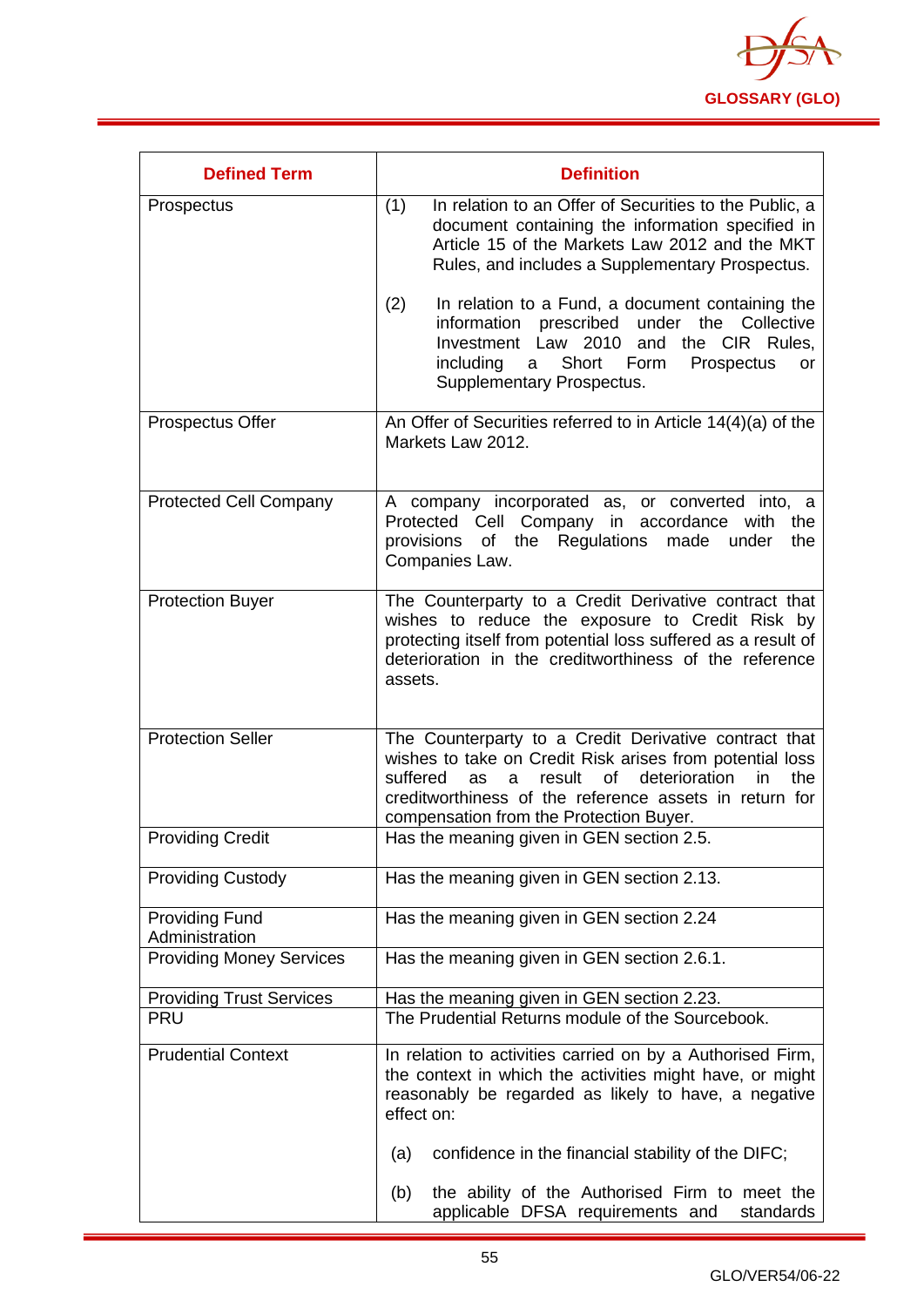

| <b>Defined Term</b>                             | <b>Definition</b>                                                                                                                                                                                                                                                                                                                                                                                                     |
|-------------------------------------------------|-----------------------------------------------------------------------------------------------------------------------------------------------------------------------------------------------------------------------------------------------------------------------------------------------------------------------------------------------------------------------------------------------------------------------|
|                                                 | relating to the Authorised Firm's<br>financial<br>resources; or                                                                                                                                                                                                                                                                                                                                                       |
|                                                 | the fitness and propriety of the Authorised Firm to<br>(c)<br>remain authorised.                                                                                                                                                                                                                                                                                                                                      |
| <b>PSIA</b>                                     | Profit Sharing Investment Account.                                                                                                                                                                                                                                                                                                                                                                                    |
| <b>PSIAr</b>                                    | Profit Sharing Investment Account received on a<br>restricted basis.                                                                                                                                                                                                                                                                                                                                                  |
| <b>PSIAu</b>                                    | Profit Sharing Investment Account received on an<br>unrestricted basis.                                                                                                                                                                                                                                                                                                                                               |
| <b>Public Appearance</b>                        | Any participation in an interview which is part of a<br>seminar, forum, radio, television, website, newspaper,<br>journal, magazine, or other periodical or other public<br>speaking activity, or the writing of an article for a<br>newspaper, journal, magazine<br>website,<br>or<br>other<br>periodical in which an Investment Analyst makes a<br>recommendation or offers an opinion concerning an<br>Investment. |
| <b>Public Fund</b>                              | (1) In relation to a Passported Fund, has the meaning<br>given in FPR section 1.3; and<br>(2) In any other case, has the meaning given in Article                                                                                                                                                                                                                                                                     |
|                                                 | 16(1) of the Collective Investment Law 2010.                                                                                                                                                                                                                                                                                                                                                                          |
| <b>Public Listed Company</b>                    | Has the meaning given in Schedule 1 to the Regulatory<br>Law 2004.                                                                                                                                                                                                                                                                                                                                                    |
| Public<br>Listed<br>Company<br>Auditor's Report | A report referred to in MKT Rule 5.2.7(b).                                                                                                                                                                                                                                                                                                                                                                            |
| <b>Public Property Fund</b>                     | Is a Public Fund which is also a Property Fund                                                                                                                                                                                                                                                                                                                                                                        |
| <b>Public REIT</b>                              | A Public Fund that is a Real Estate Investment Trust<br>(REIT).                                                                                                                                                                                                                                                                                                                                                       |
| <b>Public Sector Entities</b>                   | Bodies owned by central or regional governments or<br>Local Authorities which perform regulatory and other<br>non-commercial functions.                                                                                                                                                                                                                                                                               |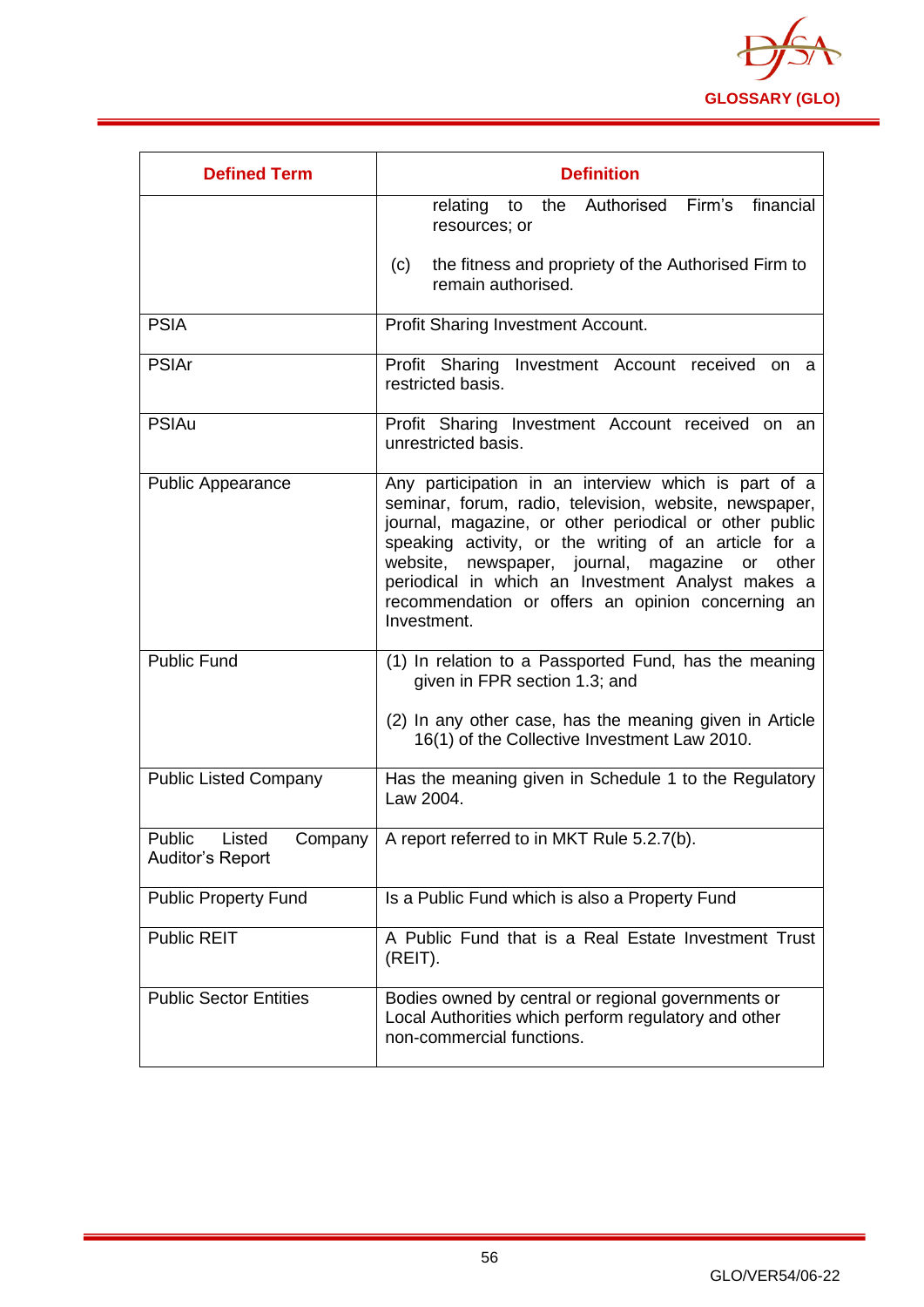

## **Q [Back to top](#page-1-0)**

| <b>Defined Term</b>                | <b>Definition</b>                                                                                                                                                                                                                                                                       |
|------------------------------------|-----------------------------------------------------------------------------------------------------------------------------------------------------------------------------------------------------------------------------------------------------------------------------------------|
| QIF                                | Qualified Investor Fund.                                                                                                                                                                                                                                                                |
| <b>Qualified Investor Fund</b>     | Has the meaning given in Article 16(5) of the Collective<br>Investment Law 2010.                                                                                                                                                                                                        |
| <b>Qualifying Holding</b>          | Any holding in the capital of a non-financial Undertaking<br>of which the Authorised Firm is a controller.                                                                                                                                                                              |
| <b>Quarterly Regulatory Return</b> | A quarterly return of the type specified in PIN Rule<br>A <sub>10.3</sub> .1.                                                                                                                                                                                                           |
| Quiet Period                       | In relation to an initial public offering of securities, the<br>period beginning on the day of publication of listing<br>particulars or a prospectus relating to the offering of that<br>Investment and ending 30 days after the day on which<br>the Investment is admitted to trading. |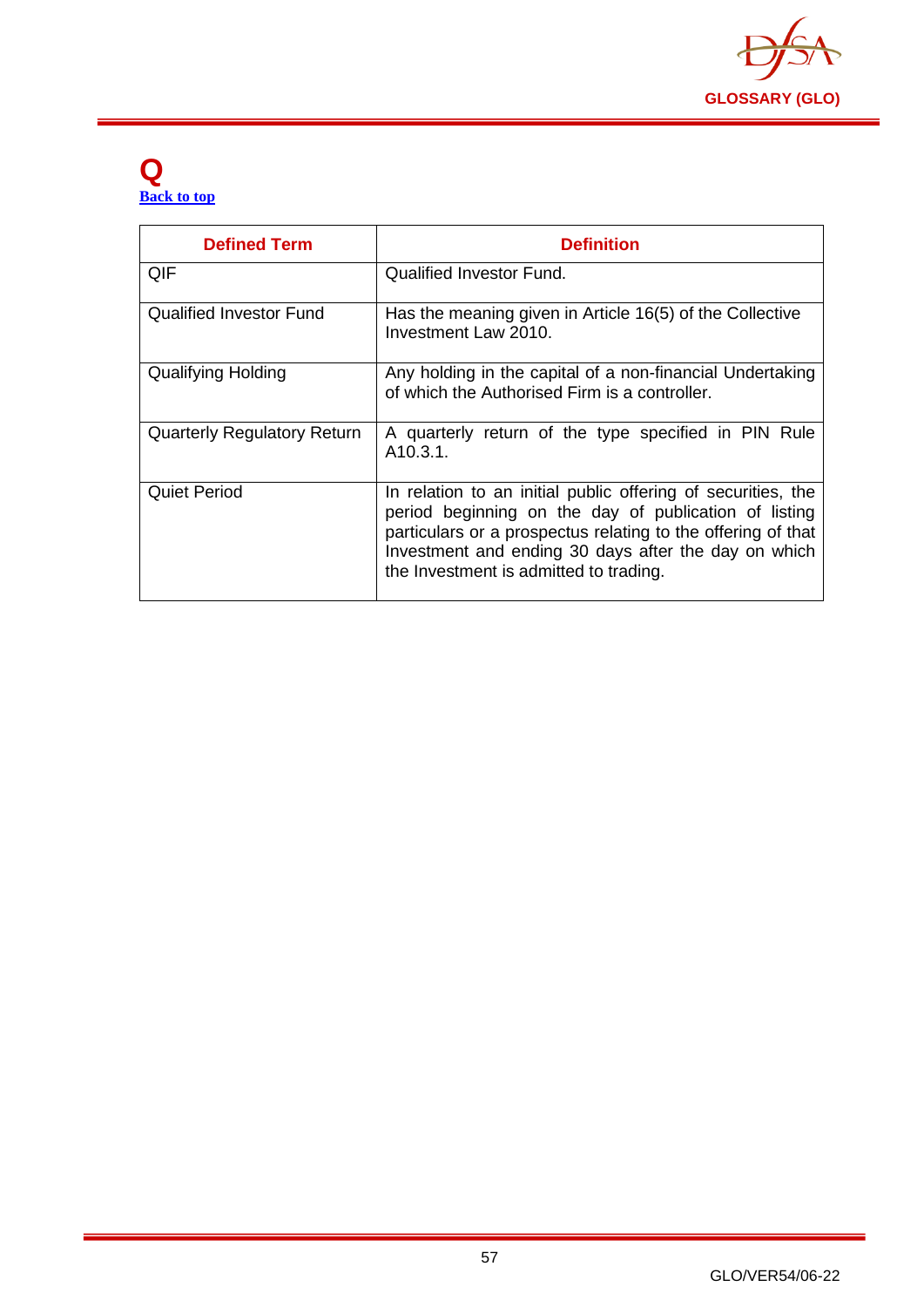

### **R [Back to top](#page-1-0)**

| <b>Defined Term</b>                                                  | <b>Definition</b>                                                                                                                                                                                                                                                                                                                                                                                                              |
|----------------------------------------------------------------------|--------------------------------------------------------------------------------------------------------------------------------------------------------------------------------------------------------------------------------------------------------------------------------------------------------------------------------------------------------------------------------------------------------------------------------|
| <b>RAR</b>                                                           | The Recovery and Resolution Module of the DFSA<br>Rulebook.                                                                                                                                                                                                                                                                                                                                                                    |
| Rated                                                                | In the case of an instrument or a counterparty, assigned<br>a rating by a Rating Agency in respect of the<br>counterparty credit risk associated with the instrument or<br>counterparty.                                                                                                                                                                                                                                       |
| <b>Rating Action</b>                                                 | Has the meaning given to it in COB Rule 8.3.5(2).                                                                                                                                                                                                                                                                                                                                                                              |
| <b>Rating Agency</b>                                                 | Standard & Poor's, Moody's, AM Best, Fitch Ratings or<br>another agency approved in writing by the DFSA.                                                                                                                                                                                                                                                                                                                       |
| <b>Rating Analyst</b>                                                | Has the meaning given to it in COB Rule 8.3.1(3).                                                                                                                                                                                                                                                                                                                                                                              |
| <b>Rating Subject</b>                                                | Has the meaning given to it in GEN Rule 2.27.1(3).                                                                                                                                                                                                                                                                                                                                                                             |
| <b>Readily Realisable</b><br><b>Securities</b>                       | A government or public Security denominated in the<br>currency of the country of its issuer, or any other<br>Security which is admitted to official listing on an<br>exchange in a Zone 1 country and regularly traded on or<br>under the rules of such an exchange.                                                                                                                                                           |
| <b>Real Estate Investment Trust</b>                                  | Has the meaning given in CIR Rule 3.1.8                                                                                                                                                                                                                                                                                                                                                                                        |
| <b>Real Property</b>                                                 | Land or buildings, whether freehold or leasehold, where<br>the unexpired term of any lease exceeds 20 years.                                                                                                                                                                                                                                                                                                                   |
| <b>REC</b>                                                           | The Recognition module of the Rulebook.                                                                                                                                                                                                                                                                                                                                                                                        |
| <b>Recognised Body</b>                                               | Has the meaning given in Article 37(3)(a) of the Markets<br>Law 2012.                                                                                                                                                                                                                                                                                                                                                          |
| Recognised Jurisdiction                                              | In CIR, in relation to a Foreign Fund, means a<br>jurisdiction which has been recognised by the DFSA<br>under Article 55 of the Collective Investment Law 2010<br>or, pursuant to Article 1(b) of that law, under Article 20 of<br>the Collective Investment Law 2006.                                                                                                                                                         |
| Recognised Jurisdiction<br><b>Notice</b><br><b>Recognised Member</b> | A notice issued by the DFSA, pursuant Article 55 of the<br>Collective Investment Law 2010 or, pursuant to Article<br>1(b) of that law, under to Article 20 of the Collective<br>Investment Law 2006, listing countries and territories<br>which are Recognised Jurisdictions and Foreign Funds<br>which are Designated Funds in respect of these<br>jurisdictions.<br>Has the meaning given in Article 37(3)(b) of the Markets |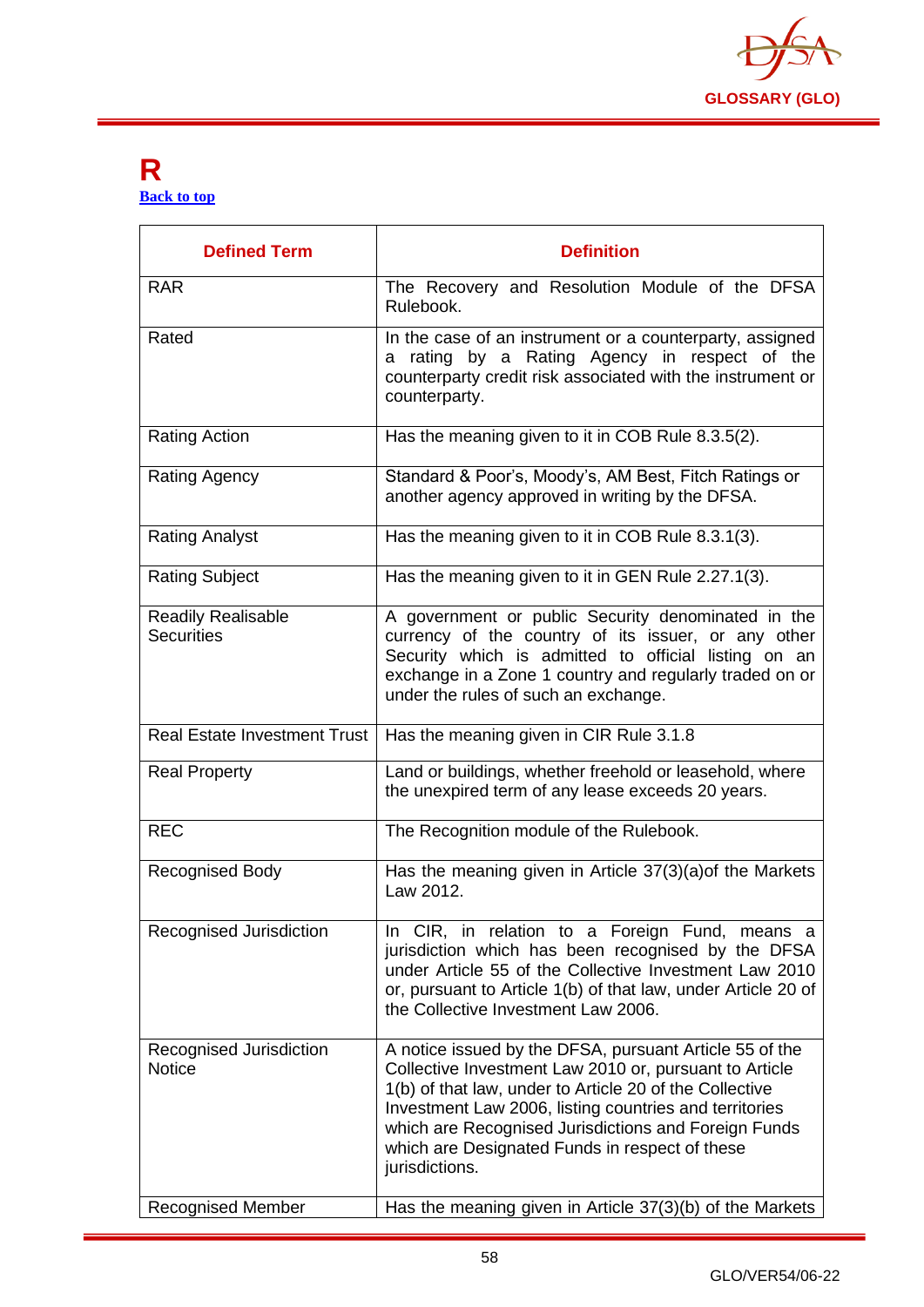

| <b>Defined Term</b>                             | <b>Definition</b>                                                                                                                                                                    |
|-------------------------------------------------|--------------------------------------------------------------------------------------------------------------------------------------------------------------------------------------|
|                                                 | Law 2012.                                                                                                                                                                            |
| Recognised Person                               | A Recognised Body or a Recognised Member.                                                                                                                                            |
| <b>Recognised Professional</b><br><b>Body</b>   | A full member of IFAC.                                                                                                                                                               |
| <b>Recognised Professional</b><br>Qualification | A qualification conferred by a Recognised Professional<br>Body.                                                                                                                      |
| <b>Recognised Supervisory</b><br>Authority      | Means any government or quasi-government financial<br>services regulator in a Zone 1 country or such other<br>countries as the DFSA may accept.                                      |
| Recognition                                     | The status acquired by a Person who is admitted to the<br>list of Recognised Persons pursuant to Article 37(5) of<br>the Markets Law 2012.                                           |
| <b>Recognition Criteria</b>                     | Has the meaning in REC Rule 2.4 or 2.5.                                                                                                                                              |
| <b>Reference Asset</b>                          | The asset against which payments under a Derivative<br>contract are calculated.                                                                                                      |
| <b>Reference Date</b>                           | The date as at which an actuarial investigation is<br>performed for the purposes of PIN section 7.3.                                                                                 |
| <b>Reference Entity</b>                         | The entity against which payments under a Derivative<br>contract are calculated.                                                                                                     |
| <b>Registered Auditor</b>                       | Has the meaning given in Article 97 of the Regulatory<br>Law 2004.                                                                                                                   |
| <b>Registration Statement</b>                   | In relation to a Prospectus structured as multiple<br>documents, the document referred to in MKT Rule<br>$2.5.1(3)(b)$ .                                                             |
| <b>Regulated Exchange</b>                       | regulated by a Financial<br><b>Services</b><br>exchange<br>An<br>Regulator.                                                                                                          |
| <b>Regulated Financial</b><br>Institution       | A Person who does not hold a Licence but who is<br>authorised in a jurisdiction other than the DIFC to carry<br>on any financial service by another Financial Services<br>Regulator. |
| Regulation                                      | Legislation made under any DIFC law that is not<br>administered by the DFSA.                                                                                                         |
| Regulators                                      | In addition to the DFSA, regulators with recognised<br>jurisdiction in relation to financial services, whether in the<br>DIFC or outside of the DIFC.                                |
| <b>Regulatory Announcement</b>                  | A service approved by the DFSA for the purposes of                                                                                                                                   |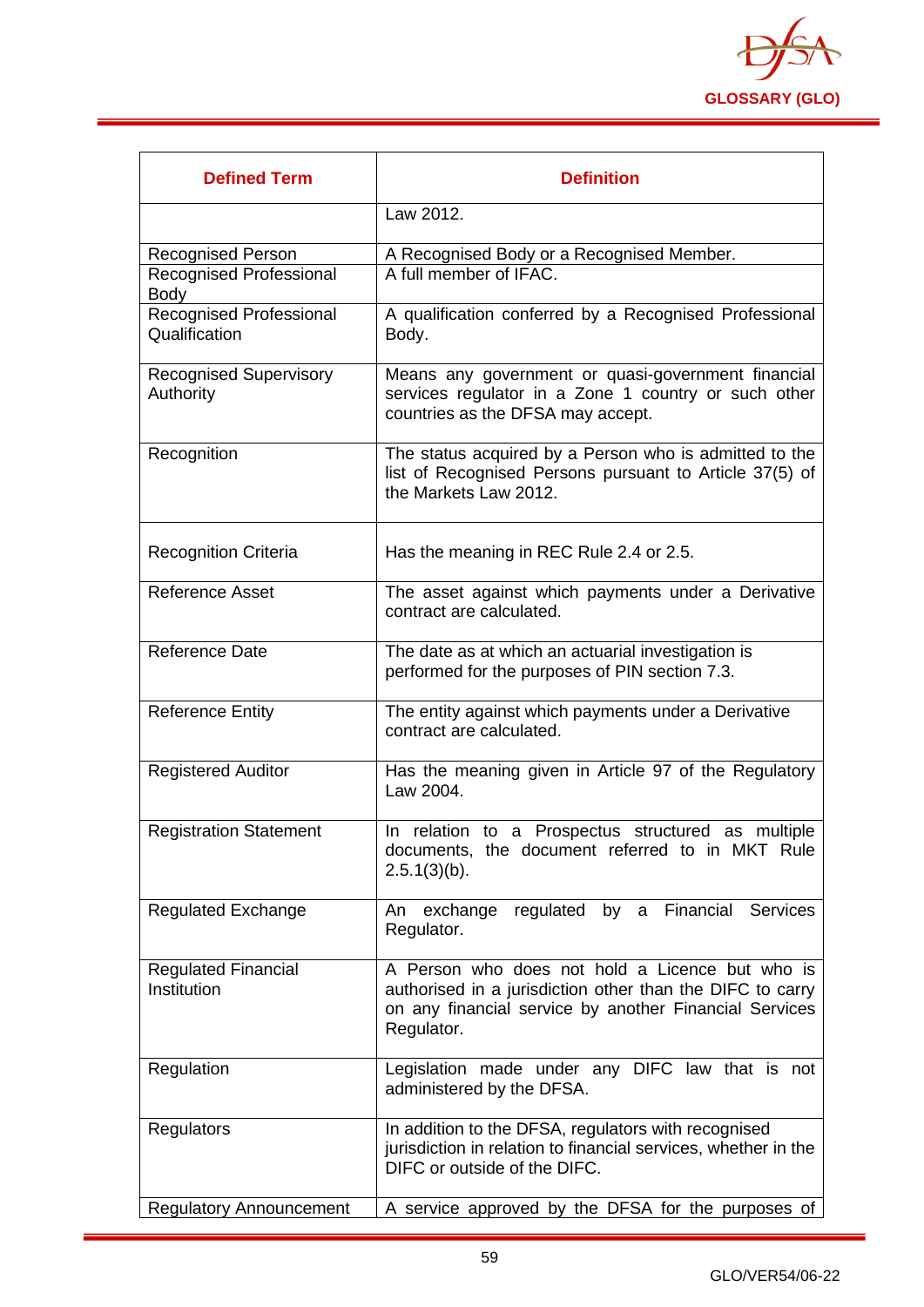

| <b>Defined Term</b>                           | <b>Definition</b>                                                                                                                                                                                                                                      |
|-----------------------------------------------|--------------------------------------------------------------------------------------------------------------------------------------------------------------------------------------------------------------------------------------------------------|
| <b>Services</b>                               | making market disclosure of information pursuant to<br>MKT Rule 4.7.1(c).                                                                                                                                                                              |
| <b>Regulatory Function</b>                    | In accordance with AMI Rule 4.4.1, in relation to an<br>Authorised Market Institution, means those functions<br>which directly contribute to the satisfaction by the<br>Authorised<br>Market<br>Institution<br>of<br>its<br>Licensing<br>Requirements. |
| <b>Regulatory Law</b>                         | The Regulatory Law 2004.                                                                                                                                                                                                                               |
| <b>Regulatory Returns Auditor's</b><br>Report | A report referred to in GEN Rule 8.6.1(b).                                                                                                                                                                                                             |
| <b>REITS</b>                                  | A Real Estate Investment Trust.                                                                                                                                                                                                                        |
| Related                                       | In respect of one entity, the first entity, being in the<br>position relative to that entity of:                                                                                                                                                       |
|                                               | a second entity that is a Subsidiary, Associate or<br>(a)<br>Holding Company of the first entity;                                                                                                                                                      |
|                                               | (b)<br>a second entity that is a Subsidiary or Associate of<br>the Holding Company of the first entity;                                                                                                                                                |
|                                               | a director or officer of the first entity or of an entity<br>(c)<br>that is related to the first entity by reason of (a) or<br>(b) above;                                                                                                              |
|                                               | (d)<br>the spouse or minor child of a natural person<br>referred to in (c) above; or                                                                                                                                                                   |
|                                               | a company that is a Subsidiary of or subject to<br>(e)<br>significant influence by or from a natural person<br>referred to in (c) or (d) above.                                                                                                        |
| <b>Related Party</b>                          | In MKT, has the meaning given to that term in MKT<br>(1)<br>Rule 3.5.2(a) except in relation to a Rating Subject,<br>where it has the meaning given to it in COB Rule<br>$8.5.2(2)$ .                                                                  |
|                                               | In CIR, in relation to a Fund:<br>(2)                                                                                                                                                                                                                  |
|                                               | (a) its Fund Manager;                                                                                                                                                                                                                                  |
|                                               | (b) its Governing Body;                                                                                                                                                                                                                                |
|                                               | (c) an individual director of a Corporate Director;                                                                                                                                                                                                    |
|                                               | (d) its Custodian;                                                                                                                                                                                                                                     |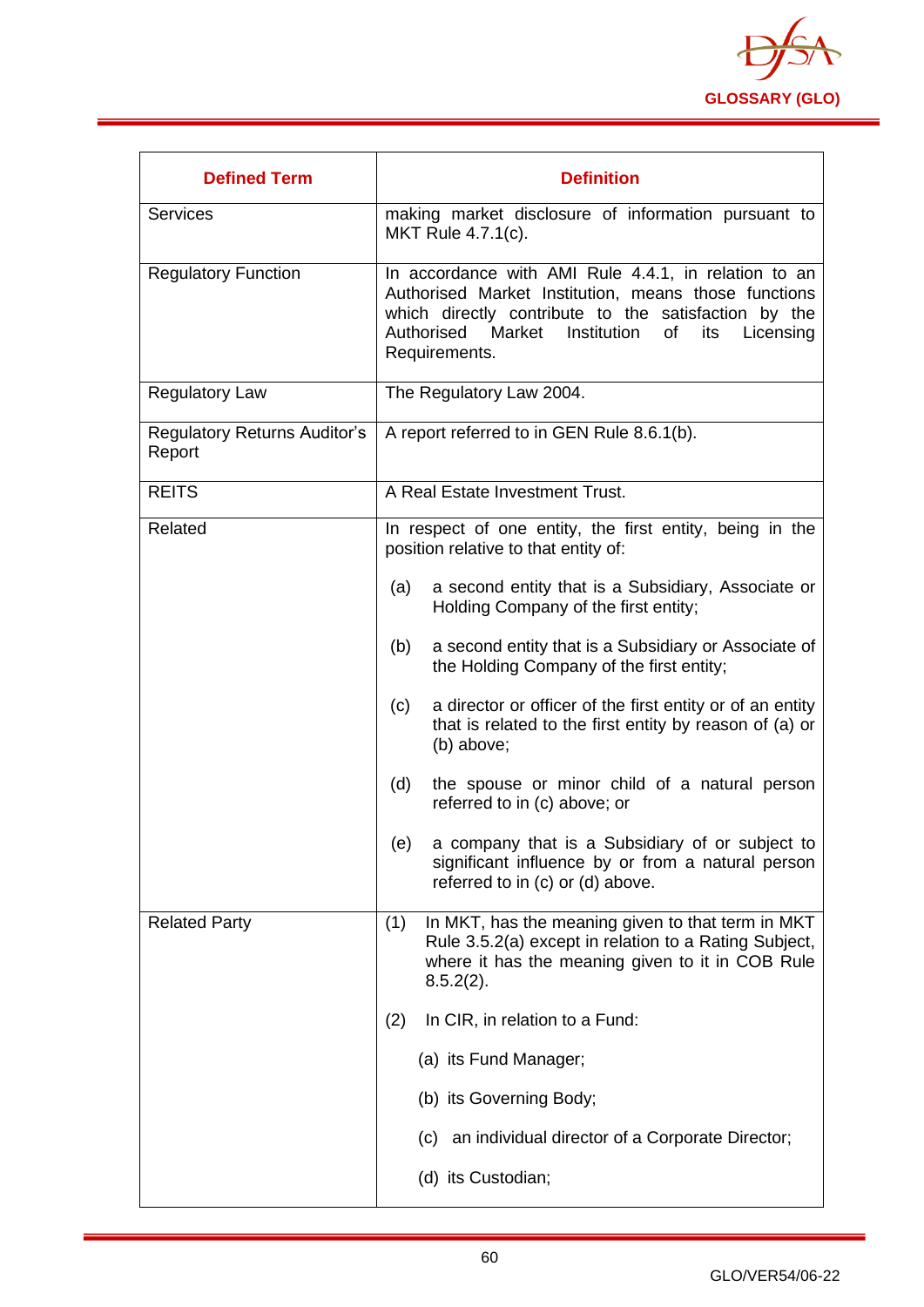

| <b>Defined Term</b>              | <b>Definition</b>                                                                                                                                                                                                                                                       |
|----------------------------------|-------------------------------------------------------------------------------------------------------------------------------------------------------------------------------------------------------------------------------------------------------------------------|
|                                  | (e) its Trustee or other Persons providing oversight;                                                                                                                                                                                                                   |
|                                  | (f) any Advisor;                                                                                                                                                                                                                                                        |
|                                  | (g) a holder of 5% or more of the Units of the Fund;<br>or                                                                                                                                                                                                              |
|                                  | (h) an Associate of a Person in (a) to $(g)$ .                                                                                                                                                                                                                          |
|                                  | (3) In CIR Rule 13.9.5, in relation to the ETF Fund<br>Manager:                                                                                                                                                                                                         |
|                                  | (a) a member of the Fund Manager's Group;                                                                                                                                                                                                                               |
|                                  | (b) a Controller of the Fund Manager;                                                                                                                                                                                                                                   |
|                                  | (c) a director or senior officer of the Fund Manager<br>or a family member of such director or senior<br>officer; or                                                                                                                                                    |
|                                  | (d) a business associate of the Fund Manager or, of<br>a person referred to in (c).                                                                                                                                                                                     |
|                                  | (4) In CIR, in relation to a Fund on a Fund Platform, any<br>other Fund on that Fund Platform.                                                                                                                                                                          |
| <b>Related Party Transaction</b> | in MKT, has the meaning given to that term in MKT<br>(1)<br>Rule 3.5.2(b).                                                                                                                                                                                              |
|                                  | in CIR, in relation to a Fund, means:<br>(2)                                                                                                                                                                                                                            |
|                                  | a transaction in respect of Fund Property<br>(a)<br>entered into by a Fund Manager with a Related<br>Party; or                                                                                                                                                          |
|                                  | in CIR Rule 13.9.5, an arrangement referred to<br>(b)<br>in that Rule relating to an index or benchmark<br>that is entered into by an ETF Fund Manager<br>with a Related Party.                                                                                         |
|                                  | (3)<br>in COB, in relation to an Employee Money<br>Purchase Scheme, means a transaction relating<br>to property of the Scheme entered into by an<br>Operator or Administrator with a person who is<br>Related to the Operator or Administrator (as the<br>case may be). |
| <b>Related Person</b>            | Has the meaning given in PIB Rule 4.4.6.                                                                                                                                                                                                                                |
| <b>Relevant Information</b>      | Has the meaning given to it in COB Rule 8.3.1(2)                                                                                                                                                                                                                        |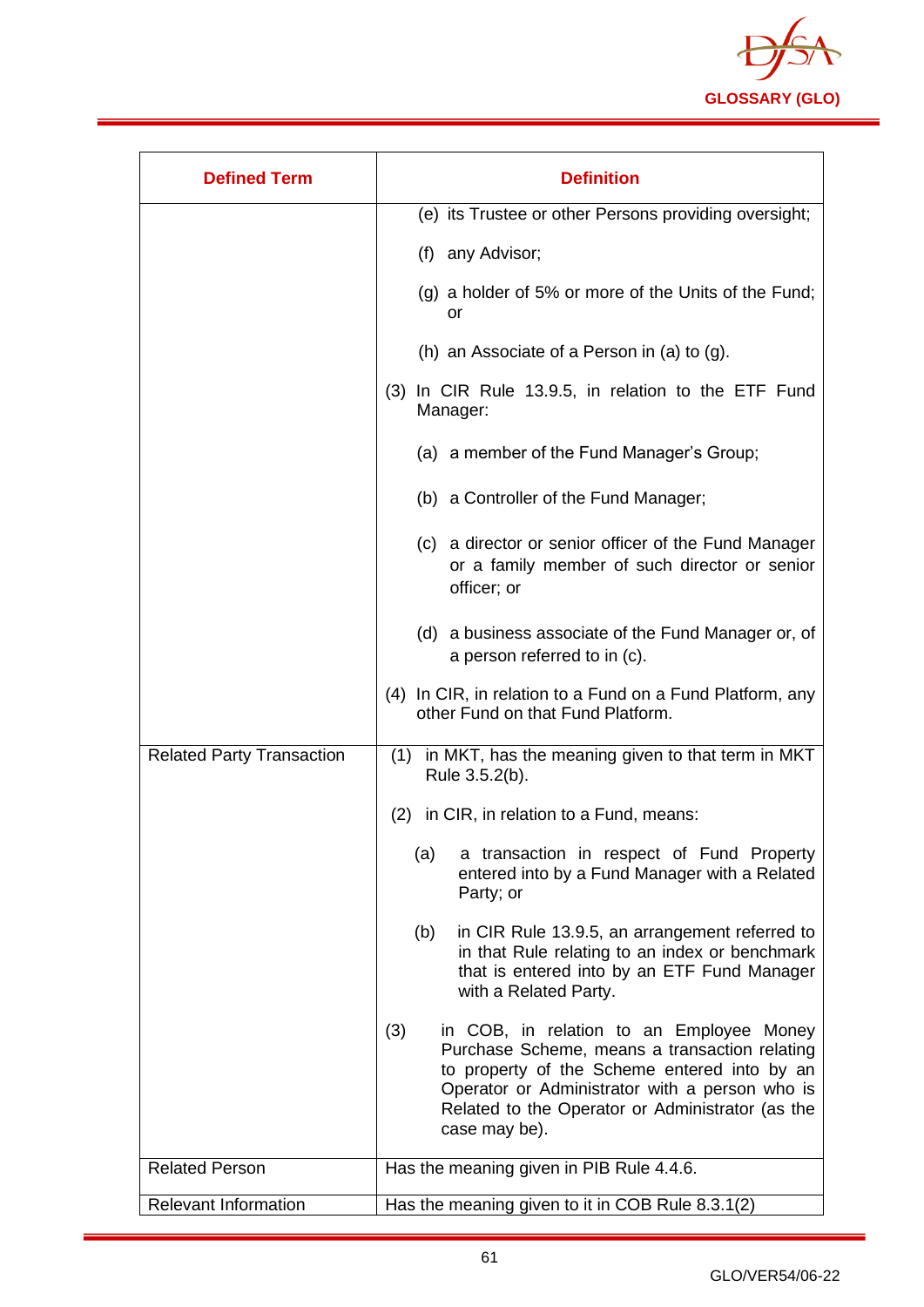

| <b>Defined Term</b>                                            | <b>Definition</b>                                                                                                                                               |
|----------------------------------------------------------------|-----------------------------------------------------------------------------------------------------------------------------------------------------------------|
| <b>Relevant Person</b>                                         | (1)<br>In AML, has the meaning in AML Rule 1.1.2.<br>(2)<br>In AUD, has the meaning in AUD Rule 1.1.2.                                                          |
| Remuneration                                                   | Any form of remuneration, including benefits of any kind.                                                                                                       |
| <b>Reporting Entity</b>                                        | Has the meaning given in Article 38 of the Markets Law<br>2012.                                                                                                 |
| <b>Representative Office</b>                                   | A Person carrying on in the DIFC the Financial Service<br>of Operating a Representative Office for which it has<br>authorisation under its Licence.             |
| Responsible Officer                                            | The Licensed Function described in GEN Rule 7.4.9                                                                                                               |
| <b>Restricted Person</b>                                       | Has the meaning given to that term in MKT Rule<br>$3.4.1(2)$ .                                                                                                  |
| <b>Restricted Profit Sharing</b><br><b>Investment Accounts</b> | A PSIA in respect of which the investment account<br>holder imposes certain restrictions as to where, how and<br>for what purpose his funds are to be invested. |
| <b>Restricted Speculative</b><br>Investment                    | Has the meaning given in COB Rule 6.16.2.                                                                                                                       |
| <b>Retail Client</b>                                           | A Client specified under COB Rule 2.3.2.                                                                                                                        |
| Return                                                         | Includes both Quarterly Regulatory Returns and Annual<br><b>Regulatory Returns.</b>                                                                             |
| <b>Risk Officer</b>                                            | The Key Individual function described in AMI Rule 5.3.7.                                                                                                        |
| Rule                                                           | Legislation made by the Board under Article 23 of the<br>Regulatory Law 2004 for the purposes of that law or any<br>law administered by the DFSA.               |
| Rulebook                                                       | The DFSA Rulebook.                                                                                                                                              |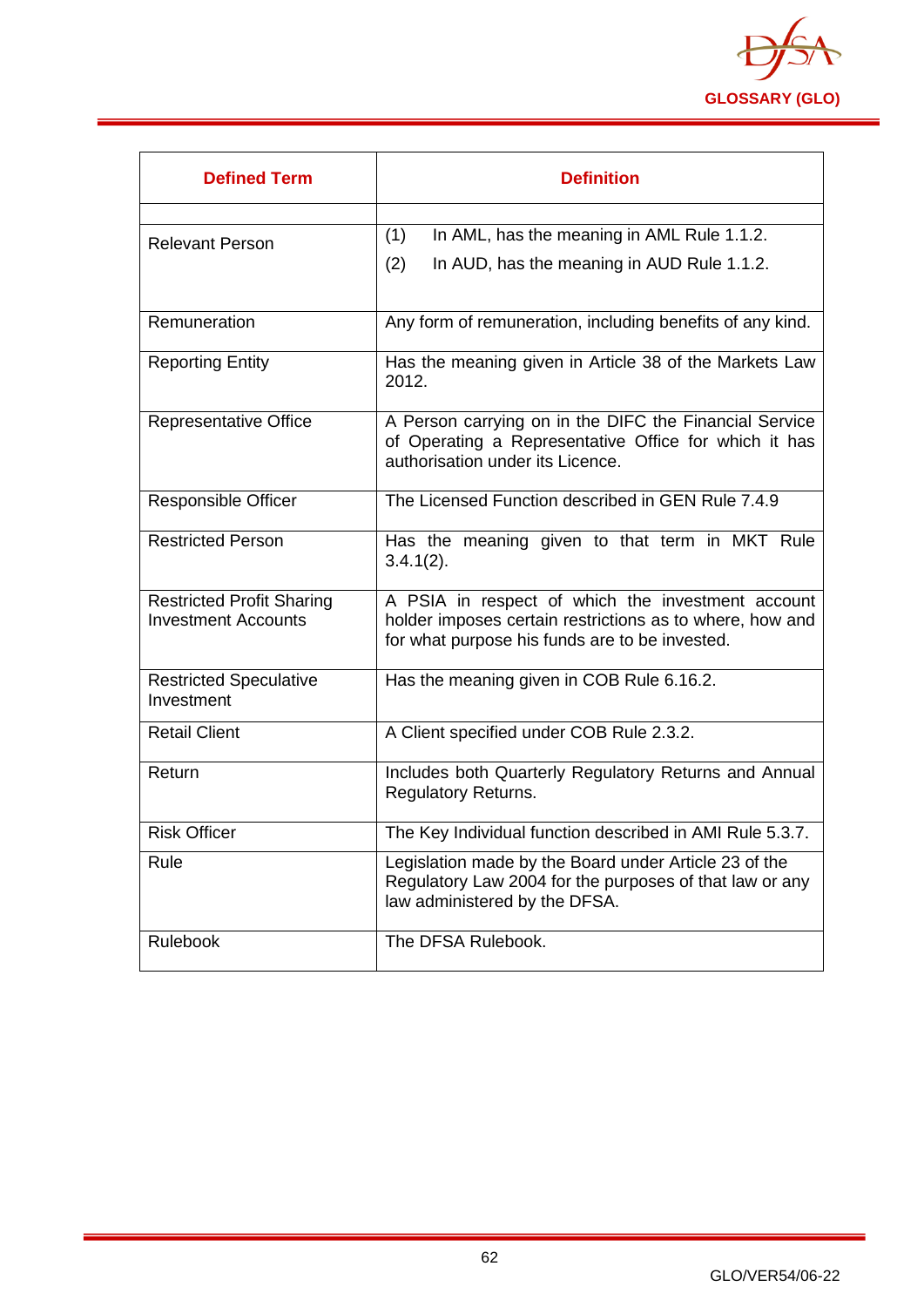

## **S**

**[Back to top](#page-1-0)**

| <b>Defined Term</b>                         | <b>Definition</b>                                                                                                                                                                                                                                              |
|---------------------------------------------|----------------------------------------------------------------------------------------------------------------------------------------------------------------------------------------------------------------------------------------------------------------|
| Safe Custody Auditor's<br>Report            | A report referred to in GEN Rule 8.6.1(e).                                                                                                                                                                                                                     |
| Safe Custody Investment                     | Means a Client Investment held or to be held for<br>safekeeping by an Authorised Firm or Third Party Agent.                                                                                                                                                    |
| Safe Custody Provisions                     | The provisions under COB App6.                                                                                                                                                                                                                                 |
| <b>SCA</b>                                  | The Securities and Commodities Authority of the UAE.                                                                                                                                                                                                           |
| Schedule                                    | In the case of a schedule referred to in the MKT module,<br>a schedule that forms part of that module.                                                                                                                                                         |
| Scheme                                      | Has the meaning given in GEN Rule 2.30.1.                                                                                                                                                                                                                      |
| Securities Exchange Bid                     | Has the meaning given under Section 1.4 of TKO.                                                                                                                                                                                                                |
| <b>Securities Note</b>                      | In relation to a Prospectus structured as multiple<br>documents, the document referred to in MKT Rule<br>$2.5.1(3)(c)$ .                                                                                                                                       |
| <b>Securities Settlement</b><br>System      | Pursuant to GEN Rule 2.18.1(4), a system operated by a<br>Person which enables Investments held in accounts to<br>be transferred and settled by book entry according to a<br>set of predetermined multilateral rules.                                          |
| Security                                    | Has the meaning given in GEN Rule A2.1.2.                                                                                                                                                                                                                      |
| <b>Security Token</b>                       | An Investment Token which is either:                                                                                                                                                                                                                           |
|                                             | (a) a Security specified in GEN Rule $A2.1.1(2)(b)$ ; or                                                                                                                                                                                                       |
|                                             | (b) an instrument specified in GEN Rule A2.1.1(2)(c)<br>confers<br>rights and<br>obligations<br>that<br>that<br>are<br>substantially similar in nature to those conferred by<br>a Security, or has a substantially similar purpose or<br>effect to a Security. |
| Segregated Account                          | An account established and maintained in accordance<br>with COB App5.                                                                                                                                                                                          |
| Segregated Client                           | Has the meaning given in COB Rule A5.2.1(2).                                                                                                                                                                                                                   |
| Self-Custody of Investment<br><b>Tokens</b> | Has the meaning given in COB Rule 14.3.1(c).                                                                                                                                                                                                                   |
| <b>Senior Executive Officer</b>             | In relation to:                                                                                                                                                                                                                                                |
|                                             | Authorised<br>Firm, the Licensed<br>Function<br>(a)<br>an<br>described in GEN Rule 7.4.2; and                                                                                                                                                                  |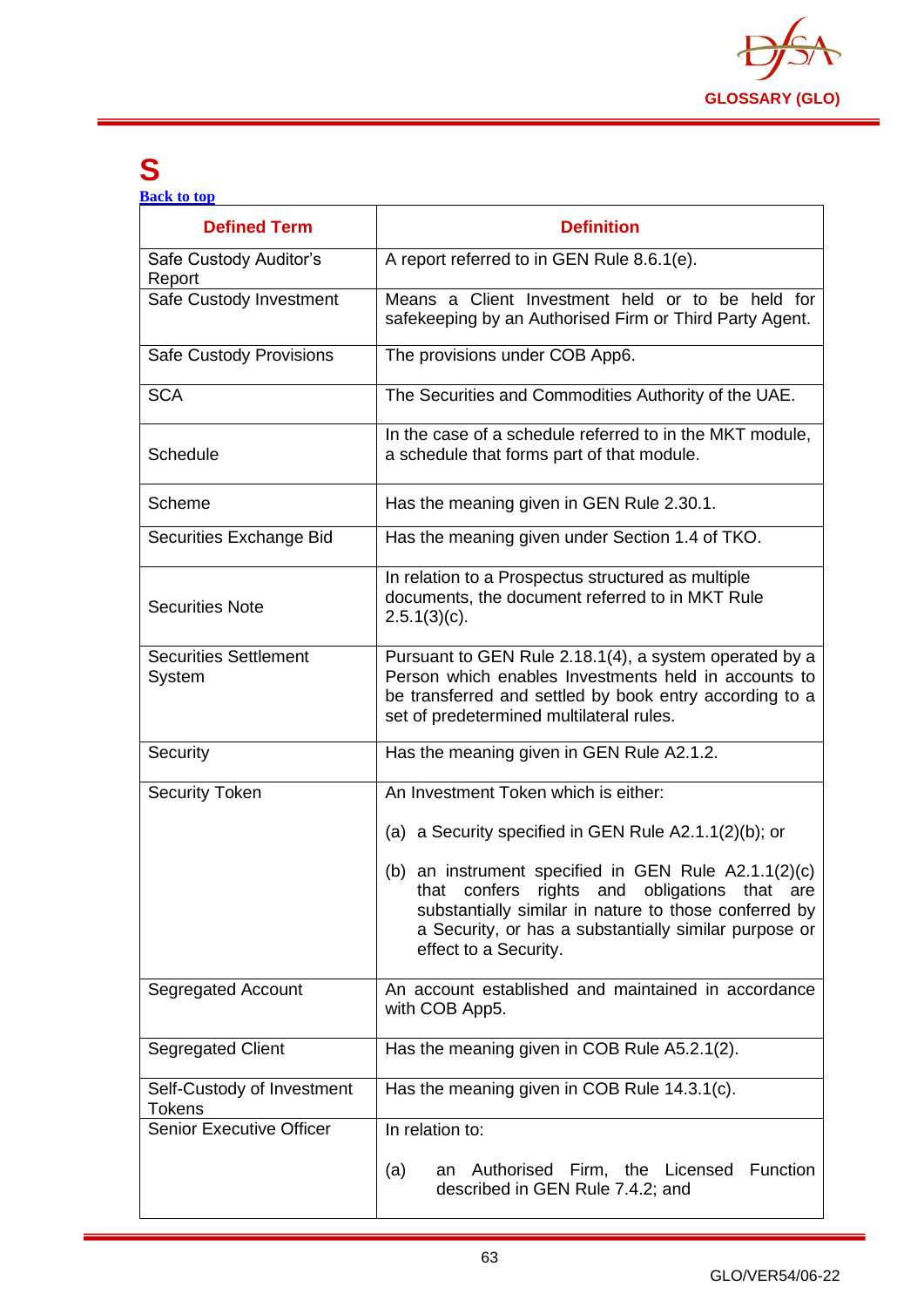

| <b>Defined Term</b>          | <b>Definition</b>                                                                                                                                                                                                                                                                                                                                                                          |
|------------------------------|--------------------------------------------------------------------------------------------------------------------------------------------------------------------------------------------------------------------------------------------------------------------------------------------------------------------------------------------------------------------------------------------|
|                              | Authorised Market<br>(b)<br>Institution, the Key<br>an<br>Individual function described in AMI Rule 5.3.4.                                                                                                                                                                                                                                                                                 |
| Senior Manager               | In relation to an:                                                                                                                                                                                                                                                                                                                                                                         |
|                              | Authorised Firm, the Licensed Function described<br>(a)<br>in GEN Rule 7.4.7; and                                                                                                                                                                                                                                                                                                          |
|                              | (b)<br>Authorised Market Institution, an individual who is<br>responsible either alone or jointly with other<br>individuals for the management, supervision or<br>control of the Authorised Market Institution's<br>Financial Services and who is not a member of<br>the Governing Body.                                                                                                   |
| Service Provider             | For the purpose of CIR, a Person who is delegated an<br>activity or outsourced a function by an Fund Manager or<br>Trustee under the terms of a Service Agreement, as<br>described in section 8.12 of CIR but does not include an<br>Incorporated Cell Company that is used by the Fund<br>Manager to perform any function relating to a Fund that<br>is an Incorporated Cell of that ICC. |
| Share                        | Has the meaning given in GEN Rule A2.2.1(a).                                                                                                                                                                                                                                                                                                                                               |
| <b>Shareholder Statement</b> | which<br>describes<br>the<br>Share<br>Means<br>statement<br>$\mathbf{a}$<br>ownership profile of the Applicant prior to listing,<br>summarising the key classes of shareholder and<br>confirming that the Applicant complies with, or will<br>comply with, MKT Rule 9.3.10(1) on its date of<br>admission to the List.                                                                     |
| Shari'a Supervisory Board    | The board comprised of individuals appointed by an<br>Authorised Person and entrusted with the duty of<br>directing, reviewing and supervising the activities of the<br>conducting<br>Authorised<br>Person<br>Islamic<br>Financial<br>Business in order to ensure that the Authorised Person<br>in compliance with Shari'a.                                                                |
| <b>Short Selling</b>         | In relation to:                                                                                                                                                                                                                                                                                                                                                                            |
|                              | an Authorised Firm, has the meaning given to that<br>(a)<br>term in COB Rule 9.6.6(3); and<br>an Authorised Market Institution, has the meaning<br>(b)<br>given to that term in AMI Rule 6.7.1(3).                                                                                                                                                                                         |
| <b>Single Family</b>         | Has the meaning given to that term in the DIFC Single<br>Family Office Regulations.                                                                                                                                                                                                                                                                                                        |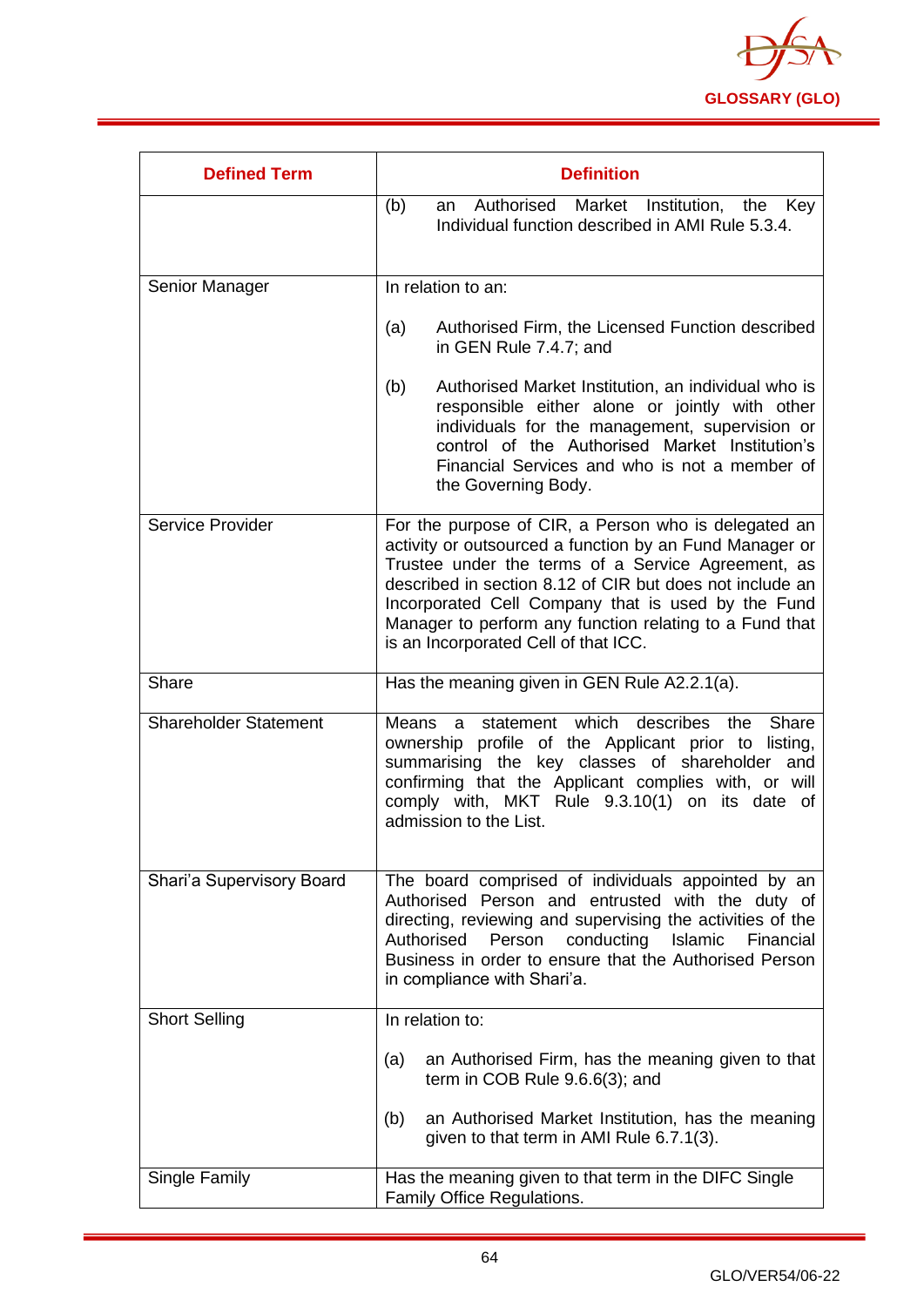

| <b>Defined Term</b>                        | <b>Definition</b>                                                                                                                                                                                 |
|--------------------------------------------|---------------------------------------------------------------------------------------------------------------------------------------------------------------------------------------------------|
| <b>Single Family Office</b>                | Has the meaning given to that term in the DIFC Single<br>Family Office Regulations.                                                                                                               |
| <b>Small or Medium-sized</b><br>Enterprise | In relation to:                                                                                                                                                                                   |
|                                            | (a)<br>an Applicant for admission of Shares to the List,<br>has the meaning given in MKT Rule 1.3.3(1); and                                                                                       |
|                                            | a Listed Entity that has Shares admitted to the<br>(b)<br>List, has the meaning given in MKT Rule 1.3.3(2).                                                                                       |
| <b>SME</b>                                 | A Small or Medium-sized Enterprise.                                                                                                                                                               |
| Soft Dollar Agreement                      | An agreement in any form under which an Authorised<br>Firm receives goods or services in return for Investment<br>Business put through or in the way of another Person.                           |
| Solvency Reference Date                    | A date at which an Insurer's compliance with capital<br>adequacy requirements in PIN chapter 4 are assessed.                                                                                      |
| <b>Special Purpose Vehicle</b>             | In FER 1.2.7(3) and MKT App 5, a legal entity the<br>(1)<br>object and purpose of which is primarily to issue<br>Securities;                                                                      |
|                                            | In relation to Property Investment Crowdfunding, a<br>(2)<br>Body Corporate or a trust<br>that<br>has<br>been<br>established for the purpose of holding title to a<br>property for investors; and |
|                                            | (3)<br>In any other case, a Body Corporate whose sole<br>purpose, either generally or when acting in a<br>particular capacity, is to carry out one or more of<br>the following functions:         |
|                                            | issuing Investments;<br>(a)                                                                                                                                                                       |
|                                            | (b)<br>redeeming<br>terminating<br>repurchasing,<br>or<br>or<br>whether with a view to re-issue or to cancellation,<br>an issue, in whole or par, of Investments; or                              |
|                                            | into<br>transactions<br>(c)<br>entering<br>terminating<br>or<br>transactions involving Investments in connection<br>with the issue, redemption, termination or re-<br>purchase of Investments;    |
|                                            | and has been explicitly established for the purpose of:                                                                                                                                           |
|                                            | (d)<br>securitising assets; or.                                                                                                                                                                   |
|                                            | investing in Real Property<br>(e)                                                                                                                                                                 |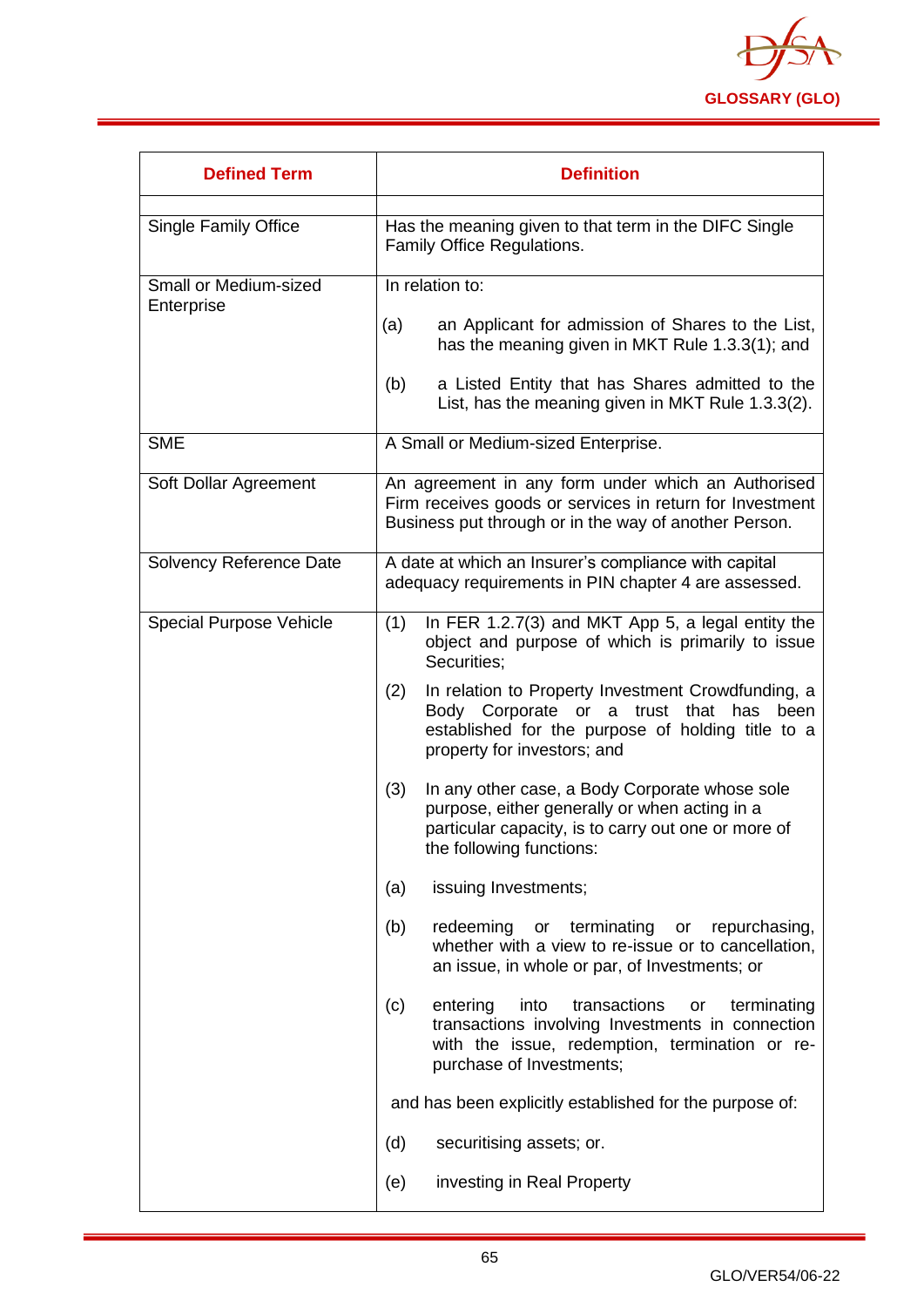

| <b>Defined Term</b>                                | <b>Definition</b>                                                                                                                                                                                                                                                                                                                                                                           |
|----------------------------------------------------|---------------------------------------------------------------------------------------------------------------------------------------------------------------------------------------------------------------------------------------------------------------------------------------------------------------------------------------------------------------------------------------------|
|                                                    | and, in the case of (d), has been assessed by a rating<br>agency.                                                                                                                                                                                                                                                                                                                           |
| <b>Special Resolution</b>                          | (1)<br>In relation to a Domestic Fund, a resolution<br>passed by a majority of not less than 75% of the<br>votes validly cast (whether on a show of hands or<br>on a poll) for and against the resolution at a<br>general meeting or class meeting of Unitholders,<br>of which notice specifying the intention to propose<br>the resolution as a special resolution has been<br>duly given. |
|                                                    | (2)<br>In relation to a company (that is not a Domestic<br>Fund), a resolution passed by at least seventy<br>five per cent (75%) of the votes of such<br>Shareholders as (being entitled to do so) vote in<br>person or, where proxies are allowed, by proxy,<br>at a general meeting for which notice specifying<br>the intention to propose the resolution has been<br>duly given.        |
| <b>Specific Risk</b>                               | The risk that losses on an Authorised Firm's net long or<br>short position in an individual equity or Security may<br>arise from a negative or positive price movement of that<br>equity or Security relative to the relevant market<br>generally.                                                                                                                                          |
| Sponsor                                            | An Authorised Firm that repackages third party assets<br>directly into a securitisation scheme. Where an<br>Authorised Firm repackages non-Investment Grade third<br>party assets, it may fall within the definition of an<br>Originator unless it originates or repackages no more<br>than 10% of the scheme's total assets.                                                               |
| <b>SSB</b>                                         | Shari'a Supervisory Board.                                                                                                                                                                                                                                                                                                                                                                  |
| <b>SSS</b>                                         | A Securities Settlement System.                                                                                                                                                                                                                                                                                                                                                             |
| <b>Stabilisation Agent</b>                         | A Person appointed by a Stabilisation Manager under<br>PRS Rule 3.4.1 to assist him in conducting Price<br>Stabilisation.                                                                                                                                                                                                                                                                   |
| <b>Stabilisation Manager</b>                       | A Person appointed by an Issuer of Shares under PRS<br>Rule 3.2.1 to conduct Price Stabilisation.                                                                                                                                                                                                                                                                                           |
| <b>Stabilisation Window</b>                        | The period of time specified in PRS Rule 1.4.1(2) during<br>which Price Stabilisation may occur.                                                                                                                                                                                                                                                                                            |
| <b>State</b>                                       | The U.A.E.                                                                                                                                                                                                                                                                                                                                                                                  |
| <b>Statement by Directors</b>                      | The statement described under PIN section A10.5.                                                                                                                                                                                                                                                                                                                                            |
| <b>Statement of Recommended</b><br>Practice (SORP) | The Statement of Recommended Practice as issued and<br>from<br>amended<br>Investment<br>time to<br>time<br>the<br>by                                                                                                                                                                                                                                                                        |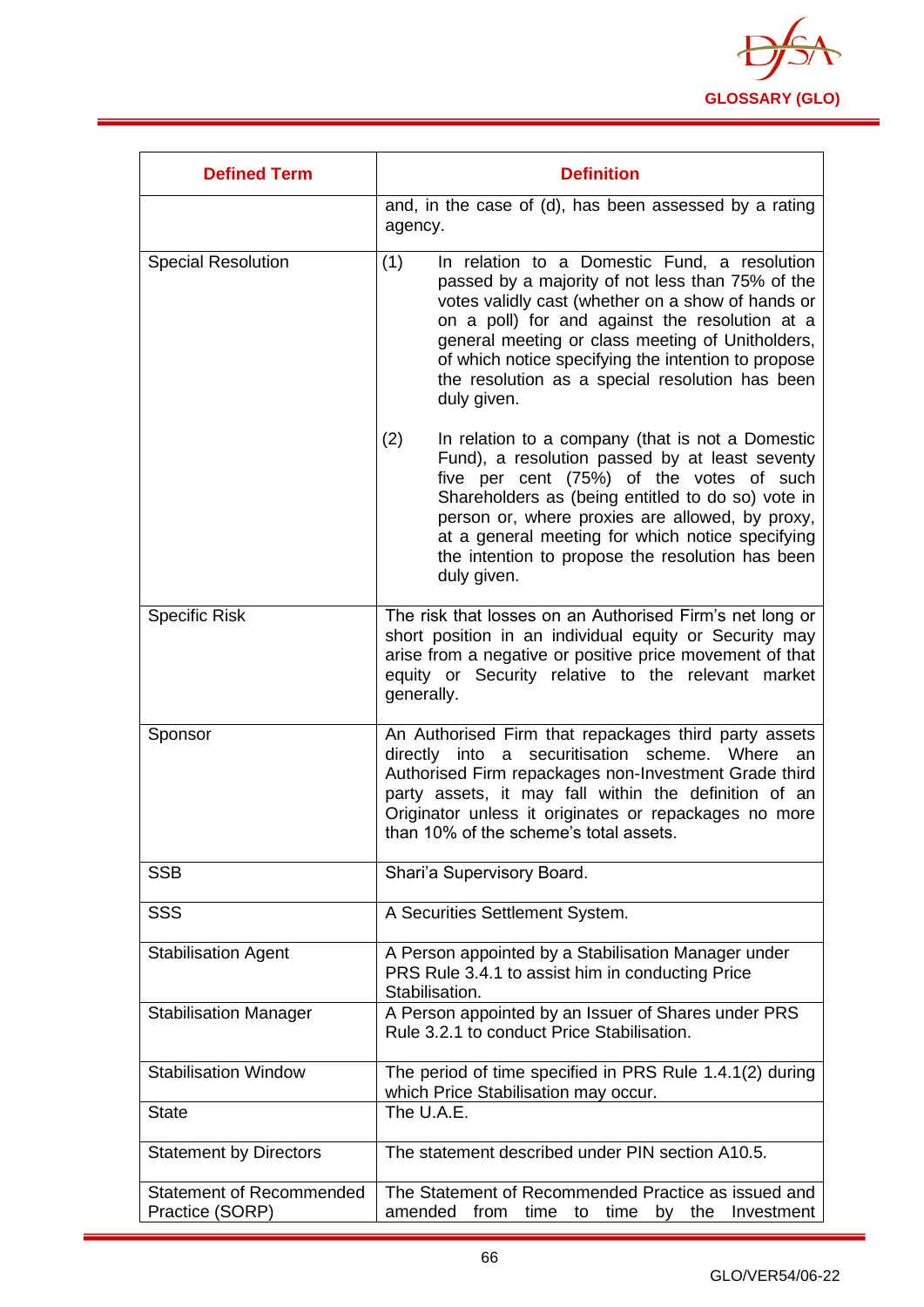

| <b>Defined Term</b>                        | <b>Definition</b>                                                                                                                                                                                                                                                                                                                                                   |
|--------------------------------------------|---------------------------------------------------------------------------------------------------------------------------------------------------------------------------------------------------------------------------------------------------------------------------------------------------------------------------------------------------------------------|
|                                            | Management Association (IMA) in the United Kingdom.                                                                                                                                                                                                                                                                                                                 |
| <b>Stored Value</b>                        | Has the meaning given in GEN Rule 2.6.1(2).                                                                                                                                                                                                                                                                                                                         |
| <b>Stored Value Issuer</b>                 | A Person that issues Stored Value.                                                                                                                                                                                                                                                                                                                                  |
| <b>Structured Product</b>                  | Has the meaning given in GEN Rule A2.2.1(f).                                                                                                                                                                                                                                                                                                                        |
| Sub-Fund                                   | A separate pool of Fund Property within an Umbrella<br>Fund.                                                                                                                                                                                                                                                                                                        |
| Subsidiary                                 | Has the meaning given in Schedule 1 to the Companies<br>Law and, without limiting the generality of that definition,<br>is taken to include, in relation to a relevant Body<br>Corporate (the Holding Company),<br>the Holding<br>Company's ultimate Subsidiary and any Subsidiary<br>between the Holding Company and the Holding<br>Company's ultimate Subsidiary. |
| Summary                                    | The document referred to in MKT Rule 2.5.2(1) or in CIR<br>Rule 14.3.1(d).                                                                                                                                                                                                                                                                                          |
| <b>Supplementary Notes</b>                 | A note which is supplementary to a Return.                                                                                                                                                                                                                                                                                                                          |
| <b>Supplementary Prospectus</b>            | An updated or replacement Prospectus produced in<br>accordance with Article 18 of the Markets Law 2012 or<br>Article 52 of the Collective Investment Law 2010, as<br>applicable.                                                                                                                                                                                    |
| <b>Suspicious Activity Report</b><br>(SAR) | Means a report in the prescribed format regarding<br>suspicious activity (including a suspicious transaction)<br>made to the AMLSCU under AML Rule 13.3.1(c).                                                                                                                                                                                                       |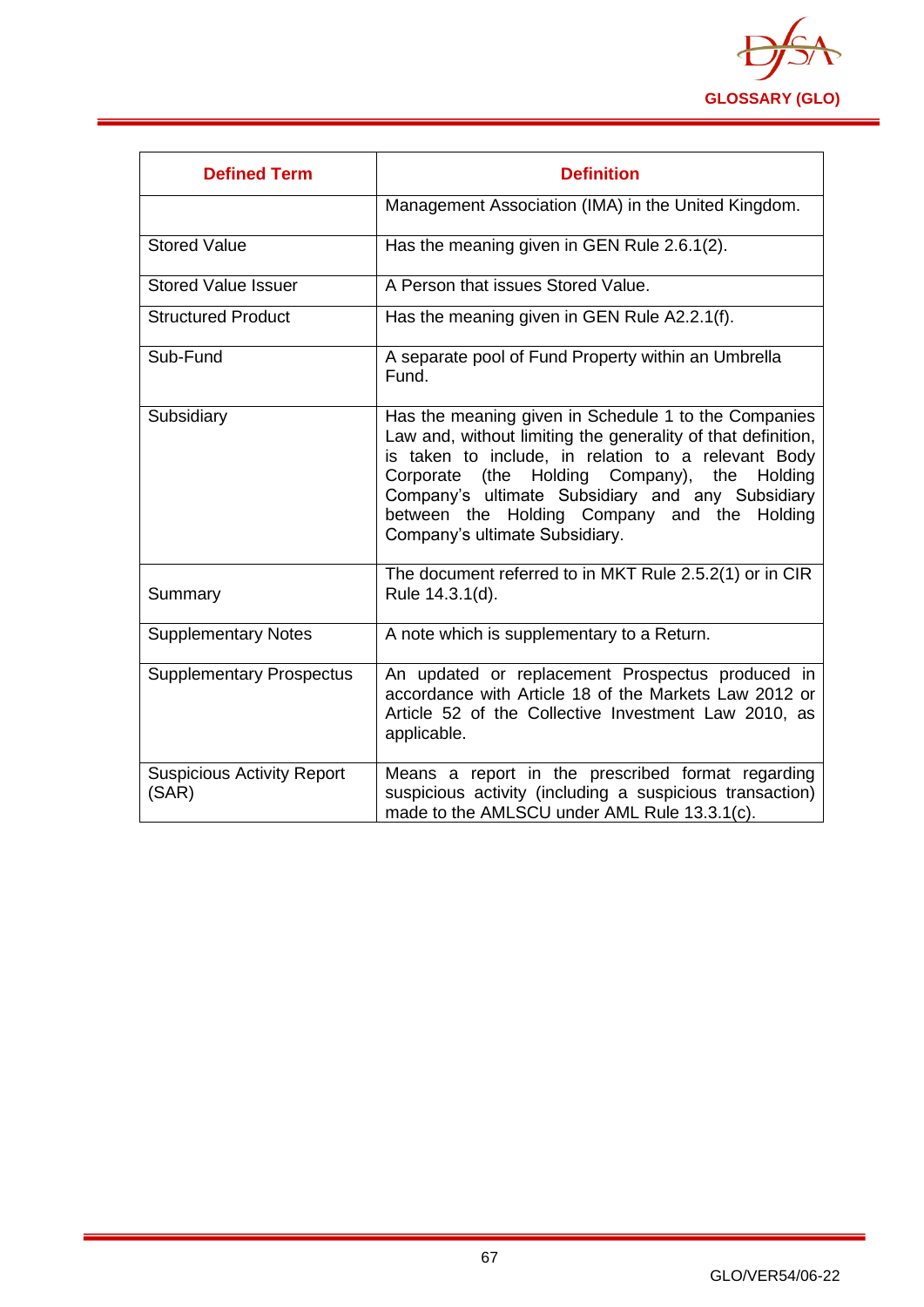

## **T [Back to top](#page-1-0)**

| <b>Defined Term</b>                                   | <b>Definition</b>                                                                                                                                                                                                                                                                                                                                                                      |
|-------------------------------------------------------|----------------------------------------------------------------------------------------------------------------------------------------------------------------------------------------------------------------------------------------------------------------------------------------------------------------------------------------------------------------------------------------|
| <b>Takaful Insurer</b>                                | An Insurer, any part of whose Insurance Business<br>consists of Takaful transactions.                                                                                                                                                                                                                                                                                                  |
| <b>Takeover</b>                                       | has the meaning given in the Markets Law 2012.                                                                                                                                                                                                                                                                                                                                         |
| <b>Takeover Principle</b>                             | means a takeover principle prescribed in Section 1.5 of<br>TKO in accordance with Article 53 of the Markets Law<br>2012.                                                                                                                                                                                                                                                               |
| Target                                                | includes a Reporting Entity subject to a Bid made under<br>TKO.                                                                                                                                                                                                                                                                                                                        |
| <b>Target Circular</b>                                | means a document circulated by the Governing Body of<br>a Target in response to a Takeover as described in<br>Section 8.2 of TKO.                                                                                                                                                                                                                                                      |
| <b>Third Party Agent</b>                              | In relation to a Client Account, means an Authorised<br>Firm or Regulated Financial Institution (including a bank,<br>custodian, an intermediate broker, a settlement agent, a<br>clearing house, an exchange and 'over the counter'<br>counterparty) that is a separate legal entity from the<br>Authorised Firm that is required under COB to establish<br>the Client Account.       |
| <b>Third Party Digital Wallet</b><br>Service Provider | Has the meaning given in COB Rule 14.3.1(b).                                                                                                                                                                                                                                                                                                                                           |
| <b>Third Party Service Provider</b>                   | In relation to an Employee Money Purchase Scheme,<br>has the meaning given in COB Rule 12.1.2.                                                                                                                                                                                                                                                                                         |
| <b>TKO</b>                                            | the Takeover Rules Module of the Rulebook.                                                                                                                                                                                                                                                                                                                                             |
| Token                                                 | A cryptographically secured digital representation of<br>value, rights or obligations, which may be issued,<br>transferred and stored electronically, using DLT or other<br>similar technology.                                                                                                                                                                                        |
| <b>Trade Repository</b>                               | Pursuant to GEN Rule 2.2.13, a Trade Repository is a<br>Person who maintains a centralised registry that<br>maintains an electronic database containing records of<br>and<br>transactions<br>in<br>Investments<br>over-the-counter<br>derivatives undertaken by other Persons including<br>Authorised<br>Persons,<br>Recognised<br>Persons<br>and<br>Regulated Financial Institutions. |
| <b>Trading Book</b>                                   | The positions and exposures including, on and off-<br>balance sheet items eligible for inclusion in the Trading                                                                                                                                                                                                                                                                        |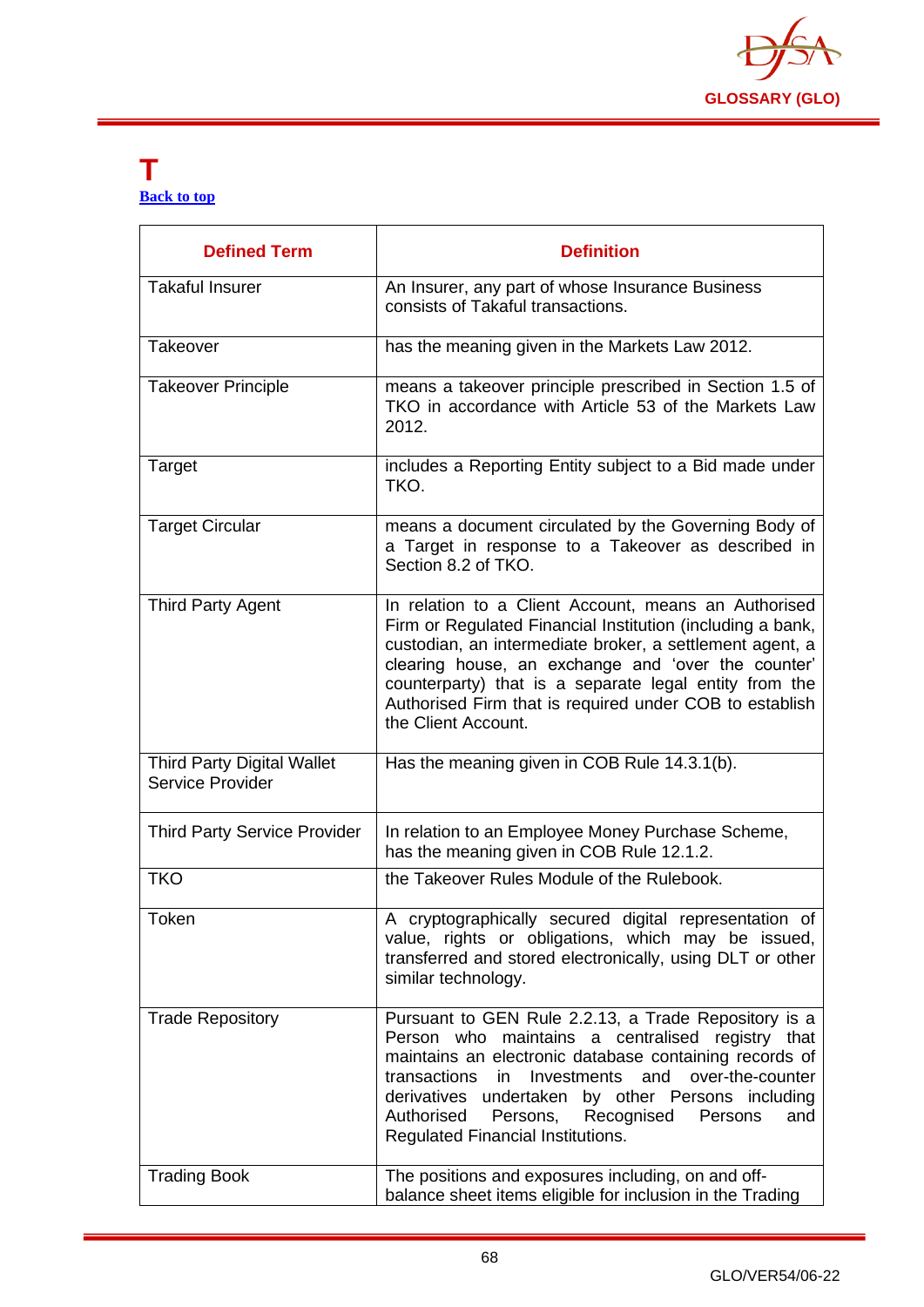

| <b>Defined Term</b>                            | <b>Definition</b>                                                                                                                                                                                                                                                                                                                                                                                                                                                                                                                                                                                                                                                                |
|------------------------------------------------|----------------------------------------------------------------------------------------------------------------------------------------------------------------------------------------------------------------------------------------------------------------------------------------------------------------------------------------------------------------------------------------------------------------------------------------------------------------------------------------------------------------------------------------------------------------------------------------------------------------------------------------------------------------------------------|
|                                                | Book, as described in PIB section 2.2.                                                                                                                                                                                                                                                                                                                                                                                                                                                                                                                                                                                                                                           |
| Transaction                                    | Any transaction undertaken by an Authorised Firm in the<br>course of carrying on a Financial Service in or from the<br>DIFC.                                                                                                                                                                                                                                                                                                                                                                                                                                                                                                                                                     |
| <b>Trust Administration</b><br><b>Services</b> | The provision of Trust Administration Services include:<br>(a)<br>the keeping of Accounting Records relating to an<br>express trust and the preparation of trust<br>accounts;<br>the preparation of trust instruments or other<br>(b)<br>documents relating to an express trust;<br>the management and administration of trust<br>(c)<br>assets subject to an express trust;<br>dealing with trust assets subject to an express<br>(d)<br>trust, including the investment, transfer and<br>disposal of such assets;<br>the distribution of trust assets subject to an<br>(e)<br>express trust; and<br>(f)<br>the payment of expenses or remuneration out of<br>an express trust. |
| <b>Trust Deed</b>                              | A deed entered into by an Fund Manager and the<br>Trustee to create an Investment Trust.                                                                                                                                                                                                                                                                                                                                                                                                                                                                                                                                                                                         |
| <b>Trust Law</b>                               | The Trust Law 2018.                                                                                                                                                                                                                                                                                                                                                                                                                                                                                                                                                                                                                                                              |
| <b>Trust Service Provider</b>                  | An Authorised Firm which is authorised under its<br>Licence it to carry on the activity of Providing Trust<br>Services.                                                                                                                                                                                                                                                                                                                                                                                                                                                                                                                                                          |
| <b>Trustee</b>                                 | The Person, described under Article 18 of the<br>Investment Trust Law 2006 who is appointed under a<br>Trust Deed as the trustee of an Investment Trust to hold<br>the Fund's Property on trust for the Unitholders and to<br>oversee the operation of the Fund and, in relation to a<br>Domestic Fund, is authorised under its License to act as<br>the trustee of the Fund.                                                                                                                                                                                                                                                                                                    |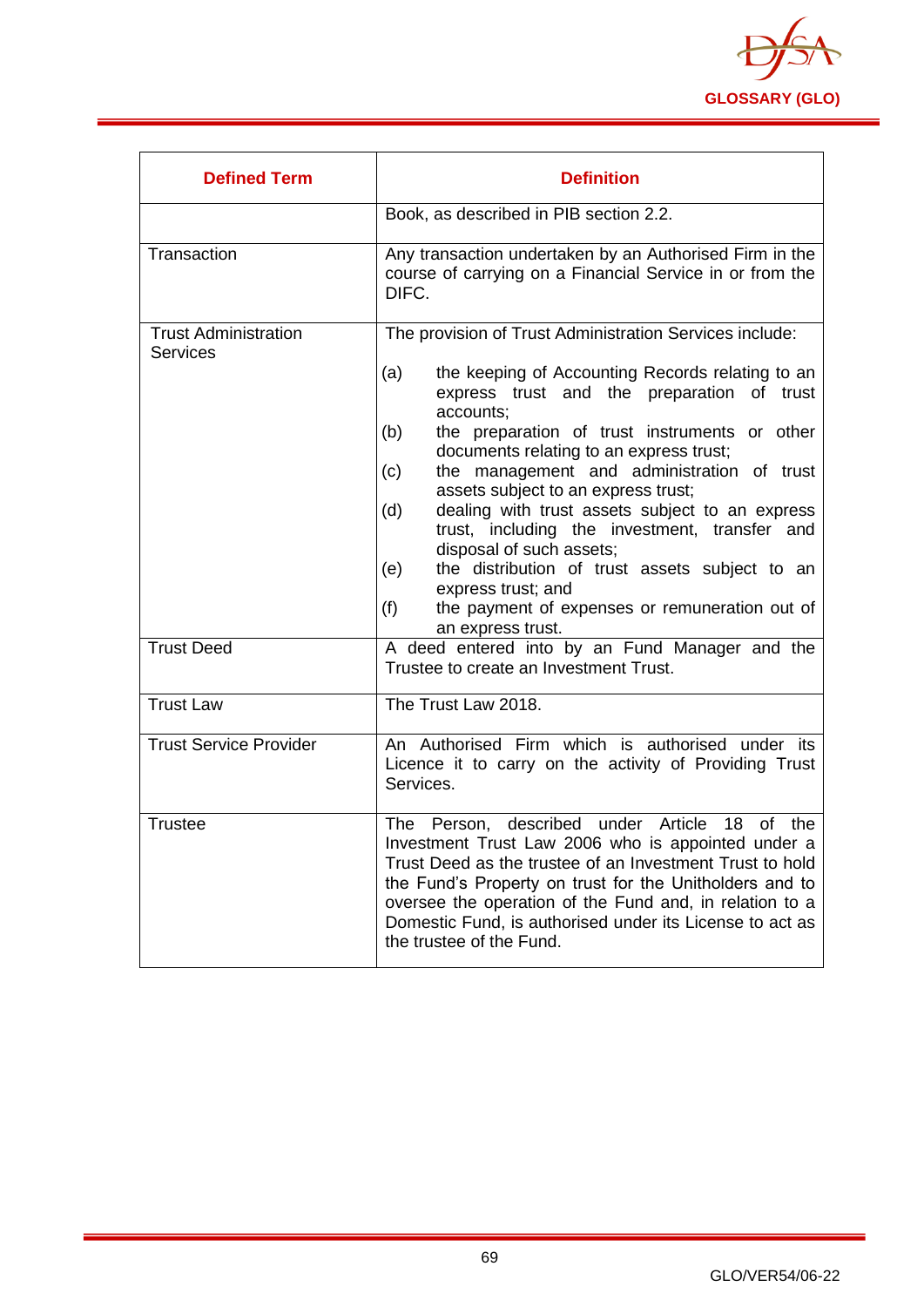

## **U [Back to top](#page-1-0)**

| <b>Defined Term</b>                                             | <b>Definition</b>                                                                                                                                                                                                                                                                                            |
|-----------------------------------------------------------------|--------------------------------------------------------------------------------------------------------------------------------------------------------------------------------------------------------------------------------------------------------------------------------------------------------------|
| U.A.E.                                                          | United Arab Emirates.                                                                                                                                                                                                                                                                                        |
| <b>Umbrella Fund</b>                                            | Has the meaning given in CIR Rule 3.1.10                                                                                                                                                                                                                                                                     |
| Undertaking                                                     | Means:                                                                                                                                                                                                                                                                                                       |
|                                                                 | a Body Corporate or Partnership; or<br>(a)                                                                                                                                                                                                                                                                   |
|                                                                 | (b)<br>an unincorporated association carrying on a trade<br>or business, with or without a view to profit.                                                                                                                                                                                                   |
| Underwriting                                                    | An arrangement under which a party agrees to buy,<br>before issue, a specified quantity of Securities in an<br>issue of Securities on a given date at a given price, if no<br>other party has purchased or acquired them.                                                                                    |
| Unit                                                            | Has the meaning given in GEN Rule A2.2.1(e)                                                                                                                                                                                                                                                                  |
| Unitholder                                                      | In relation to a Fund, means any holder of a Unit in the<br>Fund or of any right or interest in such a Unit, and whose<br>name is entered on the Fund's register in relation to that<br>Unit.                                                                                                                |
| <b>Unrestricted Profit Sharing</b><br><b>Investment Account</b> | A PSIA in respect of which the investment account<br>holder authorises the Authorised Firm to invest the<br>account holder's funds in a manner which the Authorised<br>Firm deems appropriate without laying down any<br>restrictions as to where, how and for what purpose the<br>funds should be invested. |
| <b>US GAAP</b>                                                  | Generally Accepted Accounting Principles as issued and<br>amended from time to time by the Financial Accounting<br>Standards Board in the United States.                                                                                                                                                     |
| User                                                            | In relation to Providing Money Services or Arranging or<br>Advising on Money Services, means a Client using that<br>service and includes, in relation to a Payment Service, a<br>Person acting in the capacity of payer, payee or both.                                                                      |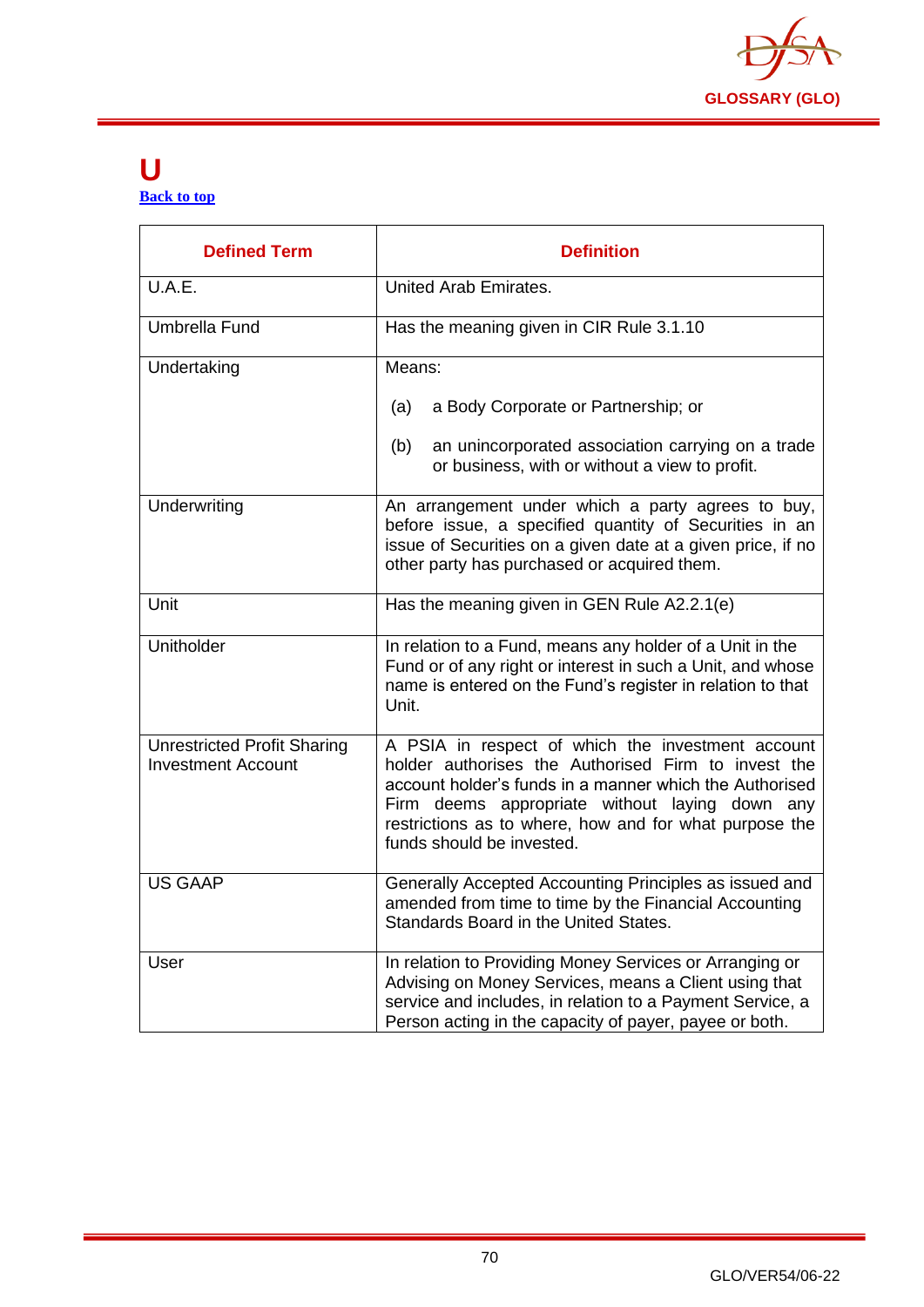

## **V [Back to top](#page-1-0)**

| <b>Defined Term</b>  | <b>Definition</b>                                                                                                                          |
|----------------------|--------------------------------------------------------------------------------------------------------------------------------------------|
| Venture Capital Fund | Has the meaning given in CIR Rule 3.1.13.                                                                                                  |
| <b>Voluntary Bid</b> | A Bid made for acquisition of the equity Share capital of<br>a Reporting Entity where there is no obligation to extend<br>a Mandatory Bid. |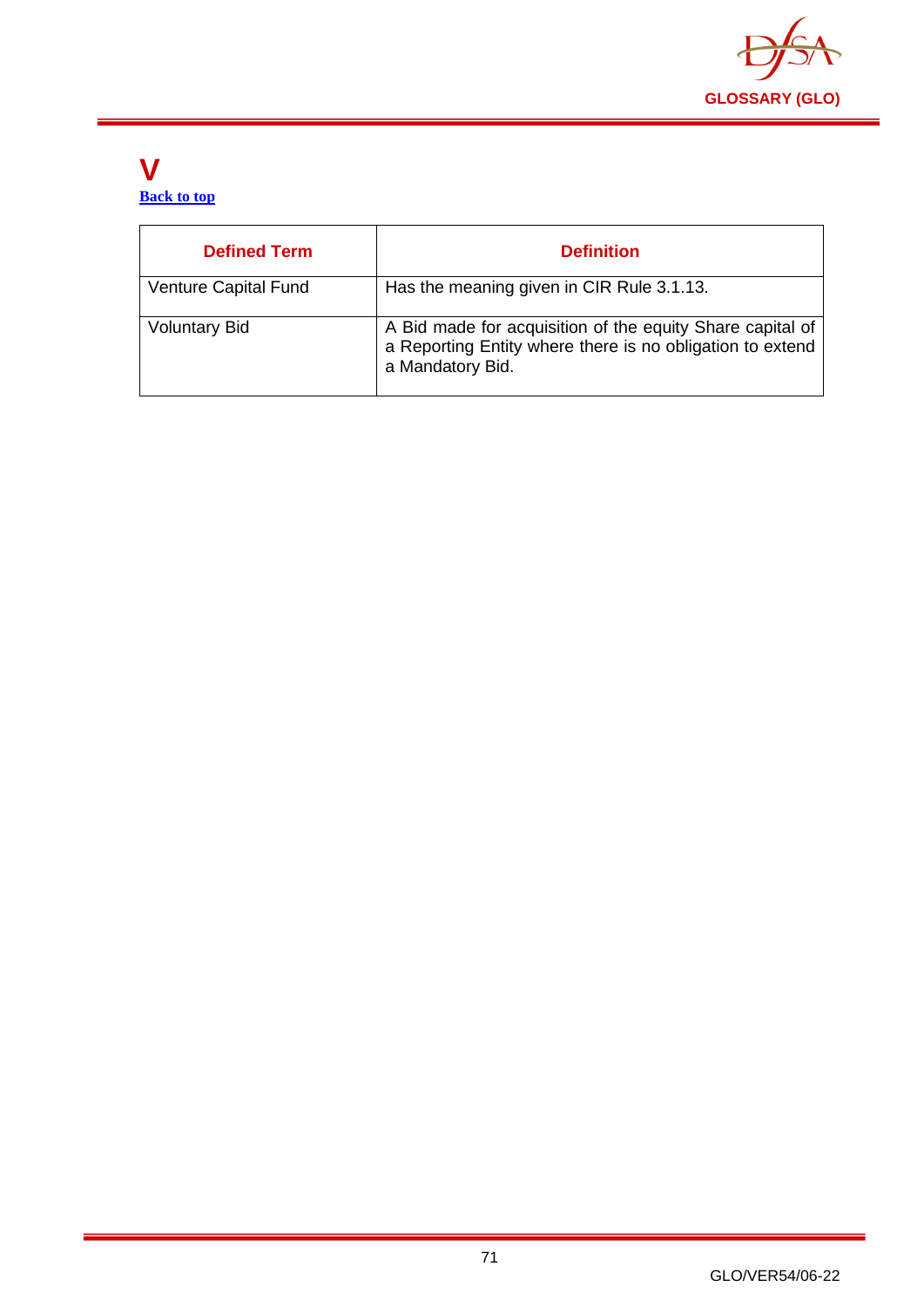

## **W [Back to top](#page-1-0)**

| <b>Defined Term</b>   | <b>Definition</b>                                                                                                                                                                                                                                                                                                                                                                                    |
|-----------------------|------------------------------------------------------------------------------------------------------------------------------------------------------------------------------------------------------------------------------------------------------------------------------------------------------------------------------------------------------------------------------------------------------|
| Warrant               | Has the meaning given in GEN Rule A2.2.1(c).                                                                                                                                                                                                                                                                                                                                                         |
| <b>Working Papers</b> | Means all material (whether in the form of data stored on<br>paper, film, electronic media or other media or<br>otherwise) prepared by or for, or obtained by a<br>Registered Auditor in connection with, the performance<br>of the audit concerned and includes:<br>(a)<br>the record of audit procedures performed;<br>(b)<br>relevant audit evidence obtained; and<br>(c)<br>conclusions reached. |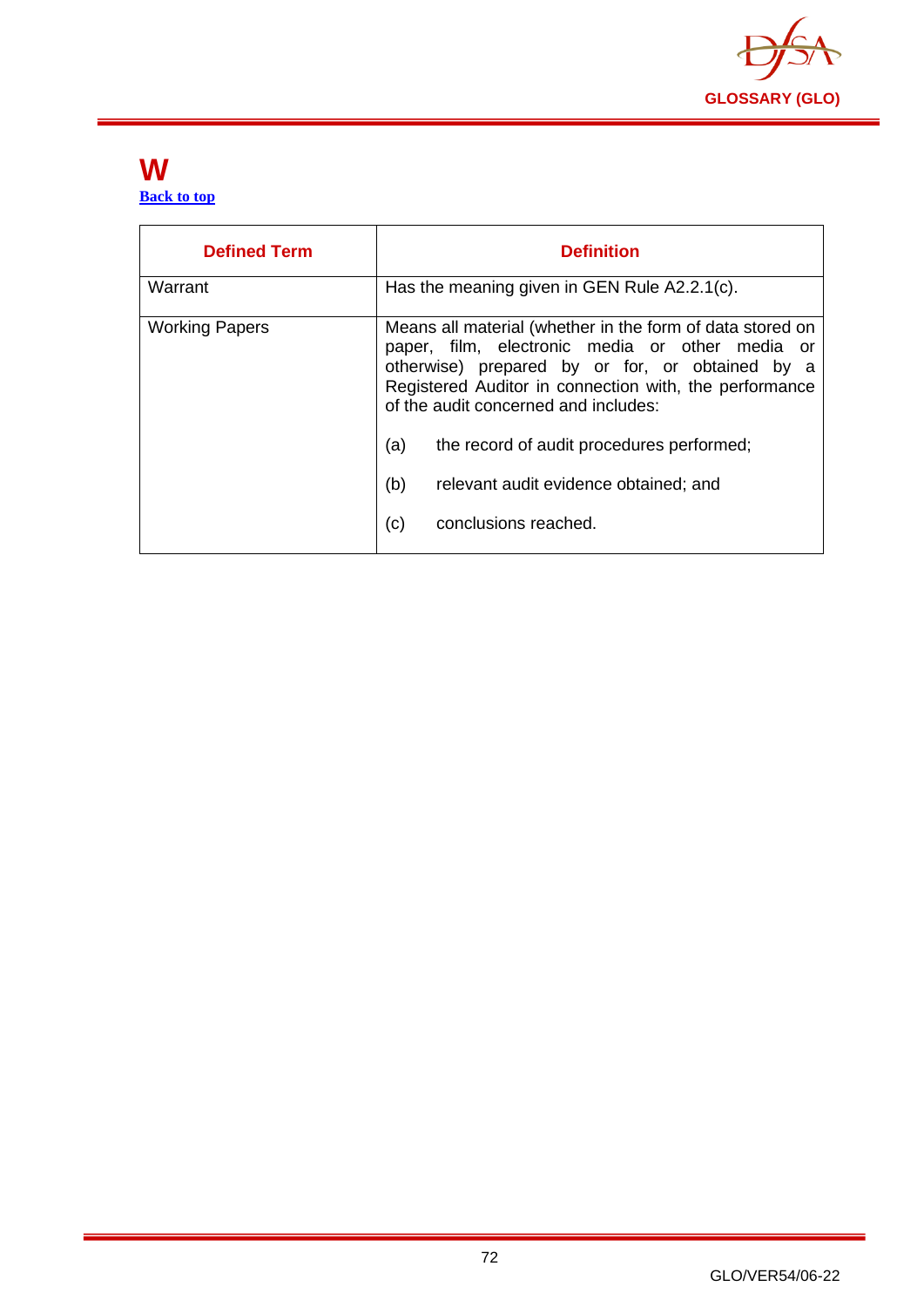

**X [Back to top](#page-1-0)**

[no definitions]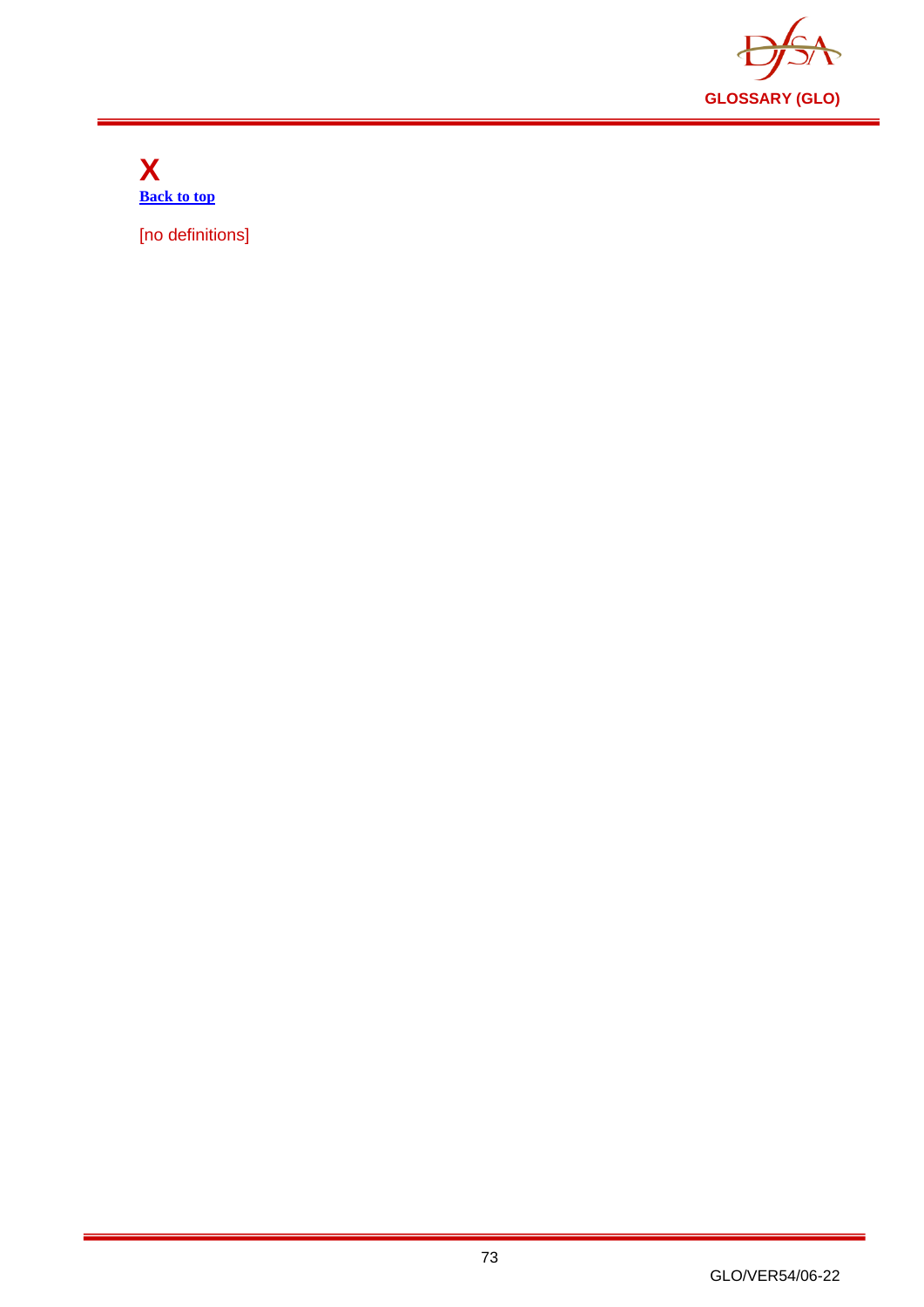

**Y [Back to top](#page-1-0)**

[no definitions]